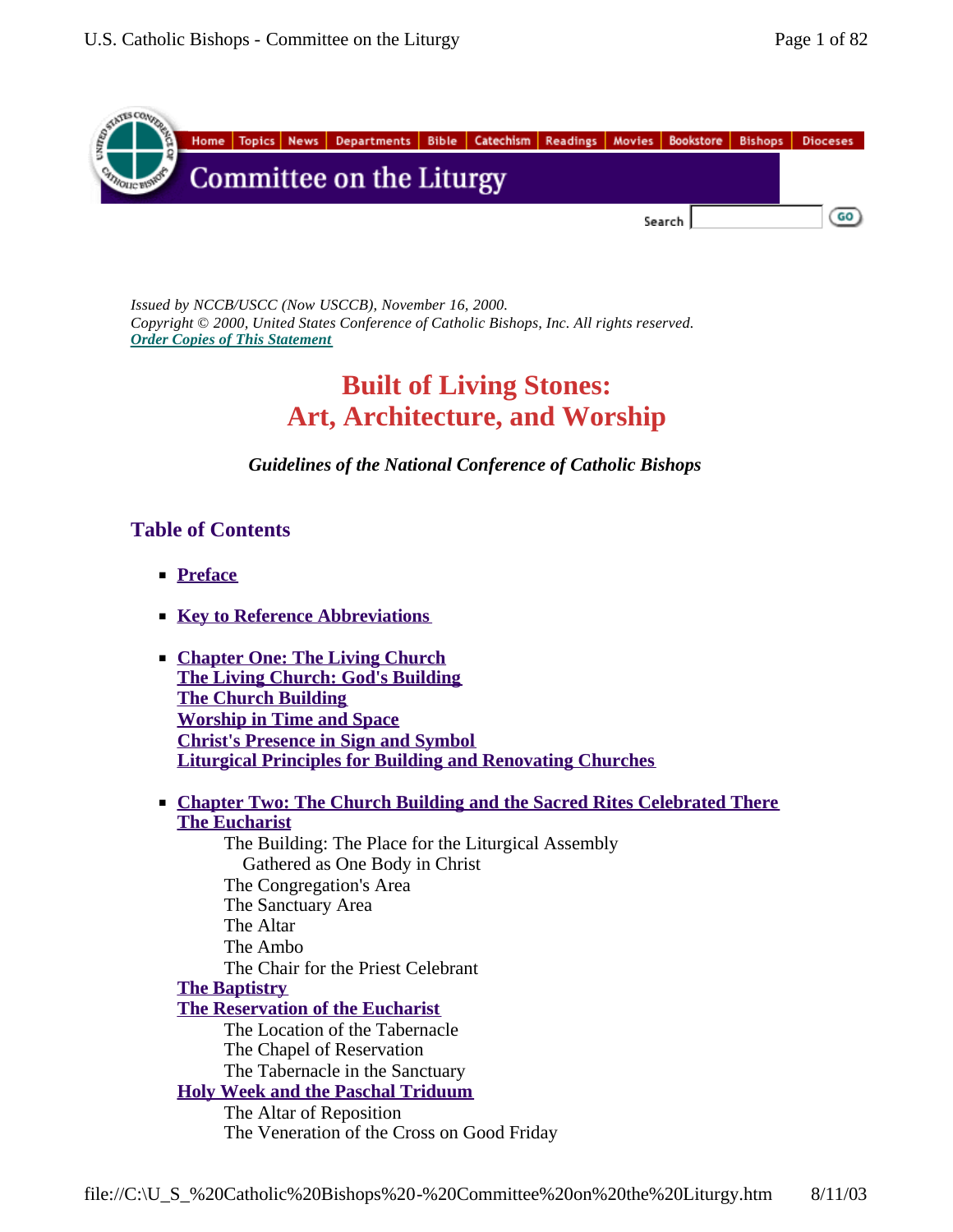The Blessing of the Fire at the Vigil Service **Accommodating the Liturgical Postures of the Congregation** Seating The Place for the Pastoral Musicians **Other Ritual Furnishings** The Cross Candles The Paschal Candle **The Gathering Space or Narthex The Area Surrounding the Church Building The Role of the Church Building in Other Liturgical Rites** The Rites of Initiation Holy Orders The Rite of Penance or Reconciliation The Rite of Marriage The Rite of Anointing of the Sick Christian Funerals **The Liturgy of the Hours Sunday Celebrations in the Absence of a Priest** The Place for the Sacred Oils **The Rite of Dedication of a Church and an Altar** The Liturgical Year: Seasonal Decorations **The Church Building and Popular Devotions** The Stations of the Cross Sacred Images Conclusion **Chapter Three: The Work of Our Hands: Art and Artists Assisting the Church at Prayer The Role of Religious Art Components of True and Worthy Art The Artist Within the Christian Community The Special Requirements of Liturgical Art The Integration of Art Within the Liturgical Setting** Materials of the Artist Vessels and Vestments Suitable for the Liturgy **The Disposition of Works of Art No Longer Needed for Sacred Use Chapter Four: Building A Church: Practical Considerations The Master Plan Beginning the Process The Role of the Apostolic See and the Diocesan Church The Role of the Parish Community** The Assessment of Need **Roles Within the Parish** The Pastor The Parish Building Committee The Parish Pastoral Council, the Parish Worship Committee and the Finance Council **The Parish Self-Study** Liturgical Education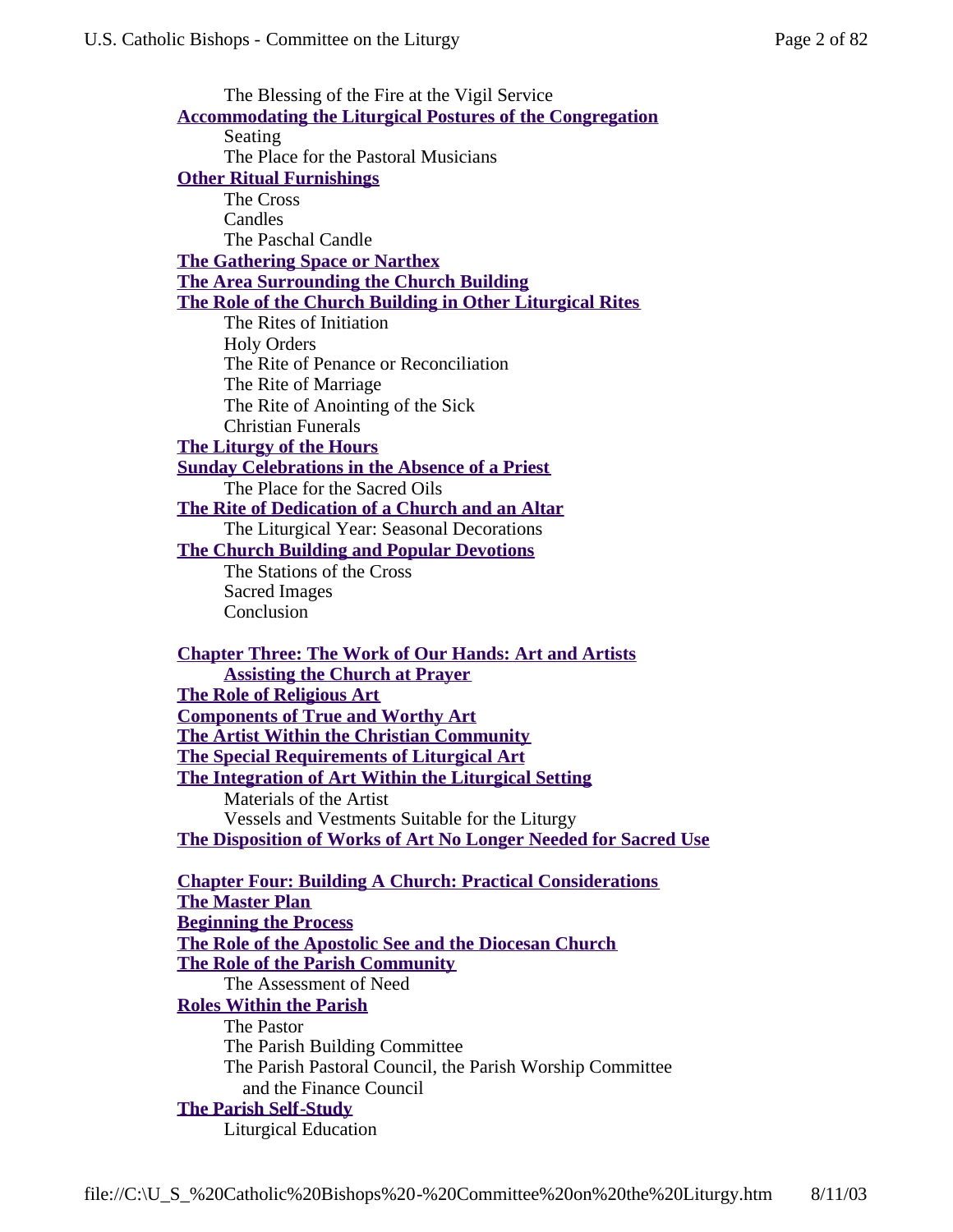Priorities and Stewardship of Resources Surveying Existing Churches **The Role of Professionals** The Architect The Liturgical Consultants The Contractor Compensation and Professional Standards Collaboration **The Design of the Church and Its Surroundings: Special Concerns** The Site Plan Accessibility The Choice of Building Materials Change Orders and Modifications Building Maintenance Sound in the Place of Worship The Placement of the Organ & Other Musical Instruments Lighting the Place of Worship **Sacristies** Security Issues The Sacrarium **Special Issues in the Renovation of Churches** Alteration of Historic Structures Renovation of Churches The Altar The Space for the Reservation of the Blessed Sacrament Preservation of the Artistic Heritage of the Church **Conclusion**

# **Index**

#### **Key to Reference Abbreviations**

| <b>BB</b>   | <b>Book of Blessings</b>                                                |
|-------------|-------------------------------------------------------------------------|
| <b>CCC</b>  | Catechism of the Catholic Church                                        |
| <b>CIC</b>  | Codex Iuris Canonici: Code of Canon Law                                 |
| CT          | Catechesi Tradendae: On Catechesis in Our Time                          |
| <b>DD</b>   | Dies Domini: Observing and Celebrating the Day of the Lord              |
| <b>DOL</b>  | Documents on the Liturgy, 1963-1979: Conciliar, Papal, and Curial Texts |
| <b>EACW</b> | <b>Environment and Art in Catholic Worship</b>                          |
| EM          | Eucharisticum Mysterium: On Worship of the Eucharist                    |
| <b>GILM</b> | General Introduction to the Lectionary for Mass                         |
| <b>GIRM</b> | General Instruction of the Roman Missal                                 |
|             | HCWEOM Holy Communion and Worship of the Eucharist Outside Mass         |
| <b>IRL</b>  | Inculturation and the Roman Liturgy                                     |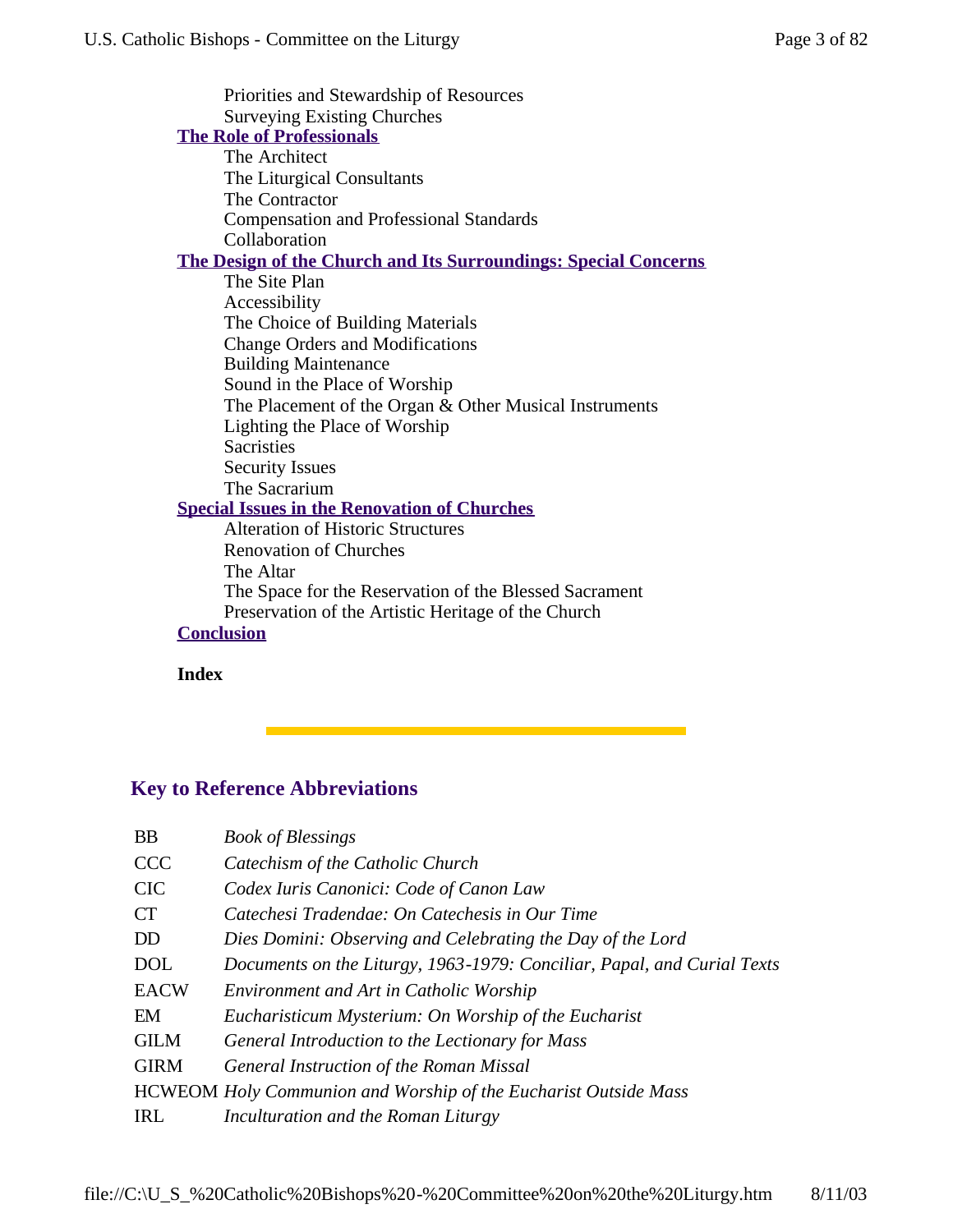| Letter to Artists                                                                      |
|----------------------------------------------------------------------------------------|
| Lumen Gentium: Dogmatic Constitution on the Church                                     |
| Music in Catholic Worship                                                              |
| Mysterium Fidei: On the Doctrine and Worship of the Eucharist                          |
| Opera Artis: On the Care of the Church's Historical and Artistic Heritage              |
| <b>Order of Christian Funerals</b>                                                     |
| Ordo Paenitentiae: Rite of Penance                                                     |
| [Circular Letter Concerning] the Preparation and Celebration of the Easter<br>Feasts   |
| Presbyterorum Ordinis: Decree on the Ministry and Life of Priests                      |
| The Place of Worship: Pastoral Directory on the Building and Reordering of<br>Churches |
| Rite of Christian Initiation of Adults                                                 |
| Rite of Dedication of a Church and an Altar                                            |
| Sacrosanctum Concilium: Constitution on the Sacred Liturgy                             |
|                                                                                        |

# **Preface**

**§ 1 §** One of the most significant and formative experiences in the life of a parish community is the process of building or renovating a church. As part of that process, parish members are called upon to study the Church's teaching and liturgical theology and to reflect upon their personal pieties, their individual tastes, and the parish history. By bringing together these personal and ecclesial elements in faith and in charity, parishioners help to build a new structure and to renew their parish community.

**§ 2 §** The decision-making process and the parish education component that are part of the building experience can assist the parish and its individual members to deepen their sense of Catholic identity. This identity is shaped by the history of the particular parish, by its relationship to other parishes in the local Church known as the diocese, and by its relationship within the communion of local Churches known as the Roman Catholic Church.

**§ 3 §** *Built of Living Stones: Art, Architecture, and Worship* is presented to assist the faithful involved in the building or renovation of churches, chapels, and oratories of the Latin Church in the United States. In addition, the document is intended for use by architects, liturgical consultants and artists, contractors, and other professionals engaged in the design and/or construction of these places of worship. The text also may be helpful to those who wish to understand the Catholic Church's tradition regarding church buildings, the arts, and architecture. While the suggestions and guidelines within the document have been carefully prepared, they are not exhaustive of the subject matter. They are intended to serve as the basis for decision making at the local level and also can become the foundation for the development of diocesan guidelines and legislation governing liturgical art and architecture. $\frac{1}{1}$ 

**§ 4 §** Catholics who live and worship in the United States in the twenty-first century celebrate a liturgy that is the same as that of earlier generations in all its essentials but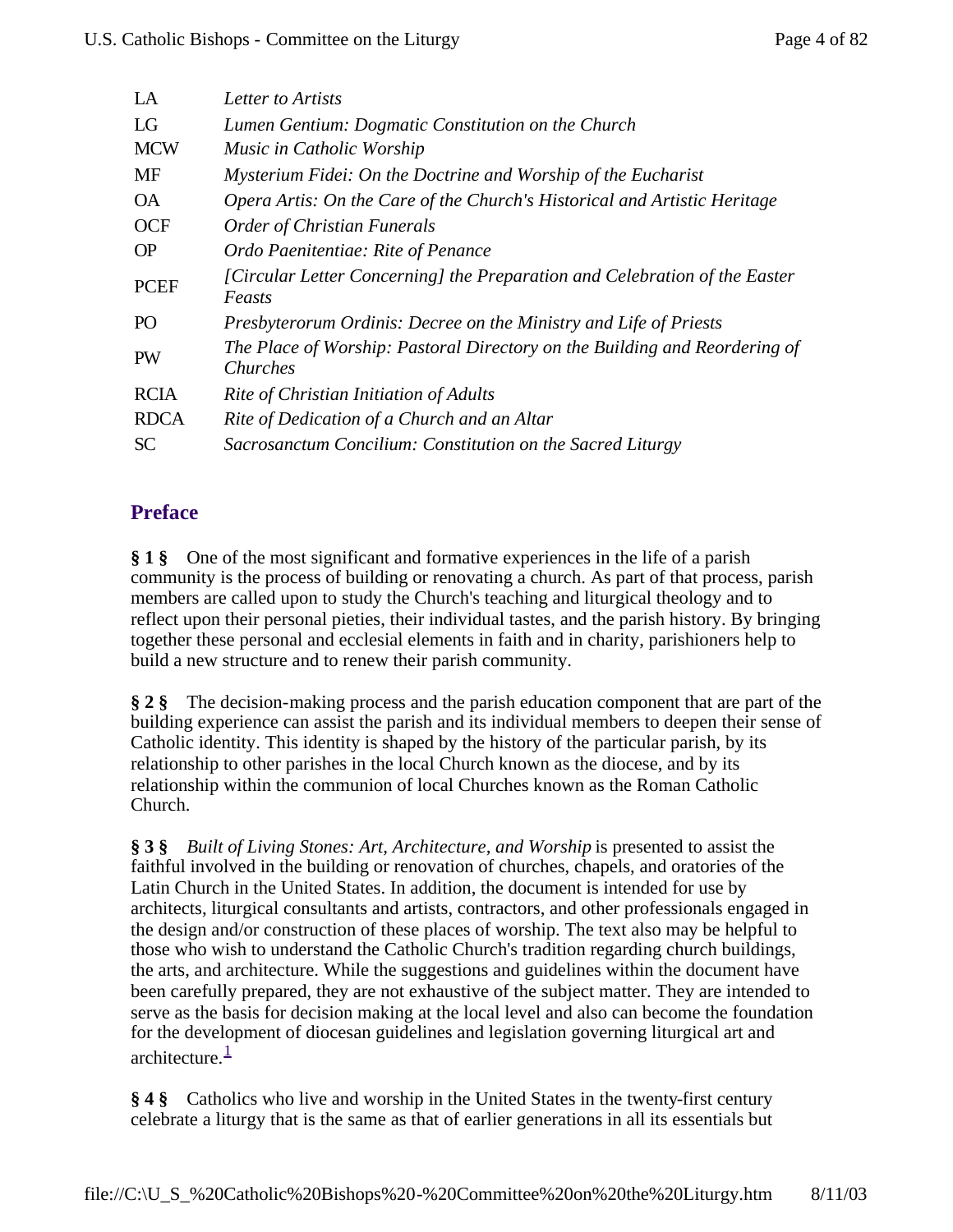significantly different in its language, style, and form. Recent shifts in the visual arts and in building styles as well as the development of new materials and sound amplification systems have created both opportunities and challenges for those engaged in the building and renovation of places for worship.

**§ 5 §** To be able to make specific recommendations about building and renovation projects, parish members need to understand the nature of the liturgy, the space it requires, and the ways in which the physical building can help or hinder worship. Because of the spectrum of ideas, opinions, spiritualities, and personal preferences present in every parish, the assistance of church documents and teachings and of consultants and facilitators is beneficial in the processes of learning and making decisions. With such assistance, parish leaders and members can develop the skills needed for building consensus and resolving conflicts.

**§ 6 §** The challenges of building or renovating church buildings increase as the Church grows. The richness of ethnic and cultural groups in the Church in the United States today presents opportunities as we strive to become truly "catholic." The Church seeks to integrate and utilize each culture's strength in accomplishing Christ's mission to bring the Gospel to every person and to proclaim—through all the concerns of daily life—the abiding love and presence of God in the world. $^{2}$ 

**§ 7 §** In 1962 Pope John XXIII convened the Second Vatican Council to help the Church renew its sense of mission. The first of the conciliar documents, *Sacrosanctum Concilium: Constitution on the Sacred Liturgy*, articulated the goals of the Council and, in keeping with those goals, established general principles for the reform and promotion of the sacred liturgy. In addition to mandating that liturgical books and rites be revised, <sup>3</sup> Sacrosanctum *Concilium* called for the revision of legislation governing the material elements involved in the liturgy, particularly the construction of places of worship and altars, the placement of the tabernacle and the baptistry, and the use of images and decoration. $4$ 

**§ 8 §** In the thirty-five years following the Second Vatican Council, both the Apostolic See and the National Conference of Catholic Bishops have issued documents to implement the provisions of *Sacrosanctum Concilium*, no. 128. In 1977 the Congregation for the Sacraments and Divine Worship issued the revised Rite of Dedication of a Church and an Altar. In addition to the norms in the recently revised *General Instruction of the Roman Missal*, pertinent documents have been issued by Vatican congregations concerning the care of the Church's artistic heritage, artists and the arts, and vesture.<sup>5</sup>

**§ 9 §** In the United States, the committee statement *Environment and Art in Catholic Worship* was published by the Bishops' Committee on the Liturgy in 1978.<sup>6</sup> This statement has had a profound impact on the building and renovation of parish churches in the United States. Parish communities have studied, discussed, and disagreed about the document; many liturgical design consultants have utilized the text in parish education programs; and architects have tried to transform the underlying principles and theology into brick and mortar, stone and glass. Twenty-two years after the publication of *Environment and Art*, the bishops of the United States present a new document on church art and architecture that builds on and replaces *Environment and Art* and addresses the needs of the next generation of parishes engaged in building or renovating churches. *Built of Living Stones* reflects our understanding of the liturgy, of the role and importance of church art and architecture, and of the integral roles of the local parish and the diocese that enter into a building or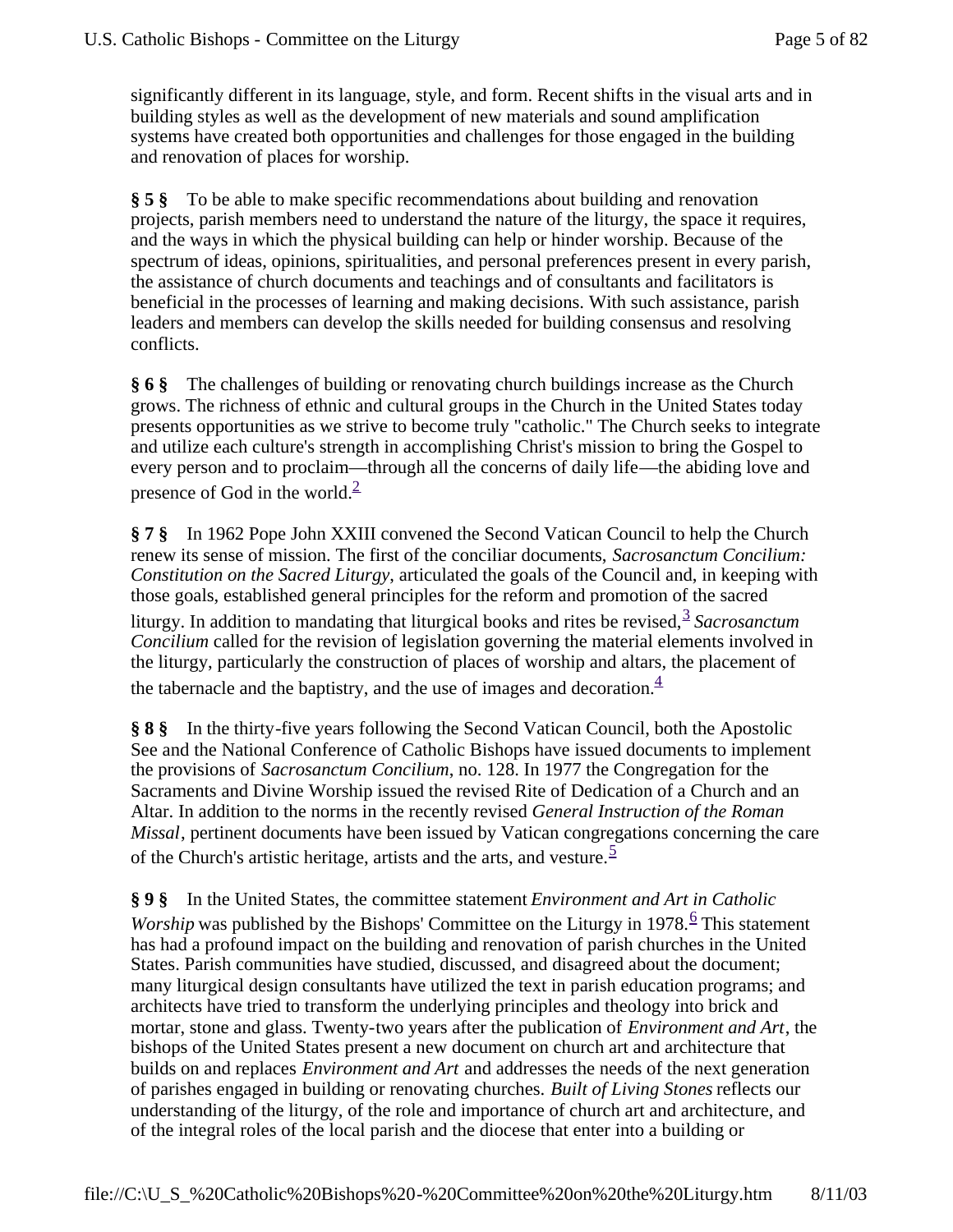renovation project.

**§ 10 §** This document has been approved by the bishops of the Latin Church of the United States and issued by the authority of the National Conference of Catholic Bishops on November 16, 2000. *Built of Living Stones* contains many of the provisions of universal law governing liturgical art and architecture and offers pastoral suggestions based upon the experience of the last thirty-five years. The document presents guidelines that can serve as the basis for diocesan bishops to issue further guidelines and directives for their dioceses. Where the document quotes or reiterates norms from liturgical books and the *Code of Canon Law*, those prescriptions are binding on local communities and dioceses.

**§ 11 §** The document begins with a theological reflection on the liturgy and liturgical art and architecture. Since decisions about church art and architecture should always be based upon the theology of the eucharistic assembly and its liturgical action and the understanding of the Church as the house of God on earth, the first chapter is foundational for the chapters that follow. The second chapter outlines the liturgical principles for parish communities to apply when building or renovating liturgical space, and it reviews the spatial demands of the major liturgical celebrations during the year. The third chapter offers suggestions for including art in places of worship and for choosing artists and artistic consultants. The fourth and final chapter describes the practical elements involved in the building or renovation process, including the development of a master plan, the design process, the development of a site plan, and the role of professionals in the process. A section on the special issues involved in the preservation and restoration of artworks and architecture has been included.

# **Chapter One The Living Church**

# **The Living Church: God's Building**

**§ 12 §** God created the universe so that all might have a part in his divine life and be joined in communion with him. Thus did he call forth light from darkness, beauty from chaos, and life from the formless void (Gn 1:1-23). When all was in readiness, he fashioned Adam and Eve in the divine image and breathed life into them (Gn 1:24-31) in order to gather all men and women into the great and eternal hymn of praise which is the Church. This is why Christians, from the earliest centuries, could believe that "the world was created for the sake of the Church." $\frac{7}{2}$ 

**§ 13 §** Despite the sin of Adam, God's call to communion perdured. Gradually, he revealed his wish to save humanity "not as individuals without any mutual bonds, but by making them into a people, a people which acknowledges Him in truth and serves Him in holiness."<sup>8</sup> With Abraham and his descendants, God entered into an everlasting covenant. He promised to be their God and claimed them as his own, a holy nation, a people set apart to praise his mighty deeds throughout the ages. Through the waters of death he led his people, Israel, accepting their sacrifices at Sinai through the hands of Aaron and his descendants. "All of these things, however, were done by way of preparation and as a figure of that new and perfect covenant which was to be ratified in Christ. . . . this new covenant in His blood . . . calling together a people made up of Jew and Gentile, making them one, not according to the flesh but in the Spirit." $\frac{9}{2}$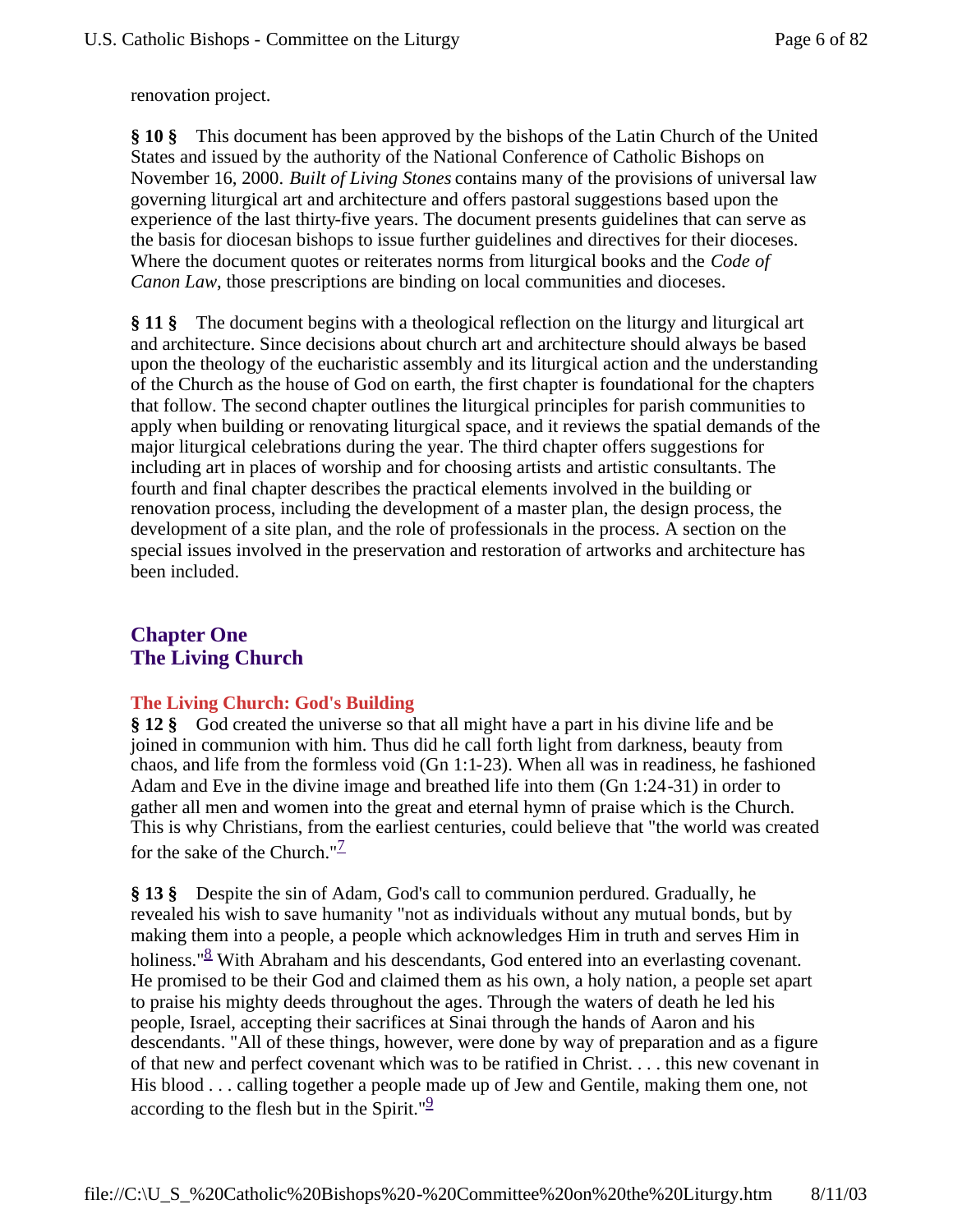§ **14** § From the altar of the cross Christ accomplished our redemption,  $\frac{10}{10}$  forming a holy people, a "temple of God built of living stones, where the Father is worshiped in spirit and in truth." $\frac{11}{11}$  The hymn of praise that Christ places within the heart and on the lips of the Church will be sung at the end of time in all its fullness, when all the members gather at the wedding feast of the Lamb in the heavenly Jerusalem.

**§ 15 §** That same hymn is sung today by the Church whenever the liturgy is celebrated. For every time the Church gathers for prayer, she is joined to Christ's priesthood and made one with all the saints and angels, transcending time and space. Together the members worship with the whole company of heaven, "venerating the memory of the saints" and hoping "for some part and fellowship with them"; together they eagerly await Christ's coming in glory.<sup>12</sup> The sacred liturgy is a window to eternity and a glimpse of what God calls us to be.

# **The Church Building**

**§ 16 §** Just as the term *Church* refers to the *living temple*, God's People, the term *church* also has been used to describe "the building in which the Christian community gathers to hear the word of God, to pray together, to receive the sacraments, and celebrate the eucharist."13 That building is both the house of God on earth (*domus Dei*) and a house fit for the prayers of the saints (*domus ecclesiae*). Such a house of prayer must be expressive of the presence of God and suited for the celebration of the sacrifice of Christ, as well as reflective of the community that celebrates there.

**§ 17 §** The church is the proper place for the liturgical prayer of the parish community, especially the celebration of the Eucharist on Sunday. It is also the privileged place for adoration of the Blessed Sacrament and reservation of the Eucharist for Communion for the sick. Whenever communities have built houses for worship, the design of the building has been of critical importance.<sup>14</sup> Churches are never "simply gathering spaces but signify and make visible the Church living in [a particular] place, the dwelling of God" among us, now "reconciled and united in Christ."<sup>15</sup> As such, the building itself becomes "a sign of the pilgrim Church on earth and reflects the Church dwelling in heaven." $\frac{16}{16}$  Every church building is a gathering place for the assembly, a resting place, a place of encounter with God, as well as a point of departure on the Church's unfinished journey toward the reign of God.

**§ 18 §** Churches, therefore, must be places "suited to sacred celebrations," "dignified," and beautiful.<sup>17</sup> Their suitability for worship is determined by their ability through the architectural design of space and the application of artistic gifts to embody God's initiative and the community's faithful response. Church buildings and the religious artworks that beautify them are forms of worship themselves and both inspire and reflect the prayer of the community as well as the inner life of grace.<sup>18</sup> Conversely, church buildings and religious artifacts that are trivial, contrived, or lack beauty can detract from the community's liturgy. Architecture and art become the joint work of the Holy Spirit and the local community, that of preparing human hearts to receive God's word and to enter more fully into communion with God $\frac{19}{2}$ 

# **Worship in Time and Space**

**§ 19 §** Liturgy is "the participation of the People of God in 'the work of God.'"20 It is the "exercise of the priestly office of Jesus" in which God is worshiped and adored and people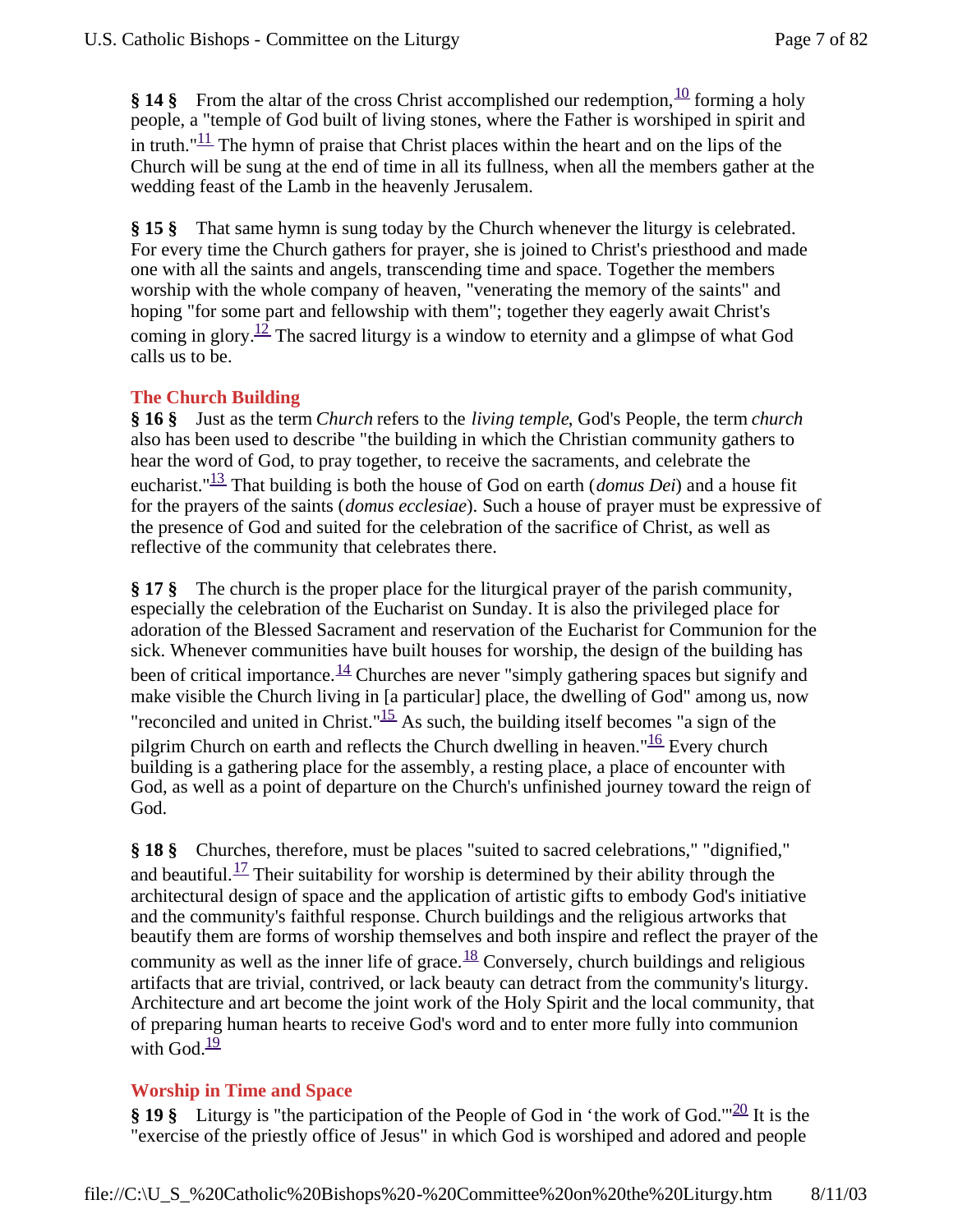are made holy. $\frac{21}{1}$  God begins the work of sanctifying people in time and space and brings that work to completion. Those who respond to God in worship and in service are given the privilege of becoming co-workers in the divine plan. $\frac{22}{2}$ 

**§ 20 §** The Church marks *time* as holy by setting aside Sunday and by celebrating the Liturgical Year with its rhythm and seasons. It demonstrates God's reign over all *space* by dedicating buildings to house the Church and its worship. Each Sunday the baptized are challenged to rest from their daily labors, to contemplate the goodness of God, to make present the victory and triumph of Christ's death (SC, no. 6), to enter the joy of the Risen Lord, to receive the life-giving breath of the Spirit, and to commit themselves to serve those in need. Sunday affirms both the primacy of God and the dignity of the person. $\frac{23}{12}$  While the worship of God is not limited to any one place, Christians build churches to shelter the liturgical assembly that praises God and celebrates the sacraments through which the Church is sanctified.

**§ 21 §** The liturgy is the perfect expression of the Church, "the summit toward which [all the Church's] activity is directed" and the source of all her power.  $^{24}$  In the New Testament, the term *liturgy* is intimately connected with the proclamation of the Good News and with active charity.25 Through baptism and confirmation, Christians share in Christ's priesthood which they exercise through their worship of God and their vocation of service to others. At the Eucharist, Christ calls his members to conversion in the proclamation of the word; he invites them to join with him in offering his perfect sacrifice to the Father; and he sends them forth from liturgy to serve the community in charity. Liturgical participation commits a person to a life of faithful discipleship. "Every liturgical celebration, because it is an action of Christ the priest and of His Body the Church, is a sacred action surpassing all others. $\frac{0.26}{2}$ 

# **Christ's Presence in Sign and Symbol**

**§** 22 § In the liturgical assembly, Christ's presence is realized<sup>27</sup> in all *the baptized* who gather in his name, in the *word of God* proclaimed in the assembly, in the person of *the priest* through whom Christ offers himself to the Father and gathers the assembly, in *sacramental celebrations*, and especially, in the *Sacrament of his Body and Blood*. <sup>28</sup> In building a house for the Church that is also the house of God on earth, all the expressions of Christ's presence have prominence of place that reflects their proper nature. Among these, the eucharistic species is accorded supreme prominence.<sup>29</sup> From the very beginning of the planning and design process, parishes will want to reflect upon the relationship of the altar, the ambo, the tabernacle, the chair of the priest celebrant, and the space for congregation.

**§ 23 §** Gestures, language, and actions are the *physical*, *visible*, and *public* expressions by which human beings understand and manifest their inner life. Since human beings on this earth are always made of flesh and blood, they not only will and think, but also speak and sing, move and celebrate. These human actions as well as physical objects are also the signs by which Christians express and deepen their relationship to  $God.\overline{30}$ 

**§ 24 §** Jesus himself used physical signs to manifest his union with the Father and to reveal his mission to the world. Jesus was baptized in the waters of the Jordan River, he fed the multitudes with bread, healed the sick with his touch and forgave sinners. He was anointed with oil, he shared a Passover meal with his disciples, and he surrendered his body to death on the cross. Christ, the incarnate one, used material signs to show to humanity the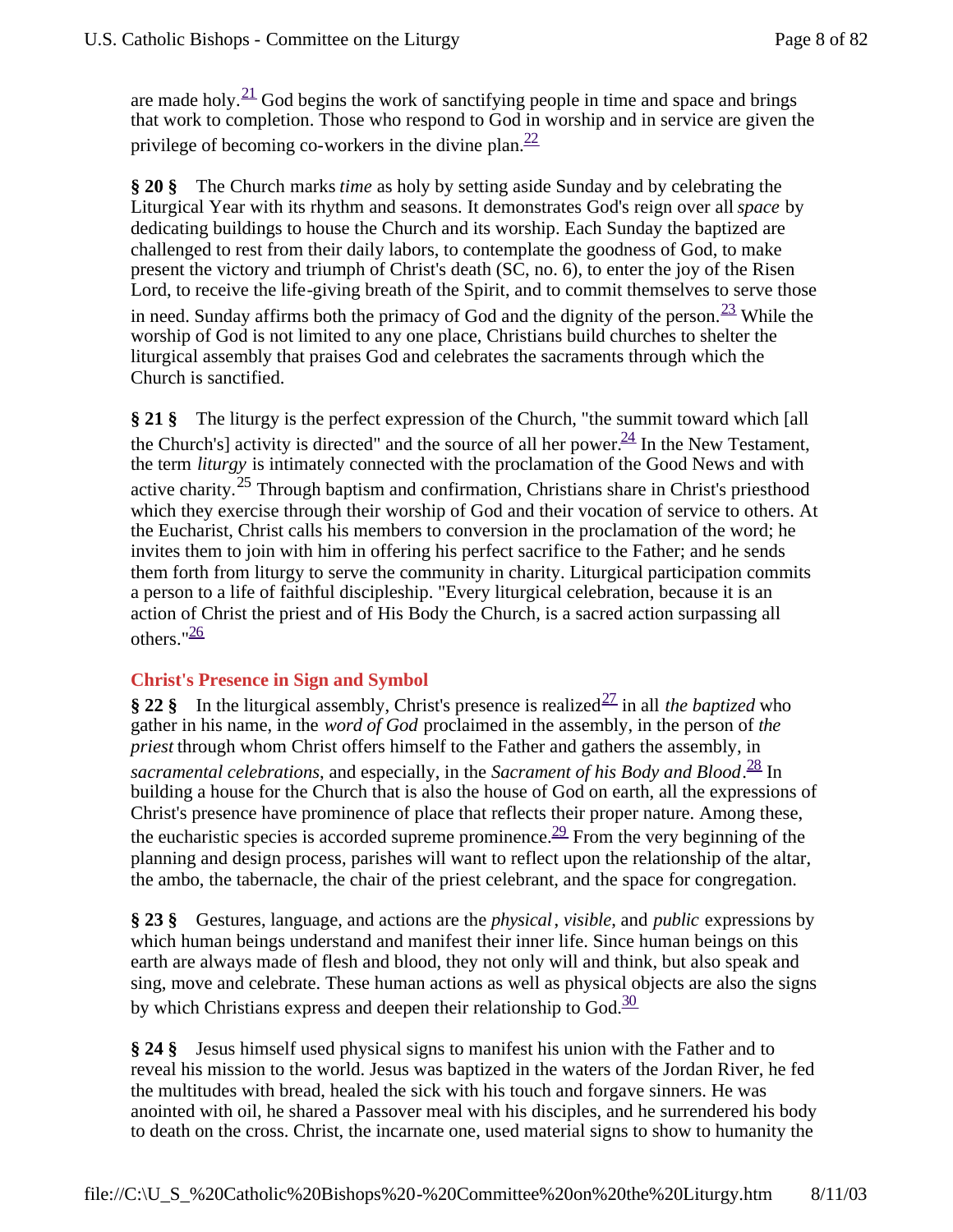invisible  $God.\overline{31}$ 

**§ 25 §** Christ, taking on human flesh, reveals the Father. "No one has ever seen God" (1 Jn 4:12). The only begotten Son, living in the Father's heart, has revealed him. Indeed, Jesus said, "Whoever sees me sees the one who sent me" (Jn 12:45). Christ is himself the sacrament of the Father. In his risen glory, he is no longer visible in this world and Leo the Great testifies that "What has been visible of our Savior has passed over into the sacraments": *Quod igitur conspicuum fuit Salvatoris Nostri in sacramenta transivit* (*Sermo*. 74, 2: PL 54, 398). And so washing and anointing, breaking the bread and sharing the cup, raising arms in blessing and imposing hands are *visible* signs by which Christ manifests and accomplishes our sanctification and salvation in the Church.<sup>32</sup> To the central signs and word, the Church adds gestures and material elements such as incense, ashes, holy water, candles, and vestments to dispose us for the heavenly gifts of our crucified and Risen Lord and to deepen our reverence for the unceasing mercy and grace that come to us in the Church through the passion and death of Jesus, our Lord.

**§ 26 §** Just as Christ invited those who heard him to share his personal union with the Father through material signs, so Christ leads the Church through these same signs in the liturgy from the visible to the invisible.<sup>33</sup> As a result, effective liturgical signs have a teaching function and encourage full, conscious, and active participation, express and strengthen faith, and lead people to God. Poorly utilized or minimal signs do not enliven the community's faith and can even diminish active participation.  $\frac{34}{11}$  It must likewise be kept in mind that the liturgy and its signs and symbols do not exercise merely a teaching function. They also touch and move a person to conversion of heart and not simply to enlightenment of mind.

# **Liturgical Principles for Building or Renovating Churches**

**§ 27 §** The basic liturgical principles for designing and renovating churches today are drawn from the Second Vatican Council and the documents that implemented its decrees.<sup>35</sup> Even though the Church offers no universal blueprint or style for the design of a church, attention to the following principles will insure that from the beginning, the ritual requirements will receive the priority they deserve in the design process.

- **§ 28 §** 1. *The church building is designed in harmony with church laws and serves the needs of the liturgy.* The liturgical books are the foundational source for those who wish to plan a building well suited for the liturgy. First among these are the prescriptions contained in the fifth chapter of the *General Instruction of the Roman Missal* and the norms in the introduction to the *Rite of Dedication of a Church and an Altar*. Other directives can be found in the various liturgical books and the *Code of Canon Law*.
- **§ 29 §** Because the church is a house of prayer in which the Eucharist is celebrated and the Blessed Sacrament is reserved, a place where the faithful assemble, and a setting where Christ is worshiped, it should be worthy of prayer and sacred celebration, built in conformity with the laws of the Church, and dignified with noble beauty and intrinsically excellent art.  $\frac{36}{9}$  The general plan of the building reflects the Church that Christ gathers there, is expressive of its prayer, fosters the members' participation in sacred realities, and supports the solemn character of the sacred liturgy.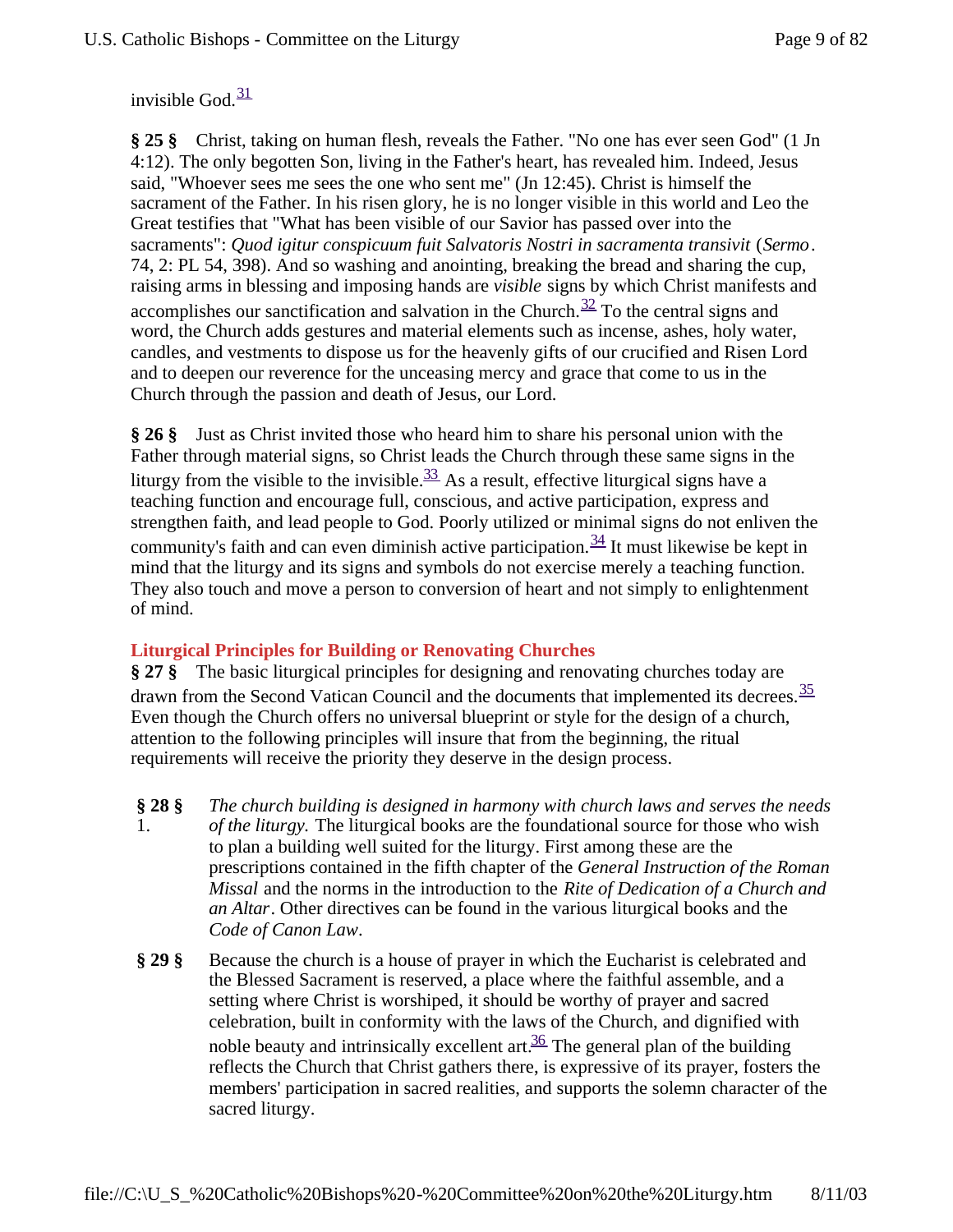- **§ 30 §** The general plan of the building should be such that "in some way it conveys the image of the gathered assembly. It should also allow the participants to take the place most appropriate to them and assist all to carry out their function properly."<sup>37</sup>
- **§ 31 §** 2. *The church building fosters participation in the liturgy.* Because liturgical actions by their nature are communal celebrations, they are celebrated with the presence and active participation of the Christian faithful whenever possible.<sup>38</sup> Such participation, both internal and external, is the faithful's "right and duty by reason of their baptism." $\frac{39}{2}$  The building itself can promote or hinder the "full, conscious, and active participation" of the faithful. Parishes making decisions about the design of a church must consider how the various aspects and choices they make will affect the ability of all the members to participate fully in liturgical celebrations.
- **§ 32 §** 3. *The design of the church building reflects the various roles of the participants.* Since the liturgical celebration is an action of Christ and the Church, it belongs to the whole Body of the Church. $\frac{40}{3}$  While all the members are called to participate in worship, not all have the same role. $\frac{41}{1}$  From the earliest days of the Church, the Holy Spirit has called forth members to serve in a variety of ministries. That same Spirit continues to call the members to various ministries today and to bestow gifts necessary for the good of the community. $\frac{42}{5}$
- **§ 33 § The Church** is a holy people, a chosen race, a royal priesthood, whose members give thanks to God and offer the sacrifice of Christ. Together, they take part in the liturgy conscious of what they are doing, with reverence and full involvement. They are instructed by God's word and nourished at the Table of the Lord's Body; they are formed day by day into an ever more perfect unity with God and with each other—they are sent forth for the transformation of society, so that finally God may be all in all. And by offering "Christ, the Victim, not only through the hands of the priest but also together with him," they learn to offer themselves. $\frac{43}{5}$
- **§ 34 § The bishop** is the high priest, the principal dispenser of the mysteries of God, and the director, promoter, and guardian of the entire liturgical life of the particular Church. $\frac{44}{1}$  Therefore, every authentic celebration of the liturgy is directed by the bishop, either in person or through the priests who assist him.  $\frac{45}{12}$  Within the process of building or renovating a church, the diocesan bishop has an irreplaceable role and final responsibility. The construction of a new church requires the permission of the bishop, who must consult and determine that the building will contribute to the spiritual welfare of the faithful, and that the parish has the necessary means to build and care for the church. $\frac{46}{5}$
- **§ 35 § Priests** are consecrated to "celebrate divine worship and sanctify the people."<sup>47</sup> The priest "stands at the head of the faithful people gathered together, presides over its prayer, proclaims the message of salvation, joins the people to himself in offering the sacrifice to God the Father through Christ in the Spirit, gives his brothers and sisters the bread of eternal life, and shares in it with them." $\frac{48}{3}$  As the one who presides, he always prays in the name of the Church and of the community gathered together. As the leader and representative of the local parish, the pastor takes the lead in the building process, keeps the local parish in communication with the bishop and other diocesan officials, and helps to draw the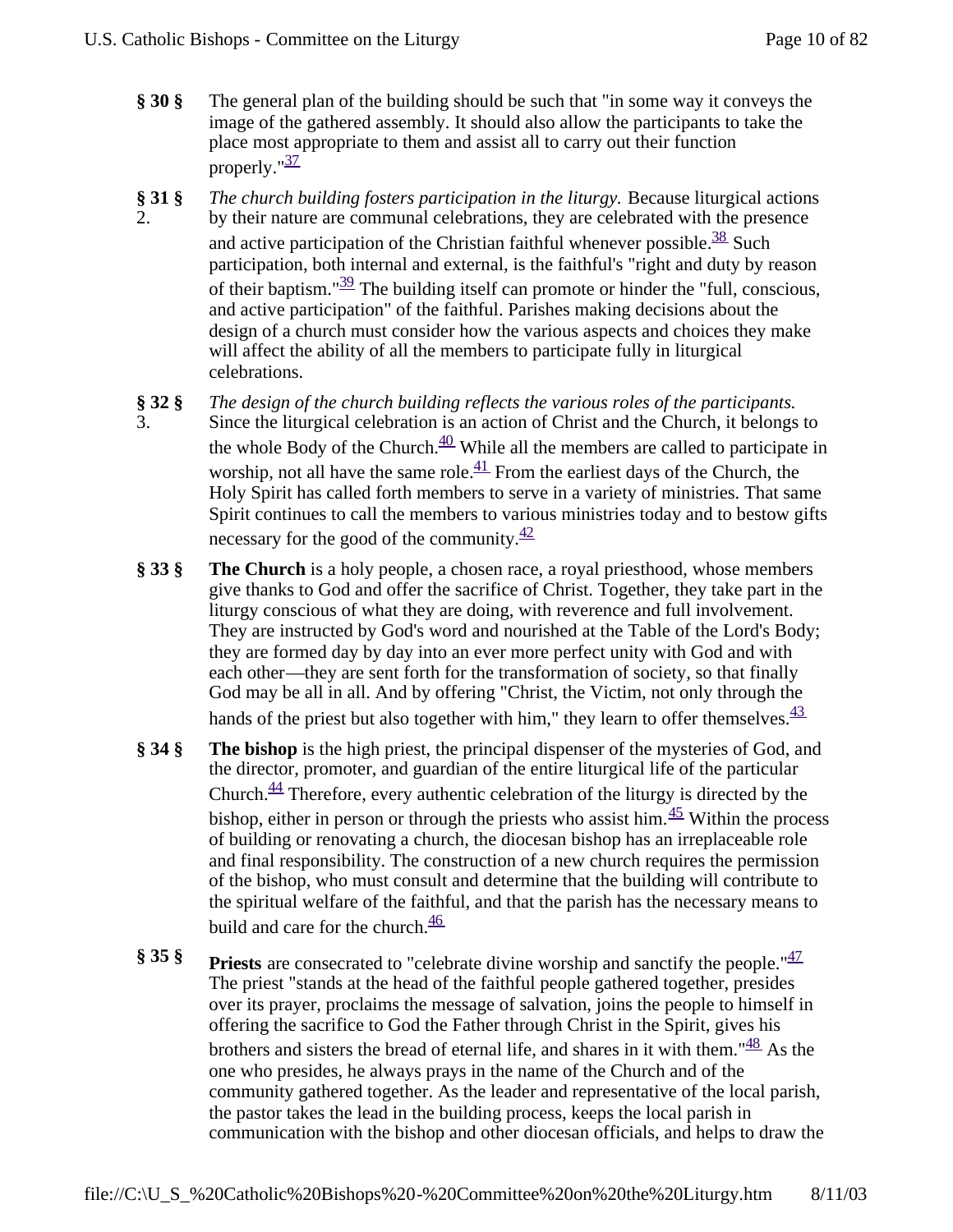parishioners together in the decision-making process.

- **§ 36 § A variety of ministries** serve the assembly at the liturgy. First among the ministers is the deacon.  $\frac{49}{5}$  Some faithful have been installed in the ministries of lector or acolyte. Others serve as readers, altar servers, extraordinary ministers of Holy Communion, cantors, musicians, and sacristans.  $50$  As members of the Church, each person forms an essential and distinct part of the assembly that is gathered by God in an "organic and hierarchical" way.<sup>51</sup> Each minister, ordained or lay, is called upon to fulfill his or her role and only that role in the celebration of the liturgy. $\frac{52}{5}$
- **§ 37 §** By its design and its furnishings, the church reflects this diversity of roles. The one who presides, those who proclaim God's word, the ministers of music, those who assist at the altar, and members of the congregation all play an integral part in the public prayer of the Church. The design of the church should reflect the unity of the entire assembly and at the same time insure that each person is able to exercise his or her ministry in a space that fully accommodates the ritual action called for by that ministry. Careful attention to the placement of the individuals and groups who comprise the liturgical assembly can manifest and enhance their relationship with one another and with the entire body.
- **§ 38 §** 4. *The church building respects the culture of every time and place.* The Roman rite respects cultural differences and fosters the genius and talents of the various races and peoples. $\frac{53}{2}$  This cultural diversity can be expressed in architectural styles, in art forms, and in some instances in the celebration of liturgical rites with appropriate adaptations.
- **§ 39 §** Just as each local community is different, styles and forms of churches will vary. The New Testament speaks of the upper room where Christ gathered the apostles for the Last Supper and appeared to them after the resurrection, and where the Holy Spirit descended on the Blessed Virgin and the Twelve at Pentecost. After the Lord's ascension, believers gathered in homes for the celebration of the "breaking of the bread." $\frac{54}{1}$  Such homes evolved into "house churches" and became the Christian community's earliest places for worship. The unique forms and architecture of the Roman and Byzantine world provided the Church with an architectural language in the form of the basilica. With its long nave and an apse for the bishop and clergy, the basilica quickly became a standard architectural form for churches of the West. The effect of these architectural forms is still reflected in the structure of our liturgical life today.
- **§ 40 §** The rich history of Catholic worship space traces a path through every people and place where the liturgy has been offered. Innumerable monasteries, cathedrals, and parish churches stand as witnesses to an organic growth of the liturgical and devotional life of the Church throughout the world. Since the Church is not wedded to a single architectural or artistic form, it seeks to engage the genius of every time and place, to craft the finest praise of God from what is available. $\frac{55}{2}$ The rich dialogue between the Church's liturgy, as a singular expression of divine revelation, and a local culture is an essential ingredient in the evangelization of peoples and the celebration of the Roman Catholic liturgy in a given time and place. The liturgy is proclaimed, celebrated and lived in all cultures in such a way that they themselves are not abolished by it, but redeemed and fulfilled. $\frac{56}{5}$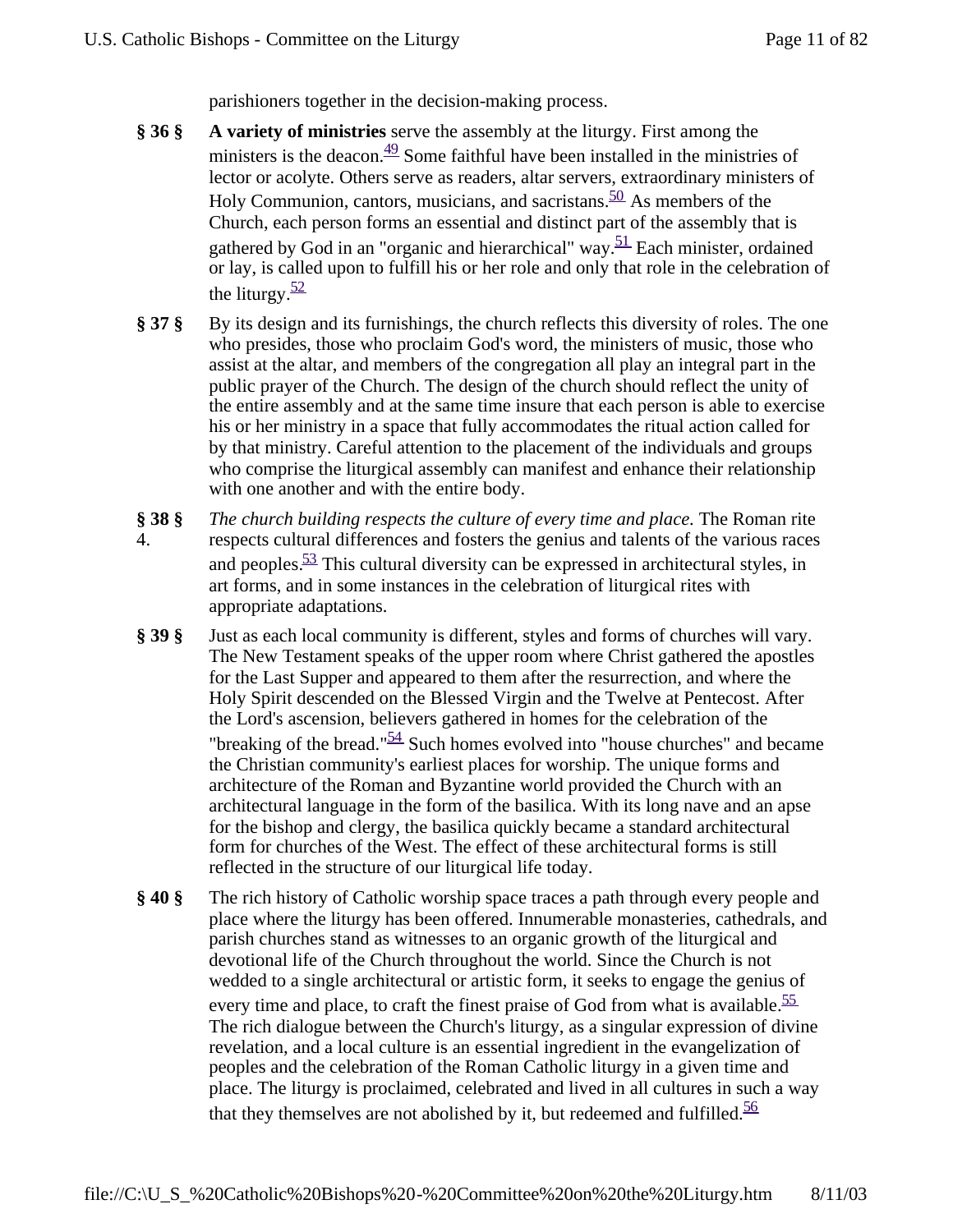- **§ 41 §** Inculturation is the incarnation of the Christian message within particular cultures which have their own sense, artistic expressions, vocabulary and grammar, and conceptual frameworks.  $57$  All ancient and modern evangelizing strategies in art and architecture are acts of inculturation to enable church buildings to proclaim the creative and redemptive meaning of the Gospel in every time and place.
- **§ 42 §** When the Gospel was first brought to America, it arrived clothed with expressions of European Christian culture and piety. Grateful for these invaluable gifts, the Church in America slowly, and often reluctantly, developed an appreciation for native music, language, and art and accepted them for use in the service of the liturgy. Today the Church in the United States is again exploring how to translate the Gospel and to build churches in conversation with complex, secularized cultures that have sometimes rejected religion and attempted their own forms of human transcendence through intricate electronic modes of communication, art, and architecture.  $\frac{58}{3}$  Secular cultures in industrial and post-industrial countries have been particularly difficult to evangelize since they often treat human dignity selectively, attempting to control the mystery that animates the human thirst for meaning and purpose, and ignore those who do not fit their economic or social purpose. The Gospel requires that particular care be taken to welcome into the Church's assembly those often discarded by society—the socially and economically marginalized, the elderly, the sick, those with disabilities, and those with special needs. In building a church, every diocese and parish must wrestle with these and other complex questions raised by the Church's mission to evangelize contemporary cultures.
- **§ 43 §** Parishes in the United States today often find their places of worship shared by people of varied languages and ethnic backgrounds and experience vast differences in styles of public worship and personal devotion. What can sustain Christian communities in this challenge of hospitality is the realization that a pluralism of symbolic, artistic, and architectural expression enriches the community.<sup>59</sup>
- **§ 44 §** 5. *The church building should be beautiful.* The external and internal structure of the church building should be expressive of the dignified beauty of God's holy people who gather there and of the sacred rites they celebrate. Liturgical art and architecture reflect and announce the presence of the God who calls the community to worship and invite believers to raise their minds and hearts to the One who is the source of all beauty and truth. Art or architecture that draws more attention to its own shape, form, texture, or color than to the sacred realities it seeks to disclose is unworthy of the church building. $\frac{60}{60}$
- **§ 45 §** The Church's great treasury of art and architecture helps it to transcend the limitations of any one culture, region, or period of time.  $61$  The Church is not exclusively identified with the forms of the past, but is ever open to embrace newer forms that nonetheless have grown organically from her rich heritage of artistic expression. Great religious art fosters the life of prayer of contemporary assemblies who, while rooted in prior artistic traditions, hear God's unceasing call to proclaim the reign of Christ in the languages of a particular time and place. Every artistic form that is at once capable of faithfully expressing sacred realities and serving the Church's liturgical action with the highest quality of the arts can find a home in the Church's house of prayer.  $\frac{62}{5}$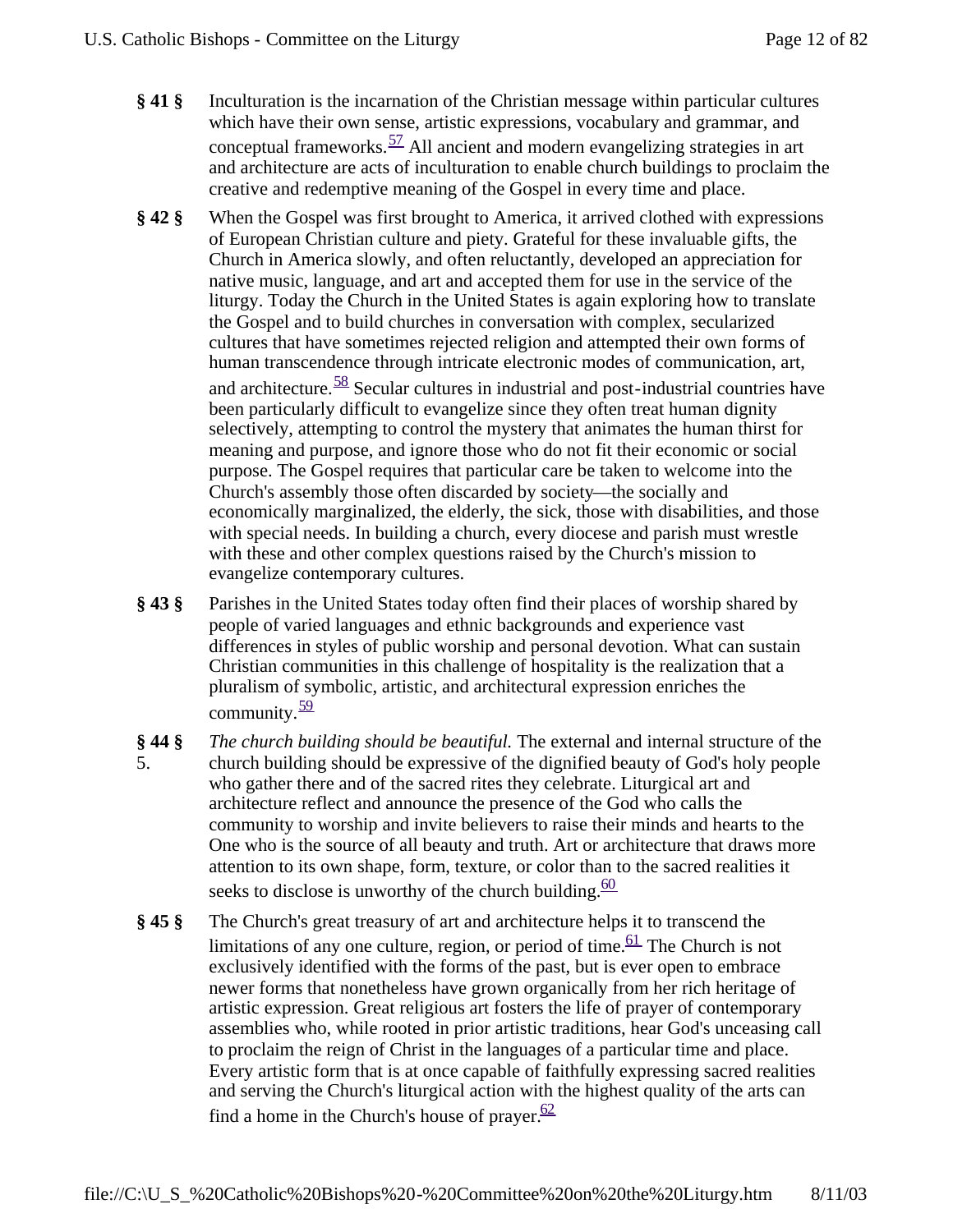# **Chapter Two The Church Building and the Sacred Rites Celebrated There**

**§ 46 §** The church building houses the community of the baptized as it gathers to celebrate the sacred liturgy. By its practical design and beauty it fosters the full, dignified, and graceful celebration of these rites. The primary concern in the building or renovation of a space for worship must be its suitability for the celebration of the Eucharist and other liturgical rites of the Church. Consequently, the fundamental prerequisite for those engaged in the building or renovation of a church is familiarity with the rites to be celebrated there.

**§ 47 §** The prayer life of the Church is richly diverse. The eucharistic liturgy, the other sacraments, and the Liturgy of the Hours are sacred actions surpassing all others. The praise and thanksgiving, which are at the heart of the Eucharist, are continued in the celebration of the Liturgy of the Hours. The Liturgy of the Hours is the Church's daily liturgical prayer that expresses the nature of the praying Church and is, itself, a sign of the Church. $\frac{63}{10}$  In addition to their participation in communal prayer, Christ's followers deepen their relationship with God through private prayer, which flows from the liturgy. Thus, the Church encourages popular devotions that "harmonize with the liturgical seasons" and "lead people to [the liturgy]."<sup>64</sup> Besides its primary role of providing a suitable place for the celebration of the liturgical rites, the church building also offers a place to which individuals may come to pray in the presence of the Blessed Sacrament, and in which groups of the faithful may gather for a rich variety of devotions expressive of the faith life of a given culture, region, or ethnic community.

**§ 48 §** This chapter is intended to help a community fulfill its role in designing a place that readily accommodates all these needs. In new construction, parishes usually have several options for various elements of design. Sometimes those options are limited by the space or terrain, or by financial resources. And sometimes, as in the case of renovation, there are additional limits imposed by the existing structure. This chapter reviews the spatial demands of the various liturgical rites and offers principles for choosing among the various options. Many dioceses have developed their own procedures and guidelines for the building and renovation of churches. The principles in this document should guide dioceses in the writing of local directives.

# **The Eucharist**

**§ 49 §** The celebration of the Eucharist is the center of the entire Christian life, both for the universal Church and for local faith communities. The other sacraments, like every other ministry of the Church and every work of the apostolate, are linked with the Holy Eucharist and have it as their end. $\frac{65}{2}$  The celebration of the Sunday Eucharist is the appropriate starting point for understanding the demands of space, sound, and visibility made upon a church building. An analysis of these requirements will include attention to the place for the congregation, for the preaching of the word, and for the celebration of the Liturgy of the Eucharist, with special care for the location of the altar, the ambo, and the chairs for the priest celebrant and deacon, as necessary. Considerations about the narthex and the environment of the building flow from the central action of the Eucharist. The celebration of the Easter Vigil and of the Sunday Eucharist are appropriate starting points. In addition, special consideration should be given to the place for the reservation of the Blessed Sacrament.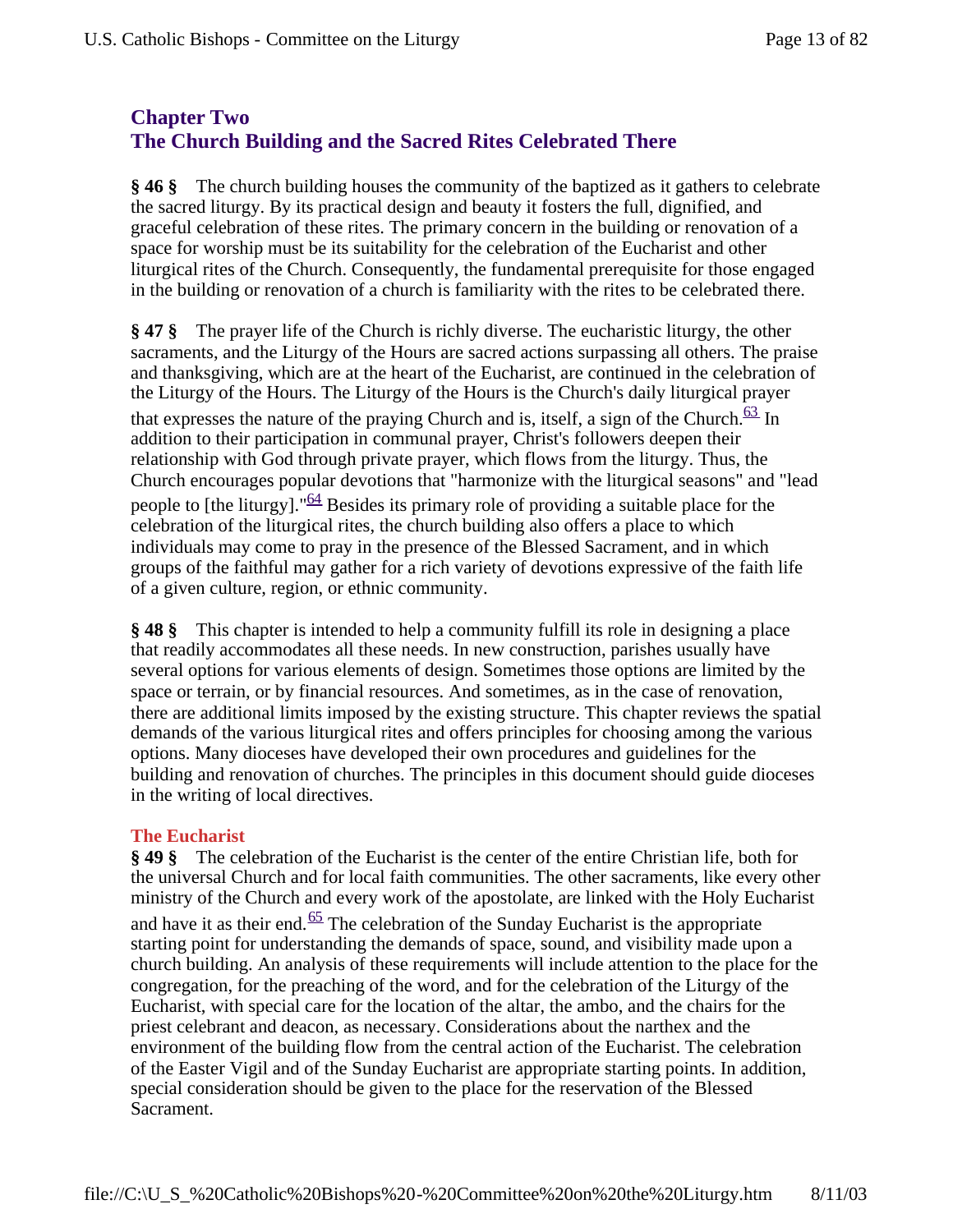**The Building: The Place for the Liturgical Assembly Gathered as One Body in Christ:**

**§ 50 §** The church building is a sign and reminder of the immanence and transcendence of God—who chose to dwell among us and whose presence cannot be contained or limited to any single place. Worship is the loving response of God's People to the mystery of God who is with us and who is yet to come. "As visible constructions, churches are signs of the pilgrim church on earth; they are images that proclaim the heavenly Jerusalem, places in which are actualized the mystery of the communion between man and God." $66$  In addition, the church building manifests the baptismal unity of all who gather for the celebration of liturgy and "conveys the image of the gathered assembly." $\frac{67}{2}$  While various places "express" a hierarchical arrangement and the diversity of functions," those places "should at the same time form a deep and organic unity, clearly expressive of the unity of the entire holy people."<sup>68</sup>

# **The Congregation's Area:**

**§ 51 §** The space within the church building for the faithful other than the priest celebrant and the ministers is sometimes called the *nave*. This space is critical in the overall plan because it accommodates a variety of ritual actions: processions during the Eucharist, the singing of the prayers, movement during baptismal rites, the sprinkling of the congregation with blessed water, the rites during the wedding and funeral liturgies, and personal devotion. This area is not comparable to the audience's space in a theater or public arena because in the liturgical assembly, there is no audience. Rather, the entire congregation acts. The ministers of music could also be located in the body of the church since they lead the entire assembly in song as well as by the example of their reverent attention and prayer.

**§ 52 §** Two principles guide architectural decisions about the form and arrangement of the nave: (1) the community worships as a single body united in faith, not simply as individuals who happen to find themselves in one place, and the nature of the liturgy demands that the congregation as well as the priest celebrant and ministers be able to exercise their roles in a full and active way; and (2) the priest celebrant and ministers together with the congregation form the liturgical assembly, which is the Church gathered for worship.

**§ 53 §** The body of the church is not simply a series of unrelated sections. Rather, each part contributes to the unity of the space by proportion, size, and shape. While various rites are celebrated there, the sense of the nave as a unified whole should not be sacrificed to the need for flexibility.

#### **The Sanctuary Area**

**§ 54 §** The sanctuary is the space where the altar and the ambo stand, and "where the priest, deacon and other ministers exercise their offices." The special character of the sanctuary is emphasized and enhanced by the distinctiveness of its design and furnishings, or by its elevation. $\frac{69}{2}$  The challenge to those responsible for its design is to convey the unique quality of the actions that take place in this area while at the same time expressing the organic relationship between those actions and the prayer and actions of the entire liturgical assembly. The sanctuary must be spacious enough to accommodate the full celebration of the various rituals of word and Eucharist with their accompanying movement, as well as those of the other sacraments celebrated there.

**§ 55 §** The principal ritual furnishings within the sanctuary are the altar on which the eucharistic sacrifice is offered, the ambo from which God's word is proclaimed, and the chair of the priest celebrant. These furnishings should be constructed of substantial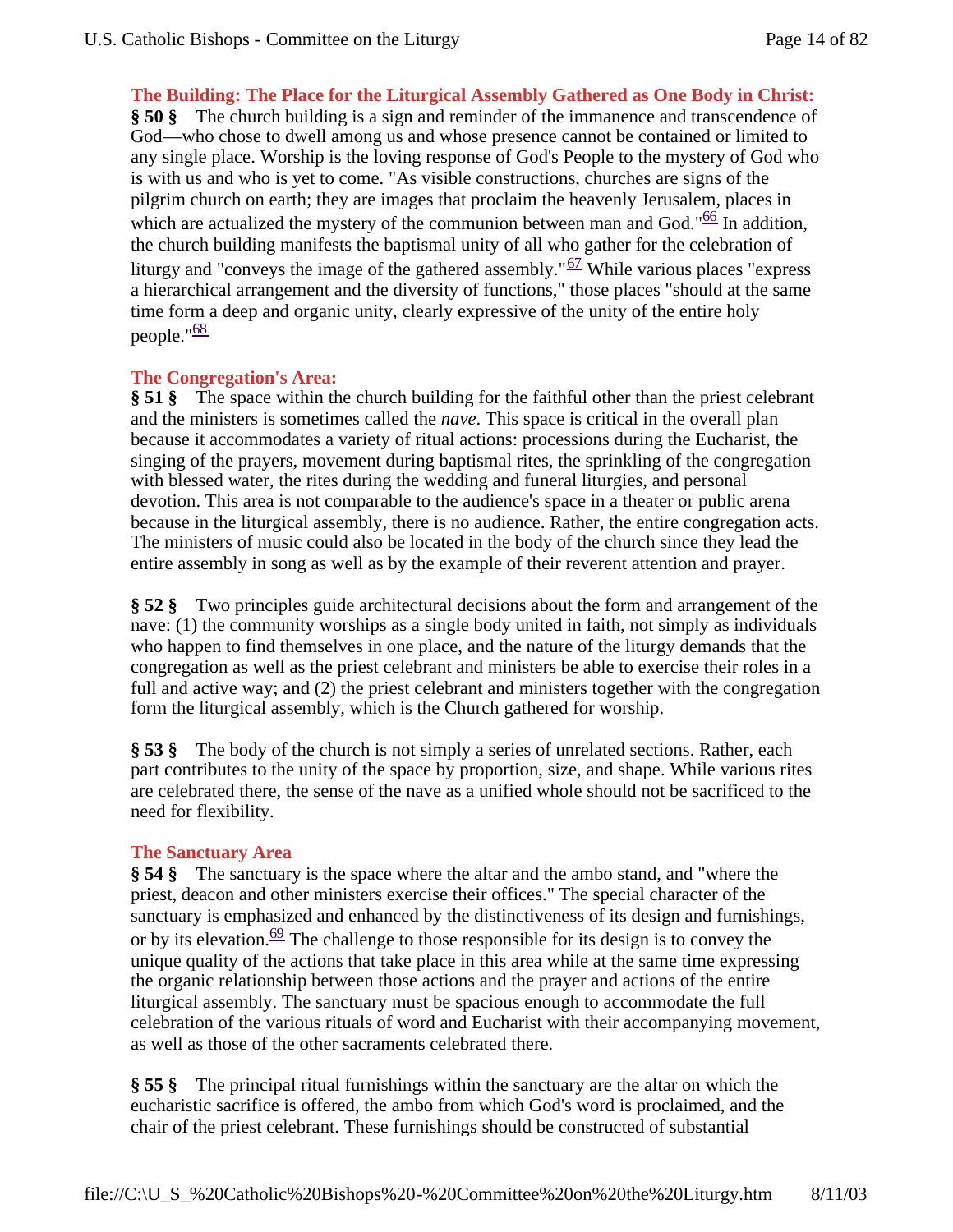materials that express dignity and stability. Their placement and their design again make it clear that although they are distinct entities, they are related in the one eucharistic celebration.

#### **The Altar**

**§ 56 §** At the Eucharist, the liturgical assembly celebrates the ritual sacrificial meal that recalls and makes present Christ's life, death, and resurrection, proclaiming "the death of the Lord until he comes." $\frac{70}{10}$  The altar is "the center of thanksgiving that the Eucharist accomplishes" $\frac{71}{2}$  and the point around which the other rites are in some manner arrayed.<sup>72</sup> Since the Church teaches that "the altar is Christ,  $\frac{73}{12}$  its composition should reflect the nobility, beauty, strength, and simplicity of the One it represents. In new churches there is to be only one altar so that it "signifies to the assembly of the faithful one Christ and the one Eucharist of the Church." $\frac{74}{4}$ 

**§ 57 §** The altar is the natural focal point of the sanctuary and is to be "freestanding to allow the [priest] to walk around it easily and Mass to be celebrated facing the people." $\frac{75}{2}$ Ordinarily, it should be fixed (with the base affixed to the floor) and with a table or mensa made of natural stone,  $\frac{76}{6}$  since it represents Christ Jesus, the Living Stone (1 Pt 2:4). The pedestal or support for the table may be fashioned from "any sort of material, as long as it is becoming and solid." $\frac{77}{1}$  In the United States it is permissible to use materials other than natural stone for a fixed altar, provided these materials are worthy, solid, properly constructed, and subject to the further judgment of the local ordinary.<sup>78</sup> Parishes building new churches must follow the directives of the diocesan bishop regarding the kind of altar chosen and suitable materials for new altars.

**§ 58 §** Although there is no specified size or shape for an altar, it should be in proportion to the church. The shape and size should reflect the nature of the altar as the place of sacrifice and the table around which Christ gathers the community to nourish them. In considering the dimensions of the altar, parishes will also want to insure that the other major furnishings in the sanctuary are in harmony and proportion to the altar. The mensa should be large enough to accommodate the priest celebrant, the deacon, and the acolytes who minister there and should be able to hold *The Sacramentary* [*The Roman Missal*] and the vessels with the bread and wine. Impact and focal quality are not only related to placement, size, or shape, but also especially to the quality of the altar's design and worthiness of its construction. The altar should be centrally located in the sanctuary and the center of attention in the church.

**§ 59 §** During the Liturgy of the Eucharist, the altar must be visible from all parts of the church but not so elevated that it causes visual or symbolic division from the liturgical assembly. Methods of elevation can be found that still allow access to the altar by ministers who need wheelchairs or who have other disabilities.

**§ 60 §** In the Church's history and tradition, the altar was often placed over the tombs of the saints or the relics of saints were deposited beneath the altar. The presence of relics of saints in the altar provides a witness to the Church's belief that the Eucharist celebrated on the altar is the source of the grace that won sanctity for the saints.<sup>79</sup> The custom of placing small relics of martyrs or other saints in an altar stone and setting this in the mensa has changed since the Second Vatican Council. Relics of martyrs or other saints may be placed *beneath* the altar, as long as the relics are of a size sufficient for them to be recognizable as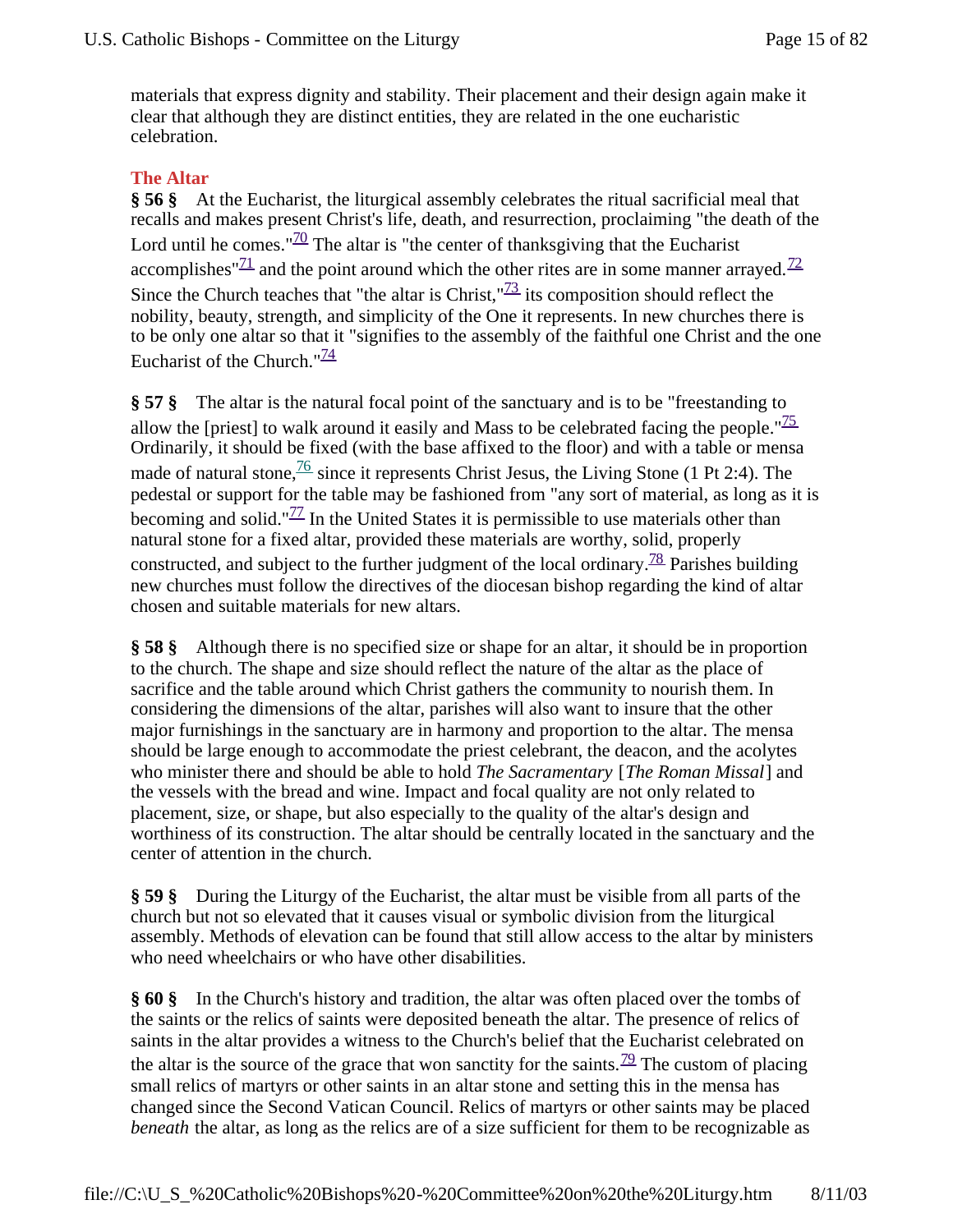parts of a human body and that they are of undoubted authenticity. Relics are no longer placed *on* the altar or set into the mensa in an altar stone.<sup>80</sup>

## **The Ambo**

**§ 61 §** The central focus of the area in which the word of God is proclaimed during the liturgy is the *ambo*. The design of the ambo and its prominent placement reflects the dignity and nobility of that saving word and draws the attention of those present to the proclamation of the word.<sup>81</sup> Here the Christian community encounters the living Lord in the word of God and prepares itself for the "breaking of the bread" and the mission to live the word that will be proclaimed. An ample area around the ambo is needed to allow a Gospel procession with a full complement of ministers bearing candles and incense. The *Introduction to the Lectionary* recommends that the design of altar and ambo bear an "harmonious and close relationship" to one another  $\frac{82}{5}$  in order to emphasize the close relationship between word and Eucharist. Since many people share in the ministry of the word, the ambo should be accessible to everyone, including those with physical disabilities. $\frac{83}{8}$ 

**§ 62 §** Our reverence for the word of God is expressed not only in an attentive listening to and reflection upon the Scripture, but also by the way we handle and treat the Book of the Gospels. The ambo can be designed not only for reading and preaching, but also for displaying the open Book of the Gospels or a copy of the Scriptures before and after the liturgical celebration. $\frac{84}{3}$ 

## **The Chair for the Priest Celebrant**

**§ 63 §** The chair of the priest celebrant stands "as a symbol of his office of presiding over the assembly and of directing prayer." $\frac{85}{5}$  An appropriate placement of the chair allows the priest celebrant to be visible to all in the congregation. The chair reflects the dignity of the one who leads the community in the person of Christ, but is never intended to be remote or grandiose. The priest celebrant's chair is distinguished from the seating for other ministers by its design and placement. "The seat for the deacon should be placed near that of the celebrant."86 In the cathedral, in addition to the bishop's chair or *cathedra*, which is permanent, an additional chair will be needed for use by the rector or priest celebrant.  $\frac{87}{57}$ 

**§ 64 §** "The [most appropriate] place for the chair is at the head of the sanctuary and turned toward the people unless the design of the building or other circumstances [such as distance or the placement of the tabernacle] are an obstacle." $88$  This chair is not used by a lay person who presides at a service of the word with Communion or a Sunday celebration in the absence of a priest. (Cf. Congregation for Divine Worship, *Directory for Sunday Celebrations in the Absence of a Priest* [1988], no. 40.)

**§ 65 §** Other chairs may be placed in the sanctuary for the priest concelebrants and other priests present for the celebration in choir dress.

# **The Baptistry**

**§ 66 §** The rites of baptism, the first of the sacraments of initiation, require a prominent place for celebration.<sup>89</sup> Initiation into the Church is entrance into a eucharistic community united in Jesus Christ. Because the rites of initiation of the Church begin with baptism and are completed by the reception of the Eucharist, the baptismal font and its location reflect the Christian's journey *through* the waters of baptism *to* the altar. This integral relationship between the baptismal font and the altar can be demonstrated in a variety of ways, such as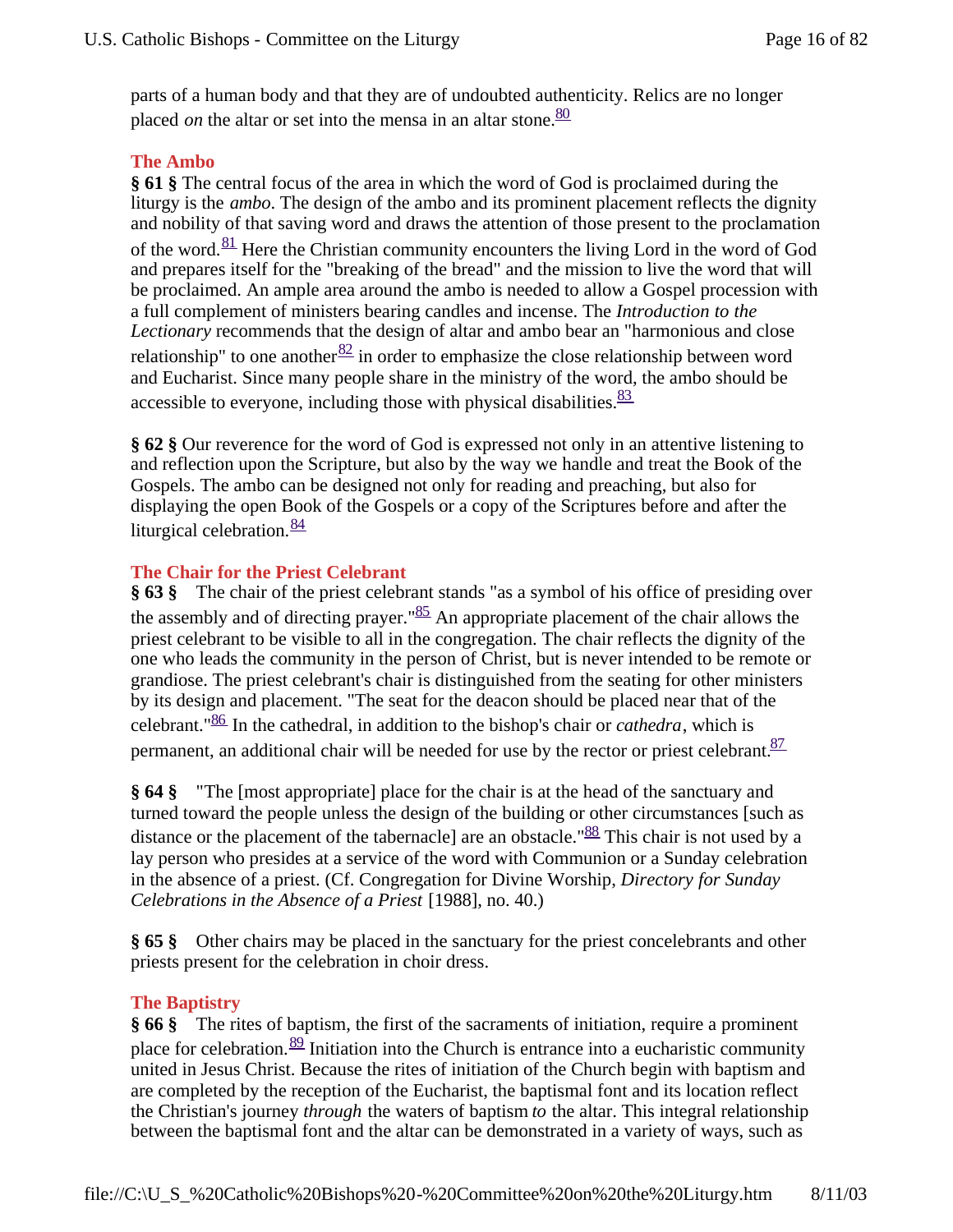placing the font and altar on the same architectural axis, using natural or artificial lighting, using the same floor patterns, and using common or similar materials and elements of design.

**§ 67 §** The location of the baptismal font, its design, and the materials used for its construction are important considerations in the planning and design of the building. It is customary to locate the baptismal font either in a special area within the main body of the church or in a separate baptistry. Through the waters of baptism the faithful enter the life of Christ. $\frac{90}{2}$  For this reason the font should be visible and accessible to all who enter the church building. While the baptistry is proportioned to the building itself and should be able to hold a good number of people, its actual size will be determined by the needs of the local community.

**§ 68 §** Water is the key symbol of baptism and the focal point of the font. In this water believers die to sin and are reborn to new life in Christ. In designing the font and the iconography in the baptismal area, the parish will want to consider the traditional symbolism that has been the inspiration for the font's design throughout history. The font is a symbol of both tomb and womb; its power is the power of the triumphant cross; and baptism sets the Christian on the path to the life that will never end, the "eighth day" of eternity where Christ's reign of peace and justice is celebrated.

**§ 69 §** The following criteria can be helpful when choosing the design for the font:

- 1. *One font that will accommodate the baptism of both infants and adults symbolizes the one faith and one baptism that Christians share.* The size and design of the font can facilitate the dignified celebration for all who are baptized at the one font.
- 2. The font should be large enough to supply ample water for the baptism of both adults and infants. Since baptism in Catholic churches may take place by immersion in the water, or by infusion (pouring), fonts that permit all forms of baptismal practice are encouraged. $\frac{91}{91}$
- 3. *Baptism is a sacrament of the whole Church and, in particular, of the local parish community*. Therefore the ability of the congregation to participate in baptisms is an important consideration.
- 4. *The location of the baptistry will determine how, and how actively, the entire liturgical assembly can participate in the rite of baptism.*
- 5. *Because of the essential relationship of baptism to the celebration of other sacraments and rituals, the parish will want to choose an area for the baptistry or the font that visually symbolizes that relationship.* Some churches choose to place the baptistry and font near the entrance to the church. Confirmation and the Eucharist complete the initiation begun at baptism; marriage and ordination are ways of living the life of faith begun in baptism; the funeral of a Christian is the final journey of a life in Christ that began in baptism; and the sacrament of penance calls the faithful to conversion and to a renewal of their baptismal commitment. Placing the baptismal font in an area near the entrance or gathering space where the members pass regularly and setting it on an axis with the altar can symbolize the relationship between the various sacraments as well as the importance of the Eucharist within the life and faith development of the members.
- 6. *With the restoration of the Rite of Christian Initiation of Adults that culminates in baptism at the Easter Vigil, churches need private spaces where the newly baptized can go immediately after their baptism to be clothed in their white garments and to*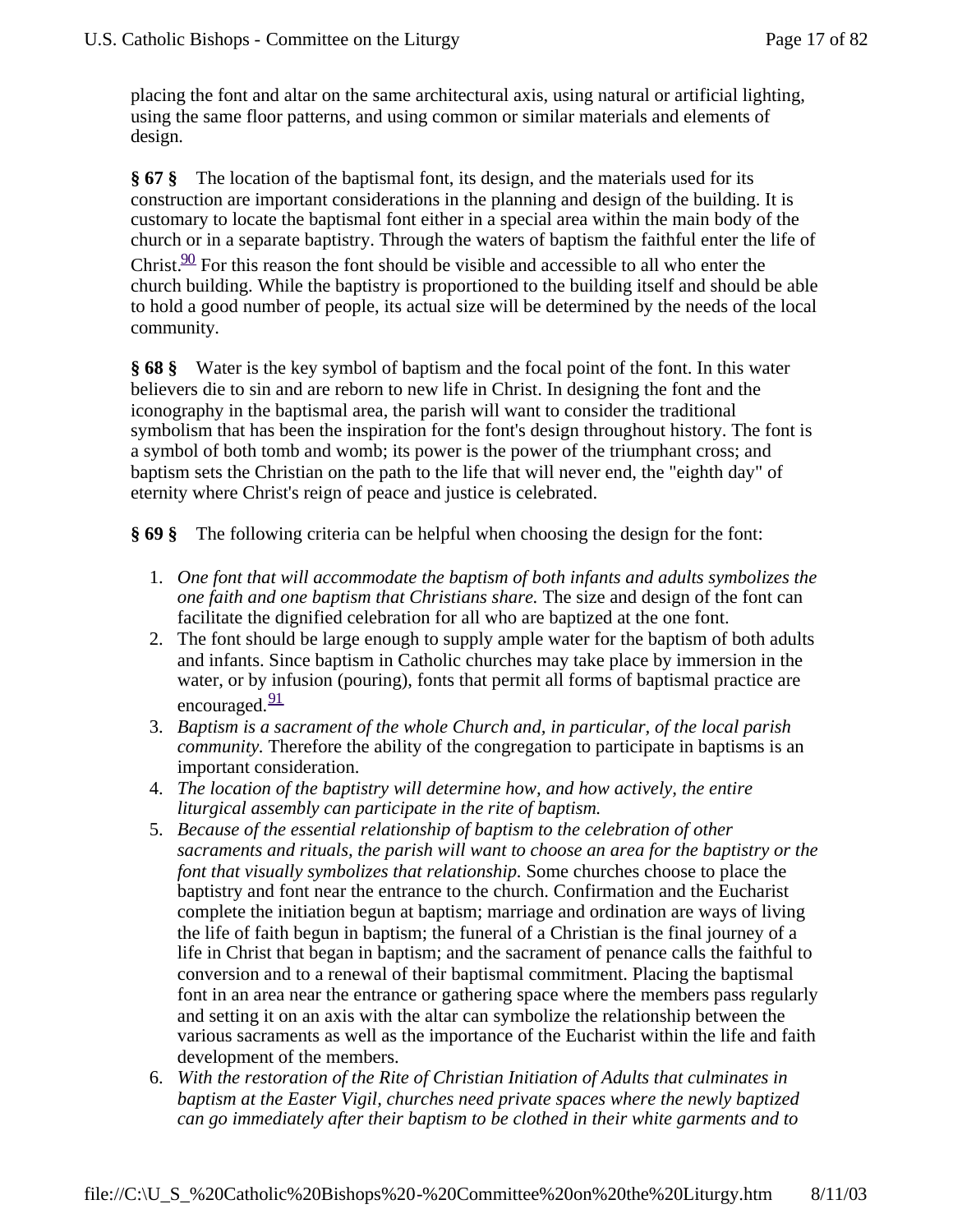*prepare for the completion of initiation in the Eucharist.* In some instances, nearby sacristies can serve this purpose.

# **The Reservation of the Eucharist**

**§ 70 §** Christ present in the eucharistic species is a treasure the Church has come to cherish and revere over the centuries. The reservation of the Eucharist was originally intended for the communion of the sick, for those unable to attend the Sunday celebration, and as *Viaticum* for the dying. As the appreciation of Christ's presence in the eucharistic species became more developed, Christians desired through prayer to show reverence for Christ's continuing presence in their midst. For Catholics, eucharistic adoration has "a sound and firm foundation especially since faith in the real presence of the Lord has, as its natural consequence, the outward, public manifestation of that belief." $\frac{92}{2}$ 

**§ 71 §** The Second Vatican Council led the Church to a fuller understanding of the relationship between the presence of the Lord in the liturgical celebration of the Eucharist and in the reserved Sacrament, and of the Christian's responsibility to feed the hungry and to care for the poor. As the baptized grow to understand their active participation in the Eucharist, they will be drawn to spend more time in quiet prayer before the Blessed Sacrament reserved in the tabernacle, and be impelled to live out their relationship in active charity. In reverent prayer before the reserved Eucharist, the faithful give praise and thanksgiving to Christ for the priceless gift of redemption and for the spiritual food that sustains them in their daily lives. Here they learn to appreciate their right and responsibility to join the offering of their own lives to the perfect sacrifice of Christ during the Mass  $\frac{93}{3}$  and are led to a greater recognition of Christ in themselves and in others, especially in the poor and needy. Providing a suitable place for the reservation of the Blessed Sacrament is a serious consideration in any building or renovation project.

**§ 72 §** The general law of the Church provides norms concerning the tabernacle and the place for the reservation of the Eucharist that express the importance Christians place on the presence of the Blessed Sacrament. The *Code of Canon Law* directs that the Eucharist be reserved "in a part of the church that is prominent, conspicuous, beautifully decorated and suitable for prayer." $\frac{94}{21}$  It directs that regularly there be "only one tabernacle" in the church. $\frac{95}{5}$  It should be worthy of the Blessed Sacrament—beautifully designed and in harmony with the overall decor of the rest of the church. To provide for the security of the Blessed Sacrament the tabernacle should be "solid," "immovable," "opaque," and "locked." $\frac{96}{2}$  The tabernacle may be situated on a fixed pillar or stand, or it may be attached to or embedded in one of the walls. A special oil lamp or a lamp with a wax candle burns continuously near the tabernacle as an indication of Christ's presence.  $\frac{97}{8}$ 

**§ 73 §** The place of reservation should be a space that is dedicated to Christ present in the Eucharist and that is designed so that the attention of one praying there is drawn to the tabernacle that houses the presence of the Lord. Iconography can be chosen from the rich treasury of symbolism that is associated with the Eucharist.

# **The Location of the Tabernacle:**

**§ 74 §** There is a number of possible spaces suitable for eucharistic reservation. The revised *General Instruction of the Roman Missal* states that it is more appropriate that the tabernacle in which the "Blessed Sacrament is reserved not be on the altar on which Mass is celebrated." $\frac{98}{8}$  The bishop is to determine where the tabernacle will be placed and to give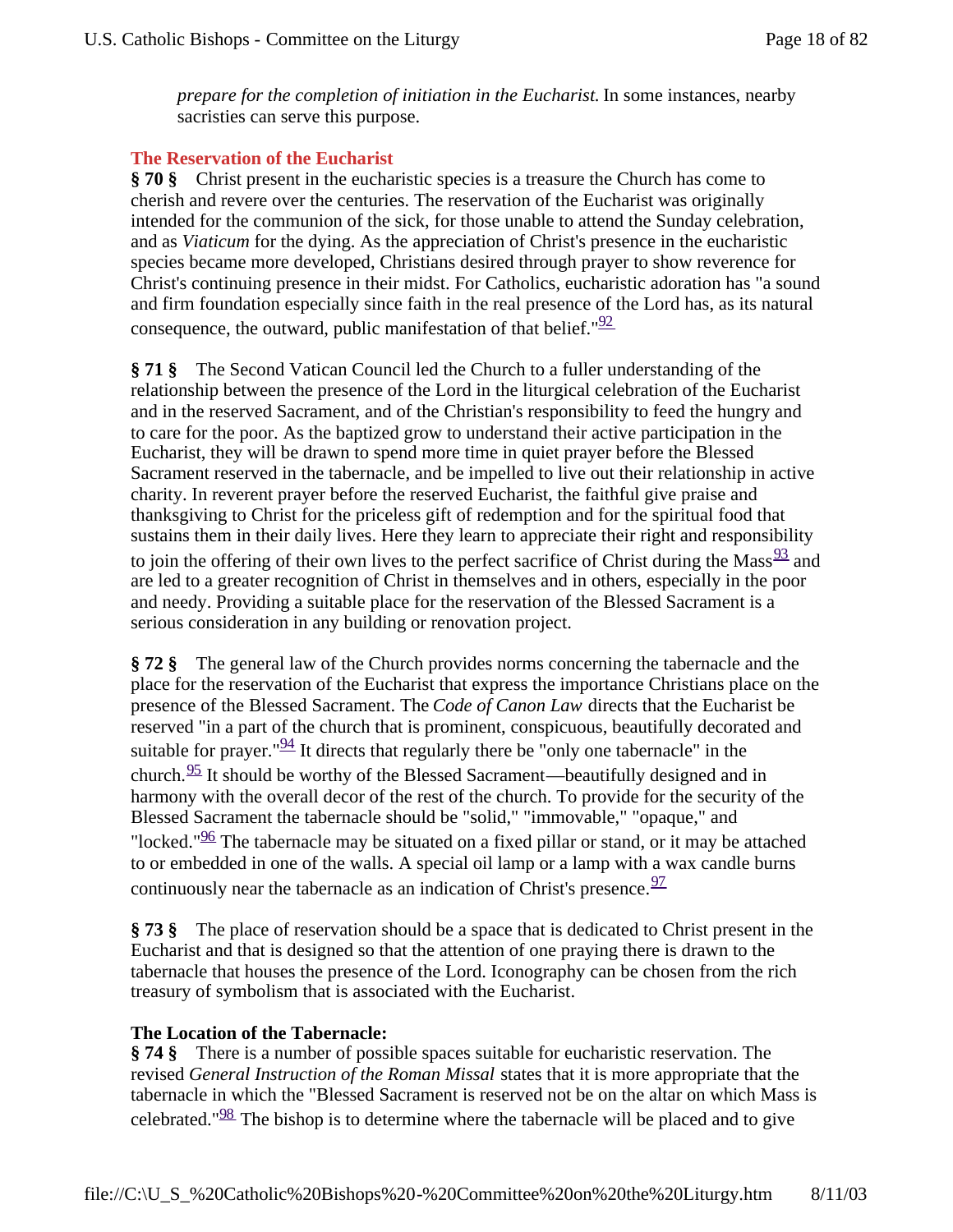further direction. The bishop may decide that the tabernacle be placed in the sanctuary apart from the altar of celebration or in a separate chapel suitable for adoration and for the private prayer of the faithful. In making his determination, the bishop will consider the importance of the assembly's ability to focus on the eucharistic action, the piety of the people, and the custom of the area. $\frac{99}{2}$  The location also should allow for easy access by people in wheelchairs and by those who have other disabilities.

**§ 75 §** In exercising his responsibility for the liturgical life of the diocese, the diocesan bishop may issue further directives regarding the reservation of the Eucharist. Before parishes and their liturgical consultants begin the educational component and the discussion process, it will be important for all those involved to know what specific directives or guidelines the diocesan bishop has issued. Good communication at the first stage of the process will help to avoid confusion or conflict between the parish's expectations, the consultant's experience, and diocesan directives.

**§ 76 §** The pastor, the parish pastoral council, and the building committee will want to examine the principles that underlie each of the options, consider the liturgical advantages of each possibility, and reflect upon the customs and piety of the parishioners. Many diocesan worship offices assist parishes by facilitating the study and discussion process with the parish. This is also an area where liturgical consultants can be of great assistance to the parish.

## **The Chapel of Reservation**

**§ 77 §** The diocesan bishop may direct the parish to reserve the Blessed Sacrament in a chapel separate from the nave and sanctuary but "integrally connected with the church" and "conspicuous to the faithful." $\frac{100}{2}$  The placement and design of the chapel can foster reverence and can provide the quiet and focus needed for personal prayer, and it should provide kneelers and chairs for those who come to pray.

**§ 78 §** Some parishes have inaugurated the practice of continuous adoration of the Eucharist. If, for some good reason, perpetual exposition must take place in a parish church, the Congregation for Divine Worship and the Discipline of the Sacraments has directed that this take place in a separate chapel that is "distinct from the body of the church so as not to interfere with the normal activities of the parish or its daily liturgical celebration." $\frac{101}{ }$ 

#### **The Tabernacle in the Sanctuary**

**§ 79 §** A special area can be designed within the sanctuary. Careful planning is needed so that the placement chosen does not draw the attention of the faithful away from the eucharistic celebration and its components. $\frac{102}{102}$  In addition, the placement must allow for a focus on the tabernacle for those periods of quiet prayer outside the celebration of the Eucharist.

**§ 80 §** Ordinarily, it is helpful to have a sufficient distance to separate the tabernacle and the altar. When a tabernacle is located directly behind the altar, consideration should be given to using distance, lighting, or some other architectural device that separates the tabernacle and reservation area during Mass, but that allows the tabernacle to be fully visible to the entire worship area when the eucharistic liturgy is not being celebrated.

#### **Holy Week and the Paschal Triduum**

**§ 81 §** Passion (Palm) Sunday marks the final movement of the Lenten season toward the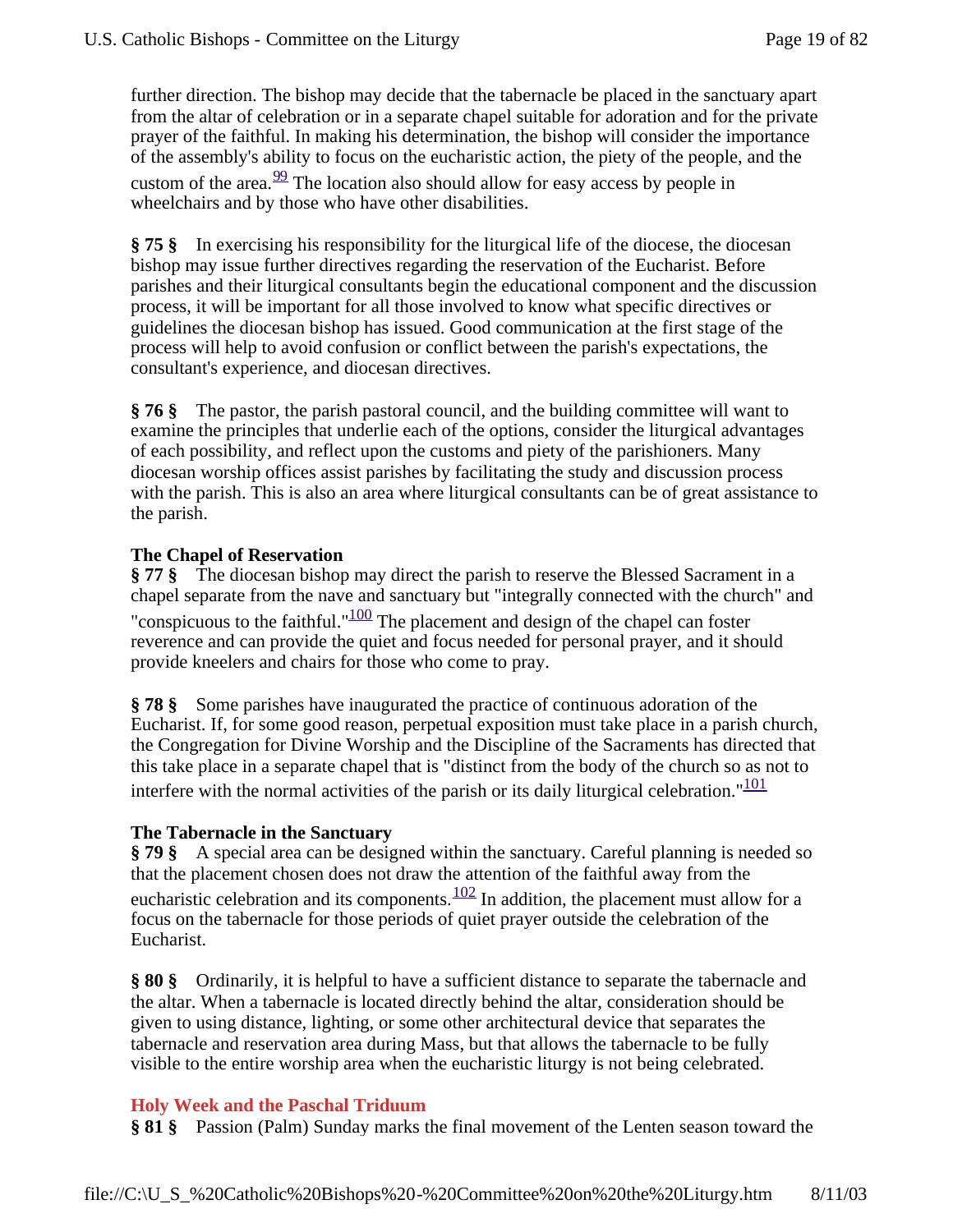Triduum. The liturgy of Palm Sunday requires space for a procession that recalls Christ's triumphant entry into Jerusalem (Mt 21:1-11). For the cathedral church, the additional consideration of elements of the stational (i.e. pontifical) liturgies should be part of the planning. The Paschal Triduum is the heart of the liturgical year. When designing the church, the rites of the Triduum should be reviewed to insure that planning will provide space for the key elements of the Triduum: an area for the washing of the feet, a location for the Altar of Reposition after the Evening Mass of the Lord's Supper, space for the Veneration of the Cross on Good Friday, a site for the Blessing of the Fire and the Lighting of the Paschal Candle, and space for the catechumens to be baptized and for candidates for admission to full membership to stand if they are admitted at the Vigil.

## **The Altar of Reposition**

**§ 82 §** Following the Mass of the Lord's Supper on Holy Thursday the Blessed Sacrament is carried to a place of reservation. If the Blessed Sacrament is ordinarily reserved in a chapel separated from the central part of the church, the place of repose and adoration will be there.103 If there is no reservation chapel, then a space for reposition with a tabernacle should be prepared for the occasion.

## **The Veneration of the Cross on Good Friday**

**§ 83 §** The celebration of the Lord's passion on Good Friday has its particular spatial requirements. After the proclamation of the passion and the General Intercessions, the entire assembly rise to venerate the cross or crucifix. $\frac{104}{100}$  The cross used for the veneration preferably should be of sufficient size to be held easily, be carried in procession, and be venerated. After the veneration, the cross remains in the sanctuary.

#### **The Blessing of the Fire at the Vigil Service**

**§ 84 §** In some circumstances parishes may be able to create a permanent place for lighting the Easter fire. In others, the rite may be conducted in the gathering area immediately outside the church. While safety is always an important consideration, a flame to "dispel the darkness and light up the night" is needed to achieve the full symbolism of the fire." $\frac{105}{2}$  In climates and circumstances where weather precludes lighting the fire outdoors, a more limited fire can be enkindled indoors with the proper accommodations for ventilation, for heat and smoke detectors, for local fire regulations, and for surrounding the space with non-combustible materials.

#### **Accommodating the Liturgical Postures of the Congregation**

**§ 85 §** The location set aside for the people will convey their role within the liturgical assembly. $\frac{106}{100}$  The members of the congregation should be able to see the ministers at the altar, the ambo, and the chair.

**§ 86 §** Since the liturgy requires various postures and movements, the space and furniture for the congregation should accommodate them well. $\frac{107}{107}$  Styles of benches, pews, or chairs can be found that comfortably accommodate the human form. Kneelers or kneeling cushions should also be provided so that the whole congregation can easily kneel when the liturgy calls for it. Parishes will want to choose a seating arrangement that calls the congregation to active participation and that avoids any semblance of a theater or an arena. It is also important that the seating plan provide spaces for an unimpeded view of the sanctuary by people in wheelchairs or with walkers. Experience indicates that space in the front or at the sides of the church is better than in the rear where a standing congregation obscures the view of those seated in wheelchairs at the back of the church.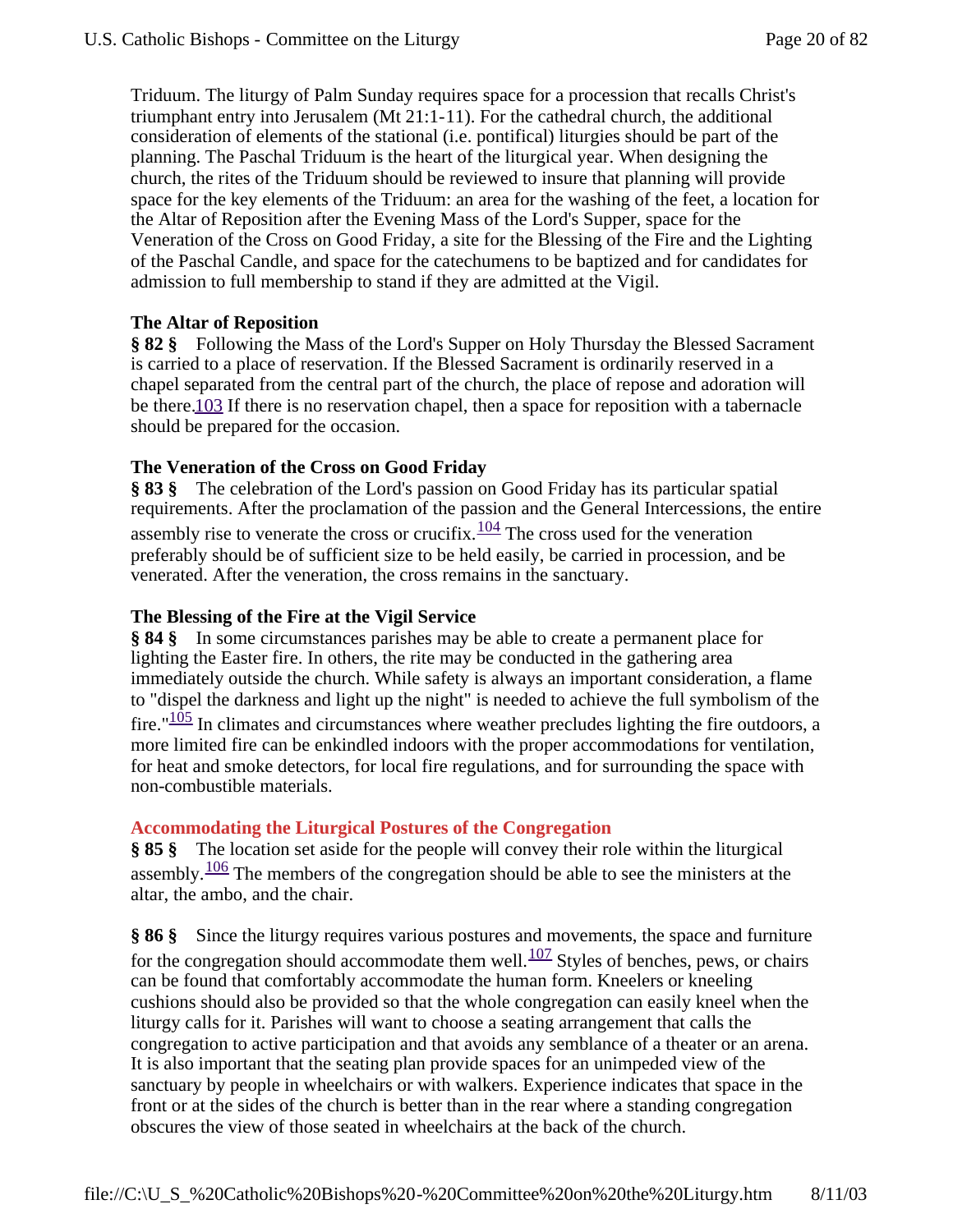# **Seating**

**§ 87 §** There are no universal norms regarding fixed or flexible seating but the diocesan bishop may issue further directives in this area. Many churches have found that a combination of fixed and flexible seating works best to accommodate the various liturgical actions. Ideally, no seat in the nave would be located beyond a point where distance and the lighting level of the sanctuary severely impede the view of and participation in liturgical actions. In earlier periods churches designed for large congregations were limited by engineering constraints. The latest construction and engineering technologies now allow for cost-effective and flexible approaches to designing churches with greater roof spans.

# **The Place for the Pastoral Musicians**

**§ 88 §** Music is integral to the liturgy. It unifies those gathered to worship, supports the song of the congregation, highlights significant parts of the liturgical action, and helps to set the tone for each celebration. $\frac{108}{108}$ 

**§ 89 §** It is important to recognize that the building must support the music and song of the entire worshiping assembly. In addition, "some members of the community [have] special gifts [for] leading the [assembly in] musical praise and thanksgiving." $\frac{109}{109}$  The skills and talents of these pastoral musicians, choirs, and instrumentalists are especially valued by the Church. Because the roles of the choirs and cantors are exercised within the liturgical community, the space chosen for the musicians should clearly express that they are part of the assembly of worshipers. $\frac{110}{10}$  In addition, cantors and song leaders need visual contact with the music director while they themselves are visible to the rest of the congregation.  $\frac{111}{111}$ Apart from the singing of the Responsorial Psalm, which normally occurs at the ambo, the stand for the cantor or song leader is distinct from the ambo, which is reserved for the proclamation of the word of God.

**§ 90 §** The directives concerning music found in the *General Instruction of the Roman Missal* and the guidance offered by *Music in Catholic Worship* and *Liturgical Music Today*<sup>112</sup> can assist the parish in planning appropriate space for musicians. The placement and prayerful decorum of the choir members can help the rest of the community to focus on the liturgical action taking place at the ambo, the altar, and the chair. The ministers of music are most appropriately located in a place where they can be part of the assembly and have the ability to be heard. Occasions or physical situations may necessitate that the choir be placed in or near the sanctuary. In such circumstances, the placement of the choir should never crowd or overshadow the other ministers in the sanctuary nor should it distract from the liturgical action.

# **Other Ritual Furnishings**

# **The Cross**

**§ 91 §** The cross with the image of Christ crucified is a reminder of Christ's paschal mystery. It draws us into the mystery of suffering and makes tangible our belief that our suffering when united with the passion and death of Christ leads to redemption. $113$  There should be a crucifix "positioned either on the altar or near it, and . . . clearly visible to the people gathered there." $\frac{1114}{114}$  Since a crucifix placed on the altar and large enough to be seen by the congregation might well obstruct the view of the action taking place on the altar, other alternatives may be more appropriate. The crucifix may be suspended over the altar or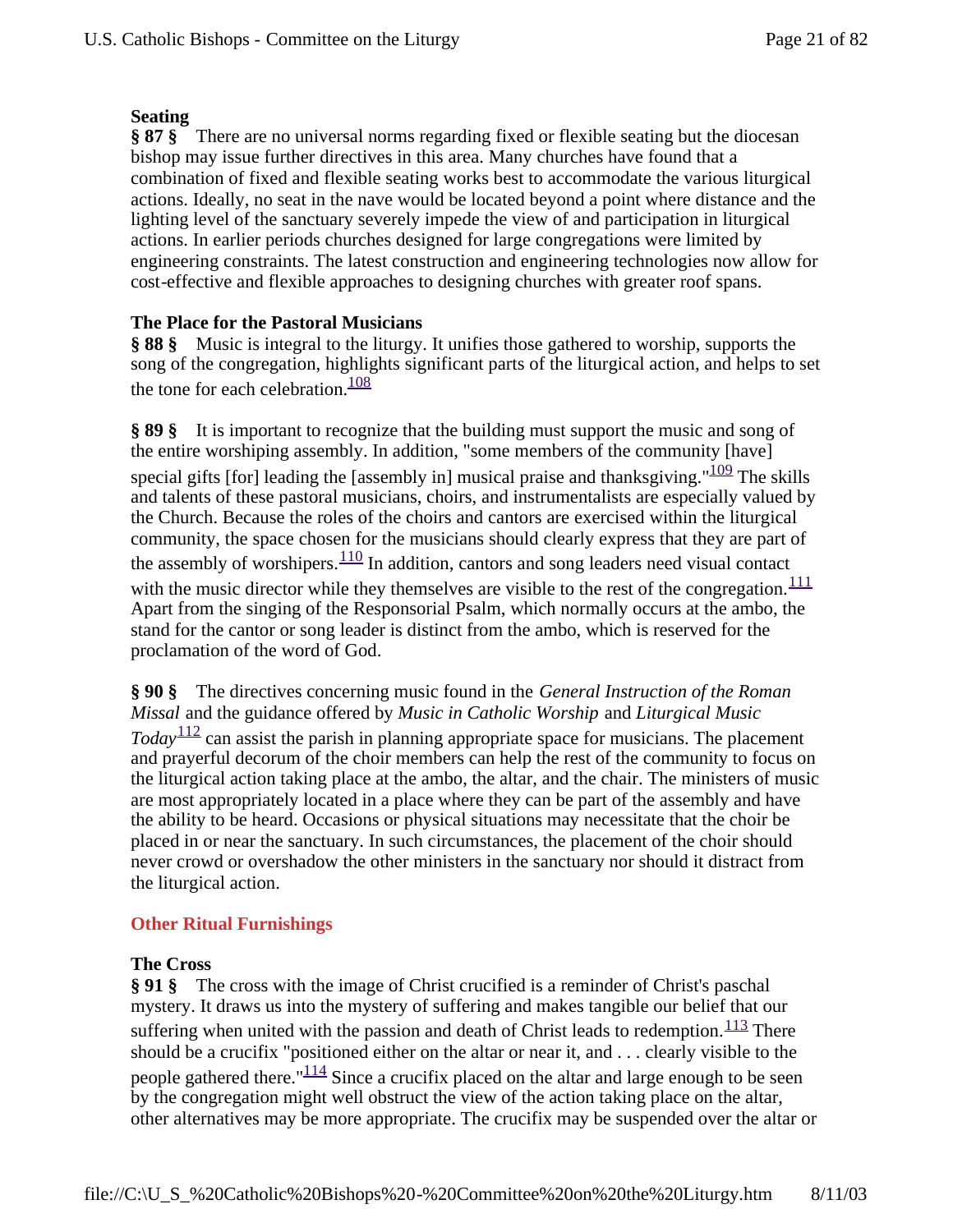affixed to the sanctuary wall. A processional cross of sufficient size, placed in a stand visible to the people following the entrance procession is another option. If the processional cross is to be used for this purpose, the size and weight of the cross should not preclude its being carried in procession. If there is already a cross in the sanctuary, the processional cross is placed out of view of the congregation following the procession.  $\frac{115}{115}$ 

# **Candles**

**§ 92 §** Candles, which are signs of reverence and festivity, "are to be used at every liturgical service.<sup>116</sup> The living flame of the candle, symbolic of the risen Christ, reminds people that in baptism they are brought out of darkness into God's marvelous light. $117$  For the celebration of the Eucharist it is appropriate to carry candles in the entrance procession and during the procession with the *Book of the Gospels*. <sup>118</sup> At least two candles are placed near the altar in the sanctuary area. If there is a lack of space, they may be placed on the altar. Four or six candles may be used for the celebration of Mass and for exposition of the Blessed Sacrament. If the bishop of the diocese celebrates, seven candles may be used. Candles placed in floor-standing bases or on the altar should be arranged so they do not obscure the view of the ritual action in the sanctuary, especially the action at the altar.

**§ 93 §** Candles for liturgical use should be made of a material that provides "a living flame without being smoky or noxious." To safeguard "authenticity and the full symbolism of light," electric lights as a substitute for candles are not permitted. $\frac{119}{119}$ 

#### **The Paschal Candle**

**§ 94 §** The paschal candle is the symbol of "the light of Christ, rising in glory," scattering "the darkness of our hearts and minds." $120$  Above all, the paschal candle should be a genuine candle, the pre-eminent symbol of the light of Christ. Choices of size, design, and color should be made in relationship to the sanctuary in which it will be placed. During the Easter Vigil and throughout the Easter season, the paschal candle belongs near the ambo or in the middle of the sanctuary. After the Easter season it is moved to a place of honor in the baptistry for use in the celebration of baptisms. During funerals the paschal candle is placed near the coffin as a sign of the Christian's passover from death to life. $\frac{121}{121}$ 

#### **The Gathering Space or Narthex**

**§ 95 §** The narthex is a place of welcome—a threshold space between the congregation's space and the outside environment. In the early days of the Church, it was a "waiting area" for catechumens and penitents. Today it serves as gathering space as well as the entrance and exit to the building. The gathering space helps believers to make the transition from everyday life to the celebration of the liturgy, and after the liturgy, it helps them return to daily life to live out the mystery that has been celebrated. In the gathering space, people come together to move in procession and to prepare for the celebration of the liturgy. It is in the gathering space that many important liturgical moments occur: men and women participate in the Rite of Becoming a Catechumen as they move towards later, full initiation into the Church; parents, godparents, and infants are greeted for the celebration of baptism; and Christians are greeted for the last time as their mortal remains are received into the church building for the celebration of the funeral rites.

**§ 96 §** In addition to its religious functions, the gathering space may provide access to the vesting sacristy, rooms for choir rehearsal, storage areas, restrooms, and rooms for ushers and their equipment. Adequate space for other gatherings will be an important consideration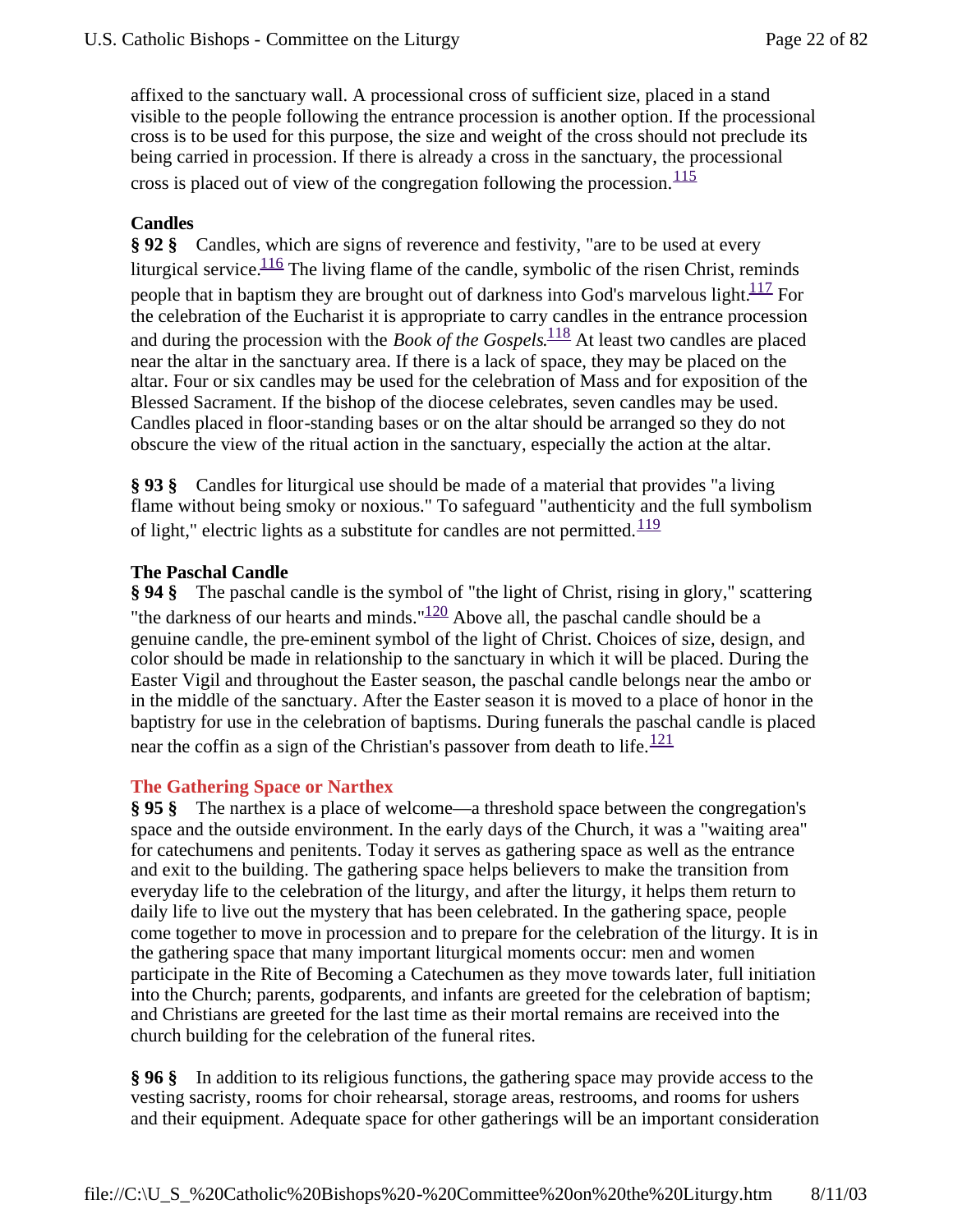in planning the narthex and other adjoining areas.

**§ 97 §** The doors to the church have both practical and symbolic significance. They function as the secure, steady symbol of Christ, "the Good Shepherd and "the door through which those who follow him enter and are safe [as they] go in and go out." $122$  In construction, design, and decoration, they have the ability to remind people of Christ's presence as the Way that leads to the Father.<sup>123</sup> Practically, of course, they secure the building from the weather and exterior dangers, expressing by their solid strength the safe harbor that lies within. The appearance and height of the church doors reflect their dignity and address practical considerations such as the accommodation of the processional cross or banners.

# **The Area Surrounding the Church Building**

**§ 98 §** When constructed and maintained well, the outside of a church can proclaim the Gospel to the city or town in which it is located. Even before the members of the worshiping community enter through the doors of the building, the external environment with its landscaping, artwork, and lighting can contribute to a gracious approach to the place of worship. Creative landscaping that separates the entrance to the church from the parking area as well as well-placed religious art can facilitate the spiritual transition as people move to a sense of communal worship. Appropriate signage can provide information and can offer hospitality and an invitation to enter the space for worship. Walkways with well designed patterns of stone or other materials subtly contribute to the awareness that believers are about to enter holy ground. When choosing a site for a church, consideration should be given to the possibility of landscaped setback so that the church building is not completely surrounded by the parking lot.

**§ 99 §** It is an ancient practice to summon the Christian people to the liturgical assembly or to alert them to important happenings in the local community by means of bells. The peal of bells is an expression of the sentiments of the People of God as they rejoice or grieve, offer thanks or petition, gather together and show outwardly the mystery of their oneness in Christ.

# **The Role of the Church Building in Other Liturgical Rites**

**§ 100 §** The church building is the space for the celebration of the other sacraments, in addition to the Eucharist. While preserving the primary focus upon the eucharistic assembly and the unity and integrity of the building as a whole, the design of the church must also accommodate the needs of these rites.

# **The Rites of Initiation**

**§ 101 §** Through the waters of baptism Christians are buried with Christ and rise to a new life with him. They are made sharers of God's own life and members of Christ's Body, the Church, and they are regenerated and cleansed of sin. In confirmation the seal of the Holy Spirit is set upon them, and their initiation is completed through their participation in the Eucharist. The specific spatial needs for the celebration of baptism and the Eucharist are addressed in the earlier sections of this chapter.

# **Holy Orders**

**§ 102 §** In the sacrament of holy orders, the ministry of word and sacrament is established and fulfilled. The sacrament is most often celebrated in the cathedral but may also be celebrated in the parish church. Planning should include space for the prostrations and the key liturgical actions such as the imposition of hands, the anointing, and the handing over of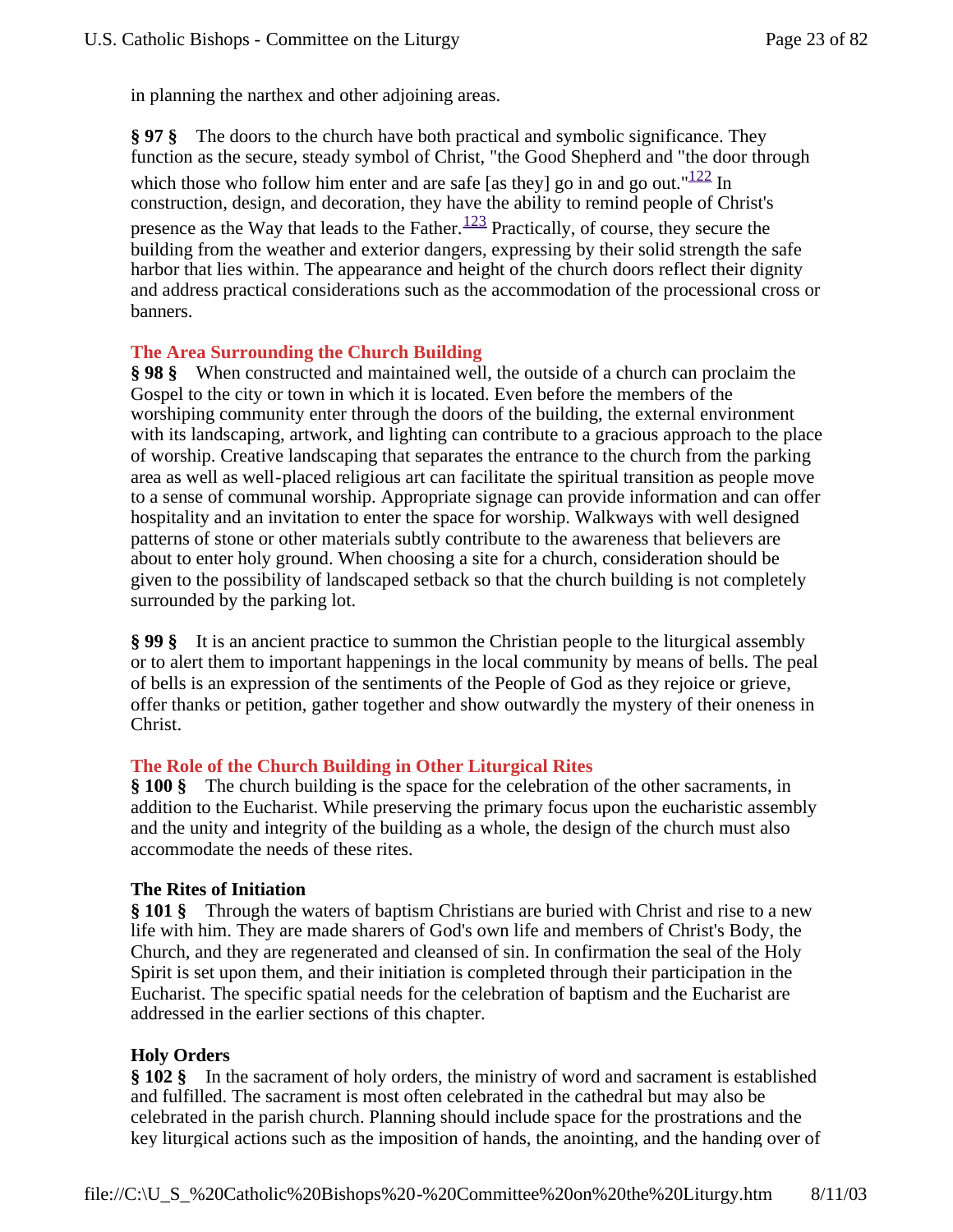the vessels.

# **The Rite of Penance or Reconciliation**

**§ 103 §** In the sacrament of penance, God forgives sins and restores broken relationships through the ministry of the Church. The Rite of Penance does not describe the place for the celebration of the sacrament except to say that it be in the space "prescribed by law." $124$  The *Code of Canon Law* designates a church or an oratory as "the proper place" for the celebration of the sacrament of penance  $\frac{125}{2}$  and requires a screen or fixed grille between penitent and confessor to insure the anonymity of those who wish it. $\frac{126}{126}$  Canon 964 further directs conferences of bishops to issue more specific norms. The bishops of the United States have directed that the place for sacramental confession be visible and accessible, that it contain a fixed grille, and that it allow for confession face-to-face for those who wish to  $\sigma$  so.<sup>127</sup>

**§ 104 §** By its design, furnishings, and location within the church building, the place for reconciliation can assist penitents on the path to contrition and sorrow for sin and to proclaim their reconciliation with God and the community of faith.

**§ 105 §** In planning the reconciliation area, parishes will want to provide for a soundproof place with a chair for the priest and a kneeler and chair for the penitent. Since the rite includes the reading of Scripture, the space should also include a bible. $128$  Appropriate artwork, a crucifix symbolic of Christ's victory over sin and death, icons or images reflective of baptism and the Eucharist, or Scriptural images of God's reconciling love help to enhance the atmosphere of prayer. Warm, inviting lighting welcomes penitents who seek God's help and some form of amplification as well as braille signs can aid those with hearing or visual disabilities. Additional rooms or spaces will be needed as confessional areas for communal celebrations of penance, especially in Advent and Lent.

# **The Rite of Marriage**

**§ 106 §** The Rite of Christian Marriage contains no directives about the spatial requirements for the celebration. Instead, the ritual focuses upon the consent given by the bride and the groom, the ambo from which the word of God is proclaimed, and the altar at which the couple share the Body and Blood of Christ within a nuptial Mass.

**§ 107 §** The options within the Rite of Marriage provide for a procession of the priest and ministers to the door of the church to greet the wedding party, followed by an entrance procession, or the entrance of the wedding party and movement down the aisle to meet the priest celebrant at the altar. Some planners have experimented with seating arrangements that eliminate a center aisle in favor of two side aisles. Although this plan can be very useful by allowing the congregation to face the altar and the priest celebrant directly, it challenges parishes to plan how they will provide for entrance processions and recessionals, especially during wedding processions when all wish to have equal visual access to the wedding party.

**§ 108 §** If it is the custom to have the bride and groom seated in the sanctuary, then the design of the sanctuary should be spacious enough to allow an arrangement of chairs and kneelers that does not impinge upon the primary furniture in the sanctuary. Many ethnic groups and local churches have additional customs for the celebration of marriage that can be honored and accommodated when they are in keeping with the spirit of the liturgy.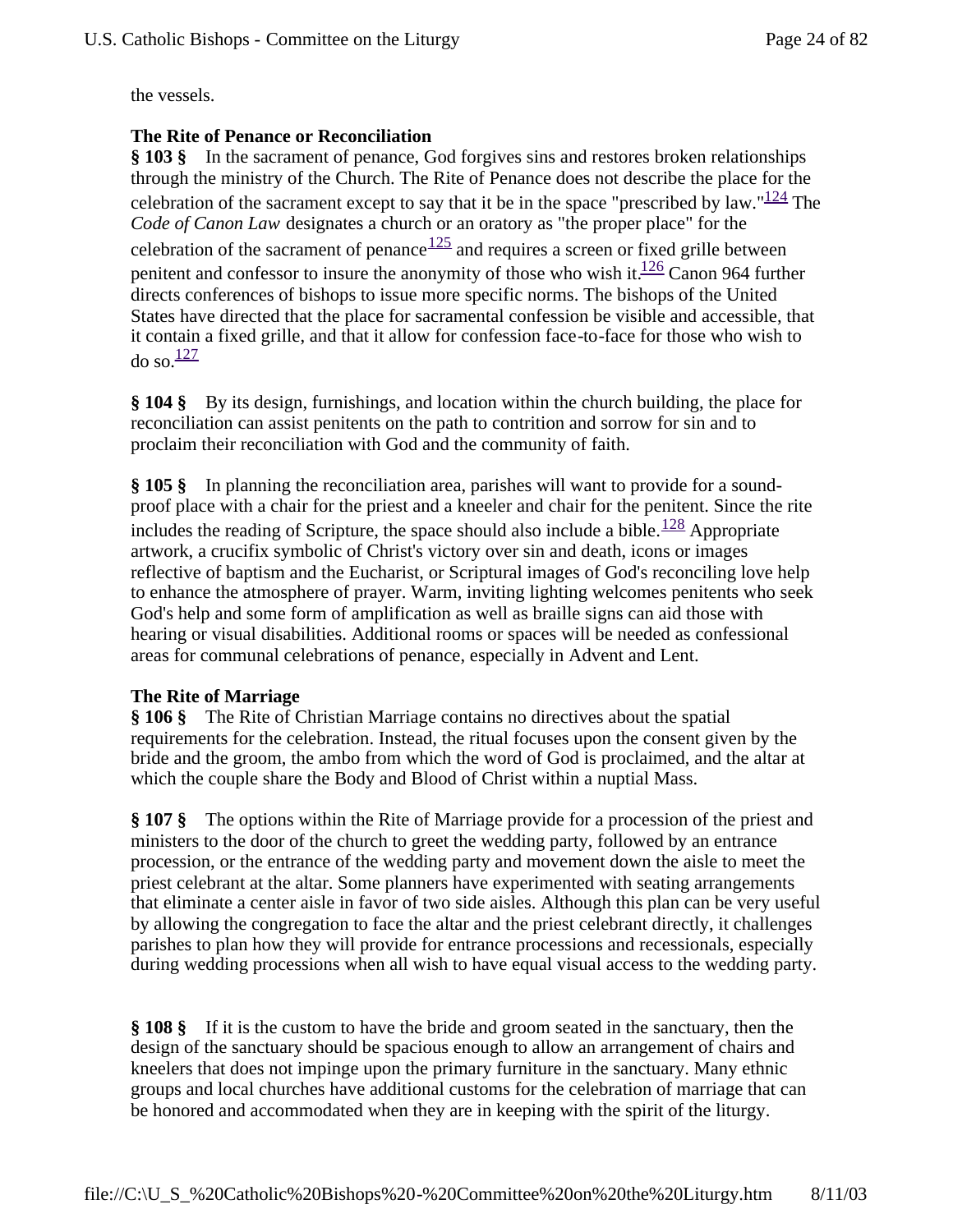# **The Rite of Anointing of the Sick**

**§ 109 §** The *Rite of Anointing and Pastoral Care of the Sick* provides for the communal celebration of the sacrament in a parish church or chapel. As noted earlier $\frac{129}{2}$  the church building must be accessible to those with disabilities, including those in wheelchairs and those who must travel with a breathing apparatus. Since many of those to be anointed may be unable to approach the priest, the parish will want to provide an area where the priest is able to approach persons with disabilities with ease and grace. Often this is possible in a section of the church that has flexible rather than fixed seating.

# **Christian Funerals**

**§ 110 §** The *Order of Christian Funerals* mark the final stage of the journey begun by the Christian in baptism. The structure of the current rites dates back to "Christian Rome where there were three 'stages' or 'stations' [during the funeral rite] joined by two processions": the first from the home of the deceased to the church and the second from the church to the place of burial. $\frac{130}{130}$  While the current rite preserves the procession to the church by the mourners who accompany the deceased, a funeral cortege of automobiles is more common than a procession on foot in most places in the United States.

**§ 111 §** Because the faith journey of the deceased began in baptism, it is appropriate that there be a physical association between the baptismal font and the space for the funeral ritual. "In the act of receiving the body, the members of the community acknowledge the deceased as one of their own, as one who was welcomed in baptism and who held a place in the assembly." $\frac{131}{131}$  With the baptismal symbols of water, light, and the pall, the mourning community prepares for the "liturgy in which it asks for a share in the heavenly banquet promised to the deceased and to all who have been [baptized in Christ]."<sup>132</sup>

**§ 112 §** In designing the seating configuration, parishes will want to consider the size and placement of the casket and the paschal candle during funerals as well as the presence of the cremated remains when cremation has taken place before the funeral Mass. Good planning will ensure that doors and aisles are wide enough for pall bearers to carry a coffin easily.

**§ 113 §** The permission to celebrate the funeral Mass in the presence of the cremated remains necessitates a dignified place on which the remains can rest during the Mass. $\frac{133}{13}$  To avoid ritual use of makeshift carriers or other inappropriate containers, parishes may wish to obtain a well designed urn or ceremonial vessel and stand to hold the cremated remains during the vigil and funeral.

**§ 114 §** The funeral rites permit the celebration of the vigil for the deceased in the church. $\frac{134}{ }$  If this is the practice, it is appropriate to wake the body in the baptistry or gathering area or in another dignified area of the church that will not interfere with the normal liturgical life of the parish.

# **The Liturgy of the Hours**

**§ 115 §** The Liturgy of the Hours is the public, daily prayer of the Church. Recognizing the importance of the Liturgy of the Hours in the life of the Church, $\frac{135}{3}$  many parishes are rediscovering the spiritual beauty of the Hours and are including Morning or Evening Prayer in their daily liturgical life. Although there are no specific spatial requirements for the celebration of the Hours, the focal points of the celebration are the word of God and the praying assembly. An area of flexible seating can facilitate the prayer of a smaller group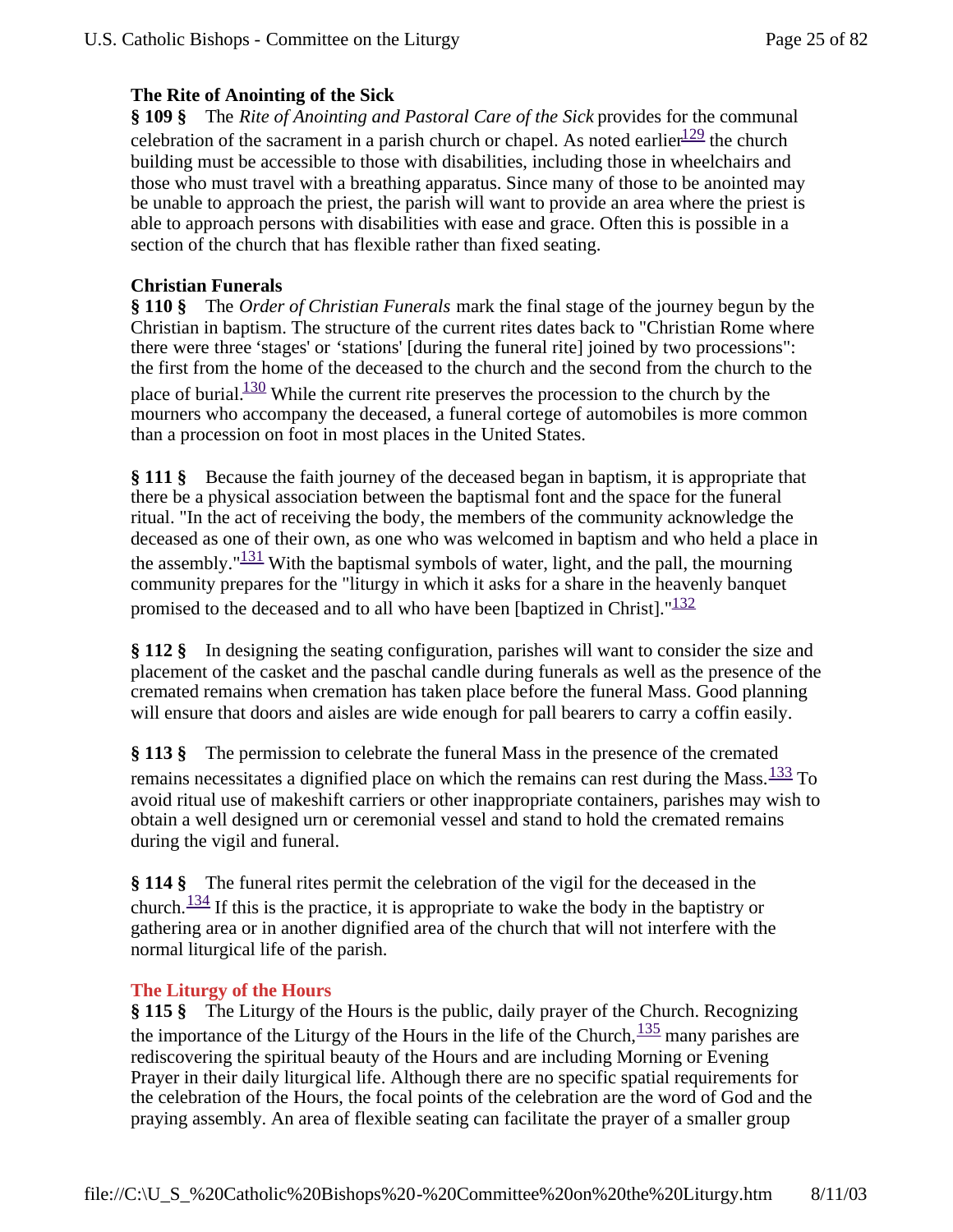divided into alternating choirs. The importance of music in public celebrations of the Hours suggests that the place designated for their celebration should provide access to necessary equipment for musicians, particularly cantors and instrumentalists who accompany the singing community.

#### **Sunday Celebrations in the Absence of a Priest**

**§ 116 §** The celebration of the Eucharist is the norm for Sunday assemblies. However, a decrease in the number of priests makes this difficult or impossible on a weekly basis in some communities. When the celebration of Mass on a Sunday is not possible in a given parish and the people have no reasonable alternatives, the diocesan bishop can permit the celebration of the Liturgy of the Word or the Liturgy of the Hours or one of these combined with a communion service.<sup>136</sup> When a community gathers for a Sunday celebration in which a priest is not present, the deacon who presides leads the community's prayer from the presidential chair in the sanctuary.<sup>137</sup> A lay person who presides leads the prayer from a chair placed outside the sanctuary.  $\frac{138}{2}$ 

## **The Place for the Sacred Oils**

**§ 117 §** The consecrated oil of chrism for initiation, ordination, and the dedication of churches, as well as the blessed oils of the sick and of catechumens, are traditionally housed in a special place called an ambry or repository.139 These oils consecrated or blessed by the bishop at the Mass of Chrism deserve the special care of the community to which they have been entrusted. $\frac{140}{140}$  The style of the ambry may take different forms. A parish church might choose a simple, dignified, and secure niche in the baptistry or in the wall of the sanctuary or a small case for the oils. Cathedrals responsible for the care of a larger supply of the oils need a larger ambry. Since bright light or high temperatures can hasten spoilage, parishes will want to choose a location that helps to preserve the freshness of the oil.

#### **The Rite of Dedication of a Church and an Altar**

**§ 118 §** In addition to containing the rituals of dedication, the Rite of Dedication of a Church and an Altar contains liturgies for laying the cornerstone, for commencing work on the building of a church, for dedication of a church already in use, and for the blessing of a church and an altar. $\frac{141}{12}$  These rituals serve as a foundational resource for those engaged in designing and building churches. Just as the initiation of a person into the Christian community occurs in stages, so the construction of church building unfolds over a period of time. Rites are celebrated at the beginning of the building process "to ask God's blessing for the success of the work and to remind the people that the structure built of stone will be a visible sign of the living Church, God's building which is formed of the people themselves." $\frac{142}{ }$  At the conclusion of the construction, the church is dedicated to God with a solemn rite.  $\frac{143}{2}$  Familiarity with this rite and the context of prayer that it offers will help to prevent the building project from degenerating into a purely pragmatic or functional enterprise.

**§ 119 §** Since the celebration of the Eucharist on the new altar after it has been solemnly anointed, incensed, covered and lighted, is at the heart of the dedication ritual, $\frac{144}{144}$  a new or renovated church is, as far as possible, not used for the celebration of the sacraments until after the Rite of Dedication has taken place. To celebrate the rite after the altar has been in use is anti-climactic and can reduce the rite to empty symbolism.  $\frac{145}{145}$  Use of a temporary altar in the period before the dedication is a viable alternative that can help to heighten anticipation of the day of dedication when the new altar will receive the ritual initiation that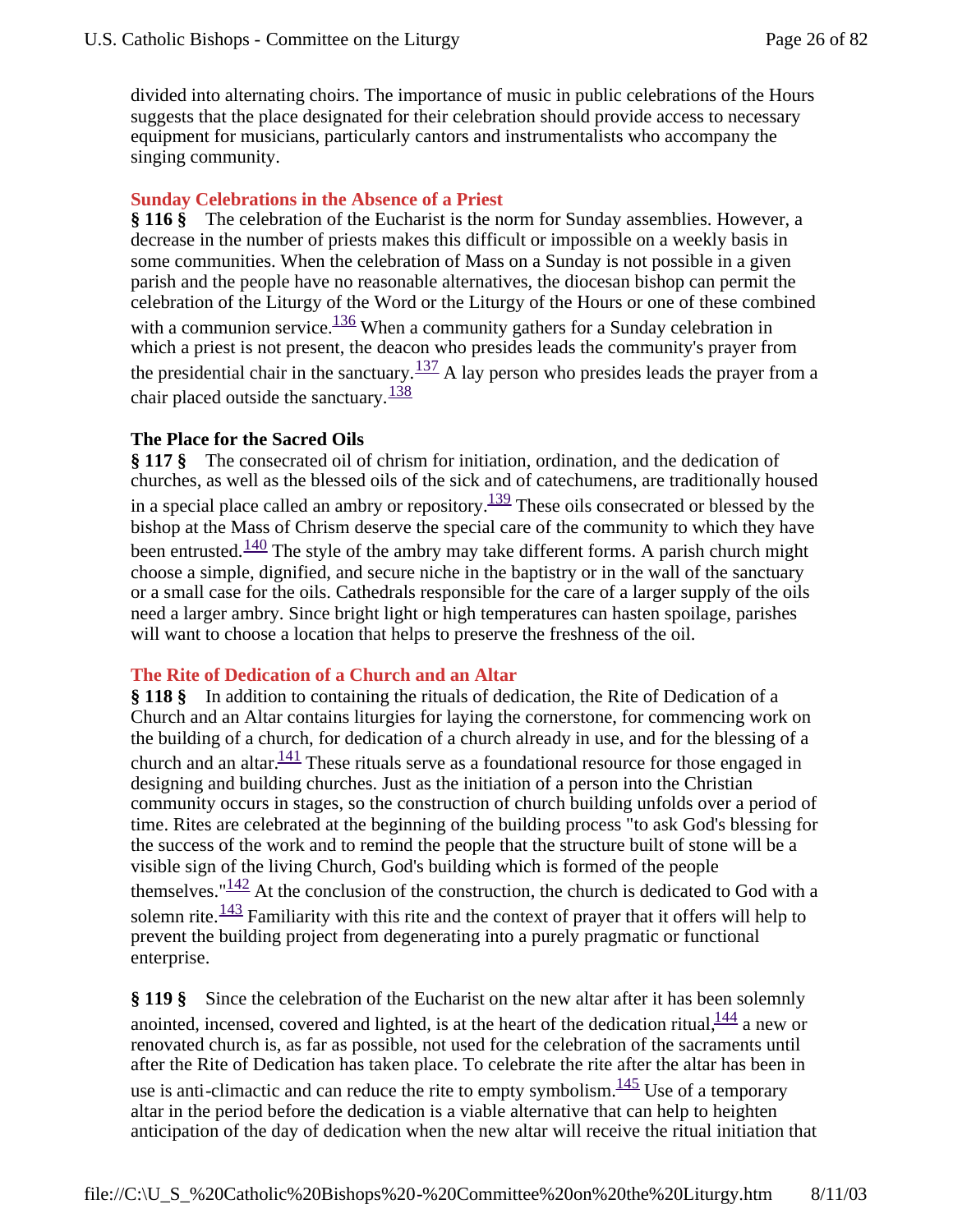solemnly prepares it for the celebration of the central mystery of our faith.

**§ 120 §** When the people of the parish community gather to dedicate their new church building or to celebrate its renovation, they will have made many decisions, balanced a variety of needs, and overcome a multitude of challenges. As the diocesan bishop celebrates the Rite of Dedication and receives the church from his people,  $\frac{146}{140}$  the connection between the diocesan Church and the parish community is particularly evident.

**§ 121 §** The Rite of Dedication provides that the walls of the church may be anointed with sacred chrism in four or twelve places depending on the size and design of the structure. These points can be marked by crosses made from stone, brass, or another appropriate material or carved into the walls themselves. A bracket for a small candle should be affixed to the wall beneath each of these crosses. $\frac{147}{10}$  The candles in these brackets are then lighted during the ritual lighting at the dedication, on anniversaries of the dedication, and on other solemn occasions.

# **The Liturgical Year: Seasonal Decorations**

**§ 122 §** During the liturgical year the Church unfolds the whole mystery of Christ, from his incarnation and birth through his passion, death, and resurrection to his ascension, the day of Pentecost, and the expectation of his coming in glory. In its celebration of these mysteries, the Church makes these sacred events present to the people of every age. $\frac{148}{148}$ 

**§ 123 §** The tradition of decorating or not decorating the church for liturgical seasons and feasts heightens the awareness of the festive, solemn, or penitential nature of these seasons. Human minds and hearts are stimulated by the sounds, sights, and fragrances of liturgical seasons, which combine to create powerful, lasting impressions of the rich and abundant graces unique to each of the seasons.

**§ 124 §** Plans for seasonal decorations should include other areas besides the sanctuary. Decorations are intended to draw people to the true nature of the mystery being celebrated rather than being ends in themselves. Natural flowers, plants, wreaths and fabric hangings, and other seasonal objects can be arranged to enhance the primary liturgical points of focus. The altar should remain clear and free-standing, not walled in by massive floral displays or the Christmas crib, and pathways in the narthex, nave, and sanctuary should remain clear.

**§ 125 §** These seasonal decorations are maintained throughout the entire liturgical season. Since the Christmas season begins with the Vigil Mass on Christmas Eve and ends with the baptism of the Lord, the placement and removal of Christmas decorations should coincide with these times. Since the Easter season lasts fifty days, planning will encompass ways to sustain the decor until the fiftieth day of Pentecost.

**§ 126 §** In the course of the liturgical year, the feasts and memorials of Our Lady and of saints with special significance for the parish afford opportunities to show devotion by adorning their images with tasteful floral arrangements or plants.

**§ 127 §** Fabric art in the form of processional banners and hangings can be an effective way to convey the spirit of liturgical seasons, especially through the use of color, shape, texture, and symbolic form. The use of images rather than words is more in keeping with this medium.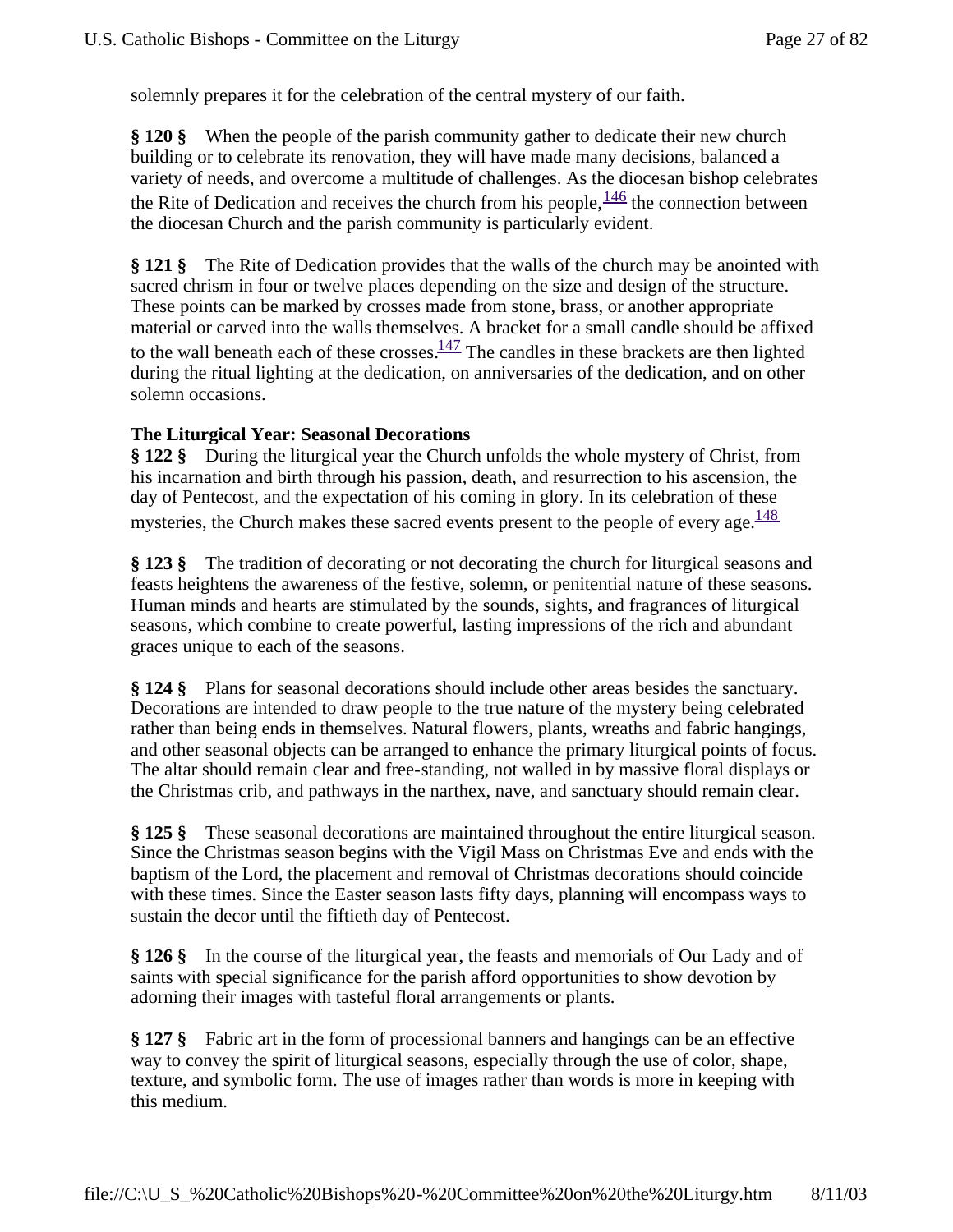§ **128** § Objects such as the Advent wreath,  $\frac{149}{4}$  the Christmas crib,  $\frac{150}{5}$  and other traditional seasonal appointments proportioned to the size of the space and to the other furnishings can enhance the prayer and understanding of the parish community.

**§ 129 §** The use of living flowers and plants, rather than artificial greens, serves as a reminder of the gift of life God has given to the human community. Planning for plants and flowers should include not only the procurement and placement but also the continuing care needed to sustain living things.

#### **The Church Building and Popular Devotions**

**§ 130 §** Throughout history and among widely differing cultures, a rich heritage of popular devotions honoring Christ, the Blessed Virgin Mary, and the saints has developed in the Church. Popular devotions "express and nourish the spirit of prayer" $\frac{151}{151}$  and are to be encouraged when they are in conformity with the norms of the Church and are derived from and lead to the liturgy.<sup>152</sup> Like the liturgy, devotions are rituals. They can involve singing, intercession, thanksgiving, and common postures.

**§ 131 §** Devotional prayer is another way for people to bring the very personal concerns of life to God and to ask the intercession of the saints and of other members of the Christian community. Sacred images are important not only in liturgical prayer but also in devotional prayer because they are sacramentals that help the faithful to focus their attention and their prayer. The design of the church building can do much to foster devotions and to insure that they enhance and reinforce rather than compete with the liturgical life of the community.

## **The Stations of the Cross**

**§ 132 §** The Stations of the Cross originated early in the history of the Church. It was the custom of the faithful to follow the way walked by Christ from Pilate's house in Jerusalem to Calvary. As time went on, pilgrims to the holy city desired to continue this devotion when they returned home. In the fourteenth century when the Franciscans were entrusted with the care of the holy places in Jerusalem they promoted the use of images depicting the Lord's Way of the Cross.

**§ 133 §** Whether celebrated by a community or by individuals, the Stations of the Cross offer a way for the faithful to enter more fully into the passion and death of the Lord and to serve as another manifestation of the pilgrim Church on its homeward journey. Traditionally the stations have been arranged around the walls of the nave of the church, or, in some instances, around the gathering space or even the exterior of the church, marking the devotion as a true journey. $\frac{153}{153}$ 

**§ 134 §** The Stations enjoy a long tradition. In recent times some parishes have clustered the stations in one place. While such an arrangement may be expedient, it is not desirable because it eliminates space for movement, which characterizes this devotion as a "way" of the cross.

#### **Sacred Images**

**§ 135 §** Reflecting the awareness of the Communion of Saints, the practice of incorporating symbols of the Trinity, images of Christ, the Blessed Mother, the angels, and the saints into the design of a church creates a source of devotion and prayer for a parish community and should be part of the design of the church.<sup>154</sup> Images can be found in stained glass windows, on wall frescos and murals, and as statues and icons. Often these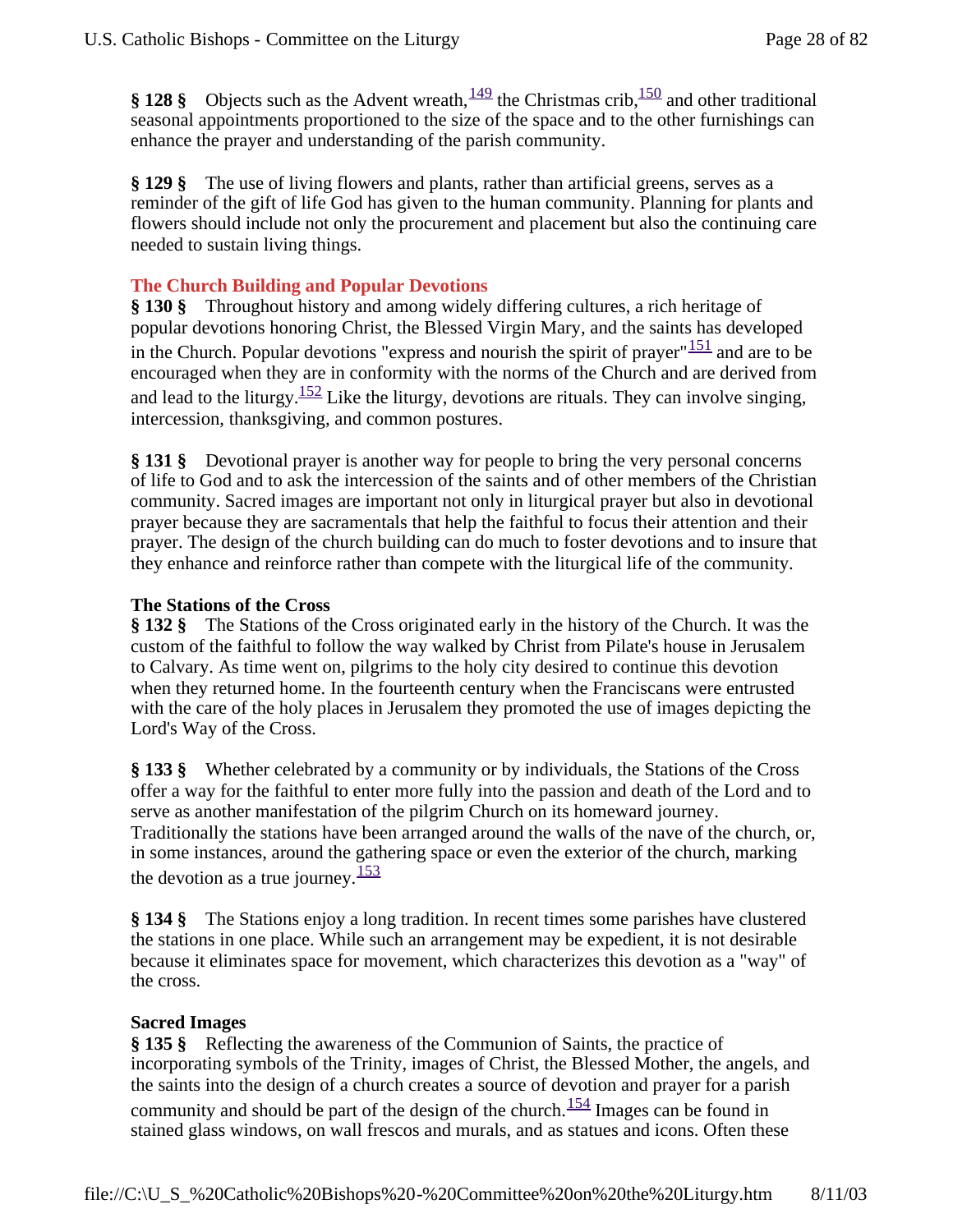images depict scenes from the bible or from the lives of the saints and can be a source of instruction and catechesis as well as devotion. Since the Eucharist unites the Body of Christ, including those who are not physically present, the use of images in the church reminds us that we are joined to all who have gone before us, as well as to those who now surround us.

**§ 136 §** In choosing images and devotional art, parishes should be respectful of traditional iconography when it comes to the way sacred images are recognized and venerated by the faithful. However, they also should be mindful that the tradition is not limited to literal images. While Mary is the mother of Jesus, she is also an icon of the Church, a disciple of the Lord, a liberated and liberating woman. She is the Immaculate Conception, patroness of the United States, and Our Lady of Guadalupe, patroness of all America. Other symbols such as the crucifix, icons, or images of patron saints depicted in various ways can also draw us into the deeper realities of faith and hope as they connect us to the stories behind the image. $\frac{155}{155}$ 

**§ 137 §** The placement of images can be a challenge, especially when a number of cultural traditions are part of a single parish community and each has its own devotional life and practices. Restraint in the number and prominence of sacred images $\frac{156}{156}$  is encouraged to help people focus on the liturgical action that is celebrated in the church. Separate alcoves for statues or icons can display a variety of images through the year. Some parishes designate an area as the shrine for an image that is being venerated on a given day or for a period of time, such as the image of a saint on his or her feast day.

**§ 138 §** It is important that the images in the church depict saints for whom devotion currently exists in the parish. It is particularly desirable that a significant image of the patron of the church be fittingly displayed, as well as an image of Mary, the Mother of God, as a fitting tribute to her unique role in the plan of salvation. As time passes and demographics change, saints who were once the object of veneration by many parishioners may at another time be venerated by only a few. When this happens, these images could be removed, provided sensitivity is shown with regard to the piety of the faithful and the impact on the building.

#### **Conclusion**

**§ 139 §** In this chapter, the liturgical actions of the Church provide the guidelines for the building of a church. There must be space for the variety of the community's prayer, which extends from the primary worship of the Eucharist to popular devotions. The complex balance of all these factors and of the people who participate in them is the most important dimension for the education, planning, and execution of a building plan for a community. The following chapter will reflect upon the use of the arts and the importance of planning for their proper placement early in the design process.

# **Chapter Three The Work of Our Hands: Art and Artists Assisting the Church at Prayer**

**§ 140 §** When God's people gather for prayer, the most intimate and all-embracing aspect of their life together occurs: the moment when they touch, taste, smell, hear, see, and share those hidden realities that would otherwise remain imperceptible. Together they adore the holiness of God and give expression to the unceasing life God has given them. God nourishes them as a community and makes them holy through the use of *ordinary*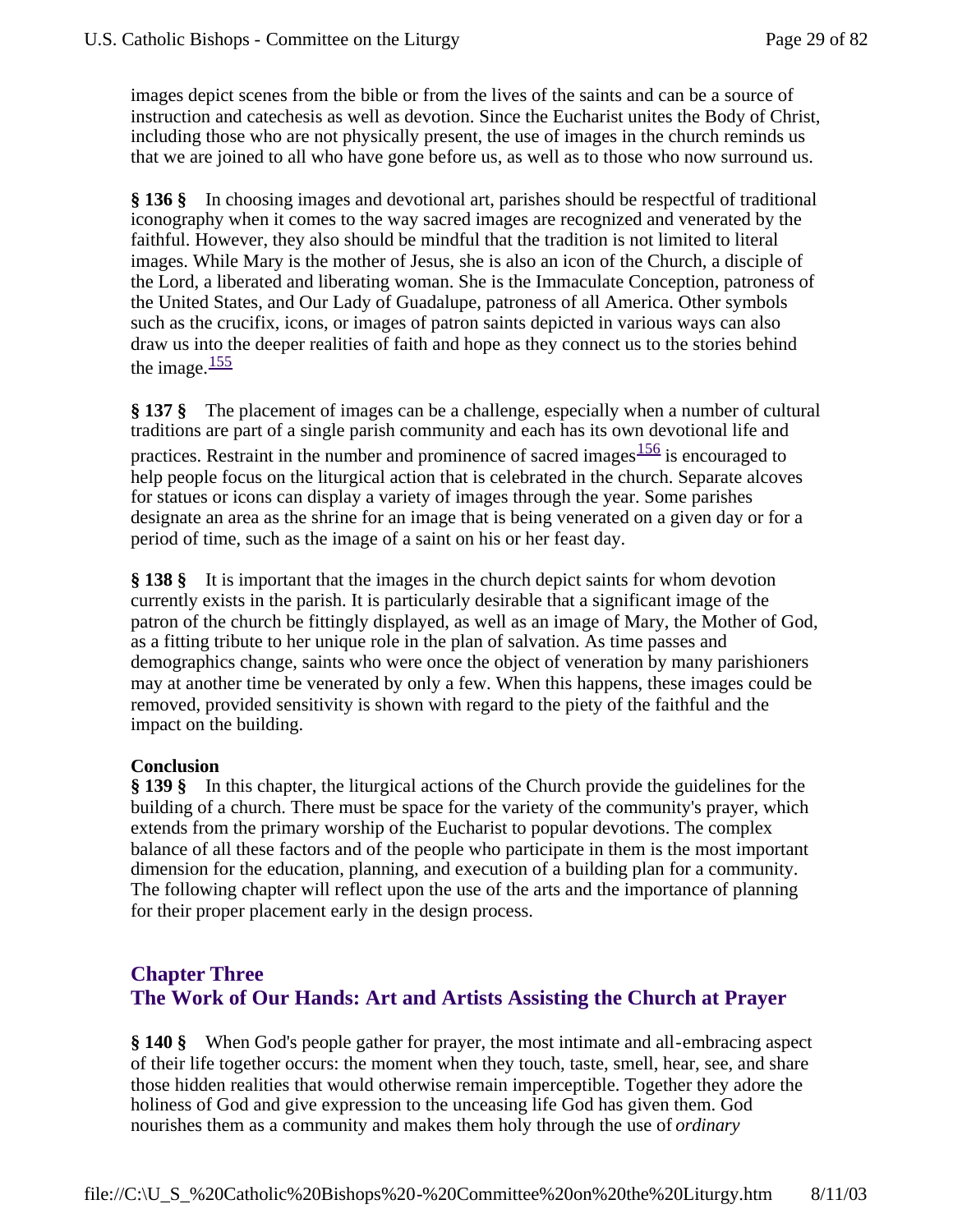perceptible signs of water, oil, bread, and wine, transformed by *extraordinary* grace. The *place* where God gathers this people powerfully draws them more deeply into communion and expresses in beauty God's profound holiness. This is the place that prompts them to recognize the divine image in which they have been created, now restored in Christ. "For from the greatness and the beauty of created things their original author, by analogy, is seen." $\frac{157}{2}$ 

**§ 141 §** Throughout the history of the Church, a dynamic tension has existed between the continuity of traditional artistic expression and the need to articulate the faith in ways proper to each age and to diverse cultures. In every age the Church has attempted to engage the best contemporary artists and architects to design places of worship that have sheltered the assembly and disclosed the presence of the living God. In the past, dialogue between the Church and the artist has yielded a marriage of faith and art, producing sublime places of prayer, buildings of awe-inspiring, transcendent beauty, and humble places of worship that, in their simplicity, inspire a sense of the sacred.

#### **The Role of Religious Art**

**§ 142 §** In the Christian community's place of prayer, art evokes and glorifies "the transcendent mystery of God—the surpassing invisible beauty of truth and love visible in Christ." $158$  Therefore the "Church entrusts art with a mediating role, analogous, we might say, to the role of the priest or, perhaps better, to that of Jacob's ladder descending and ascending. Art is meant to bring the divine to the human world, to the level of the senses, then, from the spiritual insight gained through the senses and the stirring of the emotions, to raise the human world to God, to his inexpressible kingdom of mystery, beauty, and life." $\frac{159}{2}$ 

**§ 143 §** Art chosen for the place of worship is not simply something pretty or well made, an addition to make the ordinary more pleasant. Nor is the place of worship a museum to house artistic masterpieces or artistic models. Rather, artworks truly belong in the church when they are worthy of the place of worship and when they enhance the liturgical, devotional, and contemplative prayer they are inspired to serve.

**§ 144 §** The central image of Christianity is the cross, calling to mind the passion, resurrection, and Christ's final coming in glory. Every work of Christian art or architecture shares in this image and embraces the ambiguities of suffering and death, healing and resurrection, recognizing that "by his wounds we are healed." Such art draws from the mystery of redemption a unique power to provoke and invite the world more deeply into the mysteries of our faith.

**§ 145 §** Likewise, Christian art is also a product of "spontaneous spiritual joy" that challenges believers to complete the reign of God for which they hope.<sup>160</sup> Born from an ecstatic love of God, Christian beauty proclaims something new and original, manifesting itself as an echo of God's own creative act.

# **Components of True and Worthy Art**

§ 146 § Authentic art is integral to the Church at prayer<sup>161</sup> because these objects and actions are "signs and symbols of the supernatural world" $162$  and expressions of the divine presence. While personal tastes will differ, parish committees should utilize the criteria of quality and appropriateness in evaluating art for worship. *Quality* is perceived only by contemplation, by standing back from things and really trying to see them, trying to let them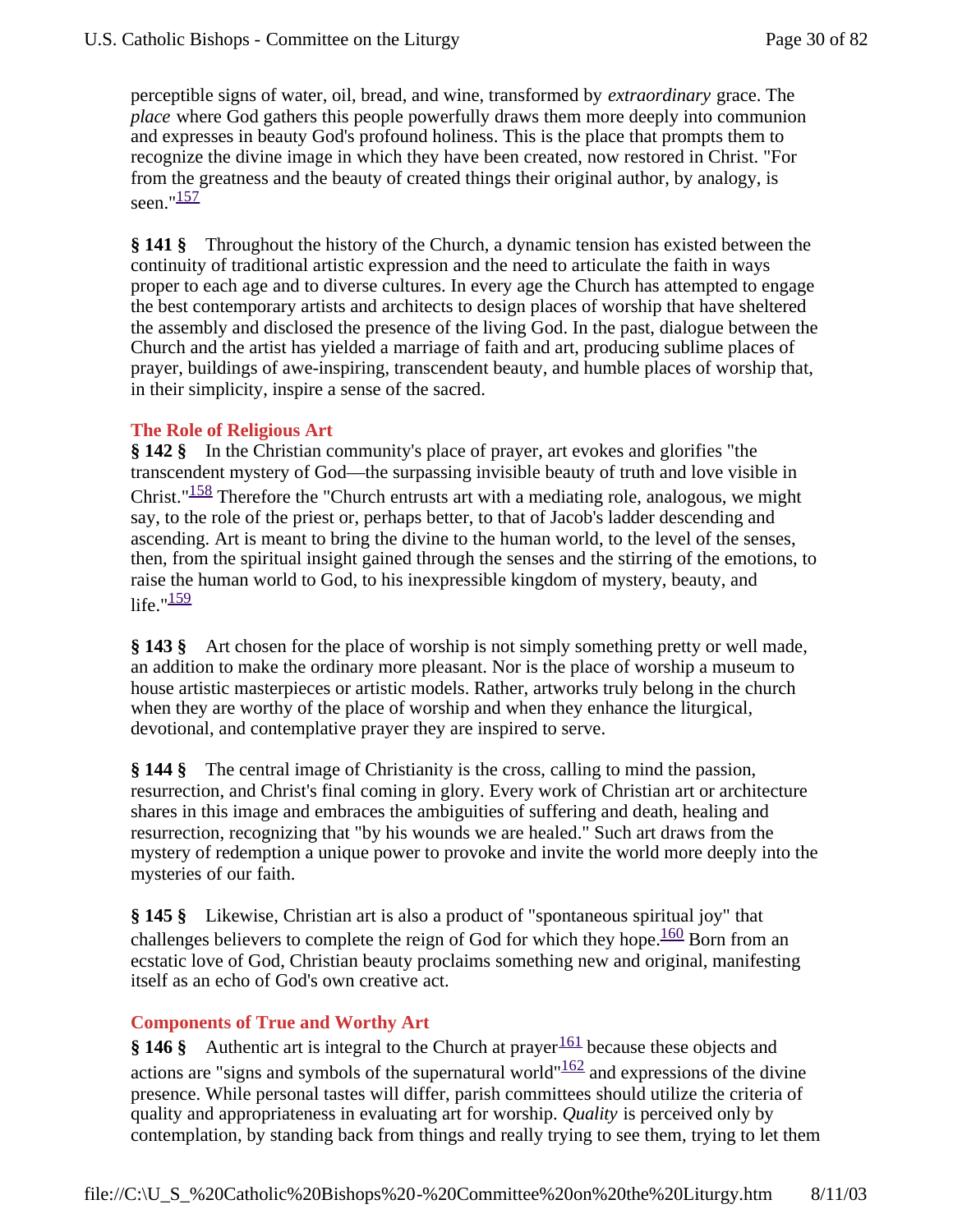speak to the beholder. *Quality* is evident in the honesty and genuineness of the materials that are used, the nobility of the form embodied in them, the love and care that goes into the creation of a work of art, and the personal stamp of the artist whose special gift produces a harmonious whole, a well crafted work.

**§ 147 §** *Quality* art draws the beholder to the Creator, who stands behind the artist sharing his own creative power, for the "divine Artist passes on to the human artist a spark of his own surpassing wisdom." $\frac{163}{163}$  This is true of music, architecture, sculpture, painting, pottery making, textiles, and furniture making, as well as other art forms that serve the liturgical environment. The integrity and energy of a piece of art, produced individually by the labor of an artist, is always to be preferred above objects that are mass-produced. Similarly, in the construction of new church buildings, there is no standard pattern for church art nor should art and architectural styles from any particular time or culture be imposed arbitrarily upon another community. Nonetheless, the patrimony of sacred art and architecture provides a standard by which a parish can judge the worthiness of contemporary forms and styles.

**§ 148 §** *Appropriateness* for liturgical action is the other criterion for choosing a work of art for church. The quality of *appropriateness* is demonstrated by the work's ability to bear the weight of mystery, awe, reverence, and wonder that the liturgical action expresses and by the way it serves and does not interrupt the ritual actions which have their own structure, rhythm and movement. Since art is revelatory, a gift from God, a truly beautiful object stretches "beyond what the senses perceive and, reaching beneath reality's surface, strives to interpret its hidden mystery." Nonetheless, there is always the chasm between "the work of [the artist's] hands" and the "dazzling perfection" glimpsed in God's creative moment. $\frac{164}{164}$ Art that is used in worship must therefore evoke wonder at its beauty but lead beyond itself to the invisible God. Beautiful, compelling artworks draw the People of God into a deeper awareness of their lives and of their common goals as a Christian community as well as of their roles and responsibilities in the wider world.<sup>165</sup> Art that fulfills these qualities is art *worthy* of the Christian assembly.

**§ 149 §** Worthy art is an essential, integral element in the sacred beauty of a church building. Through skilled use of proportion, shape, color, and design, art unifies and helps to integrate the place of worship with the actions of worship. Artistic creations in the place of worship inspire contemplation and devotion. Sculpture, furnishings, art-glass, vesture, paintings, bells, organs, and other musical instruments as well as windows, doors, and every visible and tactile detail of architecture possess the potential to express the wholeness, harmony, and radiance of profound beauty.

#### **The Artist Within the Christian Community**

**§ 150 §** When artists are called upon to serve the Christian community, there is an "ethic," a "spirituality of artistic service." $\frac{166}{160}$  Breadth of imagination enables artists to communicate deep meaning and powerful religious sentiment with grace and sensitivity. This gift from God is combined with refined educated talents that execute elegantly crafted objects for the good of the community and the glory of God. Like the gift of prophecy, religious imagination is a power through which the Holy Spirit can move and speak. As a result, artists do not always confirm comfortable piety but, like the prophets of old, they may confront God's People with their faults and sins and they challenge the community's injustice and lack of love. "Even when they explore the darkest depths of the soul or the most unsettling aspects of evil, artists give voice in a way to the universal desire for redemption." $\frac{167}{167}$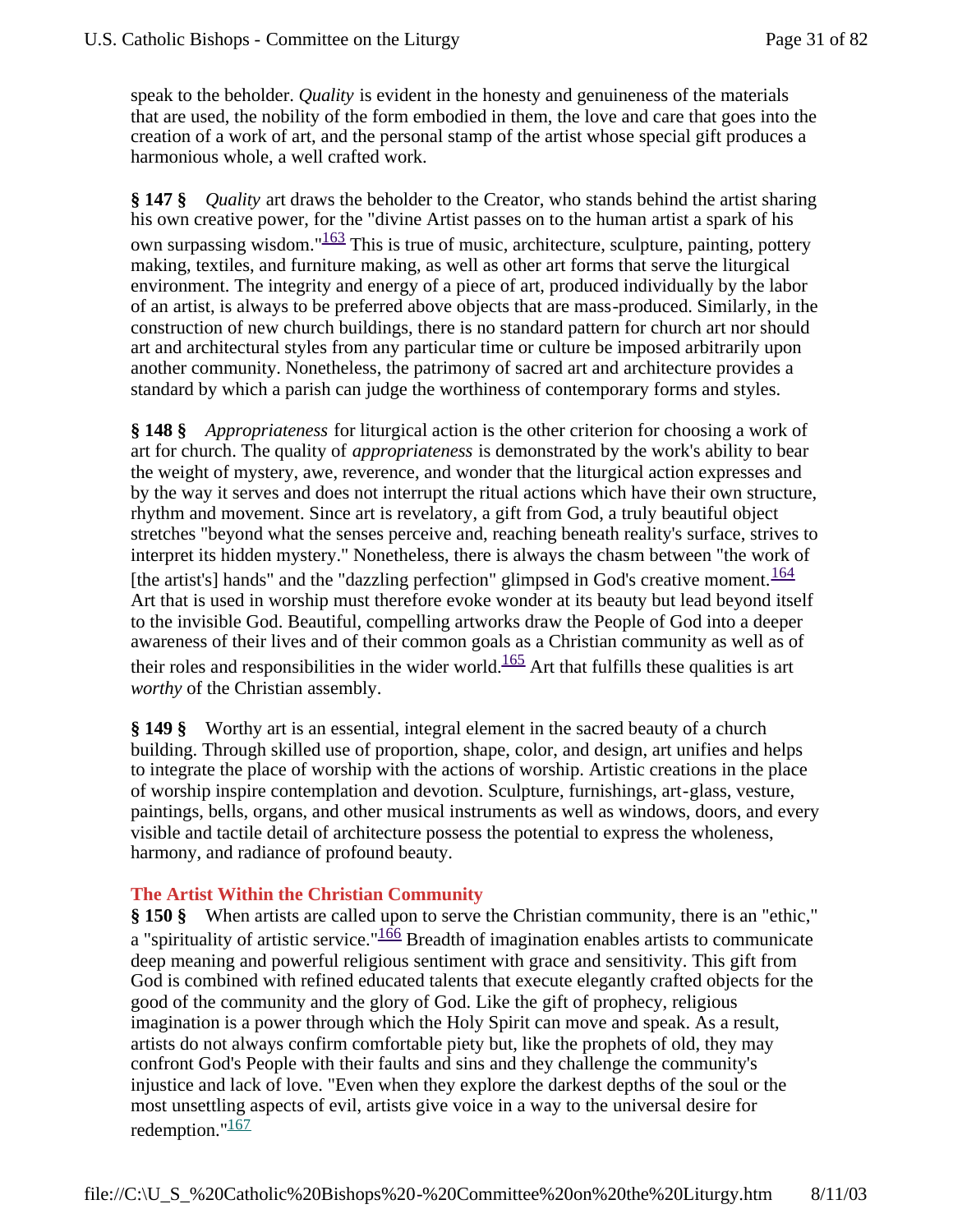**§ 151 §** Artists respond to the demands of art, actualizing in aesthetic form their ideas, feelings, and intentions so that when artists activate their imagination, their intentions and inner life are expressed in their work. In working with a parish, artists will also express the intentions, faith, and life of that community. A truly worthy and beautiful artwork can transform the artist and the community for which it is intended. The dialogue with God that an artwork mediates can persuade and invite; however, it does not force its meanings upon individuals or communities.

**§ 152 §** Artists willing to accept commissions destined for a place of worship must be respectful and supportive of the doctrines, beliefs, and liturgical practices of the Church. They also should be knowledgeable about the traditional iconography and symbolism of Christian art. Artists who are genuinely in search of meaning in their work and in their lives will find a homeland for their souls since, in the realm of Christianity, the most vital personal and social questions are posed. Not only does the Bible provide a rich inventory of themes and ideas, but also artists who have envisioned these stories and images have offered unique perspectives on the heart of revelation itself and "this partnership has been a source of mutual spiritual enrichment." $\frac{168}{168}$ 

**§ 153 §** A commission for a church or for worship affords artists an opportunity to join their creative gifts to those in a long history of artists who have placed their talents at the service of God and who have enriched the Church's treasury of sacred art and architecture. "All artists who, in view of their talents, desire to serve God's glory in holy Church should ever bear in mind that they are engaged in a kind of sacred imitation of God the Creator, and are concerned with works destined for use in Catholic worship and for the edification, devotion, and religious instruction of the faithful." $\frac{169}{169}$ 

**§ 154 §** The Church needs art and artists to communicate Christ's message, and artists need the Church to inspire their investigations of the material world, their own inner lives, and the fabric of the community. Before an artist is selected, the parish will want to carefully consider and evaluate the artist and his or her work with the assistance of those best qualified to advise the community. Once a community has chosen artists to assist them in worship, they should give the necessary direction and then trust those they have selected. Artists deserve the independence appropriate to their gifts.

#### **The Special Requirements of Liturgical Art**

**§ 155 §** In order to create art that truly serves the liturgy, the artist must have an understanding of and reverence for the liturgy. There is both a distinction and a connection between devotional art and that designed for public liturgy. Liturgical arts are integrally related to the sacraments of the Church while devotional arts are designed to enrich the spiritual life of the community and the personal piety of its members. As the devotions of the Church are derived from the liturgy and lead to it,  $\frac{170}{120}$  so devotional art must be in harmony with the liturgy, respect its nature, and draw people to its celebration. "The primary norm is that sacred art be functional, that is, the felicitous expression of what the liturgy is meant to be, the worship of God and the language of the community at prayer." $\frac{171}{171}$ Parishes will want both liturgical and devotional art.

**§ 156 §** Prominent among Christian devotions is piety directed to Mary, the Mother of God. Since the earliest days of the Church God's people have grown in their love of Mary as their mother, given to them by Jesus on the cross. Venerated and loved, invoked and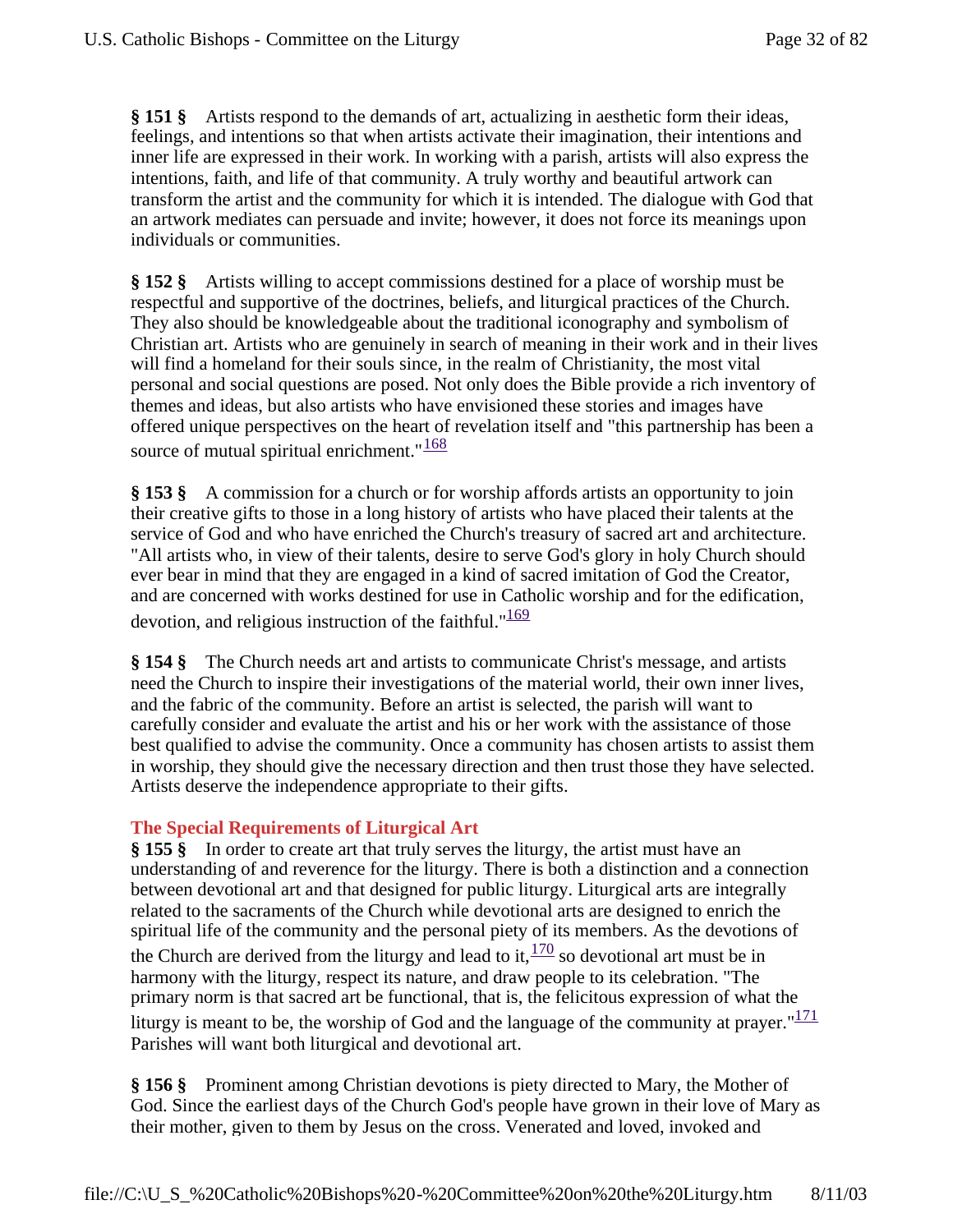imitated, she is a model for Christian faith, a support and refuge in time of need, and an eschatological image of what the Church hopes to become.<sup>172</sup> Although this devotion differs essentially from the prayer of adoration directed to Christ, to the Spirit, and to the Father, it is one that is deeply imbedded in the hearts of Catholics.

**§ 157 §** The special and unique dignity of the Mother of God has been expressed in the devotional art of the Church. Artists have painted her image in wondrously meditative fashion as a "sign of sure hope and solace for the pilgrim People of God." $\frac{173}{173}$  At the same time, veneration of Mary, like that of all other devotions, leads clearly to the worship of her Son. The location, style, and importance of Marian images in the church demonstrate the intimate connection she has with the eucharistic liturgy of Christ, as well as its distinctions.

## **The Integration of Art Within the Liturgical Setting**

**§ 158 §** The role of the Church is to educate artists in the appropriate relationships between their personal approach to art and the needs of the liturgy. The role of artists is to explore the powerful personal resonances that exist between sacred art, interior devotion, and the public life of the community. An essential ingredient for a successful marriage between the artistic needs of the Church and the creative talent of the artist is the ability to collaborate. Artists must cultivate the capacity to work with the leaders and people of the local community and within the frameworks established by the universal Church if they are to have the opportunity to use their talents to fashion beautiful objects that will enliven the worship of the community.

**§ 159 §** Artists who collaborate with architects and liturgical consultants need to make an honest assessment of several key elements, attending to the way the objects will be placed within the building, how the works will be integrated with the architecture of the church and with its local setting, and the ways the Christian community moves within its space.

**§ 160 §** Attention should also be given to the way artistic objects influence acoustics and other functional elements within the building and, at the same time, to the ways in which various elements, especially lighting, may affect the objects. In addition, consideration must be given to how easily an object can be cleaned and maintained.

#### **Materials of the Artist**

**§ 161 §** Artists bridge the worlds of the visible and the mysterious invisible. They focus upon items with specific shapes, sizes, weights, densities, colors, forms, and textures. At the same time, they utilize materials that struggle to express ideas and concepts, visions, and imaginative constructions. Even as they nourish the senses with beauty, they also disclose the "transcendent value" and the "aura of mystery" in the Christian message. $\frac{174}{17}$ 

**§ 162 §** Artists choose materials with integrity because they will endure from generation to generation, because they are noble enough for holy actions, and because they express what is most respected and beautiful in the lives and cultures of the community. Materials, colors, shapes, and designs that are of short-lived popularity are unworthy. In addition to eliminating unsuitable materials, artists and communities should be cautious and discerning about promoting features closely identified with the values and attitudes of any class, ethnic, or age group to the exclusion of others in the community.

**§ 163 §** Similarly, artworks consisting of technological and interactive media, such as video and other electronically fabricated images, may also be appropriate for sacred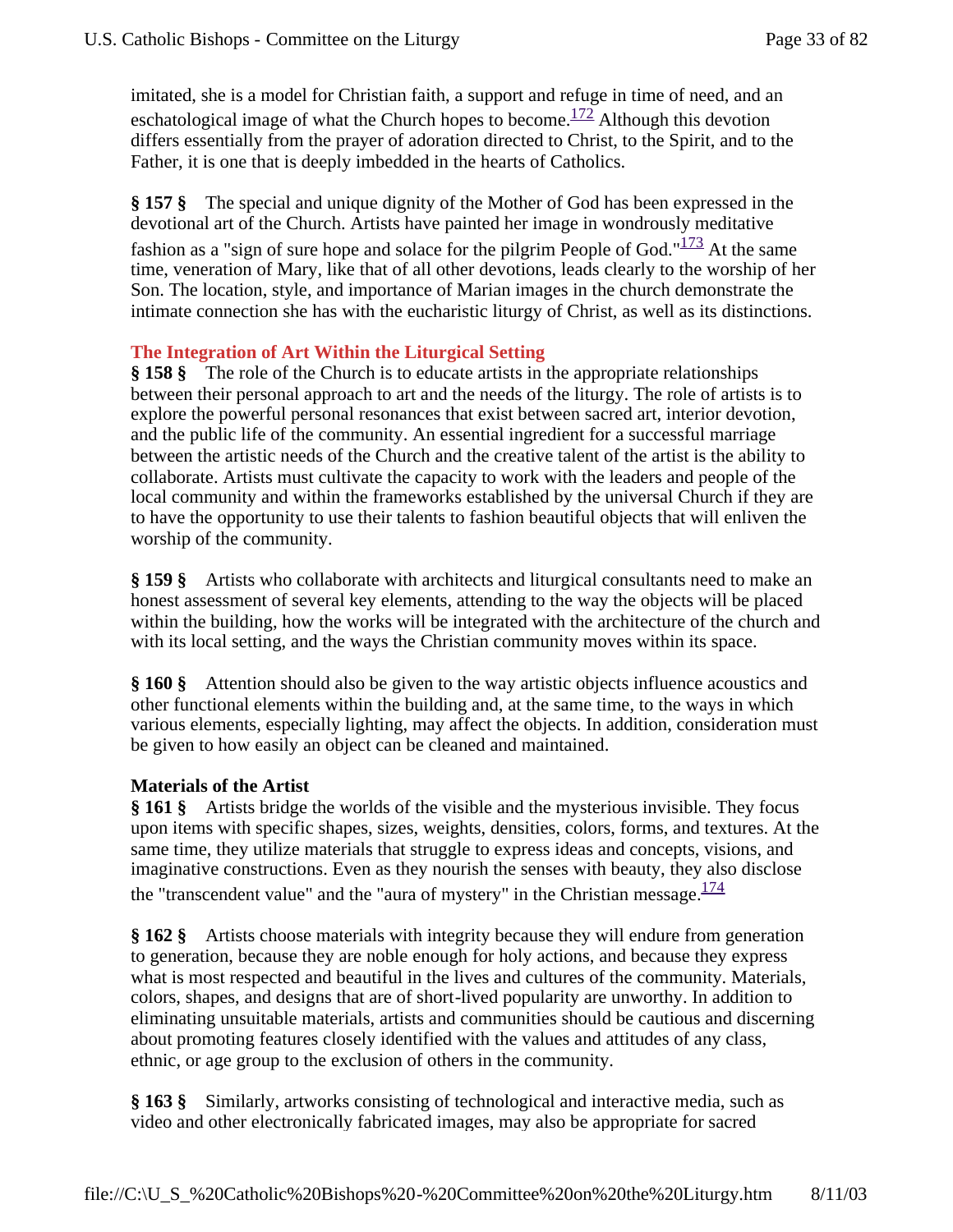purposes. Subject to the same criteria of suitability as other sacred art, technologically produced works of art can point toward sacred realities even though they do not possess the more enduring form, color, texture, weight, and density found in more traditional sacred art.

## **Vessels and Vestments Suitable for the Liturgy**

**§ 164 §** As in the case of styles of architecture, there is no particular style for sacred furnishings for the liturgy.<sup>175</sup> Sacred vessels may be in "a shape that is in keeping with the culture of each region, provided each type of vessel is suited to the intended liturgical use and is clearly distinguished from [utensils] for every day use." $176$  Materials used for sacred vessels such as the chalice and paten should be worthy, solid, and durable, and should not break easily. Chalices and cups used for the distribution of the Precious Blood should have bowls made of nonabsorbent material. Vessels made from metal are gilded on the inside if the metal ordinarily rusts. The vestments worn by ministers symbolize the ministers' functions and add beauty to the celebration of the rites. "In addition to traditional materials, natural fabrics proper to the [local area] may be used for making vestments; . . . The beauty and nobility of a vestment arises from its material and design rather than from lavish ornamentation."<sup>177</sup>

**§ 165 §** Conferences of bishops may make further determinations regarding the appropriate style and material for sacred vessels and vestments to be used in the celebration of the liturgy.<sup>178</sup> Likewise, the diocesan bishop can make further determinations regarding the suitability of the materials or the design for vessels and vestments, and, in cases of doubt, he is the judge of what is appropriate in this regard. $\frac{179}{2}$ 

# **The Disposition of Works of Art No Longer Needed for Sacred Use**

**§ 166 §** Sacred art that is no longer useful or needed or that is simply worn out and beyond restoration deserves to be treated with respect. To insure the protection of worn or used sanctuary furnishings, vessels, vesture, and other liturgical artifacts, many diocesan bishops have issued directives about their proper disposition when they are no longer suitable for worship. In addition, with the closing or merging of parishes, vessels and vestments can be available for the use of other parishes and missions. In disposing of such artifacts pastors should consult the diocesan worship office or chancery to learn what directives or procedures are in effect.

**§ 167 §** In addition, bishops have exercised their responsibility as stewards of the Church's artistic resources by encouraging pastors and diocesan personnel to consult with experts and to create an inventory of historic churches and of objects in any church that have artistic or historical value. Such inventories are most helpful when they carefully itemize and list each entry's value and note any changes to the objects since they were acquired.<sup>180</sup> Usually two copies are made so that one can be kept at the local parish and the other in the diocesan curia, both as an historical record and for insurance purposes. In some cases, copies are sent to the Vatican library if this is appropriate.

**§ 168 §** Objects of great artistic or historical value or those donated to the Church through a vow may not to be sold without special permission of the Holy See. $\frac{181}{181}$  When such objects are not to be sold but disposed of in some other way, the diocesan bishop should be contacted so that the concerns of donors and the requirements of canon law are fulfilled.

**§ 169 §** Every community knows that if its house of prayer is to radiate the beauty of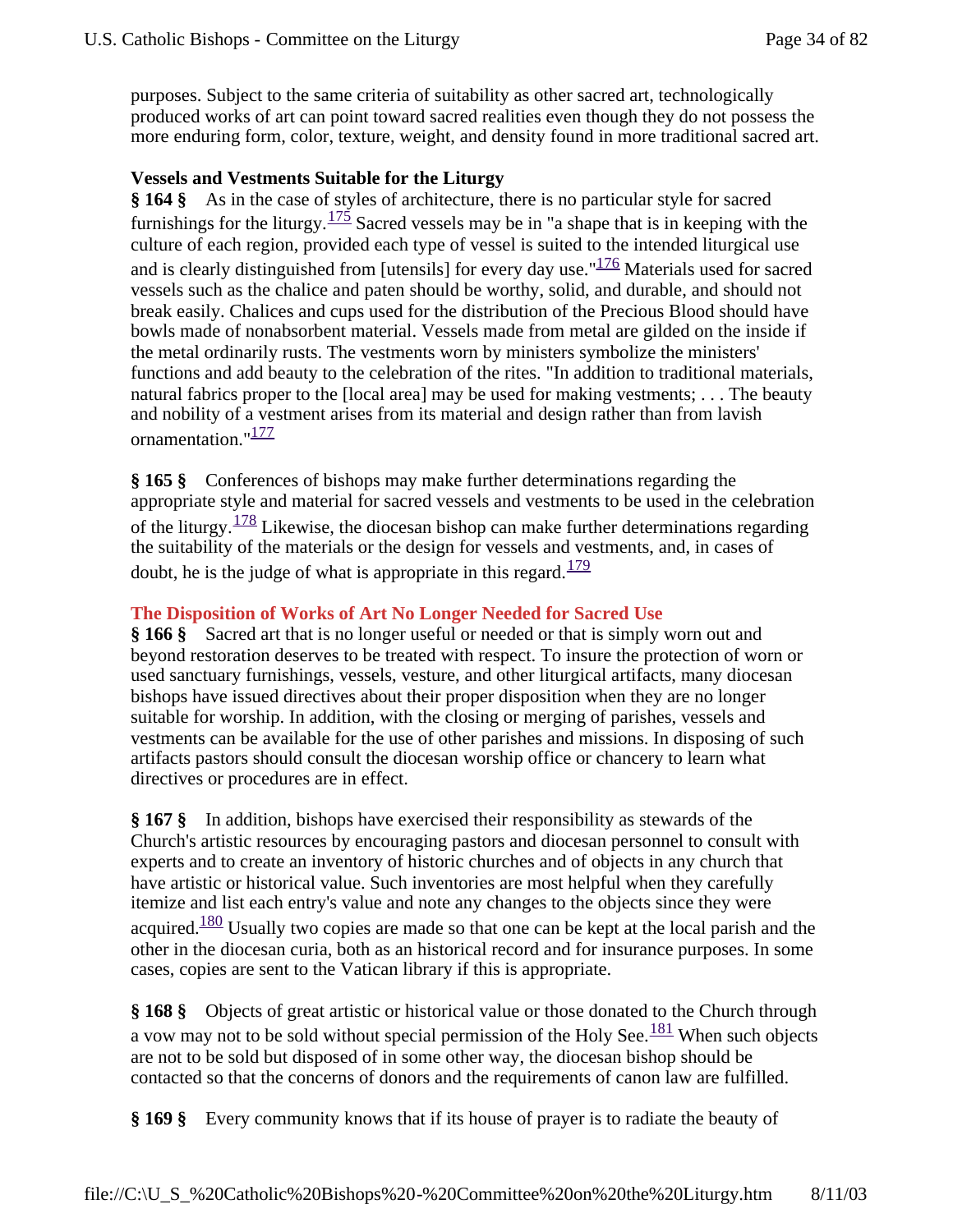divine presence, effort and sacrifice will be required. Besides appropriate remuneration for the work of its artists, the community must show its respect for these works by maintaining and preserving them as the years pass. In doing so, they encourage those with artistic aptitudes to continue to serve the community and in this way build up and support a local community of artists worthy of liturgical work. A covenant is established linking artists and congregations, an "alliance between art and the life of religion" through which may be heard an artistic voice "that love inspires and that inspires love." $\frac{182}{182}$ .

# **Chapter Four Building a Church: Practical Considerations**

**§ 170 §** Having reflected upon the nature and purpose of a church, having reviewed the activities that take place within the worship space, and having considered the role and importance of the arts as part of the act of worship, we here address the actual task of building. This chapter examines the practical considerations such as who should collaborate in building the church, how to develop a master plan, what kind of educational process will be most helpful for parishes, and how to work with the relevant professionals.

**§ 171 §** Churches are built to be legacies to a community's faith. Every parish community hopes that its space for worship will endure long after those who now pray there have joined the Messianic Banquet. Liturgical education is primary in the development of any parish's plans for the future, since the building is an embodiment of the Church's transmission of the Gospel. If built wisely and well, the building itself will evangelize the descendants of its builders.

#### **The Master Plan**

**§ 172 §** As part of its stewardship efforts, each parish should have a master plan for the current and future allocation and augmentation of its resources. The master plan contains the statement of the parish vision and priorities, the long-range general plan for parish buildings and properties, and the outline for the allocation of financial and personnel resources.

**§ 173 §** The parish mission statement and its list of priorities can serve as the basis for making decisions about resources and projects. In addition to the mission statement, the master plan includes a current inventory of buildings and property; a site plan; an analysis of the current condition of significant items that impact budget, plans, and priorities; and regularly updated reports on the parish's financial assets and projections for future growth, or the amortization of debts as well as maintenance and replacement data on major items such as furnaces, roofs, elevators, and other items of capital outlay.

**§ 174 §** Since planning is affected by many events, a regularly updated report on area demographics, population trends, and planned growth and development by the municipality's planning office that could affect parish property and the surrounding area is an important part of the data in the plan. The assessment of potential items of major liability or sources of income are also part of this long-range plan. The decision to build a church or to renovate an existing worship space is made within the framework of the master plan.

#### **Beginning the Process**

**§ 175 §** The construction or renovation of a church building is a complex task that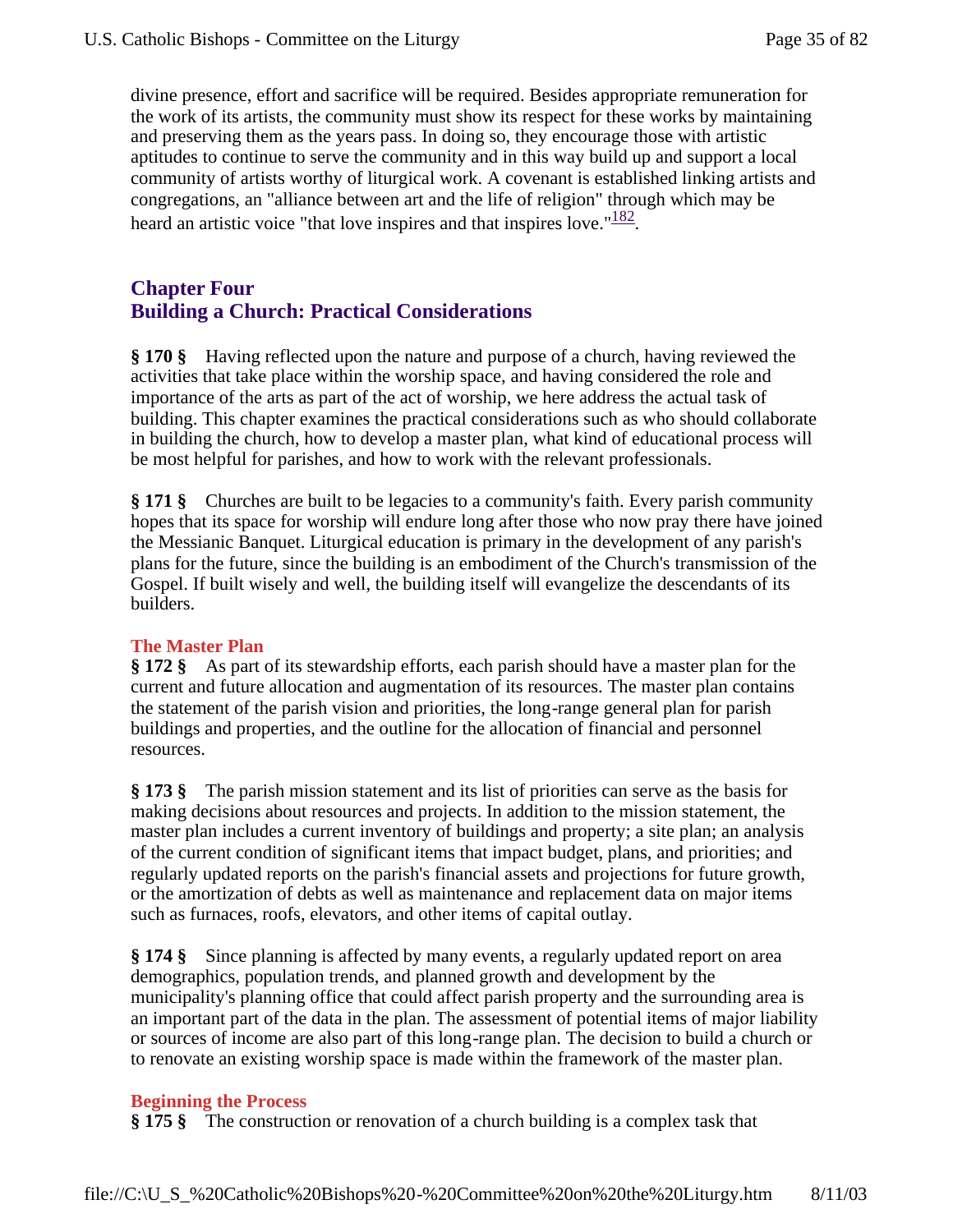demands prayer and reflection, technical expertise and study. A building or renovation project is not the work of the pastor alone, nor is it that of a building committee. Rather, it is an act of faith that belongs to and engages the entire community. To be successful, a building project must be rooted in a proper understanding of the Church and of worship that becomes the point of reference for all future decision making. Creating and articulating this shared vision is a key element of the process.

**§ 176 §** Deepening a sense of ownership for the project involves taking the time to educate the parish, to listen to the people's concerns, and to discuss the vision and values at stake in such a project. The time devoted to communication and education will help make the later stages of the process move more smoothly and will ensure that the relationships among parish members are strengthened rather than strained by the project.

**§ 177 §** Since no single pastor or parish possesses the totality of expertise or vision required to execute a project of such great scope, the congregation and clergy will need to recognize the areas of their own competence, the role of the diocesan bishop and diocesan personnel, and their limits beyond which the assistance of experts will be required. Respect and appreciation for the competence of others in their respective fields is essential for good teamwork.

## **The Role of the Apostolic See and the Diocesan Church**

**§ 178 §** The Apostolic See has provided guidance for designing places of worship that is necessary and invaluable for the local community. In the work of constructing or renewing a place of worship, "primary authority and responsibility for the nature and quality of the church building rests with the local bishop."183 As the *Code of Canon Law* states, "No church is to be built without the express written consent of the diocesan bishop. . . . after having heard the presbyteral council and the rectors of the neighboring churches."<sup>184</sup> Therefore, the building or renovation of a place for worship is a project that belongs to the local parish and the whole diocesan Church. $\frac{185}{2}$  Care must be exercised by the pastor and parish to consult with diocesan personnel from the earliest stages of the discernment process through the completion of the work. The diocesan liturgical commission or diocesan commission on liturgy and art assists with liturgical education and the development of the liturgical and artistic components of the building's design. Some dioceses have additional building offices or similar agencies to help parishes with the selection of architects, engineers, and building contractors, and to provide valuable information about those who have successfully served the Church in the past. In the early stages of the project, the parish needs to be in communication with the appropriate diocesan office or commission in developing the budget for the project and the financial plan, since these require the approval of the bishop and his financial advisors. This document is designed to assist diocesan bishops in developing local norms and procedures to guide parishes in church design and construction and to provide knowledgeable advisors for the local parish, especially in the complex areas of engineering and construction.

**§ 179 §** In some dioceses the first step in any building or renovation process is a meeting of the pastor, the architect, and possibly, the liturgical consultant with the diocesan bishop or his representative to discuss any diocesan parameters. Such early consultation can prevent confusion and unrealistic expectations or diversions later.

#### **The Role of the Parish Community**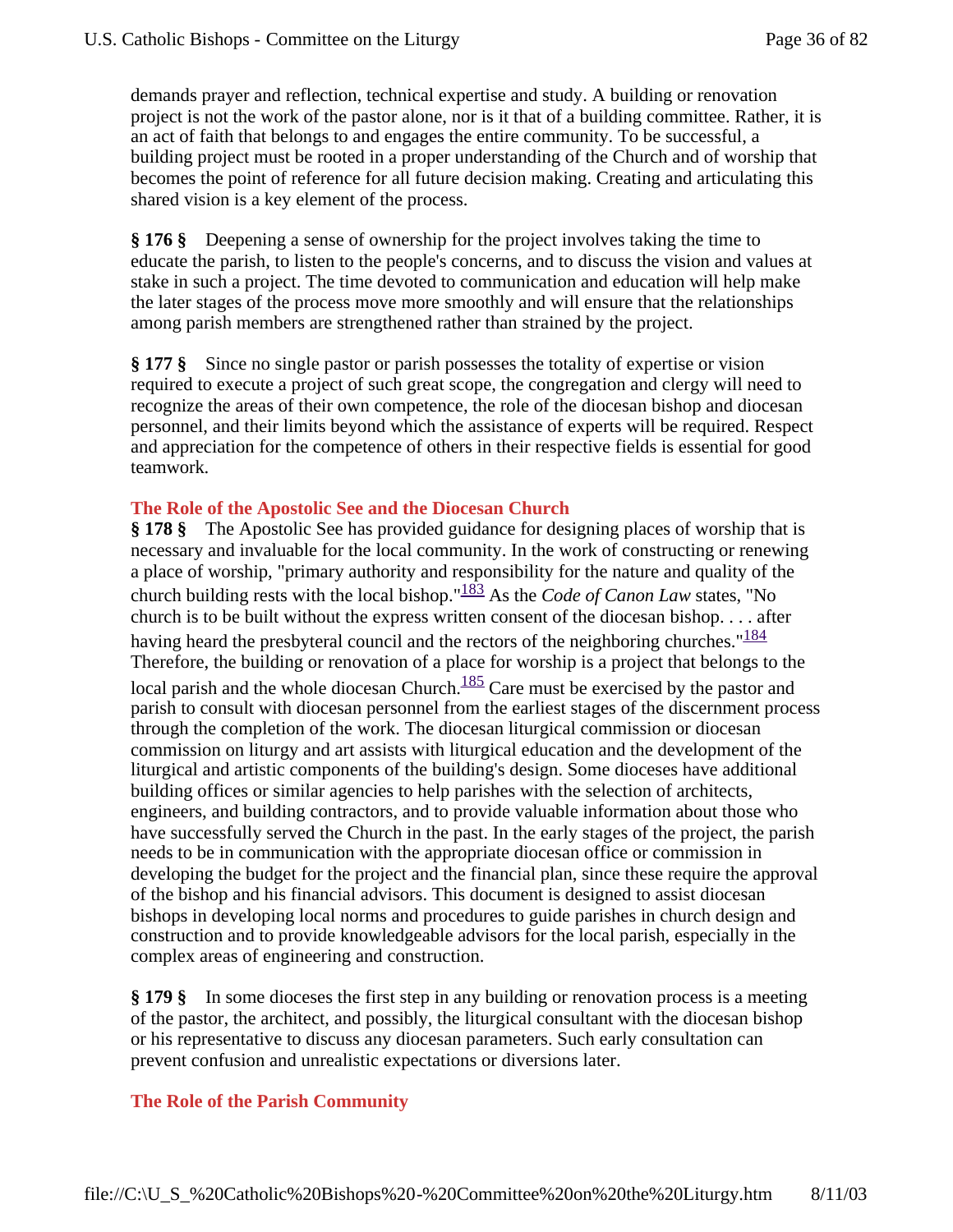# **The Assessment of Need**

**§ 180 §** The entire parish is an integral part of the needs assessment and the development of priorities, which are the first steps of a process that will lead to a decision about building, renovating, and expending parish resources. While some decisions in the process will be made by committees, the decision and the design should never become the exclusive project of a small select group.

**§ 181 §** When a parish is determining the need for a new church or for the renovation of an existing church, a thorough self-study and educational program is part of the needs assessment process. In that study the parish community reflects upon what it is, and what it hopes for in a new or renovated church. This is essential to enable the community to give direction to the architect and other professionals who will design the building.

# **Roles Within the Parish**

# **The Pastor**

The pastor is vital to the building or renovation of a parish church. The pastor shepherds the community through the various and often lengthy stages of discernment and planning and works with the finance committee in fulfilling his responsibility for the fiscal dimensions of the project. He must open channels of communication with the entire parish so that all voices may be heard. A clear initial presentation on the scope of the project and frequent updates on the progress of the work, especially any alterations to initial plans, coupled with displays of the architect's renderings, floor plans, and scale models help to involve parishioners as part of the project from beginning to end. With the help of the staff and others in the parish, the pastor arranges for the parish self-study, the liturgical education of parishioners, and the preparation of the building committee as it begins discernment. The pastor is also the connection and communication link with the diocese throughout the process. In the final analysis, decisions concerning every facet of the building program from beginning to end remain with the pastor, in conformity with diocesan regulations. Wisdom, however, requires that the pastor consult broadly with the congregation, the parish staff, the parish pastoral council, the parish liturgy committee, and the parish finance council, as well as with liturgical and architectural experts and experienced diocesan personnel.

# **The Parish Building Committee**

**§ 183 §** Depending on the organization of the parish, a building committee will be formed that will have significant responsibility for the consultation and educational components as well as for the oversight of the actual building or renovation process. In selecting this committee, the pastor will search for parishioners whose skills and knowledge will contribute to the project. Engineers, architects, artists, interior designers, contractors, and individuals with experience in construction can be of great assistance in overseeing the work to be done. As professionals who have a vested interest in the life of the parish but who are not financially or materially engaged in the process, they can assist with the development of realistic plans and can also provide an ongoing objective evaluation of the work as it progresses.

**§ 184 §** In addition to having professionals and people with a broad range of experience on the committee, the pastor will want to insure that the committee is representative of the parish by choosing members of various ages and viewpoints and some liaisons from key parish committees. When all views are heard in the discussion phases, better decisions are likely to be made and a greater sense of ownership will result.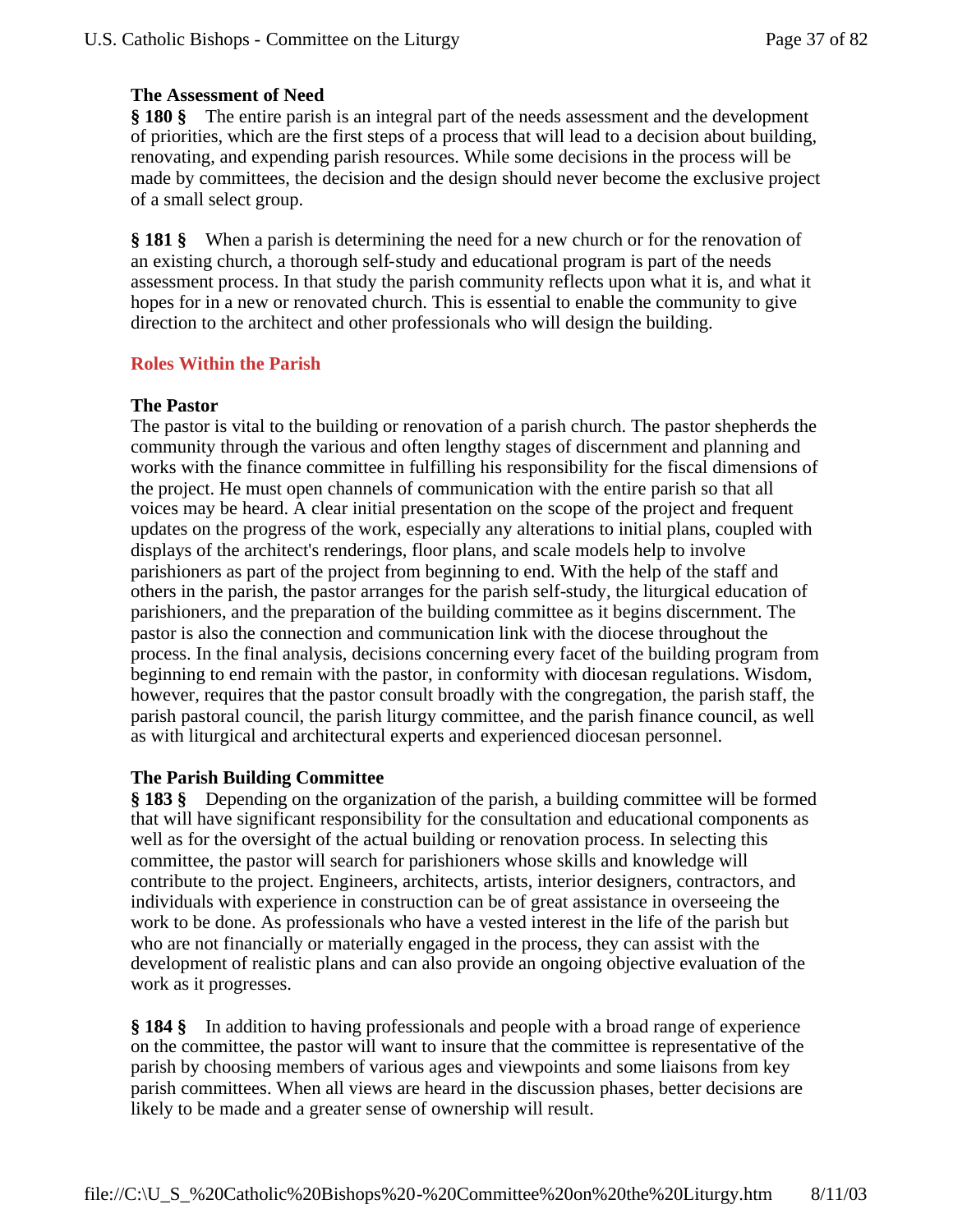**The Parish Pastoral Council, the Parish Worship Committee, and the Finance Council**

**§ 185 §** Each of the key parish committees oversees the various aspects of parish life and continues to work during this major parish activity. As the building or renovation project progresses, these parishioners contribute to its development through membership on existing parish committees or on newly formed committees entrusted with specific tasks. The parish pastoral council can assist the pastor with the general oversight of pastoral activity in the parish and represents the concerns of the parishioners. The parish worship committee can contribute its expertise in keeping the liturgical needs in the forefront of the discussion. The finance council has a significant role with regard to sources and limits of funding, debt amortization and financial campaigns. Areas that might be addressed by other committees include furnishings, seating arrangements, the chapel of reservation, devotional items, interior and exterior artwork, and landscaping design.

**§ 186 §** However, it is essential that members of these committees approach their tasks from an informed perspective and stay in constant communication with other committees to insure a well informed team and a coordinated project. While the professional experience of people related to a building project is valuable, care must be taken that these professionals familiarize themselves with the special requirements of the liturgy related to their area of competence. In many instances, the initial work of the committees will be to gain knowledge of the church's liturgical practices as they relate to their task. As the project develops, these committees may be called upon to provide an ongoing informed review of plans from their areas of expertise.

### **The Parish Self-Study**

**§ 187 §** By their design and construction, church buildings serve the rites of the Church and the devotion of the people, fostering their encounter with God who dwells in all holiness,  $\frac{186}{180}$  and reflecting the faith of the people and the culture in which they live. Ideally the church building will be designed so that it also responds to the local environment. While the church building belongs to the Church, its visual aspects belong to its neighbors. In addition, there must be a concern for the impact of the building on its natural surroundings; that is, the site on which it will be located and the resources available there.

**§ 188 §** Parishioners may have some sense of the history of the parish, but it is helpful to sharpen the common knowledge of church members at the beginning of the project. This review can consider the origins of the parish; its evolving identity within the local community; and the social, political, economic, and religious elements that have shaped its life. Among other things, the parish will want to reflect on the cultures represented in its members, the geographical and historical factors that have contributed to its development, significant aspects of the community's liturgical and devotional life, and changes that have already taken place in the building in which its members worship.

**§ 189 §** During the study it may be helpful to invite parishioners to contribute photographs of weddings, first communions, baptisms, and other sacramental and seasonal events. These photos, arranged chronologically, can provide graphic evidence of the changes that the church building has already undergone. The archives of local and diocesan newspapers also can provide material that will help in piecing together the story of the parish over the years.

### **Liturgical Education**

**§ 190 §** As part of the self-study, the parish will want to develop a process for liturgical education. While the actual content will vary from one parish to another, parishioners need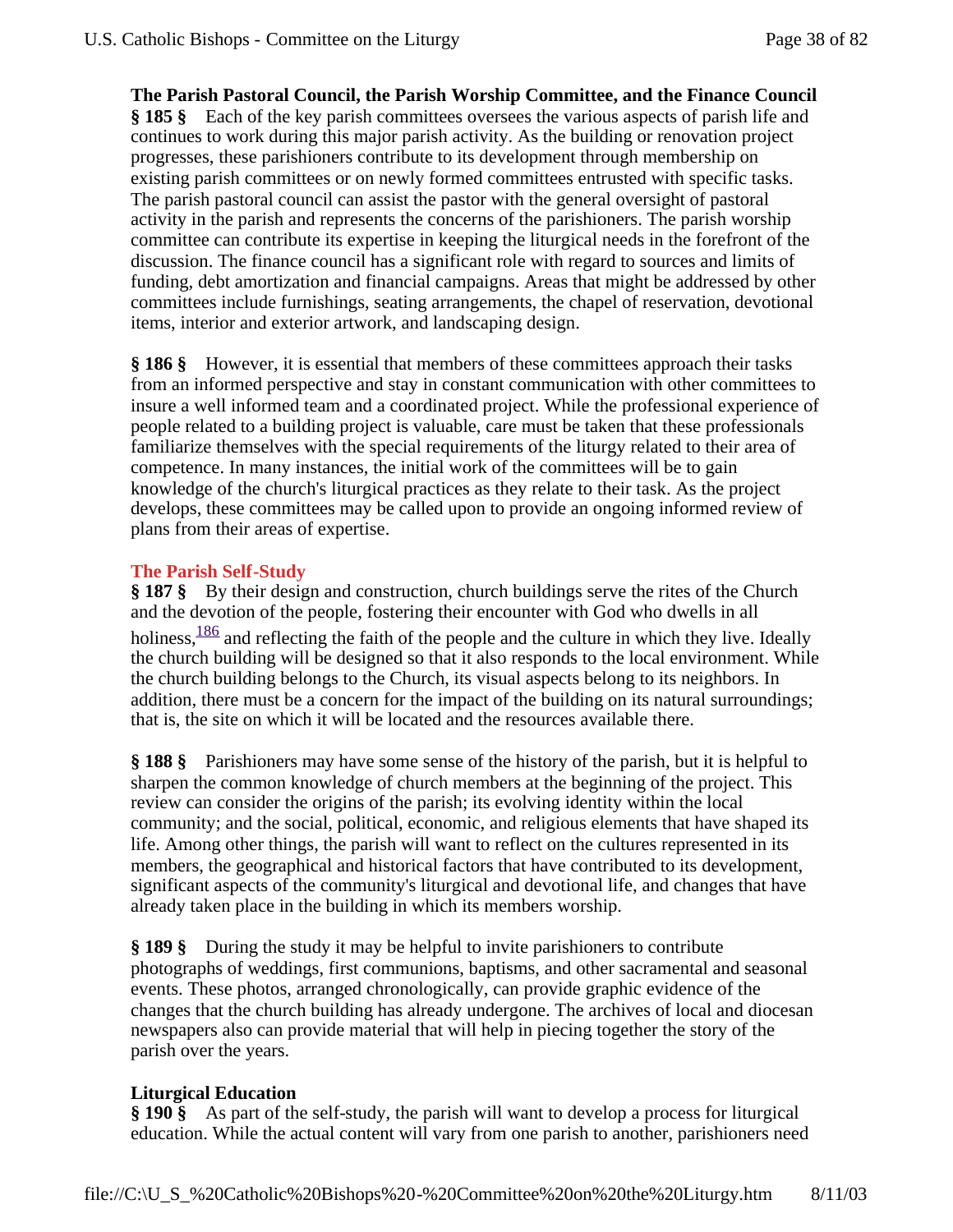to learn more about the liturgy, which is the heart of the Church's life, and about their participation in the liturgy, which is the "primary and indispensable source" of the "true Christian spirit." $\frac{187}{187}$  In addition, they need to understand the intrinsic relationships between the Eucharist and the other sacraments, the Liturgy of the Hours, the liturgical year, and the building that houses these celebrations. After reflecting on the basics of liturgy, the assembly can learn about the ways in which architectural elements, the placement and design of liturgical objects, and the choice of floor plans can encourage, control, or hinder liturgical actions. Full and active participation will be greatly affected by the appropriate architectural expression of faith for a particular community. The liturgical consultant chosen by the parish often develops and directs this education process. In other instances diocesan offices can provide assistance and resources in this area.

### **Priorities and Stewardship of Resources**

**§ 191 §** Since the building of a place of worship has serious financial implications, wise stewardship of resources demands that the parish establish liturgical, spiritual, artistic, and social priorities upon which financial decisions rest. However, the cost of an item is not the only consideration in planning for construction and renovation. Every faith community, even the financially poorest, is called to use all the powers of human ingenuity at its disposal to provide beautiful, uplifting, and enriching places of worship that also serve basic human needs.

**§ 192 §** Building a beautiful church is itself an act of worship because beauty is a reflection of God and "a call to transcendence." $\frac{188}{188}$  All church buildings and their contents should mirror divine beauty, which is not to be confused with lavish display. Whatever the style of architecture adopted, extravagant expenditures on the construction of a church should be avoided in light of the obligation to share the resources of the earth in an equitable manner. However, compromises in cost should not compromise the durability, stability, and structural soundness of the building. Balancing the social needs of the local faith community with their duty to worship God through beauty affects the equation of design and execution. Beauty also can be found in simplicity of shape; in humble, honest materials; in the creative use of light, water, and sound; in elegant design; and in worthy religious art.

### **Surveying Existing Churches**

**§ 193 §** Before people make architectural and liturgical decisions, they need some experience of the broad spectrum of architectural designs already in new and renovated churches. People's preferences are often determined by things with which they are familiar. Visits to a variety of churches can help them to develop a store of images that they can evaluate and consider as potential options for the building project in their own parish.

**§ 194 §** Although the visits should not be confined to the work of architects or liturgical consultants under consideration for their project, people will want to visit churches that demonstrate the candidates' work. Gaining knowledge of a professional's previous work, whether religious or secular, is indispensable to the process of selecting the architect.

**§ 195 §** When actual site visits are not possible, slides, videos, and other visual aids can expand the experience of those preparing for the building or renovation of a church. Liturgical and construction offices within the diocese also can be invaluable resources in advising parish building committees of recent or exemplary projects in the local area.

# **The Role of Professionals**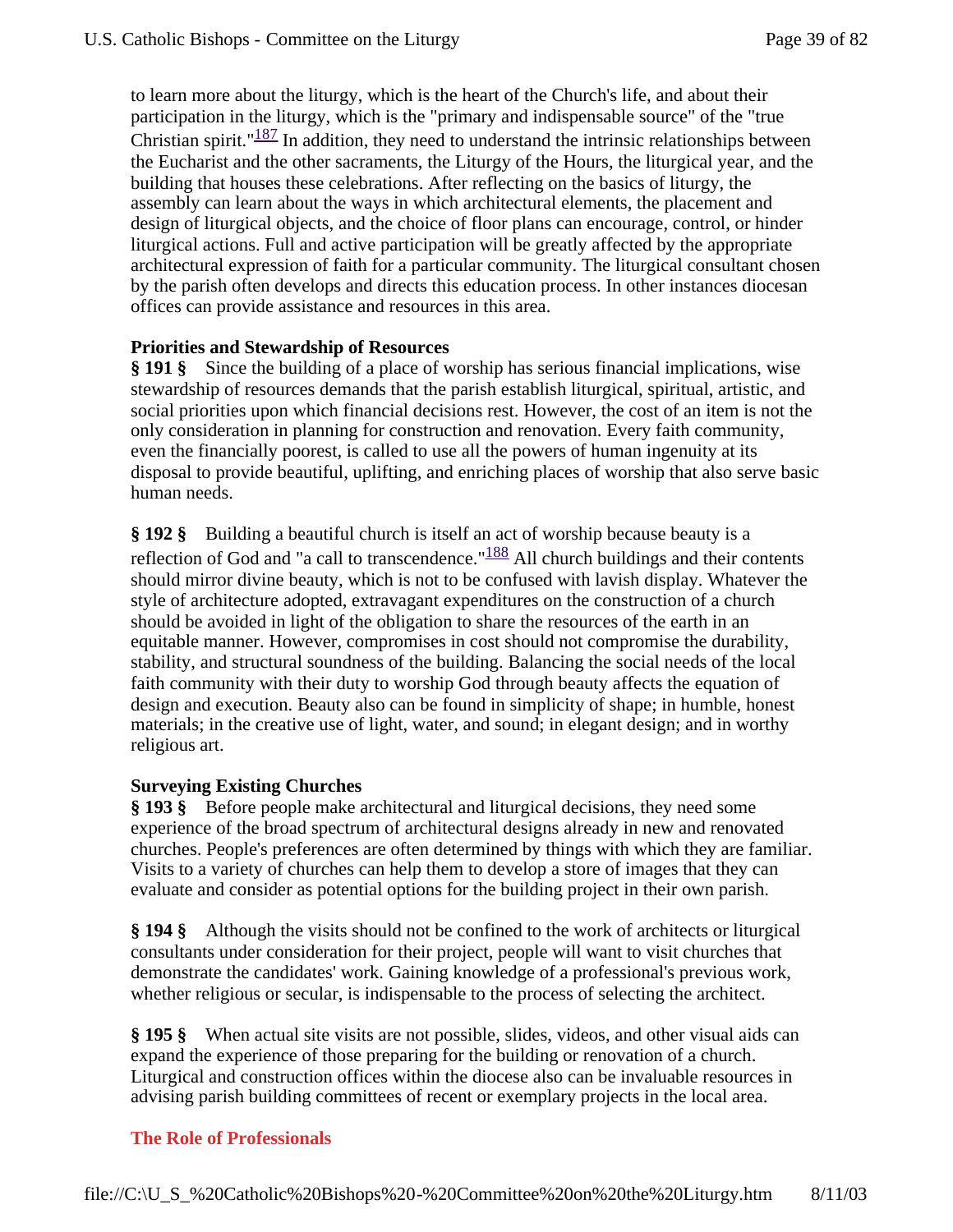**§ 196 §** In deciding to employ professionals, and in hiring specific people, the parish must be aware of any diocesan directives and requirements for contracts and licenses and is encouraged to utilize the expertise of diocesan staff with experience in this area. Doing so can help to avert serious financial and legal difficulties for the parish and major time delays. Because the architect is the contracted professional responsible for the development of the building's design, it is appropriate that other professionals serve as consultants to the architect. It is also crucial that all professionals chosen have the expertise to fulfill the particular tasks needed and that a clear description of their roles and responsibilities be developed and agreed upon before they actually begin the work.

**§ 197 §** Normally, engaging the skills of professionals with experience in the lighting of churches, acoustical design and sound transmission, and design is preferable to selecting vendors of equipment or accepting the "good will" services of individuals who may have some knowledge but who lack the requisite qualifications to design and install elements suitable for a church. Both the scale of the building and the demands of the liturgy require varied solutions that differ from those suitable for domestic or smaller scale projects.

# **The Architect**

**§ 198 §** The architect, the primary agent of design, has an essential role in the building or renovation project. In choosing an architect, the parish will look for someone whose designs will embody the mysteries of the faith expressed and lived in the liturgical assembly. In addition to having the skills and exercising the appropriate standard of care required of a professional architect, those chosen to design church buildings should be able to

- 1. *Create an environment by the use of space, sound, and visual aspects that will facilitate and encourage liturgical celebrations and the active participation of the faithful.*<sup>189</sup>
- 2. *Give visual expression to aspects of doctrine and spirituality that words alone cannot adequately express, employing in their own designs, and requiring in those of others hired by them, the highest artistic standards for the inspiration, devotion, and religious formation of believers.*<sup>190</sup>
- 3. *Draw attention to and protect the significant treasures of the Church's architectural and artistic heritage, whenever possible.*
- 4. *Be collaborative and willing to participate in the dialogue essential to the development of a building program that will fulfill the needs of the local Church.*
- 5. *Be sensitive to the financial realities of the parish and work within its budget.*

# **The Liturgical Consultants**

**§ 199 §** The construction of a church building cannot be undertaken without proper professionals in a variety of fields. When a parish begins to undertake the building or renovation of a liturgical space, the parish building committee should obtain the services of specialists in liturgical design. lt is the responsibility of the liturgical consultant to assist the pastor, the staff, and the entire parish with continuing education about the importance, role, and value of worship, and the impact of the church building upon worship.

**§ 200 §** The liturgical consultant also works with the architect. Some architects are *liturgical* architects. They possess, in addition to their architectural credentials, artistic insights and formal liturgical education that equip them to engage in liturgical design. However, this is not always the case. The liturgical consultant(s) selected by the parish work with the architect and other members of the design team from the earliest stages of the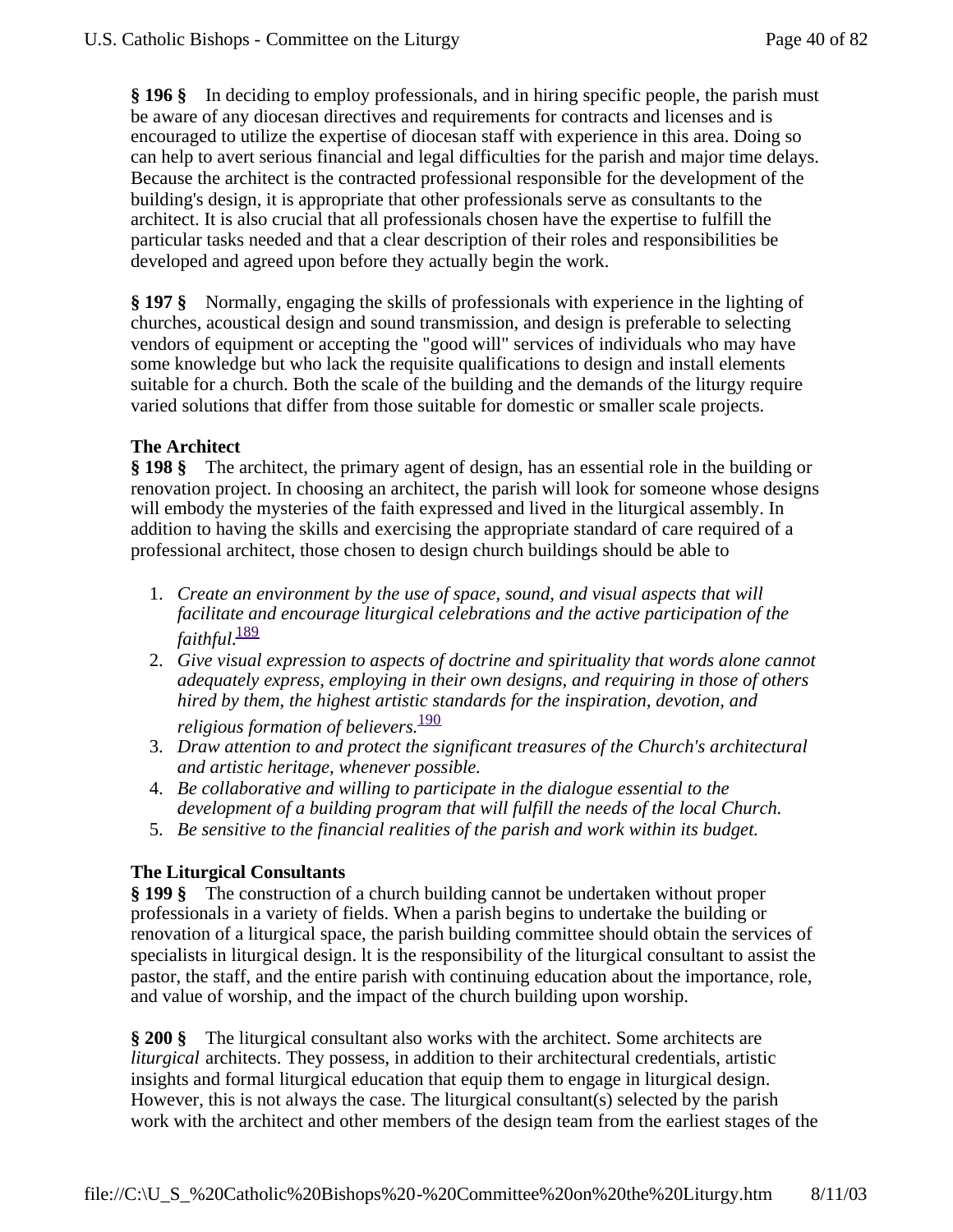process to help them apply the principles and norms of liturgical design to the practical and liturgical needs of the parish being served. This includes an examination of the acoustics, the flow and movement for processions, appropriate styles for liturgical celebrations, the interrelationships within the Eucharist as well as the relationship of the Eucharist with the other sacraments, and all the elements required by the Church's liturgy. In addition, the consultant may have expertise in design and can help to coordinate the design and fabrication of appropriate furniture and other objects to be used during liturgical services, as well as the liturgical art to be placed within the church.

# **The Contractor**

**§ 201 §** Parishes will search for contractors who exhibit skills appropriate to the scope and significance of the project and who are properly licensed and insured. Candidates should demonstrate their ability to finance and to fulfill their commitments completely and on time and should exhibit skills in the areas of management, supervision, building technology, and construction methods and procedures. They also should have a record of good labor relations supported by positive benefit practices that are consonant with and reflective of the Church's teachings on social justice. Most dioceses keep careful records of the competence, working methods, completion practices, and fiscal responsibility of the contractors who have worked on church buildings in the diocese to assist parishes with the competitive bidding process. This information can be readily available to the pastor and the parish building committee.

### **Compensation and Professional Standards**

**§ 202 §** Excellent designs can be brought to beautiful completion only by competent and trustworthy professionals. These professionals have a right to compensation that matches the expectations of the outstanding competence and expertise demanded of them. A major and continuing educational effort is required among believers in order to restore respect for competence and expertise in all the arts and to cultivate a desire for their best use in public worship. The Church needs in its service professional people with the appropriate qualifications. The community must be willing to budget and expend resources for appropriate professionals so that the criteria for good liturgical art and sound building practices can be met.

**§ 203 §** The architects, liturgical consultants, artists, contractors, and all others engaged in the project should be held to a high professional standard of care and to the observance of the social teaching of the Church. Because they are, in part, responsible for the stewardship of the resources of the parish, all who are engaged in the project must be worthy of the trust of the community.

**§ 204 §** Volunteers and donors of contributed services and in-kind gifts are valuable assets in any parish building project. However, these individuals and their contributions must be held to the same standard of skill, quality, and appropriateness that is required of services and objects procured through conventional methods. As a parish utilizes contributed services, it will be important to work with diocesan personnel to ensure that all legal and insurance requirements are met.

### **Collaboration**

**§ 205 §** Collaboration is essential to every architectural project, but it is even more so in architecture at the service of liturgy, for cooperation reflects the very nature of the Body of Christ. The members of the parish community along with their pastor, the liturgical consultant, the artist, the architect, and the contractor are all called to a collaborative effort,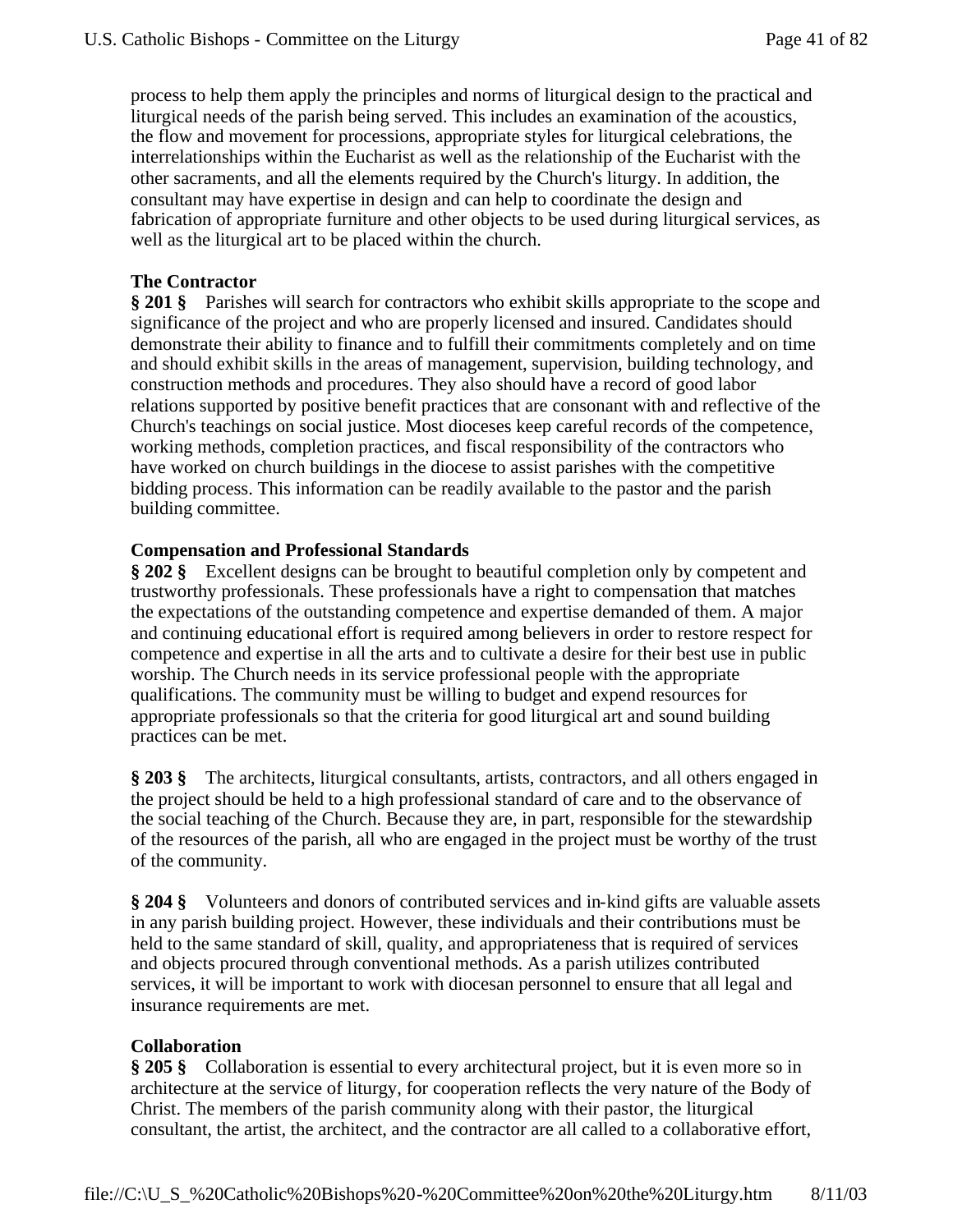whose goal is to summon forth the finest expressions of faith within their means. Mutual trust and openness are central components of the collaborative effort. The parish, represented by its pastor and committees, the architect and liturgical design consultant, the artist, and the contractors should strive to listen to each other with careful attention so that a place of sacred beauty will emerge from their mutual dialogue.

# **The Design of the Church and Its Surroundings: Special Concerns**

# **The Site Plan**

**§ 206 §** The unity of God's people is both expressed and brought about in the gathering of the eucharistic assembly.<sup>191</sup> Since the church building is fundamentally a place where God and his gathered people meet, care should be exercised in designing the entire complex of site and church building so that it will serve this *gathering* of the faithful that is essential to liturgical worship. $\frac{192}{2}$ 

**§ 207 §** The design of the area surrounding the church can integrate trees, shrubs, and flowers with places for outdoor gathering and for quiet meditation. While there is no maintenance-free landscaping, it is possible to keep landscape care at a manageable level by using indigenous and low-maintenance plants that can withstand dry conditions without requiring excessive watering.

**§ 208 §** The outdoor paths that lead to the church building should be welcoming and free of barriers, especially to persons with disabilities. In the design of these paths, consideration should be given not only to groups and individuals coming to Sunday Eucharist but also to the arrival and departure of special groups such as the wedding party or the mourners who accompany the deceased's body at a funeral.

**§ 209 §** In suburban and rural parishes, the building approach must ordinarily provide access for pedestrians as well as for those who arrive by automobile. The building site can be designed so that all who approach are helped to make the transition from everyday life to the celebration of the mysteries of faith. Parking lots and passenger drop-off areas can be convenient yet unobtrusive. Sensitive design of vehicular approaches, parking sites and walkways coupled with appropriate landscaping make it possible to accommodate the automobile without allowing it to dominate the site. Weather considerations will influence the arrangement and the choices made by the local parish.

**§ 210 §** Paths provided for those approaching on foot, especially paths that lead to the principal gathering space outside the building, should receive special attention. The space at which these paths converge should be welcoming and hospitable, drawing together those who assemble for worship and providing for those who wish to linger in conversation with one another after liturgical services. Pavement patterns, borders, and configurations; shrines containing images in sculpture, mosaic, or other art media; as well as planters and outdoor benches help with the passage from the mundane to the sacred action of worship.

### **Accessibility**

**§ 211 §** Every person should be welcomed into the worshiping assembly with respect and care. It was the prophet Isaiah who announced the Lord's message: "For my house shall be called a house of prayer for all peoples." $\frac{193}{2}$  The bishops of the United States have stated that "it is essential that all forms of the liturgy be completely accessible to persons with disabilities, since these forms are the essence of the spiritual tie that binds the Christian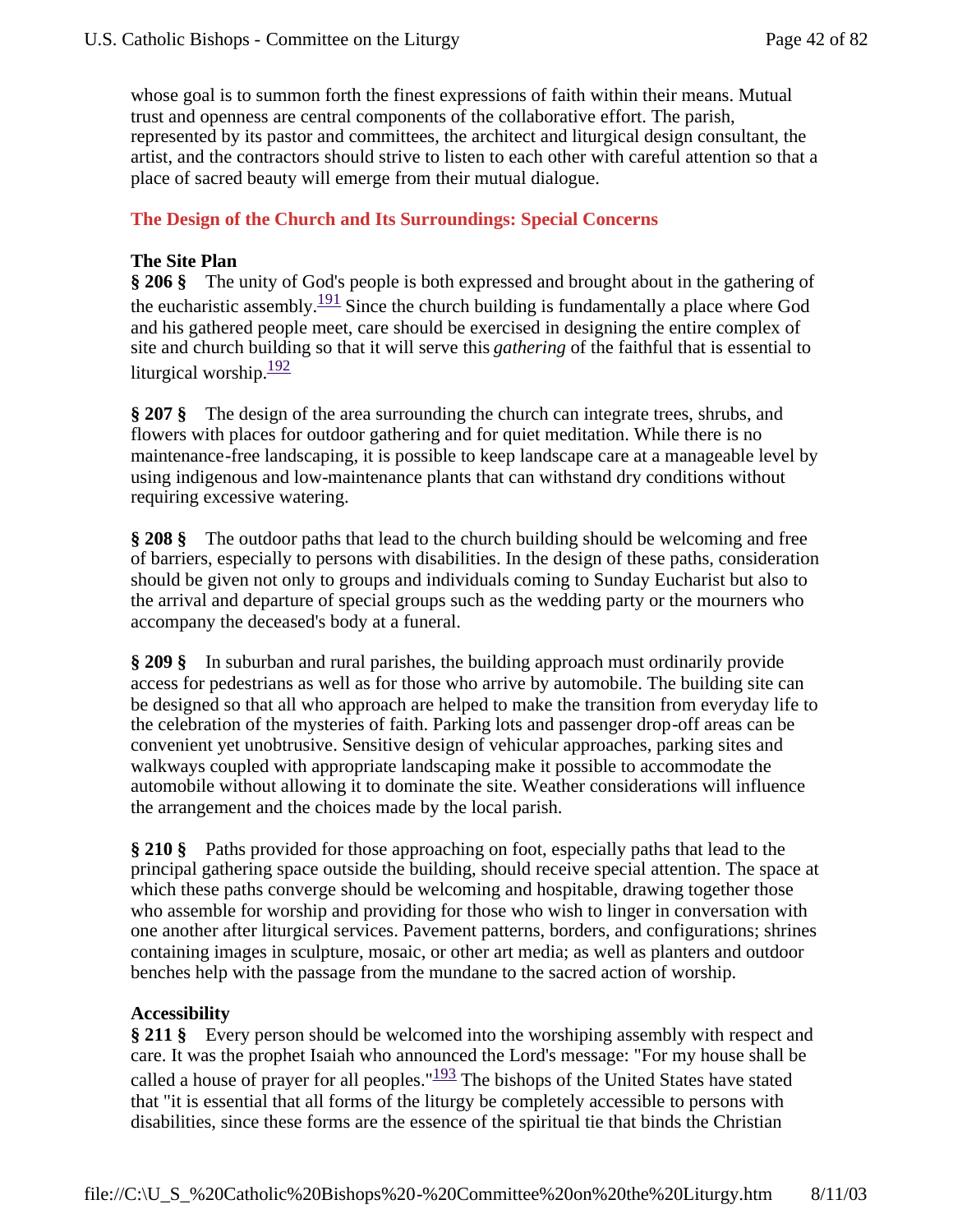community together." $\frac{194}{2}$  Further direction is given by Pope John Paul II, who has called the Church to the full integration of persons with disabilities into family, community, and Church, and to overcome "the tendency to isolate, segregate and marginalize [those with disabilities]." $\frac{195}{2}$  When buildings present barriers to the full and active participation of all, the Body of Christ is harmed.

**§ 212 §** Special attention should be given to individuals with visual or hearing impairments, to those who have difficulty walking or who are in wheelchairs, and to the elderly with frailties. In addition to ramps, elevators, braille signs, and special sound systems that can be accessed by those who need assistance, staircases should have at least one railing. If the sanctuary is elevated by steps, an unobtrusively placed ramp with a hand rail should be provided to make it possible for everyone to have access to the sanctuary.<sup>196</sup>

**§ 213 §** The planning process should include consultation with persons with various disabilities and the use of an accessibility inventory  $\frac{197}{197}$  to ensure a careful review of potential or existing architectural barriers. All new construction and renovation work must fully integrate the demands of the liturgy with current laws, codes, and ordinances for persons with disabilities.

**§ 214 §** Older places of worship can be especially challenging because of the obstacles they present to persons with disabilities. In the renovation of older buildings, special provisions must be made to harmonize the requirements for accessibility with the architectural integrity of the building and with the norms for the proper celebration of liturgy. Adaptations to existing buildings can be expensive, but failure to make the community's places of worship accessible will exact a far more costly human and ecclesial toll. The goal is always to make the entire church building accessible to all of God's People.

# **The Choice of Building Materials**

**§ 215 §** A church building is a lasting expression of a faith community's life. Because the church building is destined to endure, parishes and the professionals who assist them should ensure that the components of the building, especially the building materials, are sturdy and substantial enough to stand the test of time. While traditional building materials have served the Church well in the past, more recently developed materials and building techniques might better serve a contemporary structure. In all instances, the building that is designed for an extended life will need fine, durable materials. The use of materials available locally and of designs that are expressive of local culture can be an advantage to parishes.

**§ 216 §** Faithful stewardship of the earth's resources demands that the Church be a partner in the development of a sustainable architecture. Materials, construction methods, and procedures that are toxic to the environment or that are wasteful of the earth's resources should be avoided. Providing heating, ventilating, air conditioning, and lighting systems that are energy-efficient is financially sound practice and, at the same time, environmentally responsible. It is an exercise in parish stewardship.

# **Change Orders and Modifications**

**§ 217 §** During the construction phase of the process, the pastor and building committee may find the need to modify the original plan. Because modifications involve additional costs, parishes will want to anticipate as many situations as possible before plans are finalized and contracts are signed.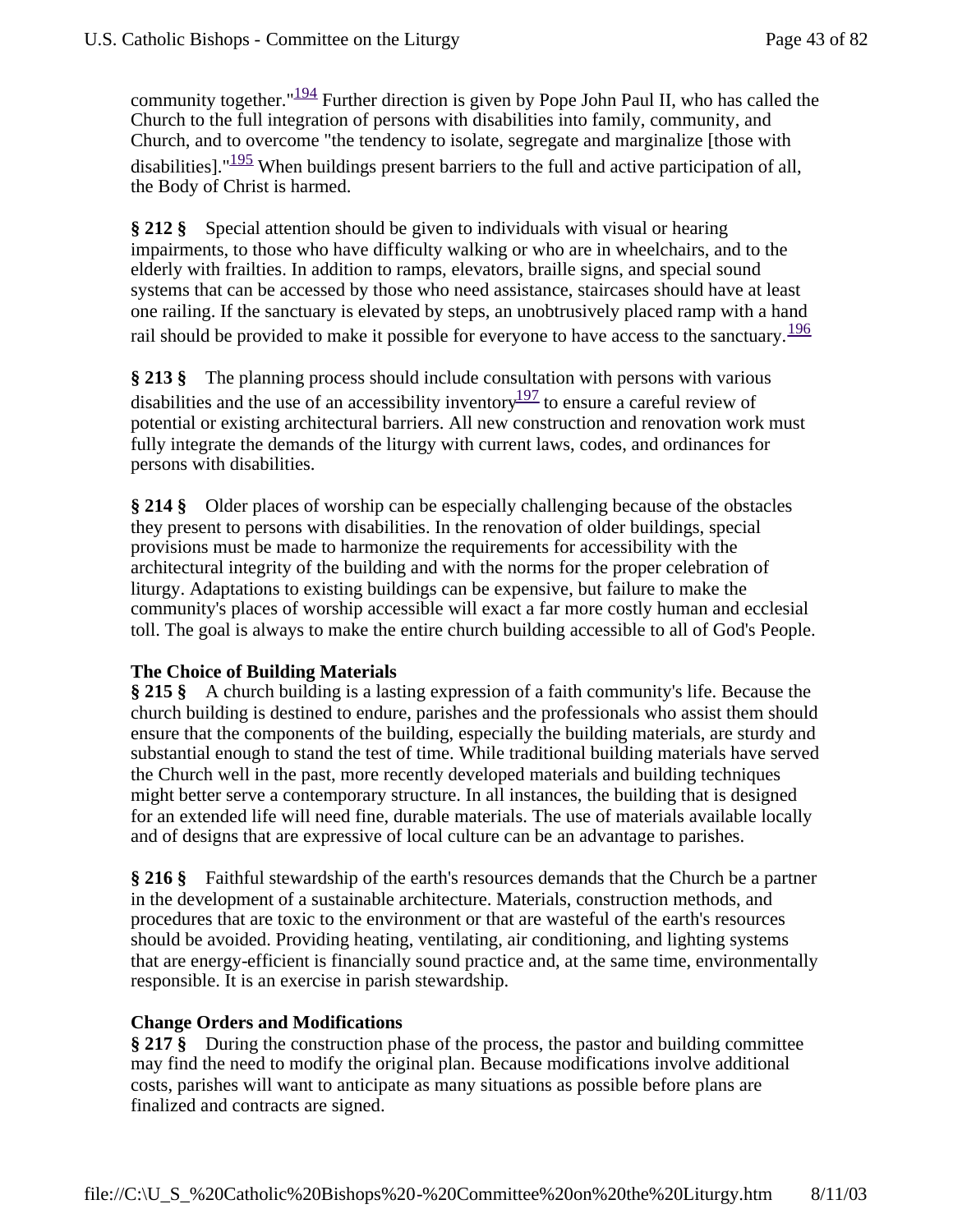**§ 218 §** If the need for modifications becomes apparent at a later stage, the procedures should be clear to all involved. It is helpful to specify

- In that the pastor communicate any change orders to the architect, who acknowledges them in writing;
- that the acknowledgment state the additional cost involved;
- $\bullet$  that the pastor or someone specifically authorized by the pastor be the only one(s) designated to sign the change orders approving the additional expenditure; and
- that the architect be responsible for communicating with the contractor or subcontractors regarding the changes.

# **Building Maintenance**

**§ 219 §** The design process will include planning for the long-term and short-term maintenance of the new or renovated building. The beauty and utility of a place of worship can be sustained only by an ongoing, careful attention to its upkeep through regular maintenance. Therefore, funds for both general maintenance and capital improvements should be anticipated in every future parish budget.

**§ 220 §** Durability and maintenance expenses are critical factors in the selection of building materials and of the mechanical, electrical, and plumbing systems. Decisions made on the basis of short-term economy can be very costly when viewed from the perspective of long-term expenses. A well-thought-out plan for maintenance that includes a financial component is necessary in the case of existing structures. In addition, special attention may be needed when the maintenance of historical buildings is at issue.

### **Sound in the Place of Worship**

**§ 221 §** Silence is the ground of all prayer. From contemplative silence emerge the sung and spoken prayer of the entire assembly and the prayers and proclamations of the various ministers. Liturgical celebrations call for the clear transmission of the sung and spoken responses of the liturgical assembly, as well as of the words of the individual ministers such as the priest celebrant, the deacon, the readers, and the cantor and leader of song. In addition, the space should provide an environment for instrumental music that supports the assembly's song and worship.

**§ 222 §** The first consideration in providing quality sound transmission is the acoustic design of the building. The interior surfaces such as the walls, the floor, and the ceiling affect the transmission of sound, as do design features like the ceiling height, the shape and construction of rooms, and the mechanical systems such as heating and cooling units and lighting fixtures. The sound-deadening tiles so vital to noise reduction in gymnasiums and other public buildings will be used rarely in a church and only with professional advice to reduce or eliminate outside noise. Soft surfaces such as carpets, rugs, and large fabric wall hangings absorb sound, while hard surfaces such as stone, tile, glass, and metals reflect it. A combination of sound-absorbing and sound-reflecting surfaces properly applied and used in correct proportion provides the kind of system needed for a worship space.

**§ 223 §** Acoustical engineers can help parishes design a building capable of the natural transmission of sound; they also can be of great assistance in the renovation of existing buildings.

**§ 224 §** Another aspect of an effective audio environment is the electronic amplification system, which can augment the natural acoustics and can help to remedy problems that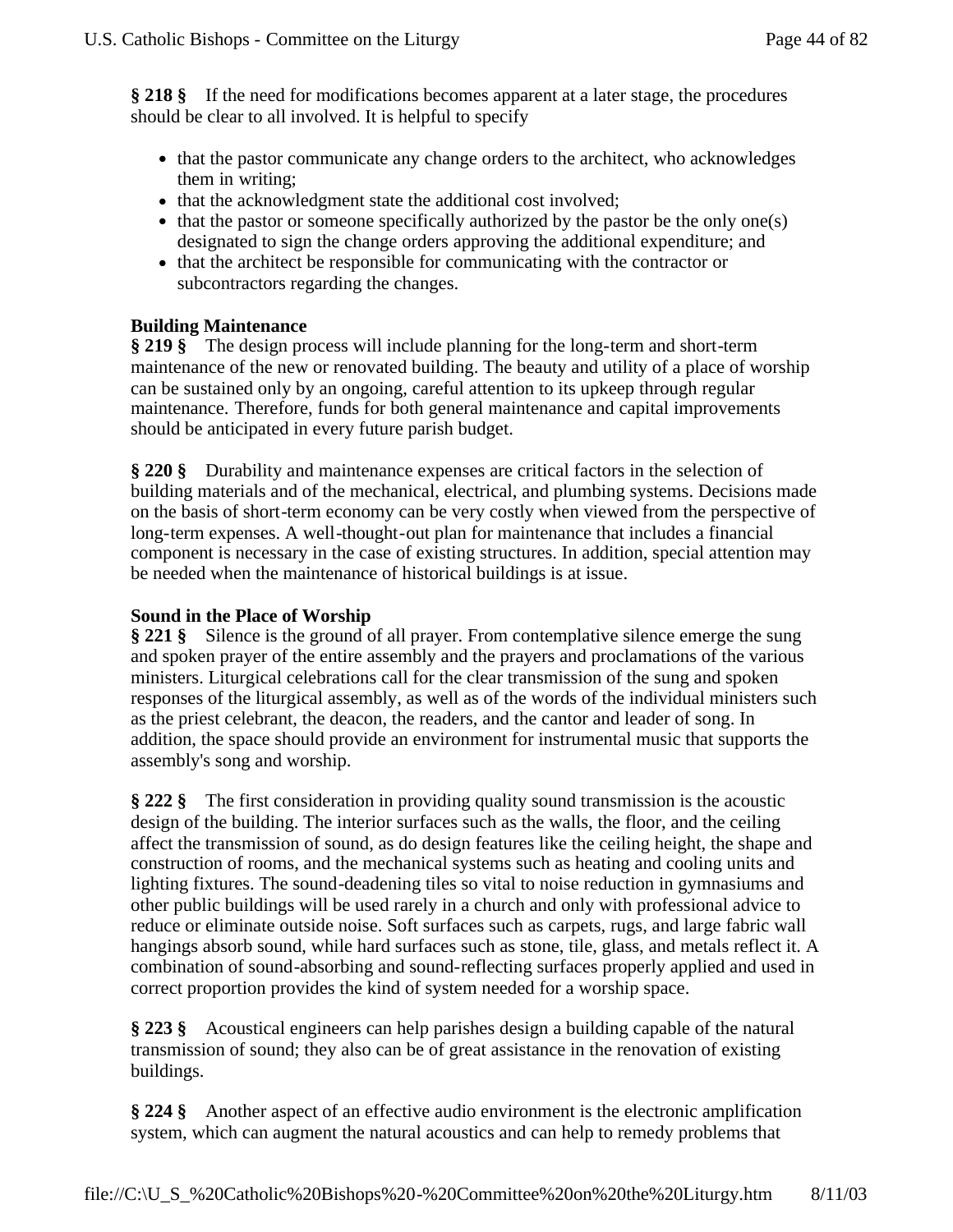cannot be solved in other ways. Planners also should consider provisions for sound in the nave, in the sanctuary, and in adjacent spaces such as the gathering area and the space around the baptismal font. Accommodations should be made for people with special hearing needs.

**§ 225 §** Providing for the amplification of the proclaimed and sung word and for instrumental and choral music is a complex task that demands the skills and experience of experts in the field of acoustical design. Choosing local vendors who do not possess the requisite skills to understand the complex needs of the liturgical assembly may prove to be a serious, even costly liability.

# **The Placement of the Organ and Other Musical Instruments**

**§ 226 §** Musical instruments, especially the pipe organ, have long added to the beauty and prayerfulness of Catholic worship.<sup>198</sup> Planning sufficient space for the organ and other instruments that may be used to accompany the assembly's prayer is an important part of the building process. This includes the design of the organ casework, if such is used, or the placement of the pipes of large instruments. An acoustical specialist and musicians working together can arrive at a placement that allows the pipes to be seen and heard well without becoming a distraction or competing with the other artwork and iconography. The placement of the organ also must ensure that the instrumentalists have a clear visual connection with the director of music and, if necessary, with the cantor or leader of song.

**§ 227 §** Some instruments are used only occasionally for more solemn and festive occasions. For this reason there is need for flexibility in the arrangement of the space allotted for music so that there will be adequate room to accommodate them when they are included in the worship services.

### **Lighting the Place of Worship**

**§ 228 §** Light is a powerful symbol for the followers of Christ who is the "light shining in the darkness" and whose image is seen in the sun and in the paschal candle whose flame is "divided but undimmed." $\frac{199}{10}$  In addition to its theological symbolism, light takes on pastoral, aesthetic, and practical import in the construction of churches. Careful planning enables parishes to choose options that make maximum use of the natural light, which can be supplemented by artificial sources.

**§ 229 §** Professionals can make planners aware of the ways in which fixtures shield glare, of the manner in which specific lamp types render color, and of the noise level of ballasts in some fixtures. If a church building is to foster the worship of those who gather there, it must first meet minimum standards of hospitality, which means that those gathered for worship will be able to see as well as to hear one another. In the design of the lighting scheme for a church, the highest priority should be given to the ability of the worshipers to see both the faces of those with whom they gather as the Body of Christ and the faces of those who minister to them.

**§ 230 §** In addition, lighting can aesthetically enhance the architectural and artistic components of the building and its appointments. Lighting for Sunday Mass differs from lighting required for a baptism or for times when the church is open for private prayer. What is appropriate for the chapel of reservation may not be effective in the nave, and what works in the sanctuary at the priest celebrant's chair may not be helpful for the reader or the priest at the altar. Lighting engineers can suggest appropriate options to ensure the light production that will best serve the liturgy. Additional practical considerations include cost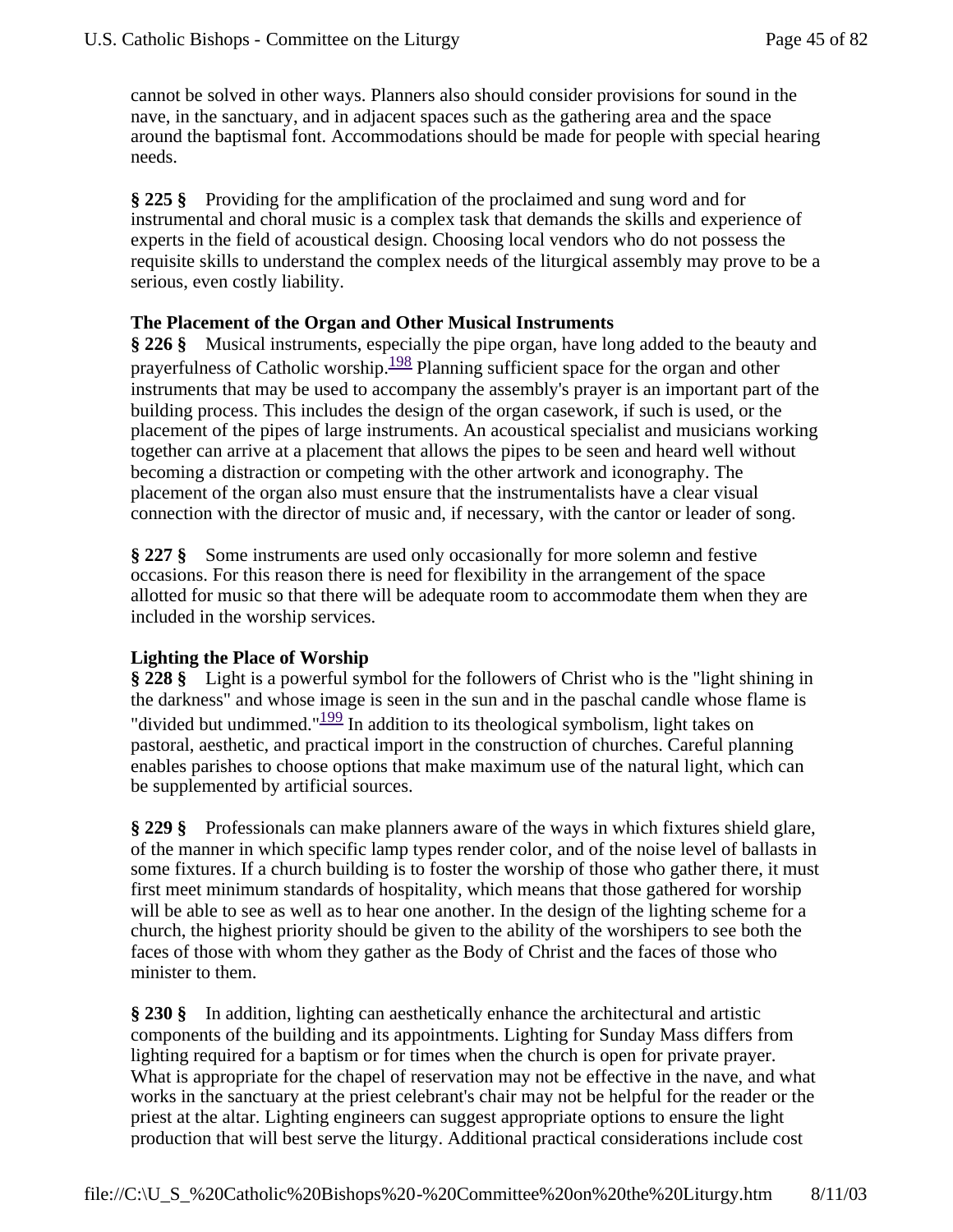and efficiency of various types of lamping, ease or difficulty of replacing burnt-out bulbs, possible computerization, and ease of use and flexibility of the system to meet the needs of a variety of liturgical situations.<sup>200</sup>

**§ 231 §** Planning the building's lighting includes both the exterior and the interior of the building. Illumination of pathways and entries is not only a matter of safety, but also of aesthetic enhancement. In keeping with good stewardship, using lighting generated by solar power is ecologically responsible, and it is an effective form of exterior lighting to be considered.

**§ 232 §** Building codes require that exit signs, fire alarm strobes, fire alarm pull boxes, annunciator panels, and fire extinguisher cabinets be located in "conspicuous places." Timely planning can help to reconcile these required elements with liturgical, devotional, and artistic focal points. It is the responsibility of the architect to work with all design and engineering consultants to ensure that conflicts are avoided and that smoke-detecting devices are calibrated so that candle smoke and incense do not set off fire alarms.  $\frac{201}{201}$ 

**§ 233 §** Provision for electronic media should be incorporated into the initial design of a new building. These should fit into the architectural design and should be made inconspicuous. Consideration should be given to the effect of light on projected images.

# **Sacristies**

**§ 234 §** Well designed, well equipped, and well organized sacristies contribute to the smooth function of the liturgy and to the maintenance and preservation of vesture, vessels, linens, and other liturgical appointments. Since the Second Vatican Council, most new churches and some renovated structures provide a vesting sacristy near the entrance to the church adjacent to the gathering space so that the entrance procession can proceed directly from the sacristy into the gathering space and down the aisle to the altar. The vesting sacristy provides storage space for vestments as well as a place where the vestments of the day can be arranged by the sacristan. A restroom, or at least a wash basin with running water, and a full-length mirror can be helpful additions to this area. If the vesting sacristy is located in the rear of the church, it is helpful to have an additional work sacristy that offers easy access to the altar located near the sanctuary. This sacristy would contain the *sacrarium* (see below) and another basin deep enough to fill tall vases with water. It could contain locked cabinets for items of special value and storage for sacred vessels, altar cloths and other linens, candles and candle stands, and vases, containers, and plant stands. In addition, the work sacristy should be equipped for the laundering and care of church linens. If fabric art in the form of hangings or banners is used in the church, it will be desirable to include a storage area with rods over which these fabrics can be hung so that they do not become wrinkled or damaged from improper storage.

### **Security Issues**

**§ 235 §** Distressing though it may be, the contemporary reality compels the Church to be mindful also of security issues for the church building. This is appropriate not only for the sake of securing items and treasures within the church building, but also equally important for the safety of the faithful. It is unfortunate that so many churches today must be locked, thus preventing the faithful from entering for prayer and meditation except for specific times. Investigation should be made regarding the possibility of securing the items inside the church in such a way as to allow the faithful greater access to this house of prayer.

# **The Sacrarium**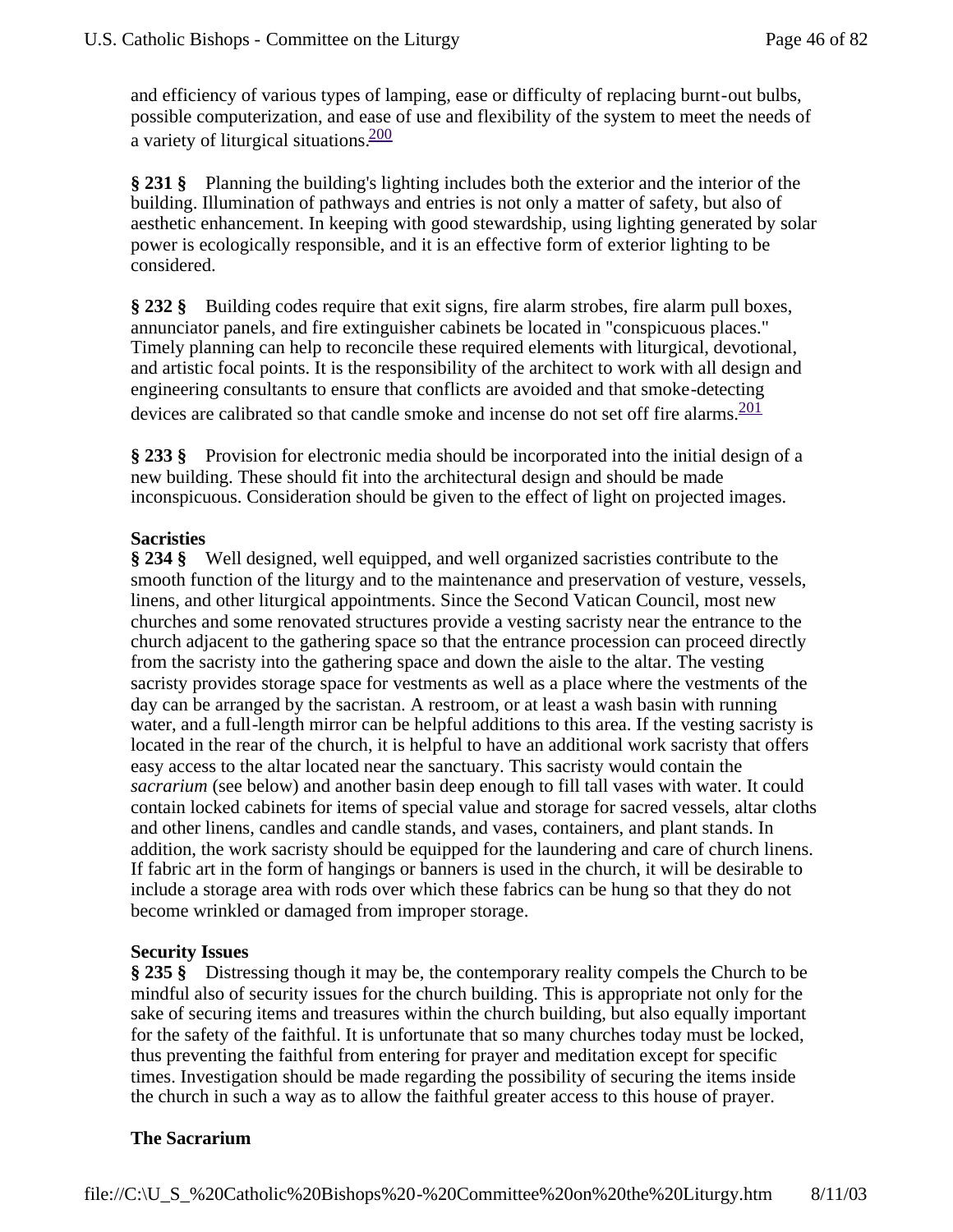**§ 236 §** The sacristy near the sanctuary will usually contain the *sacrarium*, the special sink used for the reverent disposal of sacred substances. This sink has a cover, a basin, and a special pipe and drain that empty directly into the earth, rather than into the sewer system. After Mass, when the vessels are rinsed and cleansed, the water is poured into the sacrarium so that any remaining particles that might be left will not be poured into the sewer but will go directly into the earth. When the purificators and corporals are rinsed before being washed, the water is disposed of in the sacrarium. The sacrarium also can be used to discard old baptismal water, left-over ashes, and the previous year's oils, if they are not burned.

**§ 237 §** In addition, if any of the Precious Blood is accidentally spilled during Mass, it is carefully wiped up and the area is washed. The water from this process also should be poured down the sacrarium. Reverence for sacred things continues even after they are no longer useful in the liturgy.

### **Special Issues in the Renovation of Churches**

**§ 238 §** When a parish constructs a new building, there are many options available for responding to the liturgical needs and balancing the values involved. When a parish is renovating an existing worship space, the building itself may limit some of the design possibilities and constrain the parish to choose between options that are less than ideal. In making compromises demanded by the limits of the existing space, it is important for the parish to continue to work with professionals to consider all the possible options and to make the choice that will best serve the requirements of the liturgy and the other parish priorities.

#### **Alteration of Historic Structures**

**§ 239 §** Over time, as public expressions of worship change, there is a consequent shift in the demands on the physical space used for the Church's liturgy. In accord with the norms of the liturgical reform, it is sometimes necessary to alter historic structures that pose a challenge. $\frac{202}{ }$  In projects of this kind, a delicate balance can be achieved through a selection of designs and appointments that respect and protect the Church's ancient artistic heritage and, at the same time, effectively serve the requirements of contemporary worship.

### **Renovation of Churches**

**§ 240 §** When renovation of a church is to be undertaken or when it becomes necessary to raze an old church, special care is needed. A church that has served its people over many years will not easily be relinquished, especially by those with deep roots in the parish. In this type of project, parish involvement in the assessment of need and in subsequent planning is especially critical. Although consultation allows opposition to emerge more quickly than it otherwise might, in the final analysis it is better that all points of view be heard and dealt with in an atmosphere of respect and collaboration than that they be left unvoiced to fester for the future.

**§ 241 §** There will always be some members of a community who will find it difficult, if not impossible, to relinquish their past church, but an open assessment of the local needs, coupled with education about the liturgical rites, can go far toward drawing a parish together in support of the work to be done. In principle, the community deserves to hear how the renovation will enhance their ability to pray with solemnity, beauty, and dignity.

**§ 242 §** It is also important in situations such as these for respect to be shown for the existing building and its appointments so as to preserve as much of the original worthy fabric as possible. When the project involves a renovation, materials such as marble and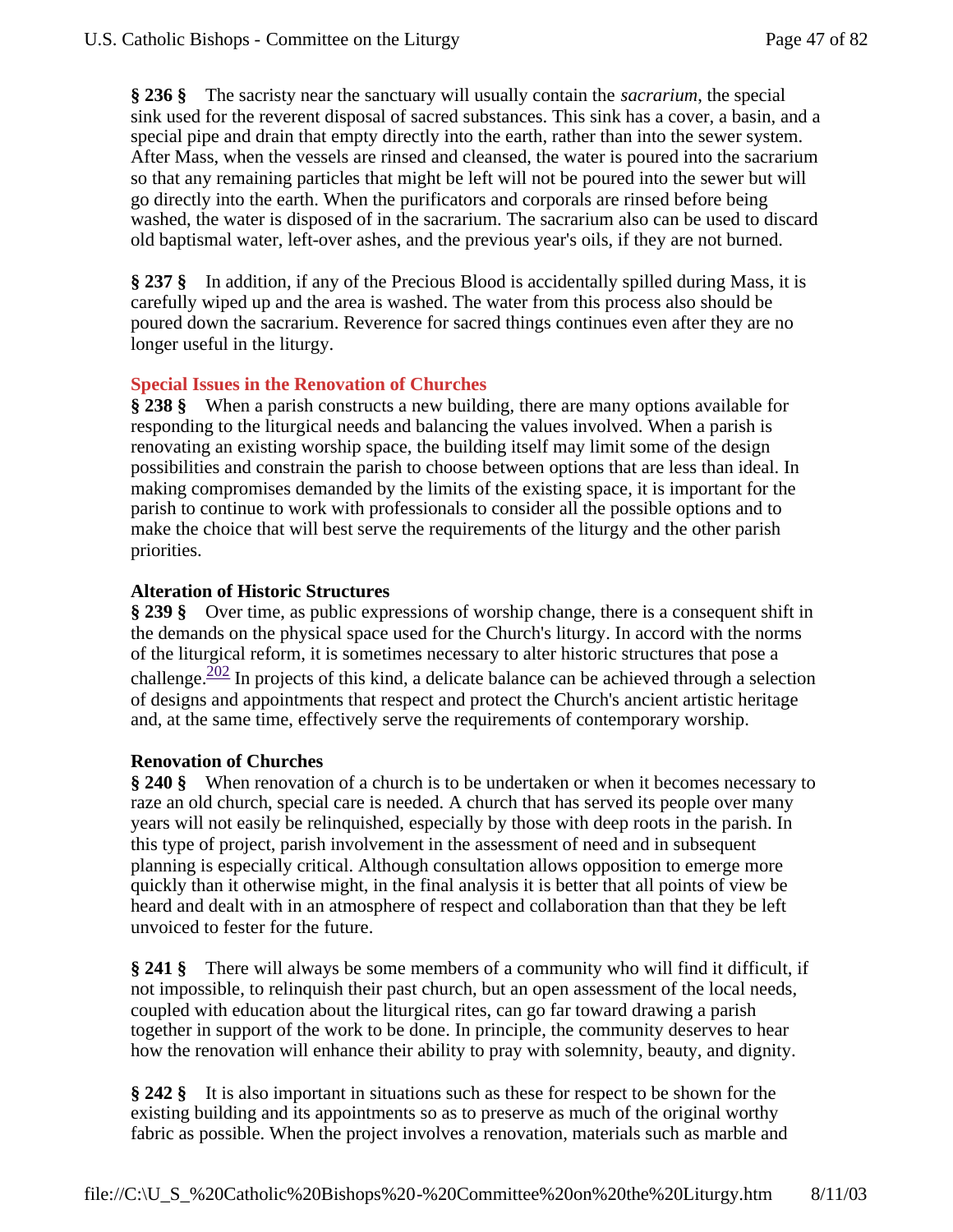wood paneling, as well as other artifacts or furnishings, often can be refurbished and incorporated into the new design, provided they are of requisite quality. Informing the parish of the efforts being made in this regard may make the adjustment to the new worship space less difficult, if not more appealing.

**§ 243 §** There are times, however, when the materials are no longer suitable, either because they are worn or because they no longer serve the needs of the liturgy. In such cases, pastors and committees need to consult with the diocesan worship office or the chancery regarding any policies governing the disposal of such items. In recent years there have been examples of religious artifacts and sacred vessels appearing at auctions and on websites for purchase with seemingly no consideration of their purpose or significance.

**§ 244 §** Finally, when a church interior is to be gutted or torn down, celebrating a final Mass to mark the closing of the church building is appropriate. Perhaps the most appropriate ritual would be the final celebration of Mass in the church, followed by a procession in which the people journey to either the new place of worship or to the place that will serve them temporarily until the necessary work on the new or renewed space for worship is finished.

# **The Altar**

**§ 245 §** In the construction of new churches, there should be only one altar to signify the one Eucharist and the one Lord, Jesus Christ, who gathers the community at the one Table of his Body and Blood. However, in renovating an existing church, when the position of the old altar hinders the people's participation, or if "it is impossible to move it without detriment to its artistic value, then another fixed altar may be erected" in the church. This new altar is the one on which the liturgy should be celebrated.<sup>203</sup>

**§ 246 §** It is usually better to avoid attaching individual names to specific appointments, furnishings or works of art within the church. While allowing people to pay for these objects may be an easy fund-raising solution, it can lead to future problems when there may be need to remove or alter the memorialized object.

### **The Space for the Reservation of the Blessed Sacrament**

**§ 247 §** In an earlier chapter, the issue of the location of the tabernacle was covered. The structure of the existing building will determine some of the options the parish is able to consider. In exercising his responsibility for the liturgical life of the diocese, the diocesan bishop may issue specific directives regarding the reservation of the Eucharist and the placement of the tabernacle. Again, the pastor, the parish pastoral council, and the building committee will need to review all existing diocesan norms and then carefully examine the principles that underlie each of the options, weigh the liturgical advantages of each possibility, and reflect upon the customs and piety of the parishioners before making a recommendation on the placement of the tabernacle. The location also should allow for easy access by people in wheelchairs and by those who have other disabilities. Diocesan worship offices can assist parishes by facilitating the study and discussion process regarding the placement of the tabernacle and other significant issues involved in the renovation of a church. This is an area where liturgical consultants also can be of great assistance to the parish.

**§ 248 §** In most churches built before 1969, the tabernacle was situated on the main altar. At the close of the Second Vatican Council, when parishes were able to celebrate the liturgy facing the congregation, many pastors installed movable altars somewhere in front of the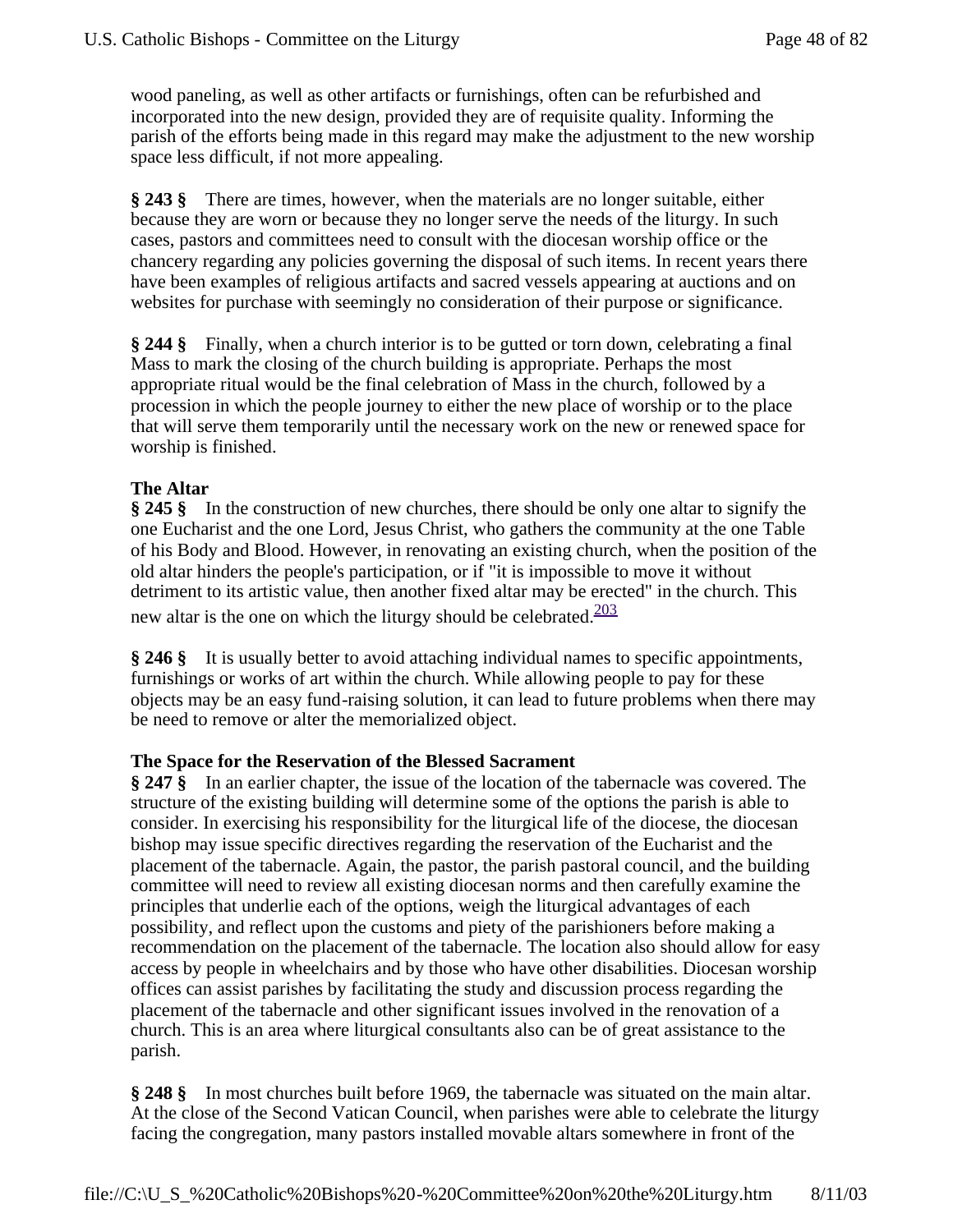existing altar, and they used the former altar as the place for the reservation of the Blessed Sacrament.

**§ 249 §** In renovating a church designed in another time period, a parish has an opportunity to consider other locations for the tabernacle. Care must be taken to ensure that the area set aside for the reservation of the Eucharist is worthy and distinguished. The place for eucharistic reservation and its furnishings should never be temporary, makeshift, or difficult to find.

**§ 250 §** In some renovated churches it is possible to remove older altars and tabernacles. When there are good reasons for not removing the altar, an alternate site for the tabernacle may still be considered. In some churches an area that previously housed a side altar or some devotional space might be an appropriate space for reservation, assuming that it meets the other requirements set forth in the *General Instruction of the Roman Missal*. In other situations, the only appropriate place for reservation will be in the sanctuary itself and on the former main altar. In these instances, a balance must be sought so that the placement of the tabernacle does not draw the attention of the faithful away from the eucharistic celebration and its components.  $\frac{204}{201}$  On the other hand, the location must provide for a focus on the tabernacle during those periods of quiet prayer outside the celebration of the Eucharist.

**§ 251 §** Ordinarily, there should be a sufficient distance to separate the tabernacle and the altar. When a tabernacle is located directly behind the altar, consideration should be given to using distance, lighting, or some other architectural device that separates the tabernacle and reservation area during Mass but that allows the tabernacle to be fully visible to the entire worship area when the eucharistic liturgy is not being celebrated.

**§ 252 §** When a place is chosen for the tabernacle and the former tabernacle can be removed from an existing altar without damaging the altar or the setting, this will be beneficial and will help to prevent confusion among the faithful.

# **Preservation of the Artistic Heritage of the Church**

**§ 253 §** The coexistence of past and present called for in renovating and restoring church art and architecture is not without rich, multilayered and successful precedent. "The Church is intent on keeping the works of art and the treasures handed down from the past and, when necessary, on adapting them to new needs.  $\frac{205}{205}$  In many parishes, even those whose churches are not considered historically, architecturally or artistically significant, it is possible to find worthy works of art such as art glass, furnishings, wood and marble structures, and musical instruments that are of aesthetic and artistic value. Parishes, therefore, are encouraged to undertake an assessment of their artistic works and furnishings to determine their value. The architect, artist, and liturgical consultant, as well as diocesan personnel, are indispensable collaborators in discerning works that are considered part of the sacred heritage of the Church's art. "Many people have made unwarranted changes in places of worship under the pretext of carrying out the reform of the liturgy and have thus caused the disfigurement or loss of priceless works of art." $\frac{206}{ }$ 

**§ 254 §** "Care should be taken against destroying the treasures of sacred art in the course of remodeling churches." When it is necessary to relocate or remove artistic pieces in the interest of the liturgical reform, they can be appropriately cared for and placed in a location "befitting and worthy of the works themselves." $207$  Sacred art that at one time appropriately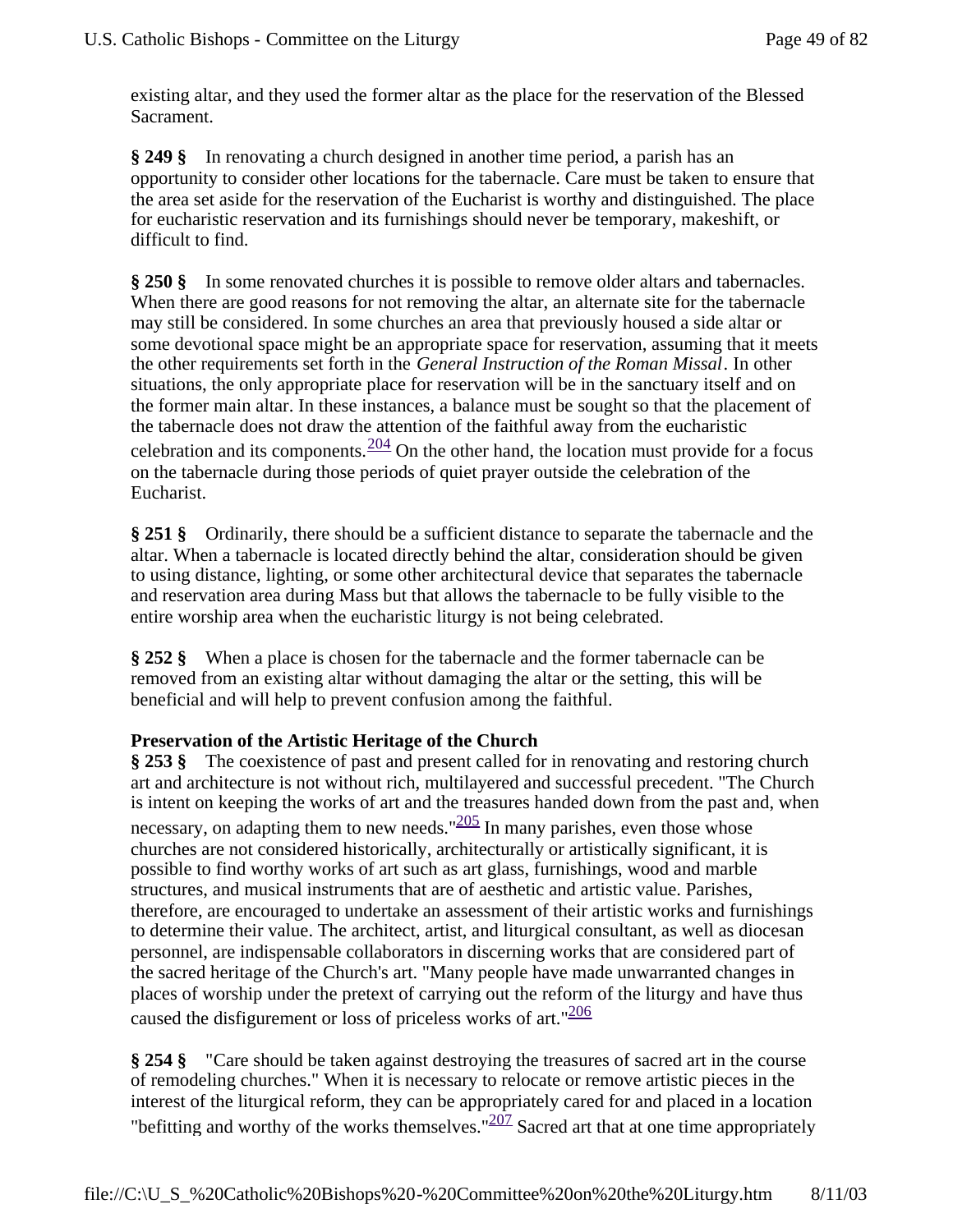served liturgy and devotion but that is less capable of functioning in that capacity must still be accorded respect and never be put to secular or "profane use." $\frac{208}{ }$ 

**§ 255 §** Each diocese is strongly encouraged to record and protect the cultural heritage of the faithful. Where possible, a diocesan repository or museum can properly preserve and make available the rich heritage of the local Church. Every renovation project should include a careful photographic and videographic documentation of the building as it evolves.

**§ 256 §** As custodians of the Church's sacred heritage, architects, artists, and clergy must be educated in the appreciation of sacred art and in its purposes within liturgy. The priests' leadership often will provide the initial inspiration to communities seeking to build new churches, to design new liturgical art, or to renovate existing worship spaces. The Second Vatican Council was particularly clear in its teaching on this issue: "Clerics are to be taught about the history and development of sacred art and about the sound principles on which the productions of its works must be grounded. In consequence they will be able to appreciate and preserve the Church's treasured monuments and be in a position to offer good advice to artists who are engaged in producing works of art." $\frac{209}{209}$ 

# **Conclusion**

**§ 257 §** Church architecture embodies the Gospel and awakens true liturgical piety in all believers, drawing them into the life of the Triune  $God.<sup>210</sup>$  The eucharistic piety around which churches are built is always Trinitarian, Christological, Scriptural, and communal, and builds upon the Church's liturgical tradition *lex orandi, lex credendi*. Without such well-grounded liturgical piety, the church building will lack the essentials for which it was constructed. The most technically brilliant architecture can lack a Christian soul if it does not house a community with the mind and heart of Christ.

**§ 258 §** Decisions about what is considered appropriate Christian art, while they should be informed by expert taste and opinion, are best made after consultation with the whole liturgical assembly under the leadership of the pastor. When the Church's buildings and artworks engender a contemplative attitude toward God's creation, toward Christ's redemption of history, and the gifts of the Holy Spirit, they proclaim her faith in visible signs and evangelize the neighborhood, the city and the nation. Non-believers point to them as stunning examples of art as well as mysterious, public symbols of Christian piety. Without a meditative dimension, Christian architecture risks reducing the mystery of divine presence to either social action or to a comfortable domesticity.

**§ 259 §** Prayer and liturgy both arise from communities of faith and, at the same time, help to create those communities. The eucharistic assembly enters into a dialogue initiated by God and continued among brothers and sisters. Without a commitment to the building of community, a parish may create a church building that is architecturally refined but stark and oppressively distant.

**§ 260 §** The process of building a church calls the People of God to the unfinished business of the community; it alerts the eucharistic assembly to the fact that complacency is destructive and that Christ's redemption of the universe is incomplete until God is truly all in all. Without the prophetic challenge of the Holy Spirit, church buildings could be merely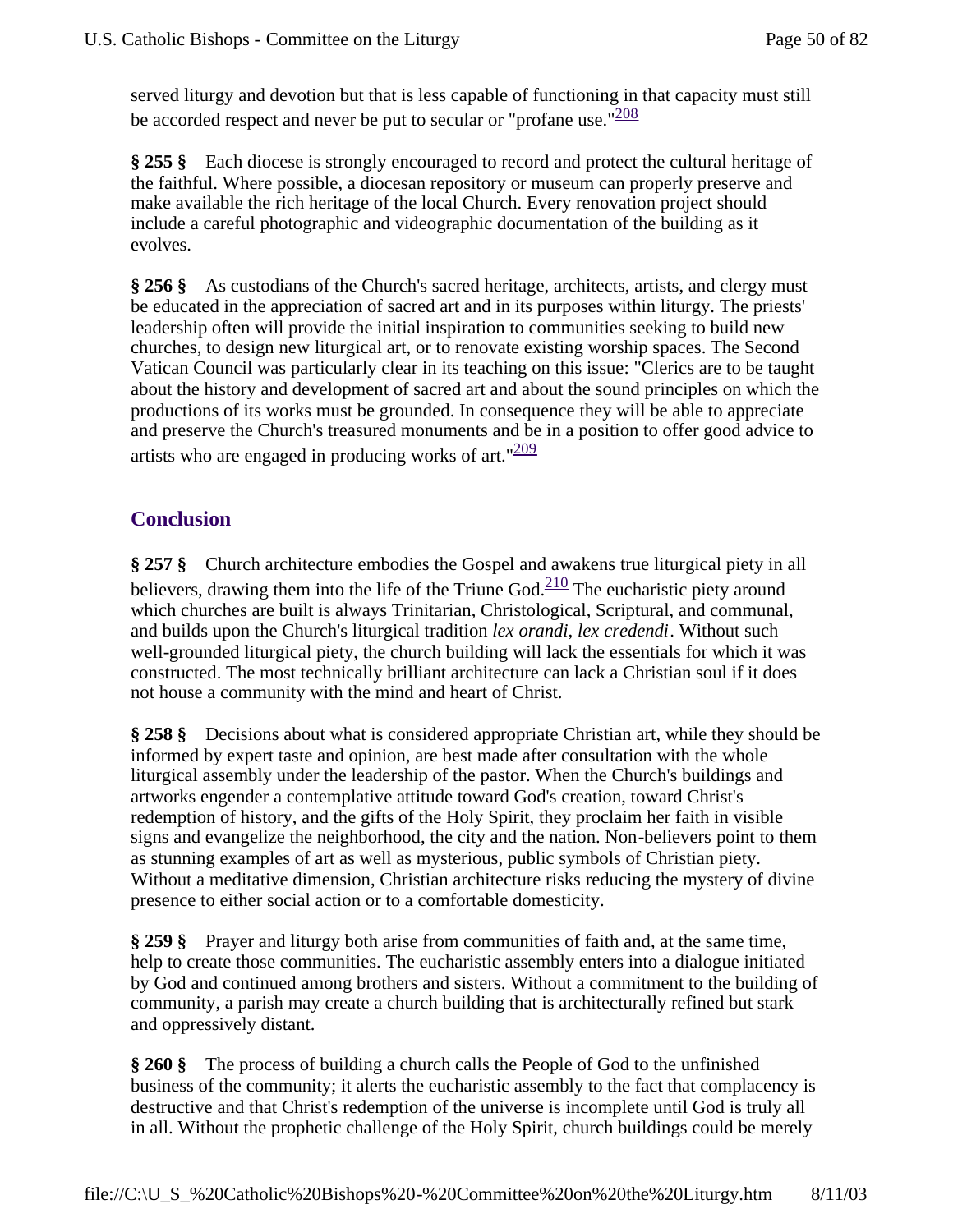triumphalistic monuments, a confirmation of comfortable opinions. The Spirit's prophetic gift reminds the assembly of the poor in the midst of plenty, of the homeless living on the streets, and of the abused and battered whose faces can be so easily avoided. These members of the Communion of Saints must be welcome at the Table of the Lord, and their concerns and needs must guide all building decisions. "What makes a church different from any other building is not its form or shape but rather how it facilitates for a particular community of believers a regular unfolding of the Christian mystery, the eternal divine plan for humanity as revealed in the person of Jesus Christ." $211$  Eucharistic assemblies, housed in church buildings, have Jesus Christ at their center. He is the Word spoken by divine mystery, the beloved Son of the Father, the head of the community of believers, and the prophet who challenges and inspires them to live for God and neighbor. Every church built for the People of God unfolds his presence.

**§ 261 §** A characteristic of Christians is how they love one another even while they meet the challenge of building a new place for worship. It may be difficult and the fabric of the assembly may fray and even tear. But the Spirit's work in the assembly of God's People encourages cooperation so that each can perform a task for the building up of the Body of Christ. During a building process, the community works together with the diocese and with the universal Church as another way of building up the Church with the "living stones" from which God's assembly is made. If the community looks upon its work with the eyes of faith, then it can be assured that God will bring the good work to completion.

# **Notes**

1. Second Vatican Council, *Sacrosanctum Concilium: Constitution on the Sacred Liturgy* [SC] (December 4, 1963), nos. 45-46: "Likewise, by way of advancing the liturgical apostolate, every diocese is to have a commission on the sacred liturgy under the direction of the bishop. Sometimes it may be expedient for several dioceses to form between them one single commission which will be able to promote the liturgy by common consultation.

"Besides the commission on the sacred liturgy, every diocese, as far as possible, should have commissions for sacred music and sacred art. These three commissions must harmonize their activities. Indeed it will frequently be advisable to fuse the three of them into a single commission."

2. Second Vatican Council, *Lumen Gentium: Dogmatic Constitution on the Church* [LG] (November 21, 1964), no. 17: "Whatever good lies latent in the religious practices and cultures of diverse peoples, is not only saved from destruction but is also healed, ennobled, and perfected unto the glory of God, the confusion of the devil, and the happiness of man."

Congregation for Divine Worship and the Discipline of the Sacraments, *Inculturation and the Roman Liturgy* [IRL] (1994), no. 18: "So the Liturgy of the church must not be foreign to any country, people or individual, and at the same time it should transcend the particularity of race and nation. It must be capable of expressing itself in every human culture, all the while maintaining its identity through fidelity to the tradition which comes to it from the Lord."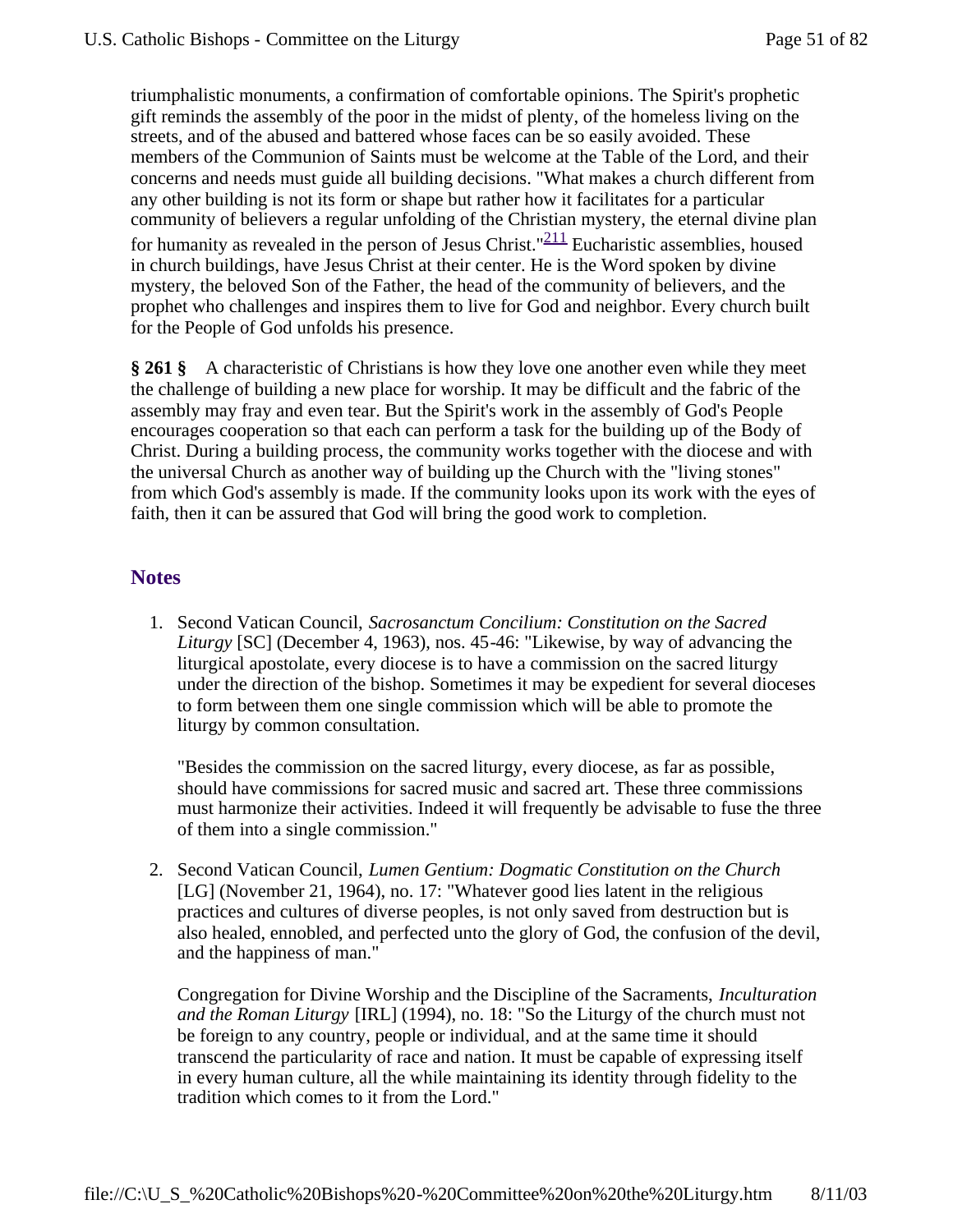- 3. SC, no. 25: "The liturgical books are to be revised as soon as possible; from various parts of the world, experts are to be employed and bishops are to be consulted."
- 4. SC, no. 128: "Along with the revision of the liturgical books, as laid down in Article 25, there is to be an early revision of the canons and ecclesiastical statutes which govern the disposition of material things involved in sacred worship. These laws refer especially to the worthy and well-planned construction of sacred buildings, the shape and construction of altars, the nobility, location, and security of the Eucharistic tabernacle, the suitability and dignity of the baptistery, the proper use of sacred images, embellishments, and vestments. Laws which seem less suited to the reformed liturgy are to be brought into harmony with it, or else abolished; and any which are helpful are to be retained if already in use, and introduced where they are lacking. According to the norm of Article 22 of the Constitution, the territorial bodies of bishops are empowered to adapt matters to the needs and customs of their different regions; this applies especially to the material and form of sacred furnishings and vestments."
- 5. Cf. the Circular Letter *Opera Artis: On the Care of the Church's Historical and Artistic Heritage* [OA] (April 11, 1971), from the Congregation for the Clergy to presidents of the episcopal conferences; the decree *Domus Dei* (1968) on the norms for minor basilicas, from the Congregation of Rites (Consilium); the *Rite of Dedication of a Church and an Altar* [RDCA] (1977) from the Congregation for the Sacraments and Divine Worship; the Instruction *Pontificalis Ritus* (1968) on the simplification of pontifical rites and insignia, from the Congregation of Rites; the Instruction *Ut Sive Sollicite* (1969) on vesture, from the Vatican's Secretariat of State; the Motu Proprio *Inter Eximia Episcopalis* (1978) on the use of the pallium, from Pope Paul VI; and Pope John Paul II's *Letter to Artists* [LA] (April 4,1999).
- 6. National Conference of Catholic Bishops' Committee on the Liturgy, *Environment and Art in Catholic Worship* [EACW] (Washington, D.C.: United States Catholic Conference, 1978).
- 7. United States Catholic Conference-Libreria Editrice Vaticana, *Catechism of the Catholic Church* [CCC] (2000), no. 760.
- 8. LG, no. 9.
- 9. Ibid.
- 10. SC, no. 5: "For it was from the side of Christ as He slept the sleep of death upon the cross that there came forth the wondrous sacrament which is the whole Church."
- 11. RDCA, ch. 2, no. 1 (International Committee on English in the Liturgy, *Documents on the Liturgy: 1963-1979: Conciliar, Papal, and Curial Texts* [DOL] [1982] 547, no. 4369): "This holy people, made one as the Father, Son, and Holy Spirit are one, is the Church, that is, the temple of God built of living stones, where the Father is worshiped in spirit and in truth."
- 12. SC, no. 8: "In the earthly liturgy, by way of foretaste, we share in that heavenly liturgy which is celebrated in the holy city of Jerusalem toward which we journey as pilgrims, and in which Christ is sitting at the right hand of God, a minister of the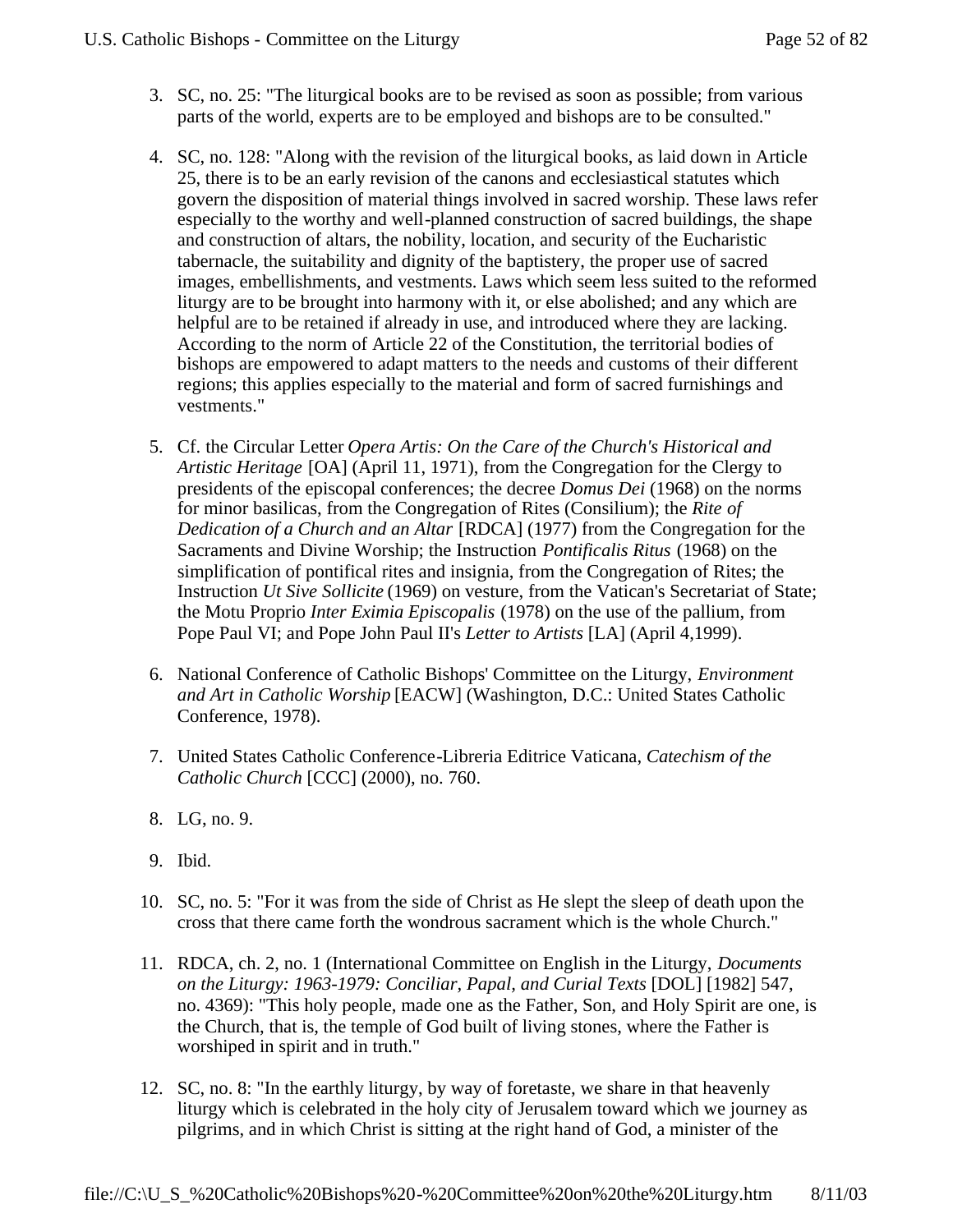sanctuaries and of the true tabernacle . . . ; we sing a hymn to the Lord's glory with all the warriors of the heavenly army; venerating the memory of the saints, we hope for some part and fellowship with them; we eagerly await the Savior, our Lord Jesus Christ, until He, our life, shall appear and we too will appear with Him in glory (cf. Phil. 3:20; Col. 3:4)."

- 13. RDCA, ch. 2, no. 1 (DOL 547, no. 4369): "Rightly, then, from early times 'church' has also been the name given to the building in which the Christian community gathers to hear the word of God, to pray together, to receive the sacraments, and to celebrate the eucharist."
- 14. Cf. CCC, no. 2691: "The church, the house of God, is the proper place for the liturgical prayer of the parish community. It is also the privileged place for adoration of the real presence of Christ in the Blessed Sacrament. The choice of a favorable place is not a matter of indifference for true prayer." Cf. RDCA, TC, no. 6.
- 15. CCC, no. 1180: "These visible churches are not simply gathering places but signify and make visible the Church living in this place, the dwelling of God with men reconciled and united in Christ."
- 16. RDCA, ch. 1, no. 2 (DOL 547, no. 4370): "Because the church is a visible building, it stands as a special sign of the pilgrim Church on earth and reflects the Church dwelling in heaven."

Cf. Canon Law Society of America, *Code of Canon Law* [CIC] (1998), c. 1214: "By the term church is understood a sacred building designated for divine worship to which the faithful have a right of entry for the exercise, especially the public exercise, of divine worship."

- 17. RDCA, ch. 2, no. 3 (DOL 547, no. 4371): "The very nature of a church demands that it be suited to sacred celebrations, dignified, and evincing a noble beauty, not merely costly display, and it should stand as a sign and symbol of heavenly realities."
- 18. Cf. LA, no. 12: "Art must make perceptible, and as far as possible attractive, the world of the spirit, of the invisible, of God. It must therefore translate into meaningful terms that which is in itself ineffable. Art has a unique capacity to take one or other facet of the message and translate it into colors, shapes and sounds which nourish the intuition of those who look or listen. It does so without emptying the message itself of its transcendent value and its aura of mystery." Cf. LA, no. 16: "Beauty is a key to the mystery and a call to transcendence. It is an invitation to savor life and to dream of the future. That is why the beauty of created things can never fully satisfy. It stirs that hidden nostalgia for God which a lover of beauty like St. Augustine could express in incomparable terms: 'Late have I loved you, beauty so old and so new: Late have I loved you!' (*Confessions* 10:27)."
- 19. CCC, no. 1098: "The preparation of hearts is the joint work of the Holy Spirit and the assembly, especially of its ministers. The grace of the Holy Spirit seeks to awaken faith, conversion of heart, and adherence to the Father's will. These dispositions are the precondition both for the reception of other graces conferred in the celebration itself and the fruits of new life which the celebration is intended to produce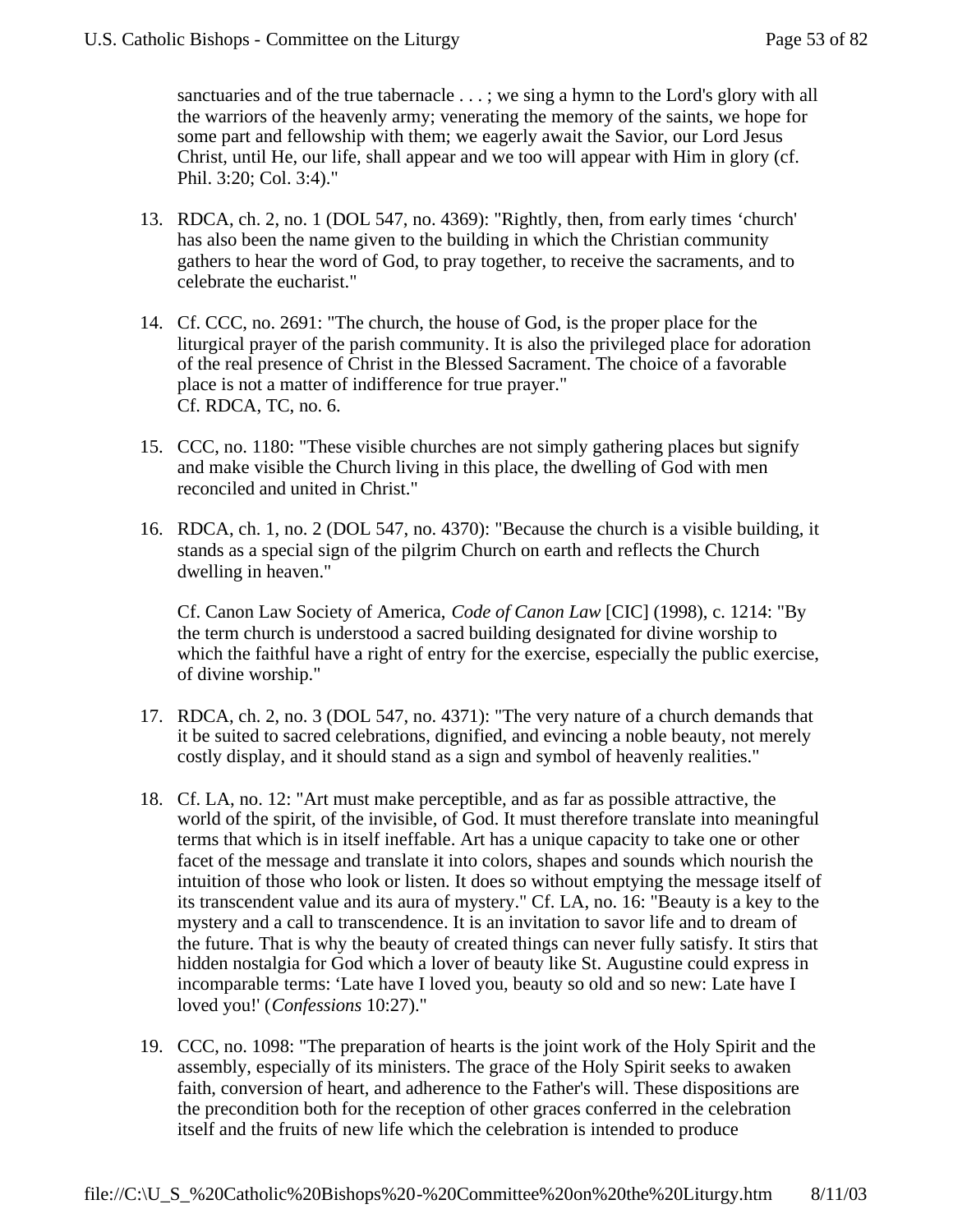afterward."

It is for this reason that *Sacrosanctum Concilium* (nos. 14-17, and 129) maintains that a firm education in liturgical theology and in the historical development of the arts is central to seminary education.

20. Ibid., no. 1069: "The word 'liturgy' originally meant a 'public work' or a 'service in the name of/on behalf of the people.' In Christian tradition it means the participation of the People of God in 'the work of God' (cf. Jn 17:4). Through the liturgy Christ, our redeemer and high priest, continues the work of our redemption in, with, and through his Church."

The ministerial priest, by the sacred power that he has, forms and rules the priestly people; in the person of Christ he effects the eucharistic sacrifice and offers it to God in the name of all the people. The faithful, indeed by virtue of their royal priesthood, participate in the offering of the Eucharist.

21. SC, no. 7: "Rightly, then, the liturgy is considered as an exercise of the priestly office of Jesus Christ. In the liturgy the sanctification of man is manifested by signs perceptible to the senses, and is effected in a way which is proper to each of these signs; in the liturgy full public worship is performed by the Mystical Body of Jesus Christ, that is, by the Head and His members."

Cf. CIC, c. 834.

- 22. The *Catechism of Catholic Church*, no. 2567, speaks of God's revelation and prayer as a "covenant drama" that engages the heart and unfolds throughout the whole history of salvation.
- 23. Pope John Paul II, *Dies Domini: Observing and Celebrating the Day of the Lord* [DD] (May 31, 1998), no. 68: "In order that rest may not degenerate into emptiness or boredom, it must offer spiritual enrichment, greater freedom, opportunities for contemplation and fraternal communion. Therefore, among the forms of culture and entertainment which society offers, the faithful should choose those which are most in keeping with a life lived in obedience to the precepts of the Gospel. Sunday rest then becomes 'prophetic,' affirming not only the absolute primacy of God, but also the primacy and dignity of the person with respect to the demands of social and economic life, and anticipating in a certain sense the 'new heavens' and the 'new earth,' in which liberation from slavery to needs will be final and complete. In short, the Lord's Day thus becomes in the truest sense the day of man as well."
- 24. SC, no. 10: "Nevertheless the liturgy is the summit toward which the activity of the Church is directed; at the same time it is the fountain from which all her power flows."
- 25. Cf. Lk 1:23; Acts 13:2; Rom 15:16, 27:2; and Phil 2:14-17, 25, 30.
- 26. SC, no. 7: "From this it follows that every liturgical celebration, because it is an action of Christ the priest and of His Body the Church, is a sacred action surpassing all others."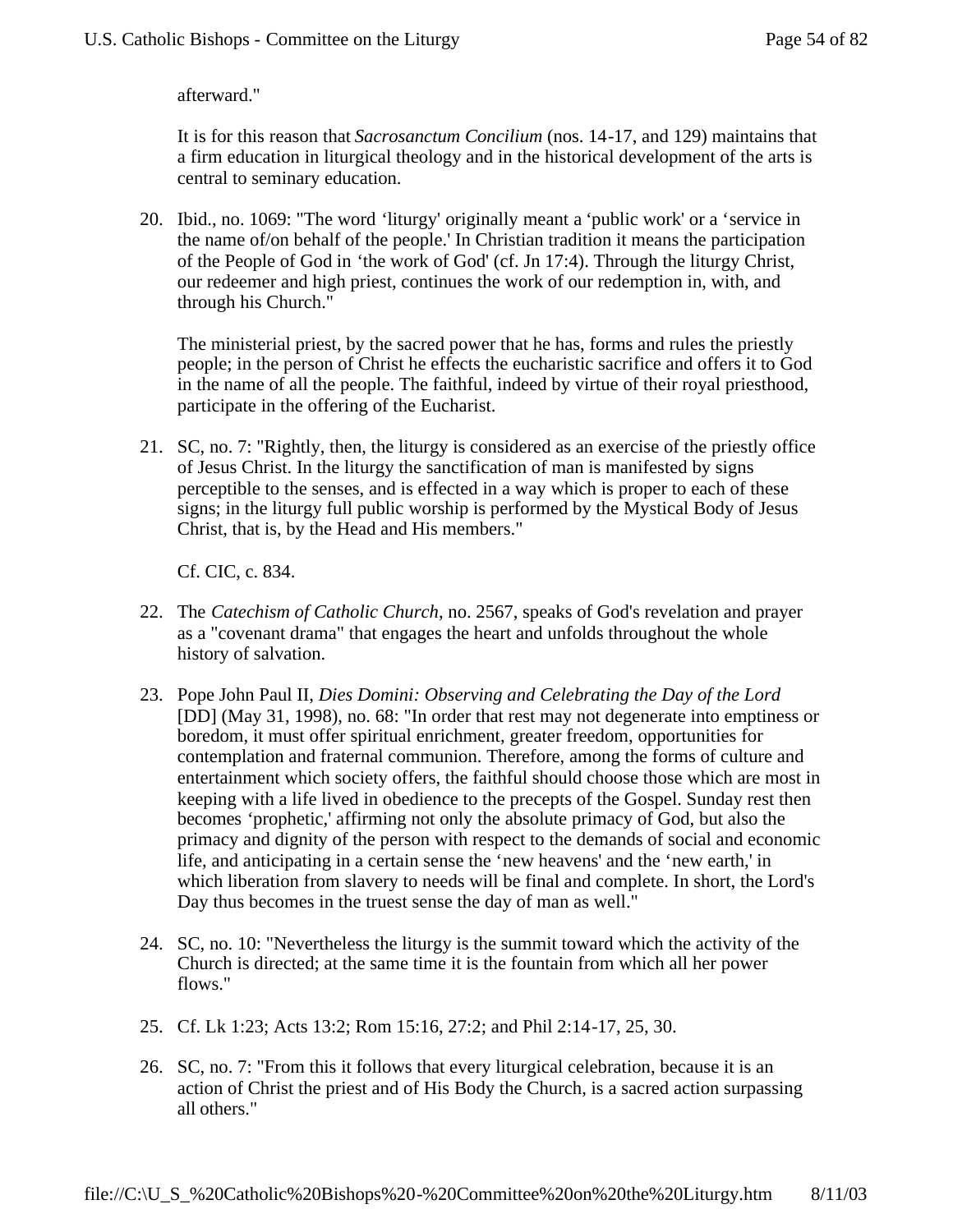CCC, no. 1070: "In the New Testament the word 'liturgy' refers not only to the celebration of divine worship but also the proclamation of the Gospel and to active charity. In all of these situations it is a question of the service of God and neighbor. In a liturgical celebration, the Church is servant in the image of her Lord, the one 'leitourgos'; she shares in Christ's priesthood (worship), which is both prophetic (proclamation) and kingly service (service of charity)."

- 27. From the creation of the world, God's presence has been mediated through the very works of his hands (Rom 1:20). With the people of Israel, that presence was seen more clearly and even localized at first in the Tent of Meeting and later in the Temple. These were understood as the place or epiphany of God's glory (the *Shekinah*) (Ex 40:34-35). In the New Testament, Christ comes to be seen as the complete and definitive epiphany of God's glory (Jn 1:4; Heb 1:3, 10:5-7). The Church, the People of God, is the continued sacramental presence of Christ, and the new church building is the privileged place of this continued epiphany in the ongoing history of salvation.
- 28. Congregation for Divine Worship and the Discipline of the Sacraments, *General Instruction of the Roman Missal* [GIRM] (2000), no. 27: "At Mass or the Lord's Supper, the people of God are called into unity, with a priest presiding and acting in the person of Christ, to celebrate the memorial of the Lord or Eucharistic sacrifice. For this reason Christ's promise applies supremely to such a local gathering together of the Church: 'Where two or three come together in my name, there am I in their midst' (Matthew 18:20). For at the celebration of Mass, which perpetuates the sacrifice of the cross, Christ is really present in the assembly gathered in his name; he is present in the person of the minister, in his own word, and indeed substantially and permanently under the eucharistic elements."
- 29. Cf. Pope Paul VI, *Mysterium Fidei: On the Doctrine and Worship of the Eucharist* [MF] (September 3, 1965), no. 39 (DOL 176, no. 1183): "This presence is called the *real presence* not to exclude the other kinds as though they were not real, but because it is real par excellence, since it is substantial, in the sense that Christ whole and entire, God and man, becomes present."

\* In the first printing of this text, the paragraph number 23 was missing. However, no text was omitted. To maintain consistency across editions, we are maintaining the original numbering.

30. Cf. CCC, no. 1146: "In human life, signs and symbols occupy an important place. As a being at once body and spirit, man expresses and perceives spiritual realities through physical signs and symbols. As a social being, man needs signs and symbols to communicate with others, through language, gestures, and actions. The same holds true for his relationship with God."

Cf. GIRM, no. 288: "Churches and other places of worship should therefore be suited to celebrating the liturgy and to ensuring the active participation of the faithful. Further, the buildings and requisites for worship should be truly worthy and beautiful, signs and symbols of heavenly realities."

\* In the first printing of this text, the paragraph number 25 was repeated. However, no text was repeated. To maintain consistency across editions, we are maintaining the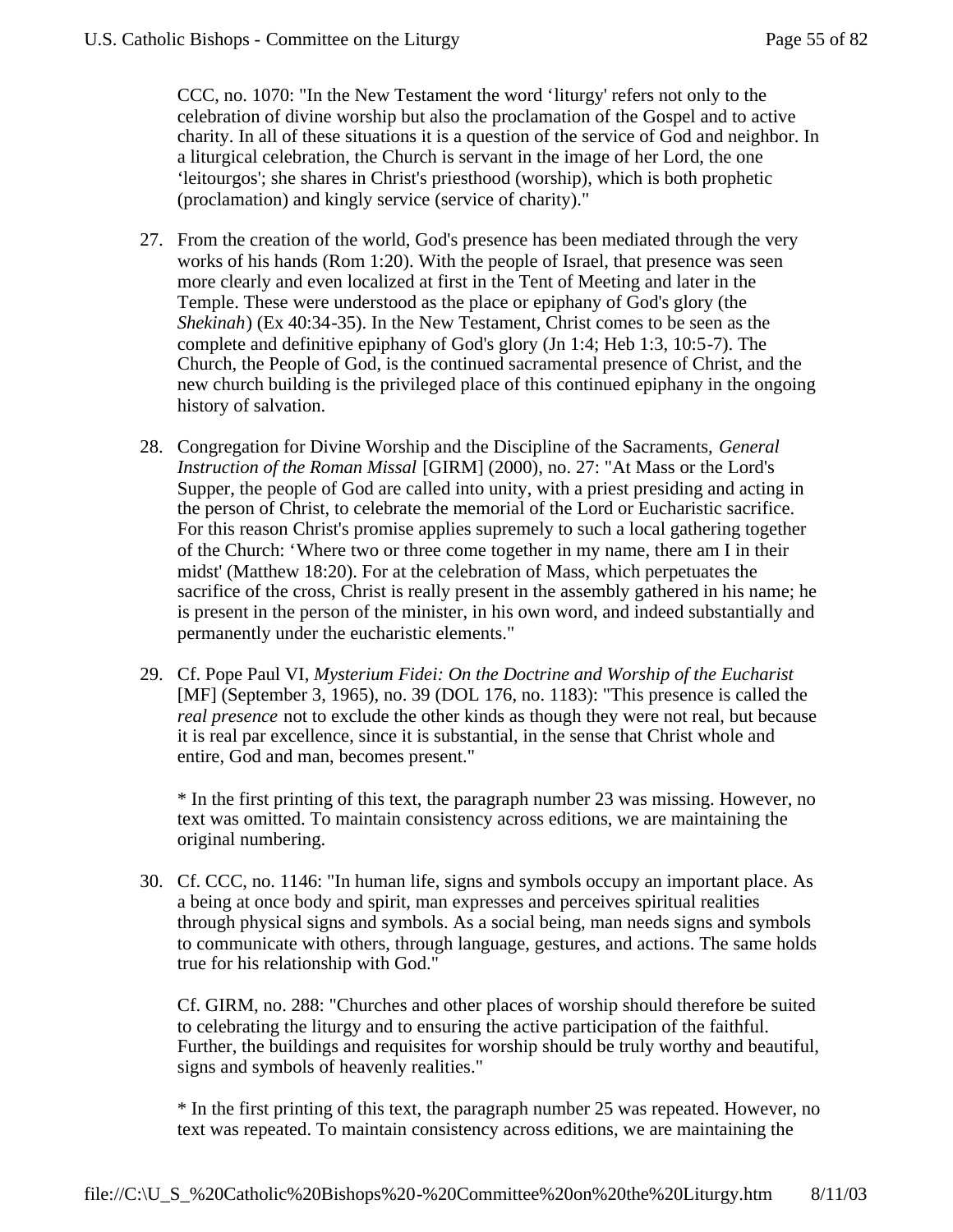original numbering.

- 31. Cf. CCC, no. 1151: "In his preaching the Lord Jesus often makes use of the signs of creation to make known the mysteries of the Kingdom of God. He performs healings and illustrates his preaching with physical signs or symbolic gestures."
- 32. Cf. CCC, no. 1148; cf. no. 1152: "Since Pentecost, it is through the sacramental signs of his Church that the Holy Spirit carries on the work of sanctification. The sacraments of the Church do not abolish but purify and integrate all the richness of the signs and symbols of the cosmos and of social life. Further, they fulfill the types and figures of the Old Covenant, signify and make actively present the salvation wrought by Christ, and prefigure and anticipate the glory of heaven."
- 33. Cf. SC, no. 59; CCC, no. 1075: "Liturgical catechesis aims to initiate people into the mystery of Christ (It is 'mystagogy.') by proceeding from the visible to the invisible, from the sign to the thing signified, from the 'sacraments' to the 'mysteries.'"
- 34. Cf. National Conference of Catholic Bishops' Committee on the Liturgy, *Music in Catholic Worship* [MCW] (1983), nos. 6-7.

These include the SC, the GIRM, the RDCA, the *Ceremonial of Bishops*, the various sacramental rituals, and the CIC.

- 35. CCC, no. 1179; Second Vatican Council, *Presbyterorum Ordinis: Decree on the Ministry and Life of Priests* [PO] (December 7, 1965), no. 5; cf. SC, nos. 122-127; GIRM no. 288: "For the celebration of the Eucharist the people of God normally assemble in a church or, if there is none or one that is inadequate for some reason, then in some other place nevertheless worthy of so great a mystery. Churches and other places of worship should therefore be suited to celebrating the liturgy and to ensuring the active participation of the faithful. Further, the buildings and requisites for worship should be truly worthy and beautiful, signs and symbols of heavenly realities."
- 36. RDCA, ch. 2, no. 3 (DOL 547, no. 4371): "The very nature of a church demands that it be suited to sacred celebrations, dignified, evincing a noble beauty, not mere costly display, and it should stand as a sign and symbol of heavenly realities. 'The general plan of the sacred edifice should be such that in some way it conveys the image of the gathered assembly. It should also allow the participants to take the place most appropriate to them and assist all to carry out their function properly.'"
- 37. CIC, c. 837 § 2: "Inasmuch as liturgical actions by their nature entail a common celebration, they are to be celebrated with the presence and active participation of the Christian faithful where possible."
- 38. SC, no. 14: "[The] Church earnestly desires that all the faithful be led to that full, conscious, and active participation in liturgical celebrations which is demanded by the very nature of the liturgy. Such participation by the Christian people as 'a chosen race, a royal priesthood, a holy nation, a purchased people' (1 Pt 2:9, cf. 2:4-5), is their right and duty by reason of their baptism."
- 39. GIRM, no. 294: "The people of God assembled at Mass possess an organic and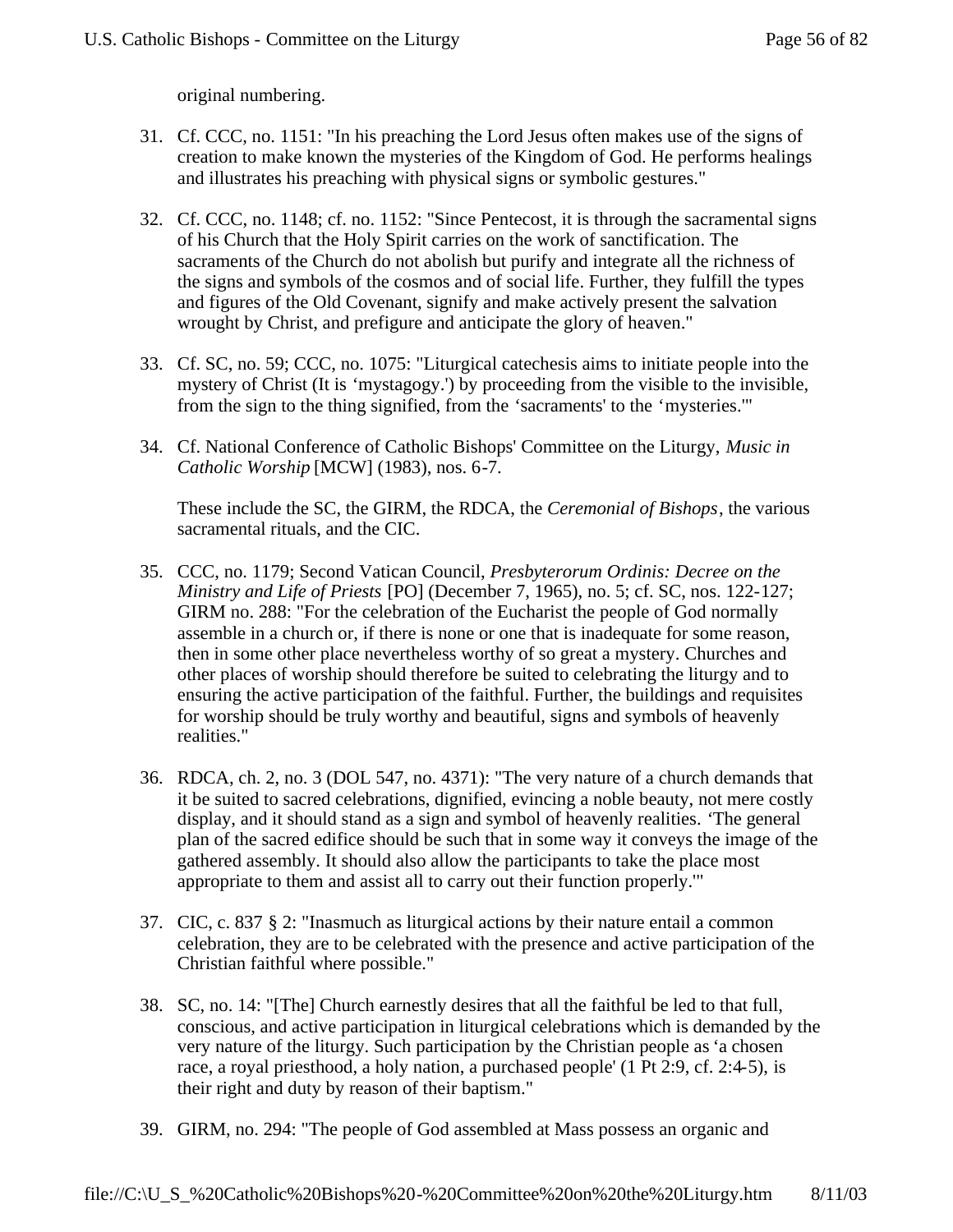hierarchical structure, expressed by the various ministries and actions for each part of the celebration. The general plan of the sacred building should be such that in some way it conveys the image of the gathered assembly. Thus it should also allow the participants to take the place most appropriate to them and assist all to carry out their individual functions properly.

"The faithful and the choir should have a place that facilitates their active participation.

"The priest celebrant, the deacon and other ministers have their place in the sanctuary. At the same time, seats for the concelebrants should be prepared. If there is truly a great number of concelebrants, then seats should be arranged in another part of the church, but near the altar.

"Even though all these elements must express a hierarchical arrangement and the diversity of functions, they should at the same time form a deep and organic unity, clearly expressive of the unity of the entire holy people. The character and beauty of the place and all its appointments should foster devotion and show the holiness of the mysteries celebrated there."

- 40. Cf. SC, nos. 14 and 26; PO, no. 2; LG, no. 28; GIRM, nos. 4, 58, and 60.
- 41. Cf. 1 Cor 12:27-28.
- 42. GIRM, no. 95: "In the celebration of Mass the faithful are a holy people, a chosen people, a royal priesthood: they give thanks to God and offer the Victim not only through the hands of the priest but also together with him and learn to offer themselves. They should endeavor to make this clear by their deep sense of reverence for God and their charity toward brothers and sisters who share with them in the celebration."
- 43. CIC, c. 835 § 1: "The bishops in the first place exercise the sanctifying function; they are the high priests, the principal dispensers of the mysteries of God, and the directors, promoters, and guardians of the entire liturgical life in the church entrusted to them."

Ibid, c. 838 § 4: "Within the limits of his competence, it pertains to the diocesan bishop in the Church entrusted to him to issue liturgical norms which bind everyone."

44. Cf. GIRM, no. 22; LG, nos. 26 and 28; SC, no. 42: "Because it is impossible for the bishop always and everywhere to preside over the whole flock in his church, he cannot do other than establish lesser groupings of the faithful. Among these, parishes set up locally under a pastor who takes the place of the bishop are the most important: for in a certain way they represent the visible Church as it is established throughout the world.

"Therefore the liturgical life of the parish and its relationship to the bishop must be fostered in the thinking of and practice of both laity and clergy; efforts also must be made to encourage a sense of community within the parish, above all in the common celebration of the Sunday Mass."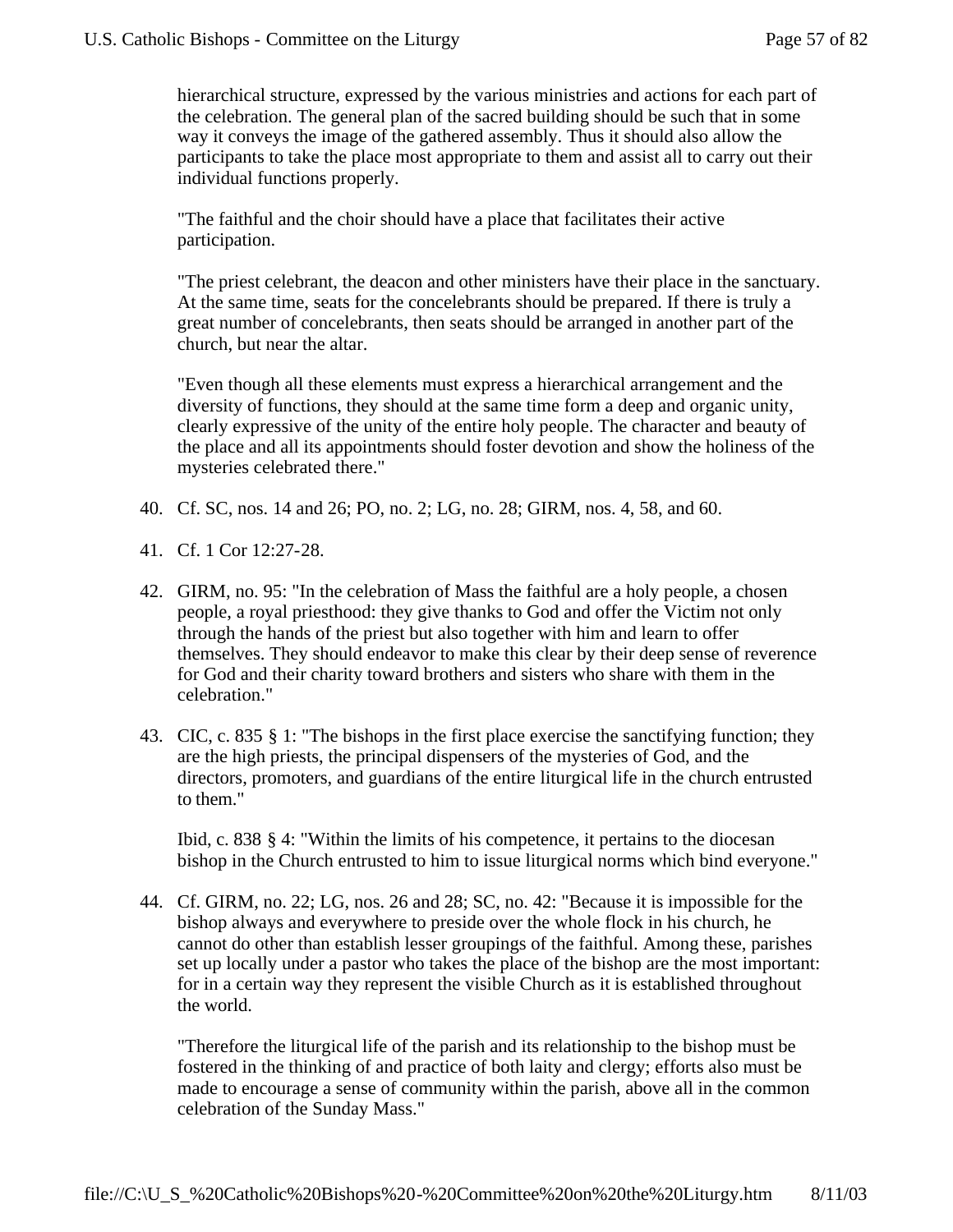45. CIC, c. 1215 §§ 1 and 2: "No church is to be built without the express written consent of the diocesan bishop.

"The diocesan bishop is not to give consent unless, after having heard the presbyteral council and the rectors of the neighboring churches, he judges that the new church can serve the good of souls and that the means necessary for building the church and for divine worship will not be lacking."

- 46. Ibid., c. 835 § 2: "Presbyters also exercise this function [the sanctifying function]; sharing in the priesthood of Christ and as his ministers under the authority of the bishop, they are consecrated to celebrate divine worship and to sanctify the people."
- 47. GIRM, no. 93: "Within the Church the priest also possesses the power of Holy Orders to offer sacrifice in the person of Christ. He therefore stands at the head of the faithful people gathered together, presides over its prayer, proclaims the message of salvation, joins the people to himself in offering the sacrifice to God the Father through Christ in the Spirit, gives his brothers and sisters the bread of eternal life, and shares in it with them. At the Eucharist he should, then, serve God and the people with dignity and humility; by his bearing and by the way he recites the words of the liturgy he should communicate to the faithful a sense of the living presence of Christ."
- 48. Ibid., no. 94: "After the priest, in virtue of the sacred ordination he has received, the deacon has first place among those who minister in the celebration of the Eucharist. For the sacred Order of the diaconate has been held in high honor in the Church since the time of the Apostles. At Mass the deacon proclaims the gospel reading, sometimes preaches God's word, announces the intentions of the general intercessions, ministers to the priest, prepares the altar and serves the celebration of the sacrifice, distributes the Eucharist to the faithful, especially under the species of wine, and from time to time gives directions regarding the people's gestures and posture."
- 49. LG, nos. 26 and 28.
- 50. GIRM, no. 294: "The people of God assembled at Mass possess an organic and hierarchical structure, expressed by the various ministries and actions for each part of the celebration."

Cf. GIRM, no. 5: "In addition, the nature of the ministerial priesthood puts into its proper light another reality of which much should be made, namely, the royal priesthood of believers. Through the ministry of priests, the people's spiritual sacrifice is brought to completeness in union with the sacrifice of Christ, our one and only Mediator. For the celebration of the Eucharist is the action of the whole Church; in it all should do only, but all of, those parts that belong to them in virtue of their place within the people of God."

- 51. SC, no. 28: "In liturgical celebrations, whether as a minister or as one of the faithful, each person should perform his role by doing solely and totally what the nature of the things and liturgical norms require of him."
- 52. SC, nos. 37 and 119; CCC, no. 1158: "The harmony of signs (song, music, words, and actions) is all the more expressive and fruitful when expressed in the *cultural*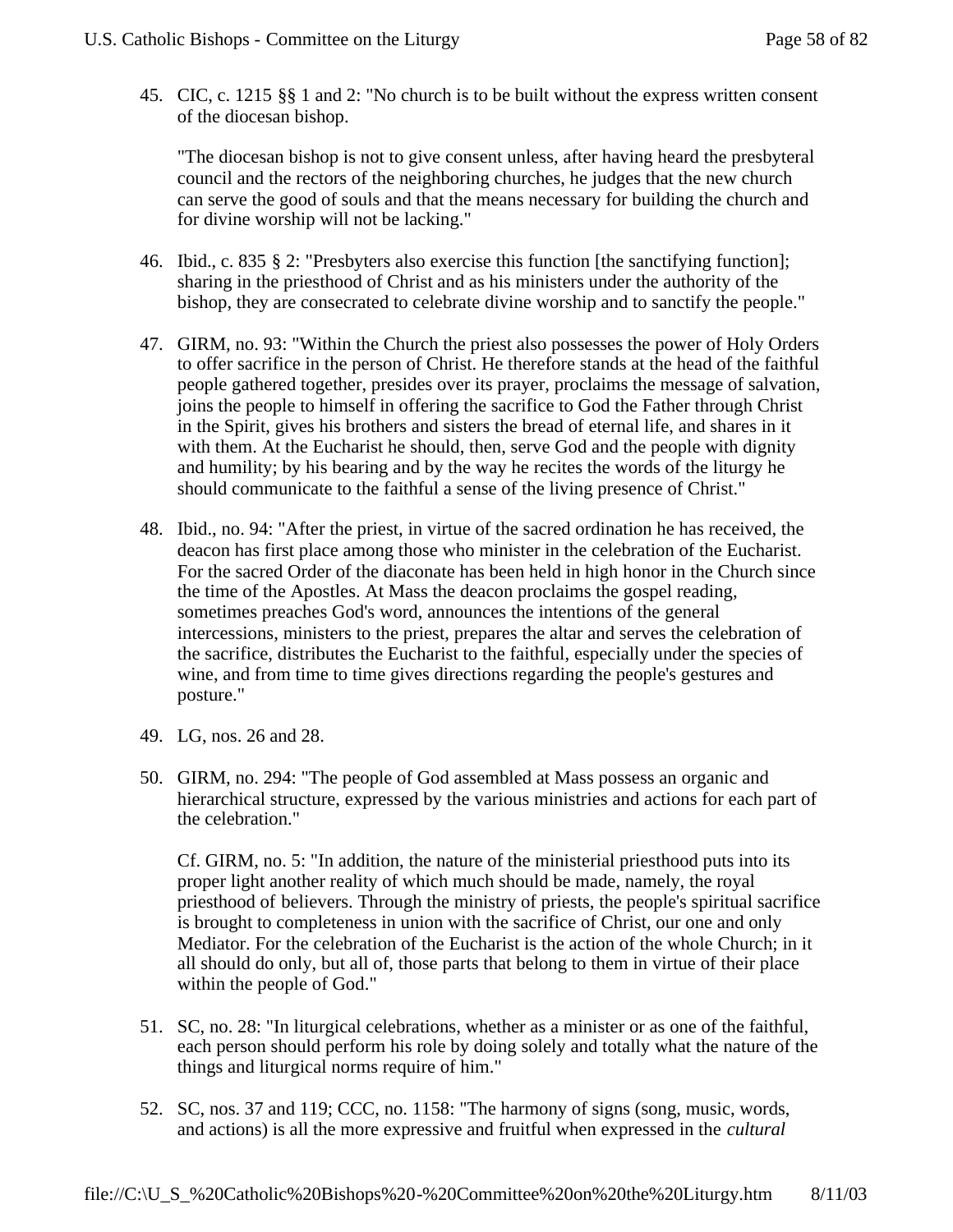*richness* of the People of God who celebrate."

- 53. Cf. Mk 14:15; Acts 2:42 and 17:16-34.
- 54. Cf. SC, no. 123; GIRM, no. 289: "At all times, therefore, the Church seeks out the noble support of the arts and welcomes the artistic expressions of all peoples and regions. Even more, the Church is intent on keeping the works of art and the treasures handed down from the past and, when necessary, on adapting them to new needs. It strives as well to promote new works of art that appeal to the contemporary mentality.

"In commissioning artists and choosing works of art that are to become part of a church, the highest artistic standard is therefore to be set, in order that art may aid faith and devotion and be true to the reality it is to symbolize and the purpose it is to serve."

- 55. Cf. CCC, nos. 1201-1206; Pope John Paul II, *Catechesi Tradendae: On Catechesis in Our Time* [CT] (October 16, 1979), no. 53.
- 56. Cf. CT, no. 53: "The term 'acculturation' or 'inculturation' may be a neologism, but it expresses very well one factor of the great mystery of the Incarnation". We can say of catechesis, as well as of evangelization in general, that it is called to bring the power of the Gospel into the very heart of culture and cultures. For this purpose, catechesis will seek to know these cultures and their essential components; it will learn their most significant expressions; it will respect their particular values and riches. In this manner it will be able to offer these cultures the knowledge of the hidden mystery and help them to bring forth from their own living tradition original expressions of Christian life, celebration and thought. Two things must however be kept in mind.

"On the one hand the Gospel message cannot be purely and simply isolated from the culture in which it was first inserted (the Biblical world or, more concretely, the cultural milieu in which Jesus of Nazareth lived), nor, without serious loss, from the cultures in which it has already been expressed down the centuries; it does not spring spontaneously from any cultural soil; it has always been transmitted by means of an apostolic dialogue which inevitably becomes part of a certain dialogue of cultures.

"On the other hand, the power of the Gospel everywhere transforms and regenerates. When that power enters into a culture, it is no surprise that it rectifies many of its elements. There would be no catechesis if it were the Gospel that had to change when it came into contact with the cultures.

"To forget this would simply amount to what Saint Paul very forcefully calls 'emptying the cross of Christ of its power' (1 Cor 1:17).

"It is a different matter to take, with wise discernment, certain elements, religious or otherwise, that form part of the cultural heritage of a human group and use them to help its members to understand better the whole of the Christian mystery. Genuine catechists know that catechesis 'takes flesh' in the various cultures and milieux: one has only to think of the peoples with their great differences, of modern youth, of the great variety of circumstances in which people find themselves today. But they refuse to accept an impoverishment of catechesis through a renunciation or obscuring of its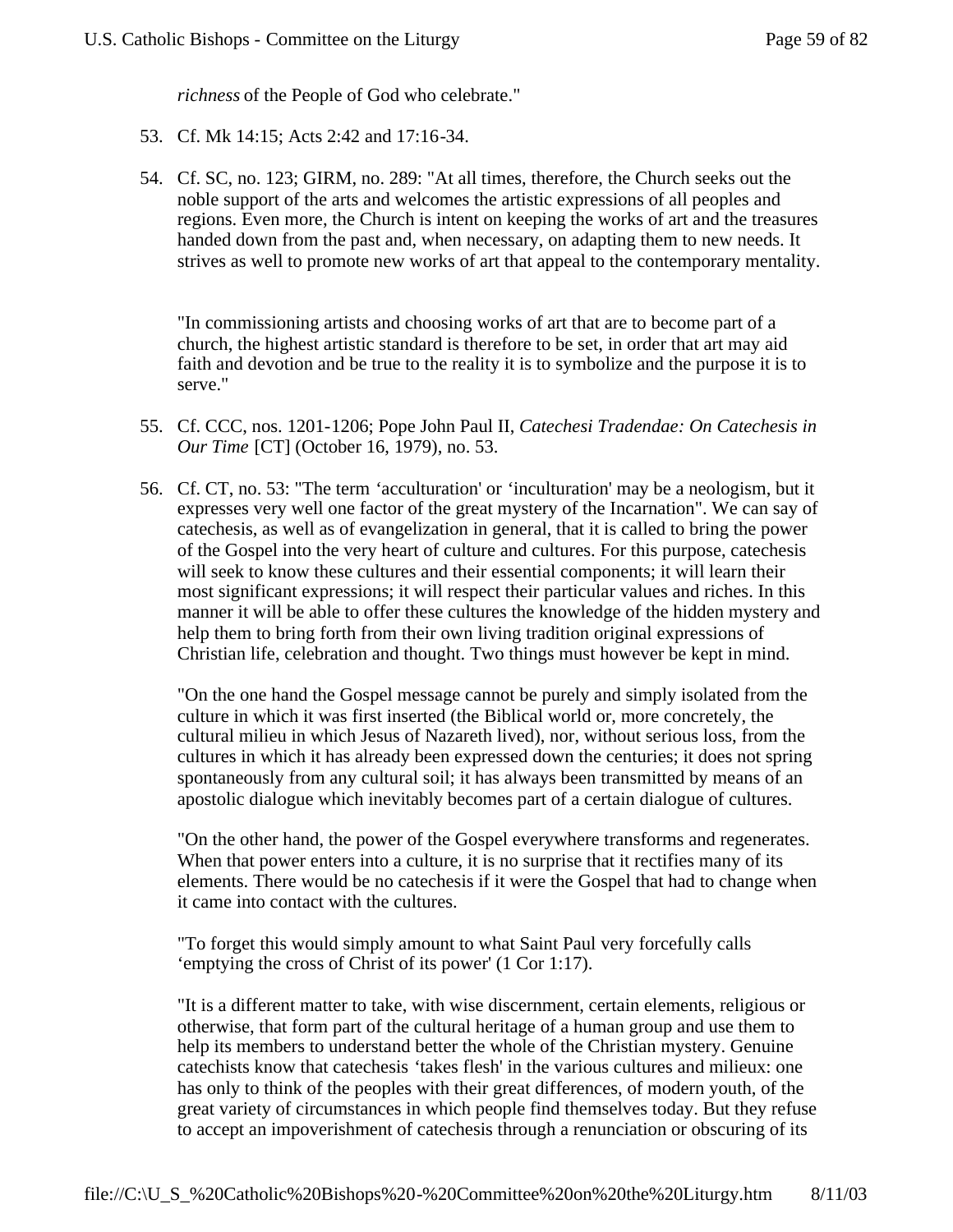message, by adaptations, even in language, that would endanger the 'precious deposit' of the faith, or by concessions in matters of faith or morals. They are convinced that true catechesis eventually enriches these cultures by helping them to go beyond the defective or even inhuman features in them, and by communicating to their legitimate values the fullness of Christ."

- 57. Cf. Pope Paul VI, *Evangelii Nuntiandi: On Evangelization in the Modern World* (December 8, 1975), no. 42; CT, no. 53; Irish Episcopal Commission for Liturgy, *The Place of Worship: Pastoral Directory on the Building and Reordering of Churches* [PW] (1994), no. 3.7.
- 58. CCC, nos. 1157-1158; cf. SC, no. 119.
- 59. Cf. LA, no. 6: "Every genuine artistic intuition goes beyond what the senses perceive and, reaching beneath reality's surface, strives to interpret its hidden mystery. The intuition itself springs from the depths of the human soul, where the desire to give meaning to one's own life is joined by the fleeting vision of beauty and of the mysterious unity of things. All artists experience the unbridgeable gap which lies between the work of their hands, however successful it may be, and the dazzling perfection of the beauty glimpsed in the ardor of the creative moment: What they manage to express in their painting, their sculpting, their creating is no more than a glimmer of the splendor which flared for a moment before the eyes of their spirit. . . .

"Every genuine art form in its own way is a path to the inmost reality of man and of the world. It is therefore a wholly valid approach to the realm of faith, which gives human experience its ultimate meaning. That is why the Gospel fullness of truth was bound from the beginning to stir the interest of artists, who by their very nature are alert to every 'epiphany' of the inner beauty of things."

- 60. Cf. SC, nos.123 and 129; Congregation of Rites, *Eucharisticum Mysterium: On Worship of the Eucharist* [EM] (May 25, 1967), no. 24 (DOL 179, no. 1253).
- 61. Cf. SC, no. 124: "When churches are to be built, let great care be taken that they be suitable for the celebration of liturgical services and for the active participation of the faithful."

Cf. GIRM, no. 292: "Church decor should seek to achieve noble simplicity rather than ostentation. The choice of materials for church appointments must be marked by concern for genuineness and by the intent to foster instruction of the faithful and the dignity of the place of worship."

Cf. GIRM, nos. 295, 306, and 311-312.

62. Pope Paul VI, *Laudis Canticum* (November 1, 1970) (DOL 424, no. 3427): "The life of Christ in his Mystical Body also perfects and elevates for each member of the faithful his own personal life, any conflict between the prayer of the Church and personal prayer must be entirely rejected, and the relationship between them strengthened and enlarged. . . . If the prayer of the Divine Office becomes genuine personal prayer, the relation between the liturgy and the whole Christian life also becomes clearer. The whole life of the faithful, hour by hour during the day and night, is a kind of *leitourgia* or public service, in which the faithful give themselves over to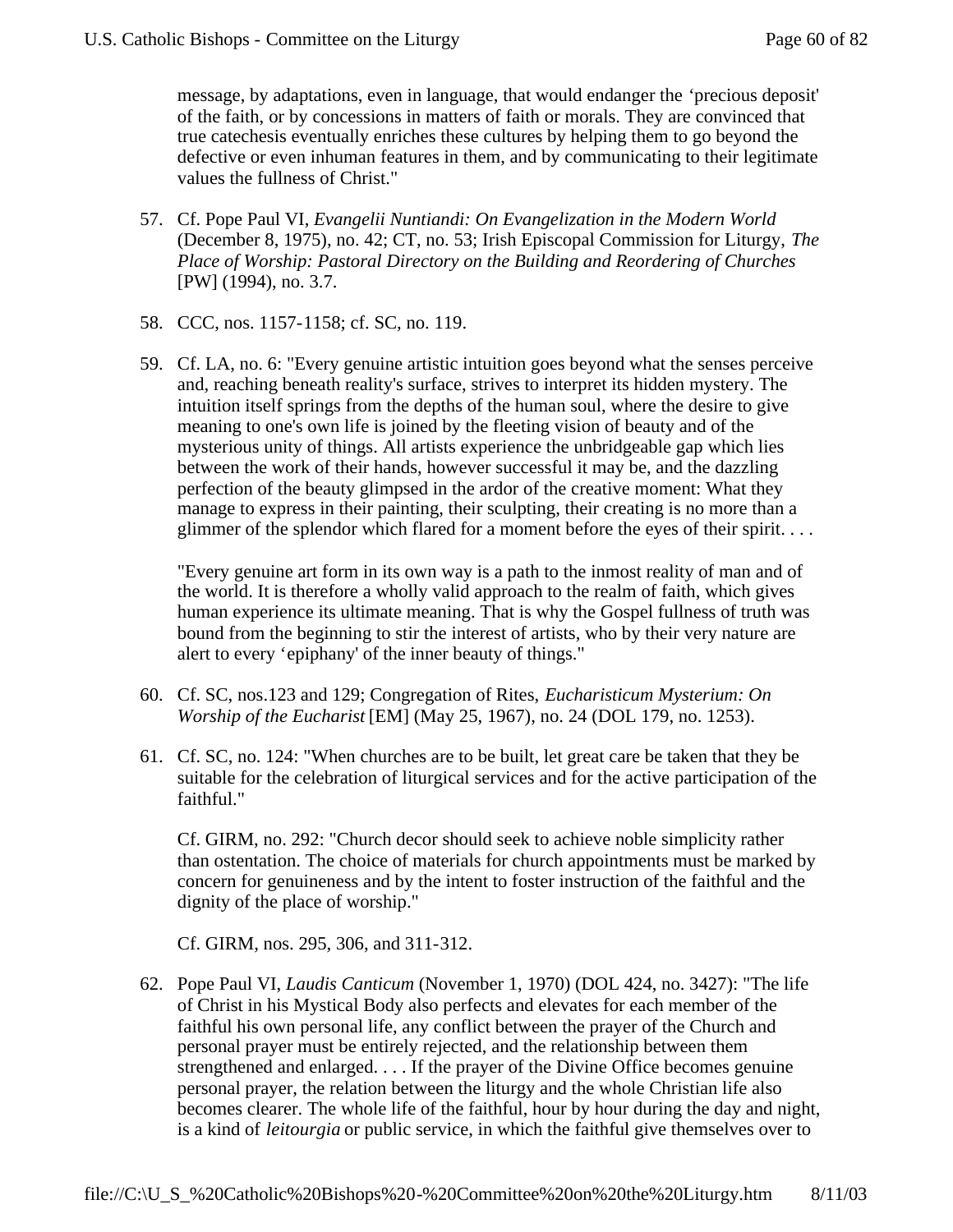the ministry of love toward God and men, identifying themselves with the action of Christ, who by his life and self-offering sanctified the life of all mankind."

63. SC, nos. 12 and 13: "The spiritual life, however, is not confined solely to participation in the liturgy. The Christian is assuredly called to pray with his brethren, but he must also enter into his chamber to pray to the Father in secret (cf. Mt. 6:6); indeed, according to the teaching of the Apostle Paul, he should pray without ceasing  $(cf. 1 Th. 5:17). \ldots$ 

"Popular devotions of the Christian people are warmly commended, provided they accord with the laws and norms of the Church. Such is especially the case with devotions called for by the Apostolic See. . . . Nevertheless these devotions should be so drawn up that they harmonize with the liturgical seasons, accord with the sacred liturgy, are in some fashion derived from it, and lead people to it, since the liturgy by its very nature far surpasses any of them."

65 SC, no. 10: "Nevertheless the liturgy is the summit toward which the activity of the Church is directed; at the same time it is the fountain from which all her power flows. For the goal of apostolic works is that all who are made sons of God by faith and baptism should come together to praise God in the midst of His church, to take part in her sacrifice, and to eat the Lord's supper."

64. Congregation for Divine Worship, *Circular Letter on Concerts in Churches* (November 5, 1987), no. 5: "According to tradition as expressed in the rite for the dedication of a church and altar, churches are primarily places where the people of God gather and are 'made one as the Father, the Son and the Holy Spirit are one, and are the church, the temple of God built with living stones, in which the Father is worshiped in spirit and truth.'...

"As visible constructions, churches are signs of the pilgrim church on earth; they are images that proclaim the heavenly Jerusalem, places in which are actualized the mystery of the communion between man and God. Both in urban areas and in the countryside, the church remains the house of God and the sign of his dwelling among men. It remains a sacred place, even when no liturgical celebration is taking place."

65. GIRM, no. 294: "The people of God assembled at Mass possess an organic and hierarchical structure, expressed by the various ministries and actions for each part of the celebration. The general plan of the sacred building should be such that in some way it conveys the image of the gathered assembly. Thus it should also allow the participants to take the place most appropriate to them and assist all to carry out their individual functions properly.

"The faithful and the choir should have a place that facilitates their active participation."

66. Ibid.: "Even though all these elements must express a hierarchical arrangement and the diversity of functions, they should at the same time form a deep and organic unity, clearly expressive of the unity of the entire holy people. The character and beauty of the place and all its appointments should foster devotion and show the holiness of the mysteries celebrated there."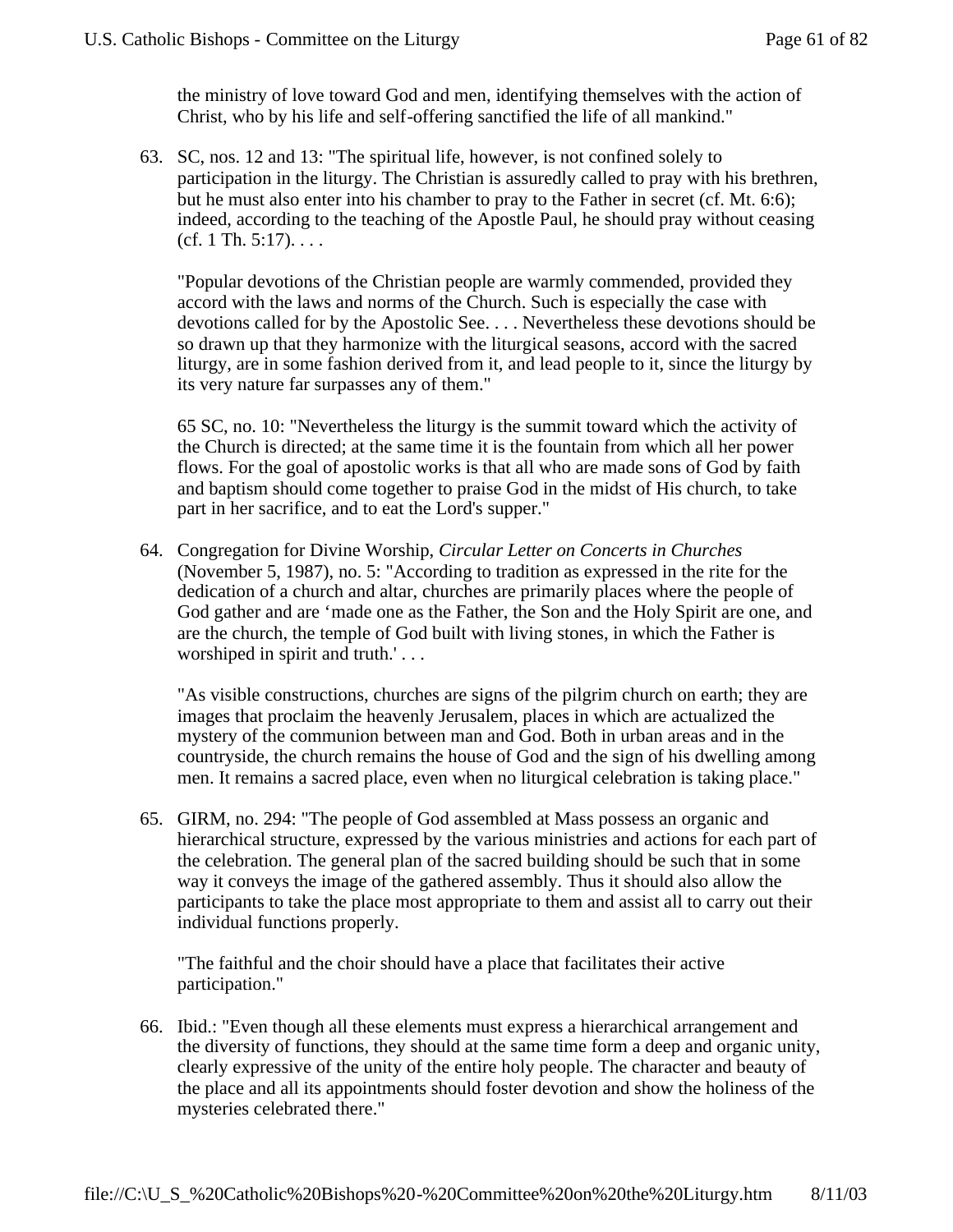- 67. Ibid., no. 295: "The sanctuary is the place where the altar stands, the word of God is proclaimed, and the priest, deacon and other ministers exercise their offices. It should clearly be marked off from the body of the church either by being somewhat elevated or by its distinctive design and appointments. It should be large enough to allow for the proper celebration of the Eucharist which should be easily seen."
- 68. 1 Cor 11:26; cf. Rev 19:9.
- 69. GIRM, no. 296: "At the altar the sacrifice of the cross is made present under sacramental signs. It is also the table of the Lord, and the people of God are called together to share in it. The altar is, as well, the center of the thanksgiving that the Eucharist accomplishes."
- 70. Pope Pius XII, *Mediator Dei: On the Sacred Liturgy* (November 20, 1947), no. 21.
- 71. RDCA, ch. 4, no. 4 (DOL 547, no. 4401): "Therefore, the Church's writers have seen in the altar a sign of Christ himself. This is the basis for the saying 'the altar is Christ.'"
- 72. GIRM, no. 303: "In the building of new churches, it is especially important that a single altar be erected which signifies to the assembly of the faithful the one Christ and the one Eucharist of the Church.

"However, in churches already built, when an old altar is already so positioned that it makes the participation of the people difficult, or it is impossible to move it without detriment to its artistic value, then another fixed altar may be erected. It should be artfully made and dedicated according to the rite. The sacred celebrations should be performed upon it alone; and in order that the attention of the faithful not be distracted from the new altar, the old altar should not be decorated in any special way."

- 73. Ibid., no. 299: "In every church there should ordinarily be a fixed, dedicated altar, which should be freestanding to allow the ministers to walk around it easily and Mass to be celebrated facing the people, which is desirable whenever possible. The altar should occupy its place so that it is truly the center on which the attention of the whole congregation of the faithful naturally focuses. As a rule, the altar is fixed and dedicated."
- 74. RDCA, ch. 4, no. 9 (DOL 547, no. 4406): "In accordance with received custom in the Church and the biblical symbolism connected with an altar, the table of a fixed altar should be of stone, indeed of natural stone. But, at the discretion of the conference of bishops, any becoming, solid, and finely wrought material may be used in erecting an altar."

Cf. GIRM , no. 301; CIC, cc. 1235 and 1236a.

- 75. GIRM, no. 301: "The pedestal or base of the table may be of any sort of material, as long as it is becoming and solid." Cf. CIC, c. 1236.
- 76. GIRM, no. 301: "According to the Church's traditional practice and the altar's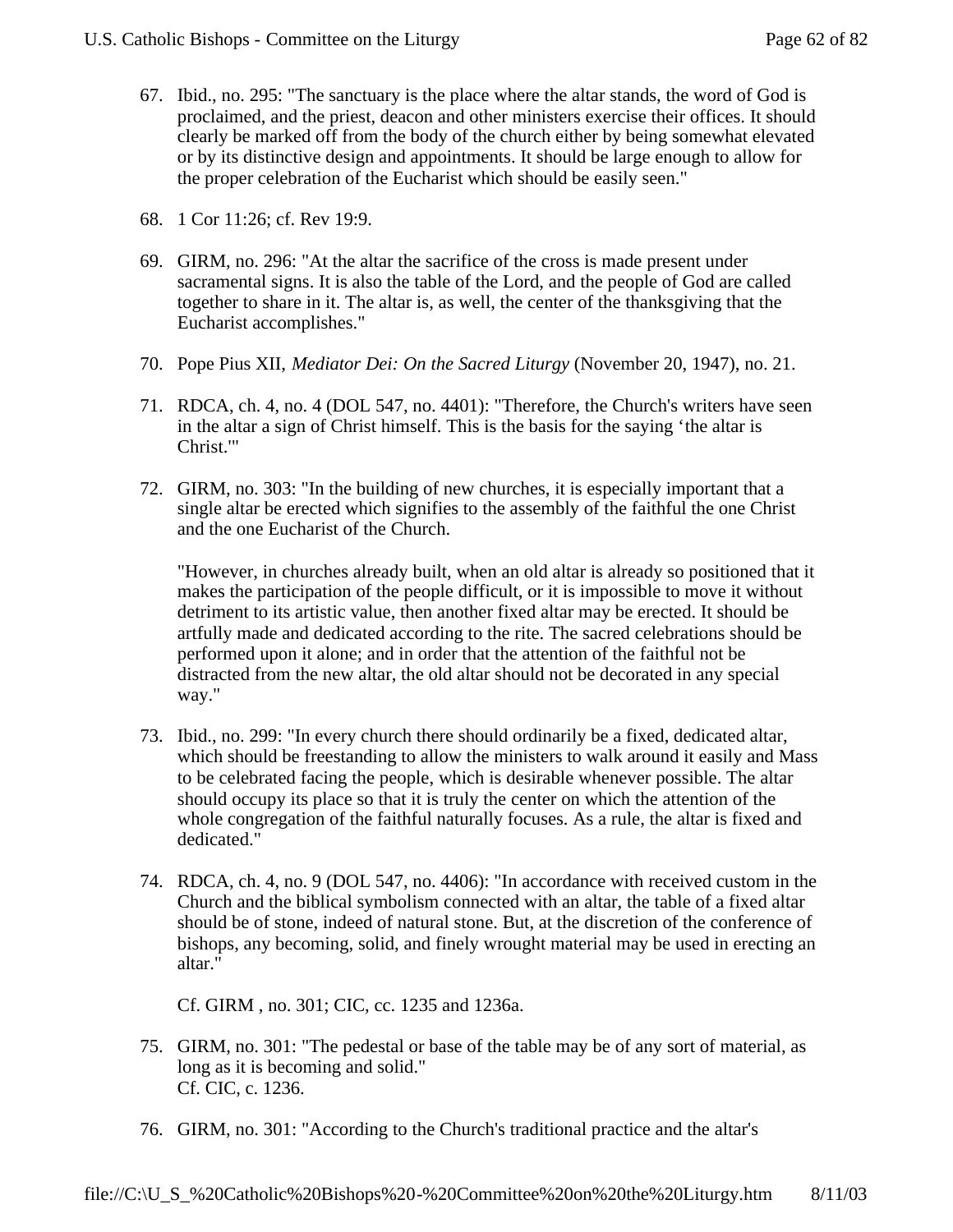symbolism, the table of a fixed altar should be of stone and indeed of natural stone. But at the discretion of the Conference of Bishops some other solid, becoming, and well-crafted material may be used. The pedestal or base of the table may be made of any sort of material, as long as it is becoming and solid."

Cf. National Conference of Catholic Bishops, *The Appendix to the General Instruction for the Dioceses of the United States of America* (1975), no. 263.

- 77. Cf. RDCA, ch. 4, no. 5 (DOL 547, no. 4402): "[In the words of Saint Ambrose] the triumphant victims come to their rest in the place where Christ is victim: he, however, who suffered for all is on the altar; they who have been redeemed by his sufferings are beneath the altar."
- 78. RDCA, ch. 4, no. 11c (DOL 547, no. 4408): "A reliquary must not be placed on the altar or set into the table of the altar, but placed beneath the table of the altar, as the design of the altar permits."
- 79. Congregation for Divine Worship and the Discipline of the Sacraments, *General Introduction to the Lectionary for Mass* [GILM] (1998), no. 32: "There must be a place in the church that is somewhat elevated, fixed, and of a suitable design and nobility. It should reflect the dignity of God's word and be a clear reminder to the people that in the Mass the table of God's word and of Christ's body is placed before them. The place for the readings must also truly help the people's listening and attention during the liturgy of the word. Great pains must therefore be taken, in keeping with the design of each church, over the harmonious and close relationship of the ambo with the altar."

Cf. GIRM, no. 309: "The dignity of the word of God requires the church to have a place that is suitable for proclamation of the word and is a natural focal point for the faithful during the liturgy of the word.

"As a rule the ambo should be stationary, not simply a movable stand. In keeping with the structure of each church, it must be so placed that the ordained ministers and readers may be easily seen and heard by the faithful.

"The readings, responsorial psalm and the Easter Proclamation (*Exsultet*) are proclaimed only from the ambo."

- 80. GILM, no. 32: "Great pains must therefore be taken, in keeping with the design of each church, over the harmonious and close relationship of the ambo with the altar."
- 81. The elevation of the ambo, an access without steps, and in situations where it seems feasible, an ambo with a top section that is adjustable in height either manually or electrically will enable all to serve as celebrant, lector, and cantor.
- 82. It has become customary to provide a place for the permanent display of the Scriptures in the sanctuary area. This can be done using the front of the ambo or another kind of pedestal.
- 83. GIRM, no. 310: "The priest celebrant's chair ought to stand as a symbol of his function of presiding over the assembly and of directing prayer. Thus the best place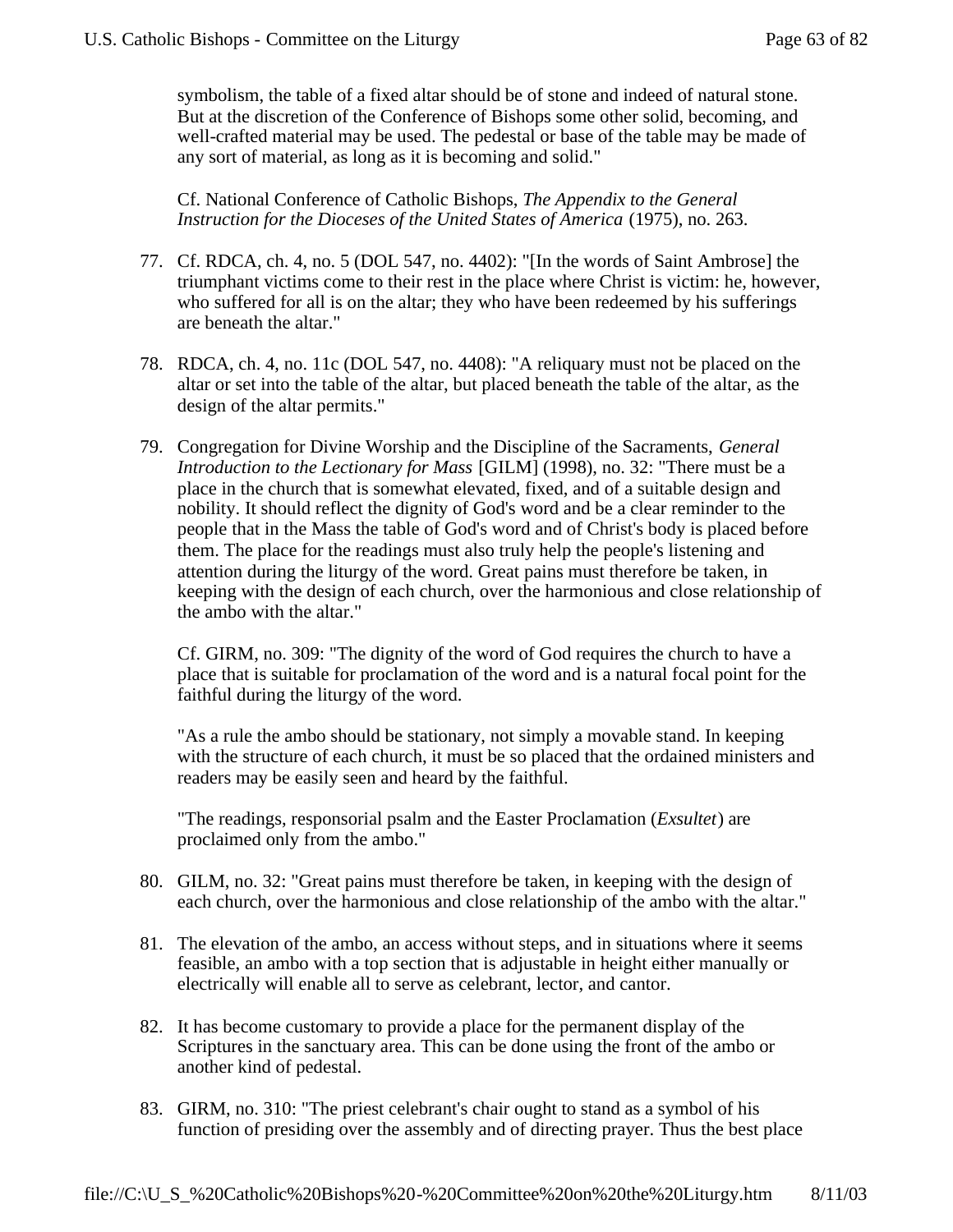for the chair is at the head of the sanctuary and turned toward the people, unless the design of the building or other circumstances are an obstacle, for example, if too great a distance would interfere with communication between the priest and the gathered assembly, or if the tabernacle is positioned medially behind the altar. However, anything resembling a throne is to be avoided.

"The seat for the deacon should be placed near that of the celebrant. However the seats for the other ministers should be arranged so that they are clearly distinguished from the seats for clergy and, so that the lay ministers are easily able to fulfill the office assigned to them."

- 84. Ibid.
- 85. *Ceremonial of Bishops*, no. 47.
- 86. GIRM, no. 310.
- 87. Congregation for Divine Worship, *Rite of Christian Initiation of Adults* [RCIA] (1988), General Introduction, no. 25: "The baptistery or the area where the baptismal font is located should be reserved for the sacrament of baptism and should be worthy to serve as the place where Christians are reborn in water and the Holy Spirit. The baptistery may be situated in a chapel either inside or outside the church or in some other part of the church easily seen by the faithful; it should be large enough to accommodate a good number of people. After the Easter season, the Easter candle should be kept reverently in the baptistery, in such a way that it can be lighted for the celebration of baptism and so that from it the candles for the newly baptized can easily be lighted."
- 88. Ibid., no. 213: "Therefore in the celebration of baptism the washing with water should take on its full importance as the sign of that mystical sharing in Christ's death and resurrection through which those who believe in his name die to sin and rise to eternal life. Either immersion or the pouring of water should be chosen for the rite, whichever will serve in individual cases and in the various traditions and circumstances to ensure the clear understanding that this washing is not a mere purification rite but the sacrament of being joined to Christ."
- 89. Ibid.: "Either immersion or the pouring of water should be chosen for the rite, whichever will serve in individual cases and in the various traditions and circumstances to ensure the clear understanding that this washing is not a mere purification rite but the sacrament of being joined to Christ."

Cf. RCIA, National Statutes for the Catechumenate (1986), no. 17: "Baptism by immersion is the fuller and more expressive sign of the sacrament and, therefore, provision should be made for its more frequent use in the baptism of adults. The provision of the *Rite of Christian Initiation of Adults* for partial immersion, namely, immersion of the candidate's head, should be taken into account."

90. Congregation for Divine Worship, *Holy Communion and Worship of the Eucharist Outside Mass* [HCWEOM] (1976), no. 5: "The primary and original reason for reservation of the eucharist outside Mass is the administration of viaticum. The secondary reasons are the giving of communion and the adoration of our Lord Jesus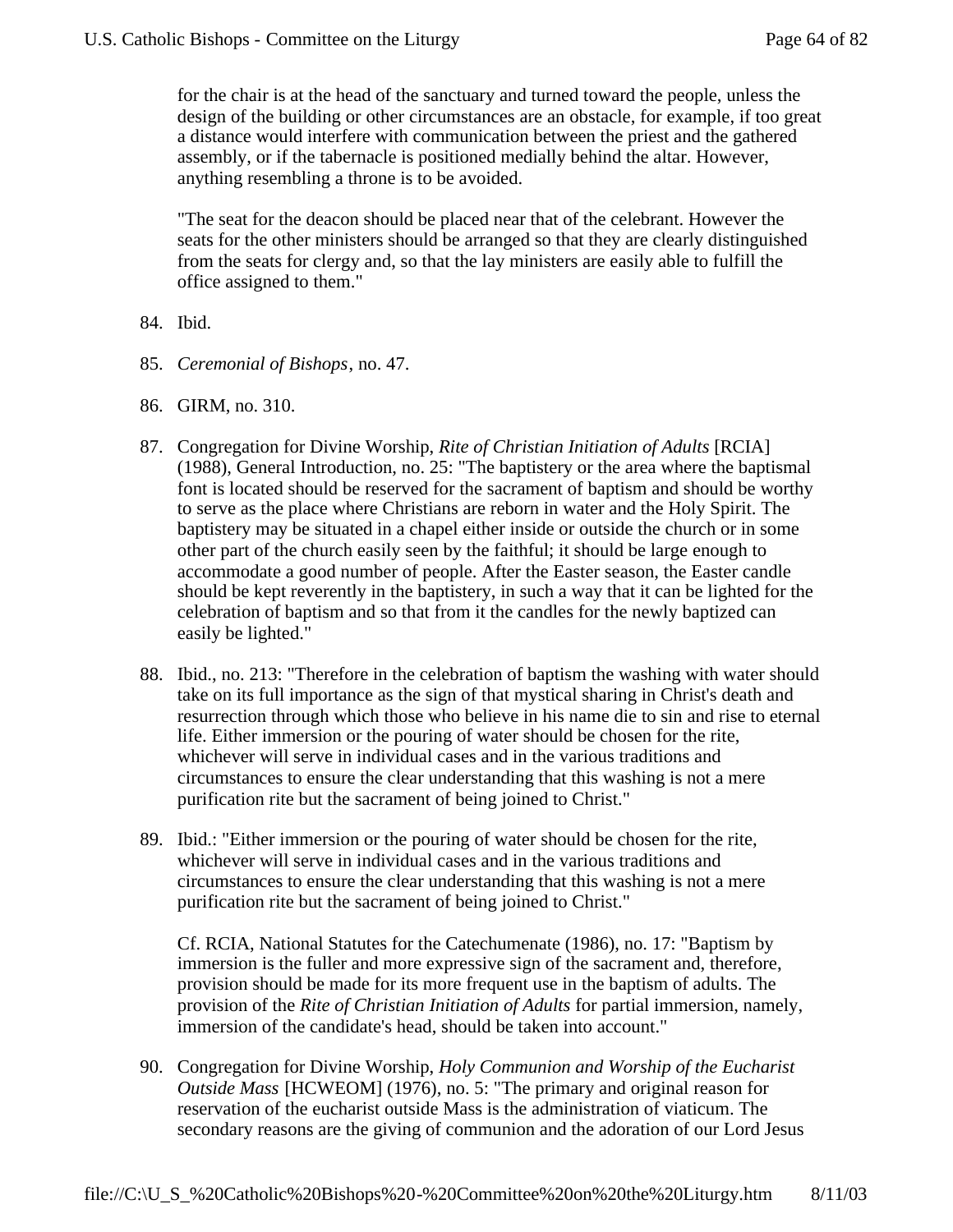Christ present in the sacrament. The reservation of the sacrament for the sick led to the praiseworthy practice of adoring this heavenly food in the churches. This cult of adoration rests upon an authentic and solid basis, especially because faith in the real presence of the Lord leads naturally to external, public expression of that faith."

- 91. SC, no. 48: "The Church, therefore, earnestly desires that Christ's faithful, when present at this mystery of faith, should not be there as strangers or silent spectators. On the contrary, through a proper appreciation of the rites and prayers they should participate knowingly, devoutly, and actively. They should be instructed by God's word and be refreshed at the table of the Lord's body; they should give thanks to God; by offering the Immaculate Victim, not only through the hands of the priest, but also with him, they should learn to offer themselves too. Through Christ the Mediator, they should be drawn day by day into ever closer union with God and with each other, so that finally God may be all in all."
- 92. CIC, c. 938 § 2: "The tabernacle in which the Most Holy Eucharist is reserved is to be situated in some part of the church or oratory which is distinguished, conspicuous, beautifully decorated, and suitable for prayer."
- 93. Ibid., c. 938 § 1: "The Most Holy Eucharist is to be reserved habitually in only one tabernacle of a church or oratory."
- 94. Ibid., c. 938 § 3: "The tabernacle in which the Most Holy Eucharist is reserved habitually is to be immovable, made of solid and opaque material, and locked in such a way that the danger of profanation is avoided as much as possible."

Cf. GIRM, no. 314.

- 95. HCWEOM, no. 11: "According to traditional usage, an oil lamp or lamp with a wax candle is to burn constantly near the tabernacle as a sign of the honor which is shown to the Lord."
- 96. GIRM, no. 315: "It is more in keeping with its meaning as a sign, that the tabernacle in which the Most Blessed Sacrament is reserved not be on the altar on which Mass is celebrated.

Moreover, the tabernacle should be placed, according to the judgment of the diocesan Bishop:

- a. either in the sanctuary, apart from the altar of celebration, in the most suitable form and place, not excluding on an old altar which is no longer used for celebration;
- b. or even in another chapel suitable for adoration and the private prayer of the faithful, and which is integrally connected with the church and is conspicuous to the faithful.
- 97. There has been a shift in directives about the placement of the tabernacle over time. The latest edition of the *General Instruction of the Roman Missal* (2000) alters the earlier directive in GIRM, no. 276, which gave a clear preference for reservation in a separate chapel. GIRM, no. 315, now directs the diocesan bishop to determine the appropriate placement either in the sanctuary (including on the old altar which is no longer used for celebration) or in a separate chapel. It may not be reserved on the altar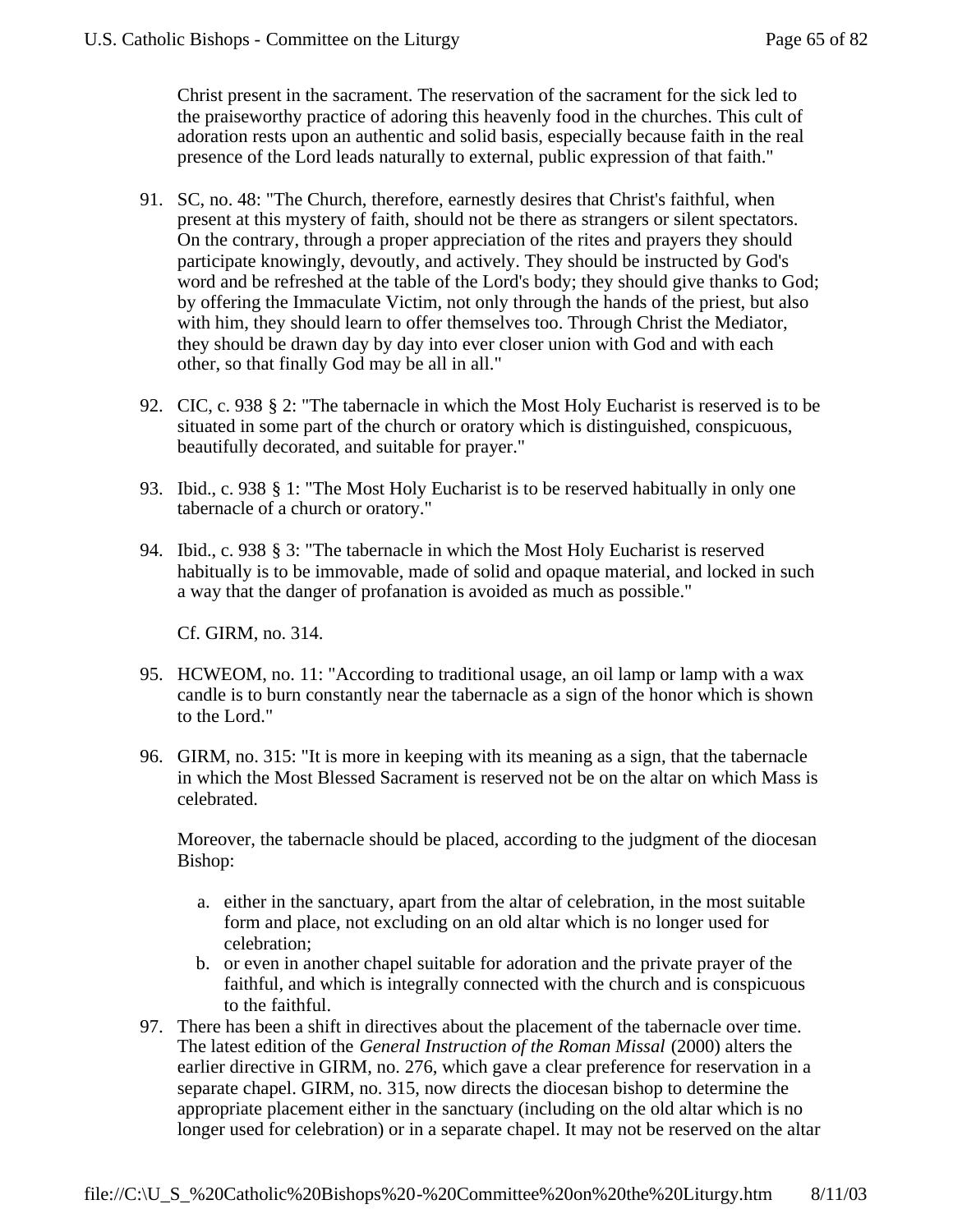at which the Eucharist is celebrated.

- 98. GIRM, no. 315.
- 99. Cf. Response of the Congregation for Divine Worship and the Discipline of the Sacraments Regarding Perpetual Exposition of the Eucharist published in the June 1995 issue of the National Conference of Catholic Bishops' *BCL* [Bishops' Committee on the Liturgy] *Newsletter*, p. 21: "Because perpetual exposition is a devotional practice of a religious community or a pious association, it should normally take place in a chapel of that religious community or association. If for some good reason perpetual exposition must take place in a parish church, it should be in a chapel distinct from the body of the church so as not to interfere with the normal activities of the parish or its daily liturgical celebration. When Mass is celebrated in a chapel where the Blessed Sacrament is exposed, the Eucharist must be replaced in the tabernacle before the celebration of Mass begins."
- 100. EM, no. 55 (DOL 179, no. 1284): "It is more in keeping with the nature of the celebration [of the Eucharist] that, through reservation of the sacrament in the tabernacle, Christ not be present eucharistically from the beginning on the altar where Mass is celebrated."
- 101. Congregation for Divine Worship, *Circular Letter Concerning the Preparation and Celebration of the Easter Feasts* [PCEF] (January 16, 1988), no. 49: "For the reservation of Blessed Sacrament, a place should be prepared and adorned in such a way as to be conducive to prayer and meditation; that sobriety appropriate to the liturgy of these days is enjoined, to the avoidance or suppression of all abuses."
- 102. Ibid., no. 68: "For veneration of the cross, let a cross be used that is of appropriate size and beauty, and let one or the other of the forms of this rite as found in the *Roman Missal* be followed."
- 103. PCEF, no. 82: "Insofar as possible, a suitable place should be prepared outside the church for the blessing of the new fire, whose flames should be such that they genuinely dispel the darkness and light up the night."
- 104. GIRM, no. 294: "The people of God assembled at Mass possess an organic and hierarchical structure, expressed by the various ministries and actions for each part of the celebration. The general plan of the sacred building should be such that in some way it conveys the image of the gathered assembly. Thus it should also allow the participants to take the place most appropriate to them and assist all to carry out their individual functions properly.

"The faithful and the choir should have a place that facilitates their active participation.

"The priest celebrant, the deacon and other ministers have their place in the sanctuary. At the same time, seats for the concelebrants should be prepared. If there is truly a great number of concelebrants, then seats should be arranged in another part of the church, but near the altar.

"Even though all these elements must express a hierarchical arrangement and the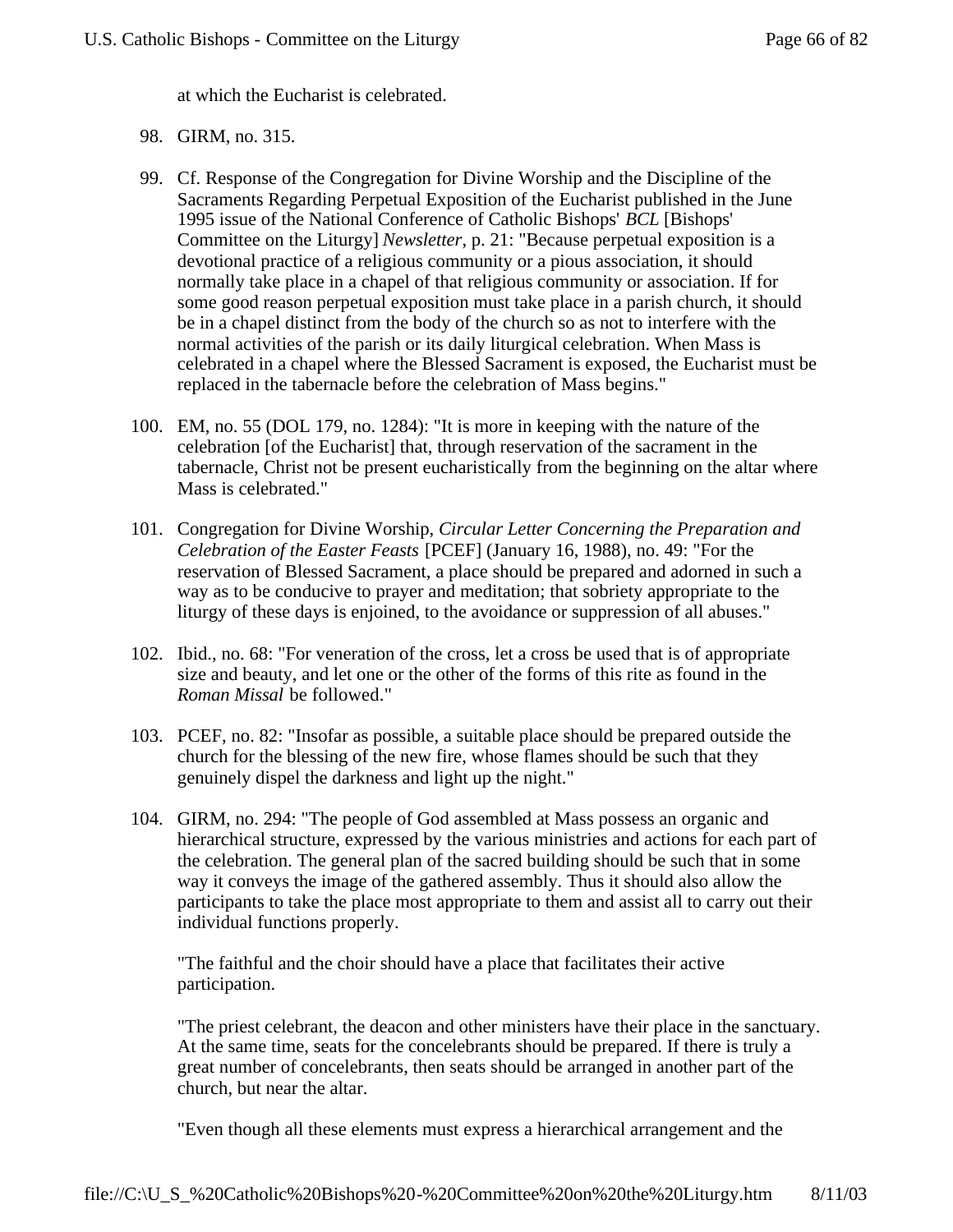diversity of functions, they should at the same time form a deep and organic unity, clearly expressive of the unity of the entire holy people. The character and beauty of the place and all its appointments should foster devotion and show the holiness of the mysteries celebrated there."

- 105. Ibid., no. 311: "The places for the faithful should be arranged with care so that they are able to take their rightful part in the celebration visually and mentally. As a rule, there should be benches or chairs for their use. But the custom of reserving seats for private persons must be abolished. Especially in newly built churches, however, benches or chairs should be set up in such a way that the people can easily take the postures required during various parts of the celebration and have unimpeded access to receive communion."
- 106. MCW, no. 23; GIRM, no. 103: "The *schola cantorum* or choir exercises its own liturgical function among the faithful. Its task is to ensure that the parts proper to it, in keeping with the different types of chants, are carried out becomingly and to encourage active participation of the people in the singing. What is said about the choir applies in a similar way to other musicians, especially the organist."
- 107. National Conference of Catholic Bishops' Committee on the Liturgy, *Liturgical Music Today* (1982), no. 63: "The entire worshiping assembly exercises a ministry of music. Some members of the community, however, are recognized for the special gifts they exhibit in leading the musical praise and thanksgiving of Christian assemblies. These are the pastoral musicians, whose ministry is especially cherished by the Church."
- 108. GIRM, no. 294: "The people of God assembled at Mass possess an organic and hierarchical structure, expressed by the various ministries and actions for each part of the celebration. The general plan of the sacred building should be such that in some way it conveys the image of the gathered assembly. Thus it should also allow the participants to take the place most appropriate to them and assist all to carry out their individual functions properly.

"The faithful and the choir should have a place that facilitates their active participation."

Ibid., no. 312: "In relation to the design of each church, the *schola cantorum* should be so placed that its character as a part of the assembly of the faithful that has a special function stands out clearly. The location should also assist the exercise of the duties of the *schola cantorum* and allow each member of the choir complete, that is, sacramental participation in the Mass."

- 109. Cf. MCW, nos. 33-38.
- 110. Cf. the section in chapter four of this document on "Placement of the Organ and Other Musical Instruments."
- 111. Cf. Congregation for Divine Worship, National Conference of Catholic Bishops, *Book of Blessings* [BB] (1988), no. 1233: "Of all sacred images, the 'figure of the precious, life-giving cross of Christ' is pre-eminent, because it is the symbol of the entire paschal mystery. The cross is the image most cherished by the Christian people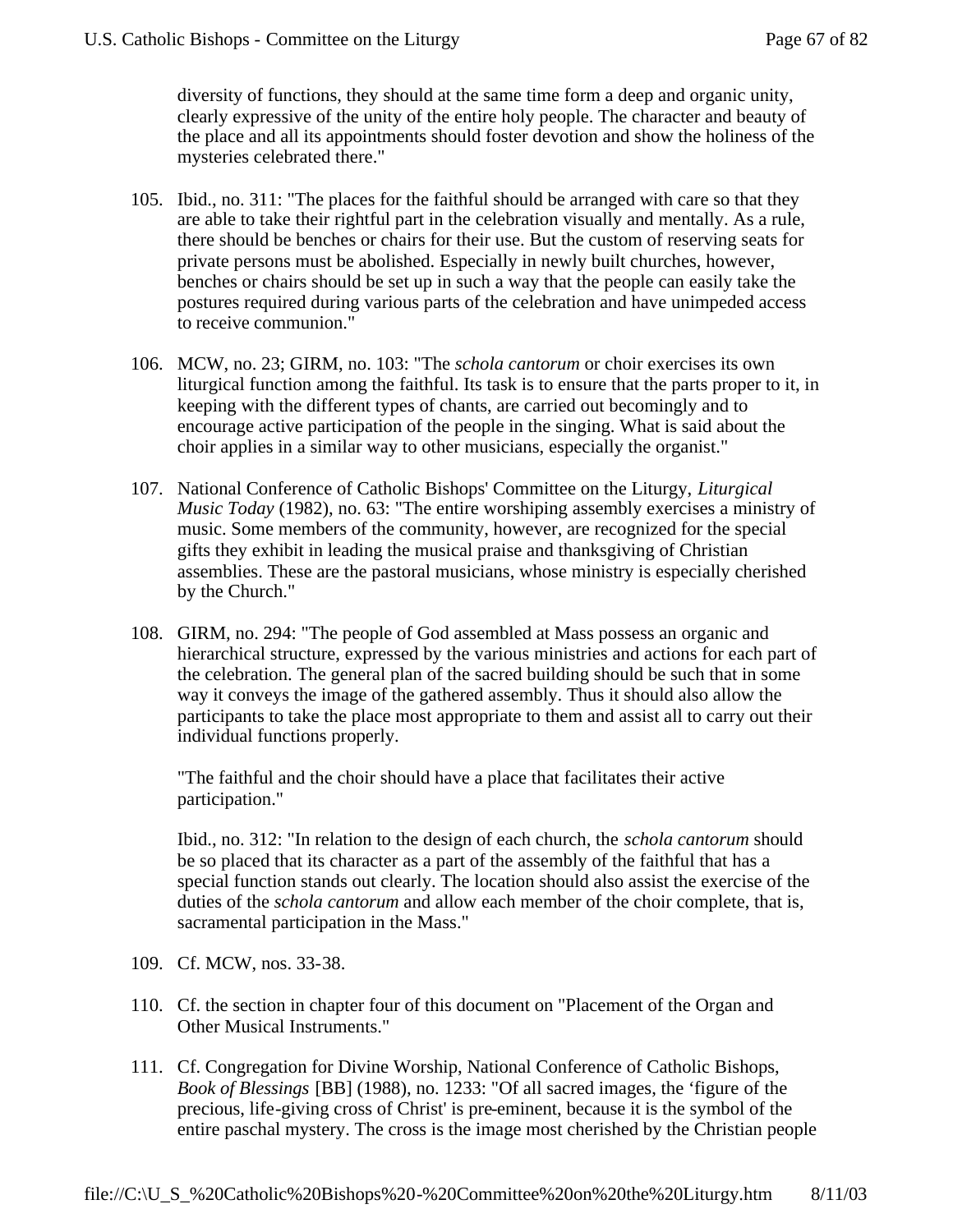and the most ancient; it represents Christ's suffering and victory and at the same time, as the Fathers of the Church have taught, it points to his Second Coming."

- 112. GIRM, no. 308: "There is also to be a cross, with the figure of Christ crucified upon it, positioned either on the altar or near it, and which is clearly visible to the people gathered together. It is fitting that a cross of this kind, recalling for the faithful the saving passion of the Lord, remain near the altar even outside of liturgical celebrations."
- 113. Cf. GIRM, no. 122: "The cross adorned with the figure of Christ crucified and which has been carried in procession, is placed near the altar so that it may become the altar cross, which ought then to be the only cross used; otherwise it is set aside."
- 114. GIRM, no. 307: "Candles are to be used at every liturgical service as a sign of reverence and of the festiveness of the celebration. The candlesticks are to be placed either on or around the altar in a way suited to the design of the altar and the sanctuary. Everything is to be well balanced and must not interfere with the faithful's clear view of what takes place on at the altar or is placed on it."
- 115. 1 Pt 2:9.
- 116. GIRM, no. 117: "The altar is to be covered with at least one white colored cloth. On or even next to the altar are to be candlesticks with lighted candles, at least two in every celebration, or even four or six, especially if a Sunday Mass or Mass for a holy day of obligation is celebrated, or if the Bishop of the diocese celebrates, then seven candles should be used. There is also to be a cross on or near the altar, with a figure of Christ crucified. However, the candles and the cross adorned with the figure of Christ crucified may be carried in the entrance procession. The *Book of the Gospels*, if distinct from the book of other readings, may be placed on the altar, unless it is carried in the entrance procession."
- 117. DOL 208, p. 519, note R47, quoting the newsletter of the Congregation for Divine Worship and the Discipline of the Sacraments *Notitiae* 10:80 (1974), no. 4: "Query: Must the lighted candles that are to be placed in candlesticks for the celebration of Mass consist in part of beeswax, olive oil, or other vegetable oil? Reply: The GIRM prescribes candles for Mass 'as a sign of reverence and festiveness' (nos. 79, 269). But it makes no further determination regarding the material of their composition, except in the case of the sanctuary lamp, the fuel for which must be oil or wax (see *Holy Communion and Worship of the Eucharist Outside Mass*, Introduction no. 11). The faculty that the conferences of bishops possess to choose suitable materials for sacred furnishings applies therefore to the candles for Mass. The faculty is limited only by the condition that in the estimation of the people the materials are valued and worthy and that they are appropriate for sacred use. Candles intended for liturgical use should be made of material that can provide a living flame without being smoky or noxious and that does not stain the altar cloths or coverings. Electric bulbs are banned in the interest of safeguarding authenticity and the full symbolism of light."
- 118. Congregation for Divine Worship, *The Sacramentary [The Roman Missal]* (1973, 1985), The Easter Vigil, no. 12.
- 119. PCEF, no. 99: "In the celebration of funerals, the paschal candle should be placed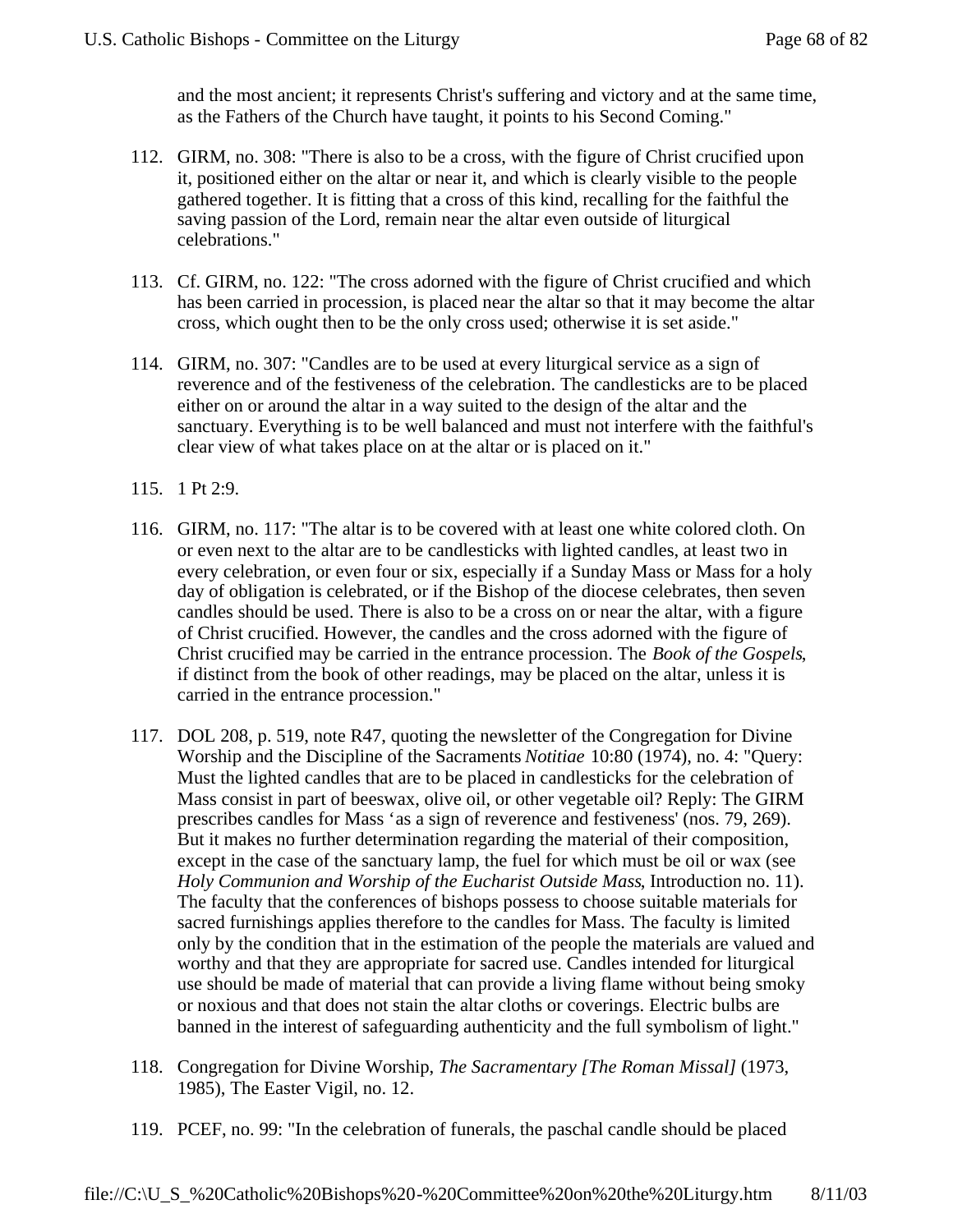near the coffin to indicate that the death of a Christian is one's own passover. The paschal candle should not otherwise be lit or placed in the sanctuary outside the Easter season."

- 120. BB, no. 1229.
- 121. Ibid., no. 1216: "It is proper, then, that in construction, design, and decoration church doors should stand as a symbol of Christ, who said, 'I am the door, whoever enters through me will be safe,' and of those who have followed the path of holiness that leads to the dwelling place of God."
- 122. Congregation for Divine Worship, *Rite of Penance* [OP] (1974), no. 12: "The sacrament of penance is celebrated in the place and location prescribed by law."
- 123. CIC, c. 964 § 1: "The proper place to hear sacramental confessions is a church or oratory."
- 124. Ibid., c. 964 § 2: "The conference of bishops is to establish norms regarding the confessional: it is to take care, however, that there are always confessionals with a fixed gate between penitent and the confessor in an open place so that the faithful who wish to can use them freely."
- 125. Complementary legislation approved at the November 1999 meeting of the NCCB: "The National Conference of Catholic Bishops, in accord with the prescriptions of canon 964 and the approved liturgical rite, hereby decrees the following norms governing the place for sacramental confessions: Provision must be made for a place for sacramental confessions which is clearly visible, truly accessible, and which provides a fixed grille between the penitent and confessor. Provision must also be made for those instances when the penitent wishes to confess face-to-face."
- 126. OP, no. 17: "Then the priest, or the penitent himself, may read a text of holy Scripture, or this may be done as part of the preparation for the sacrament. Through the word of God the Christian receives light to recognize his sins and is called to conversion and to confidence in God's mercy."
- 127. Cf. additional sections in this document on accessibility, pp. 16, 23, 24, 29, 32, 38, 39, 68, 69, and 76ff.
- 128. Congregation for Divine Worship, International Committee on English in the Liturgy, *Order of Christian Funerals* [OCF] (1985, 1989), no. 42: "Processions continue to have special significance in funeral celebrations, as in Christian Rome where funeral rites consisted of three "stages" or "stations" joined by two processions. Christians accompanied the body on its last journey. From the home of the deceased the Christian community proceed to the church singing psalms. When the service in the church concluded, the body was carried in solemn procession to the grave or tomb. During the final procession the congregation sang psalms praising the God of mercy and redemption and antiphons entrusting the deceased to the care of the angels and saints. The funeral liturgy mirrored the journey of human life, the Christian pilgrimage to the heavenly Jerusalem.
- 129. Ibid., no. 131: "Since the church is the place where the community of faith assembles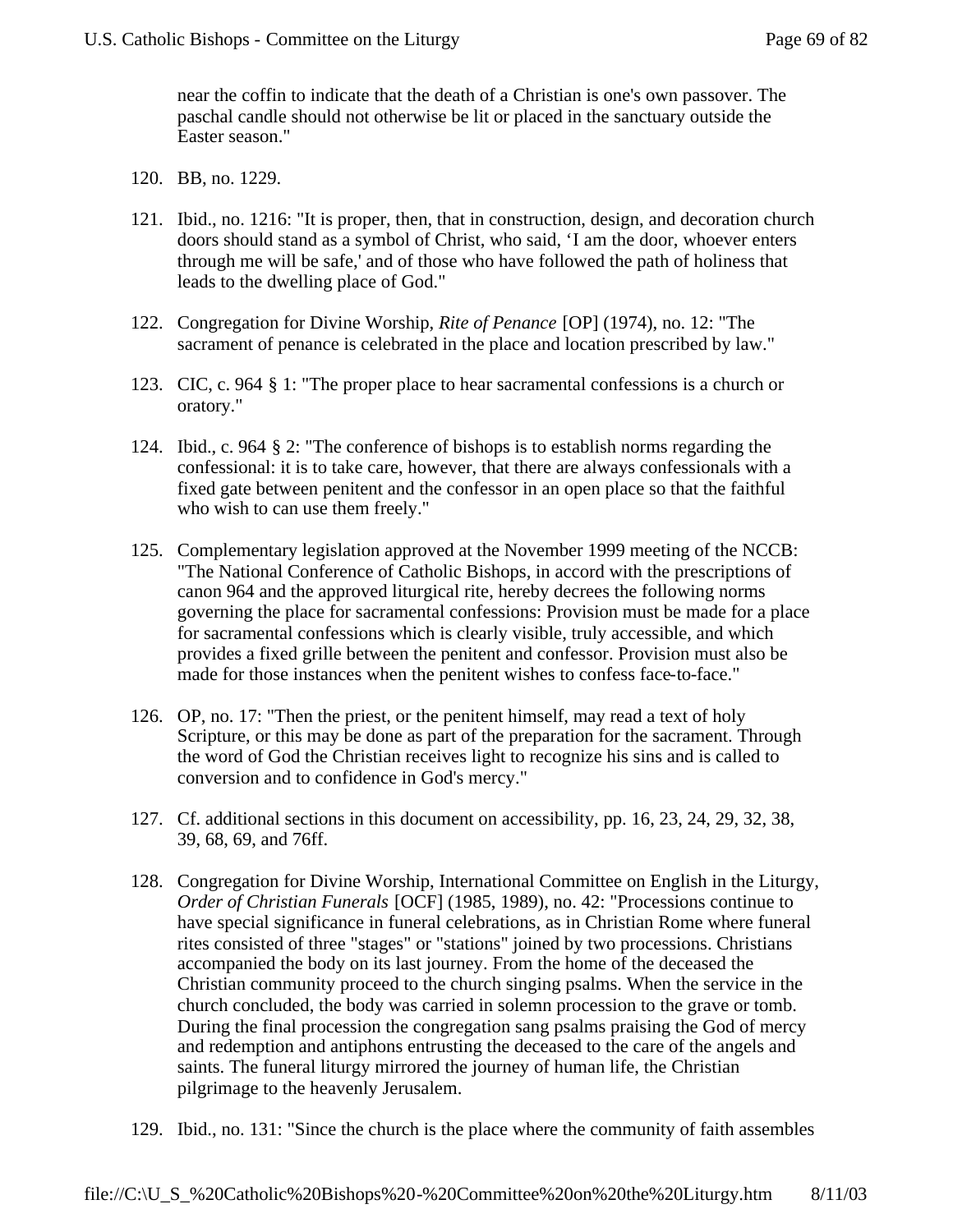for worship, the rite of reception of the body at the church has great significance. The church is the place where the Christian life is begotten in baptism, nourished in the eucharist, and where the community gathers to commend one of its deceased members to the Father. The church is at once a symbol of the community and of the heavenly liturgy that the celebration of the liturgy anticipates. In the act of receiving the body, the members of the community acknowledge the deceased as one of their own, as one who was welcomed in baptism and who held a place in the assembly. Through the use of various baptismal symbols the community shows the reverence due to the body, the temple of the Spirit, and in this way prepares for the funeral liturgy in which it asks for a share in the heavenly banquet promised to the deceased and to all who have been washed in the waters of rebirth and marked with the sign of faith."

- 130. Ibid.
- 131. Cf. OCF, Appendix 2, regarding the indult for the United States and the ritual directives governing the presence of the cremated remains at the funeral Mass, and the reverent disposition of the cremated remains.
- 132. OCF, no. 55: "The vigil may be celebrated in the home of the deceased, in the funeral home, parlor or chapel of rest, or in some other suitable place. It may also be celebrated in the church, but at a time well before the funeral liturgy, so that the funeral liturgy will not be lengthy and the liturgy of the word repetitious."
- 133. Congregation for Divine Worship, *General Instruction of the Liturgy of the Hours* (February 2, 1971), no. 20 (DOL 426, no. 3450): "The liturgy of the hours, like other liturgical services, is not a private matter but belongs to the whole Body of the Church, whose life it both expresses and affects."
- 134. Cf. National Conference of Catholic Bishops' Committee on the Liturgy, *Sunday Celebrations in the Absence of a Priest: Leader's Edition* (1993), no. 14: "It is the responsibility of the diocesan bishop, after having received the advice of the diocesan presbyteral council and, if appropriate, other consultative bodies, to decide whether Sunday celebrations in the absence of a priest should be held on an occasional or regular basis in his diocese. He is to set out general and particular norms for such celebrations. They are to be held only when and where approved by the bishop and only under the pastoral ministry of a priest who has the responsibility for the particular community."
- 135. Ibid., no. 19: "When a deacon presides at a Sunday celebration in the absence of a priest, he acts in the usual manner in regard to the greetings, the prayers, the gospel reading and homily, the giving of communion, and the dismissal and blessing. He wears the vestments proper to his ministry, that is, the alb with stole, and, as circumstances suggest, the dalmatic. He uses the presidential chair."
- 136. Ibid., no. 24: "The layperson wears vesture that is suitable for his or her function or the vesture prescribed by the bishop. A layperson does not use the presidential chair."

Cf. Congregation for Divine Worship, *Directory for Sunday Celebrations in the Absence of a Priest* (1988), no. 40.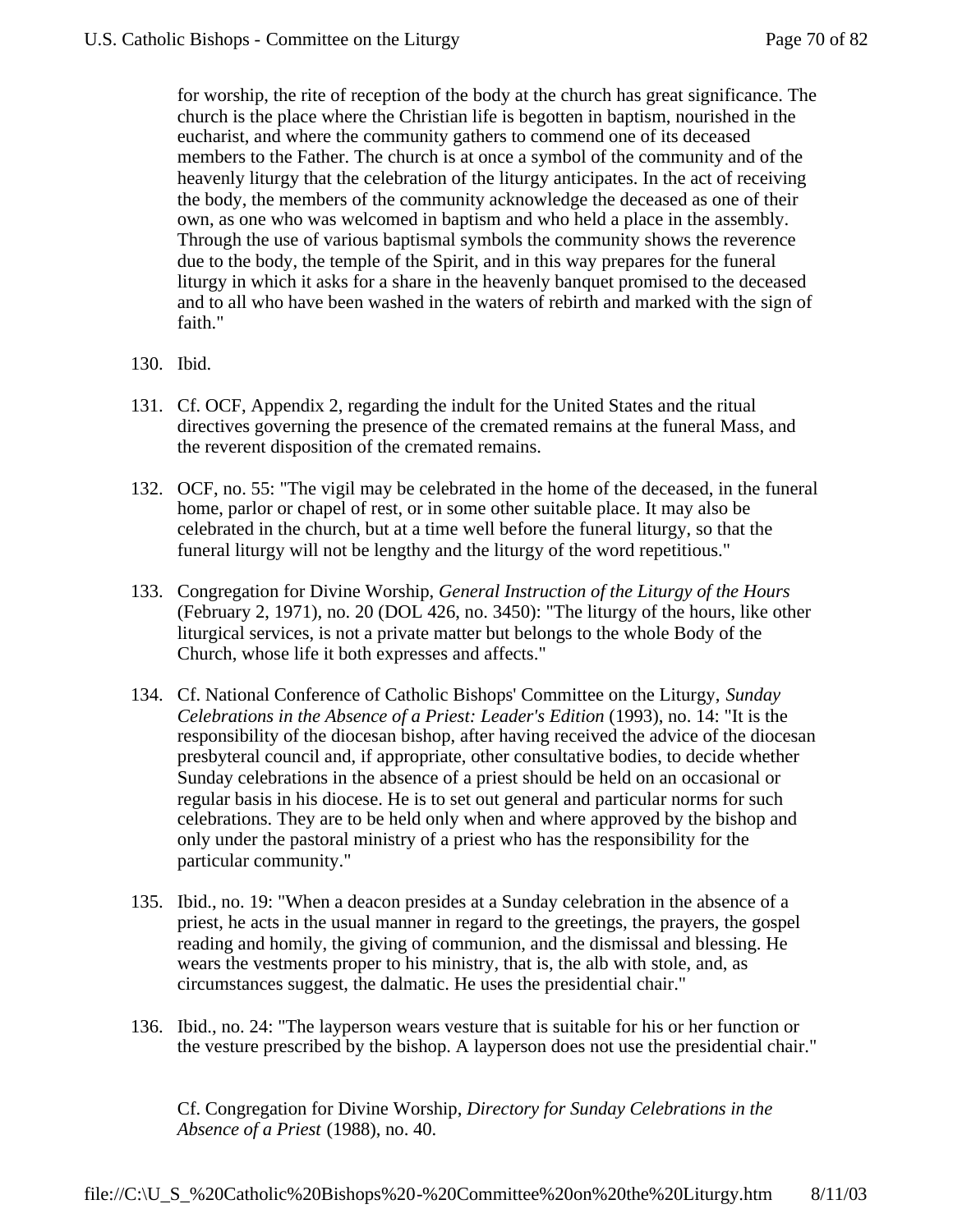- 137. BB, no. 1125: "The oils used for the celebration of the sacraments of initiation, holy orders, and the anointing of the sick according to ancient tradition are reverently reserved in a special place in the church. This repository should be secure and be protected by a lock."
- 138. CIC, c. 847 § 2: "The pastor is to obtain the holy oils from his own bishop and is to preserve them diligently with proper care."
- 139. RDCA, ch. 5, no. 1 (DOL 547, no. 4428): "Since sacred edifices, that is, churches, are permanently set aside for the celebration of the divine mysteries, it is right for them to receive a dedication to God. This is done according to the rite in chapters two and three [of the *Rite of Dedication of a Church and an Altar*] for dedicating a church, a rite impressive for its striking ceremonies and symbols.

"Private oratories, chapels, or other sacred edifices set aside only temporarily for the divine worship because of special conditions, more properly receive a blessing, according to the rite [found in chapter 5 of the *Rite of Dedication of a Church and an Altar*]."

- 140. Ibid., ch. 1, no. 1 (DOL 547, no. 4361): "When the building of a new church begins, it is desirable to celebrate a rite to ask God's blessing for the success of the work and to remind the people that the structure built of stone will be a visible sign of the living Church, God's building that is formed of the people themselves."
- 141. Ibid., ch. 2, no. 2 (DOL 547, no. 4370): "When a church is erected as a building destined solely and permanently for assembling the people of God and for carrying out sacred functions, it is fitting that it be dedicated to God with a solemn rite, in accordance with the ancient custom of the Church."
- 142. Ibid., ch. 2, no. 15 (DOL 547, no. 4383): "The celebration of the eucharist is the most important and the one necessary rite for the dedication of a church."
- 143. Ibid., ch. 3, no. 1 (DOL 547, no. 4396): "In order to bring out fully the symbolism and the significance of the rite, the opening of a new church and its dedication should take place at one and the same time. For this reason, as was said before, care should be taken that, as far as possible, Mass is not celebrated in a new church before it is dedicated (see chapter two, nos. 8, 15, 17).

"Nevertheless in the case of the dedication of a church where the sacred mysteries are already being celebrated regularly, the rite set out in this chapter must be used."

Cf. RDCA, ch. 4, no. 13 (DOL 547, no. 4410): "Since an altar becomes sacred principally by the celebration of the Eucharist, in fidelity to this truth the celebration of Mass on a new altar before it has been dedicated is to be carefully avoided, so that the Mass of dedication may also be the first eucharist celebrated on the altar."

144. Ibid., ch. 2, no. 33: "At the threshold of the church the procession comes to a halt. Representatives of those who have been involved in the building of the church (members of the parish or of the diocese, contributors, architects, workers) hand over the building to the bishop, offering him according to place and circumstances either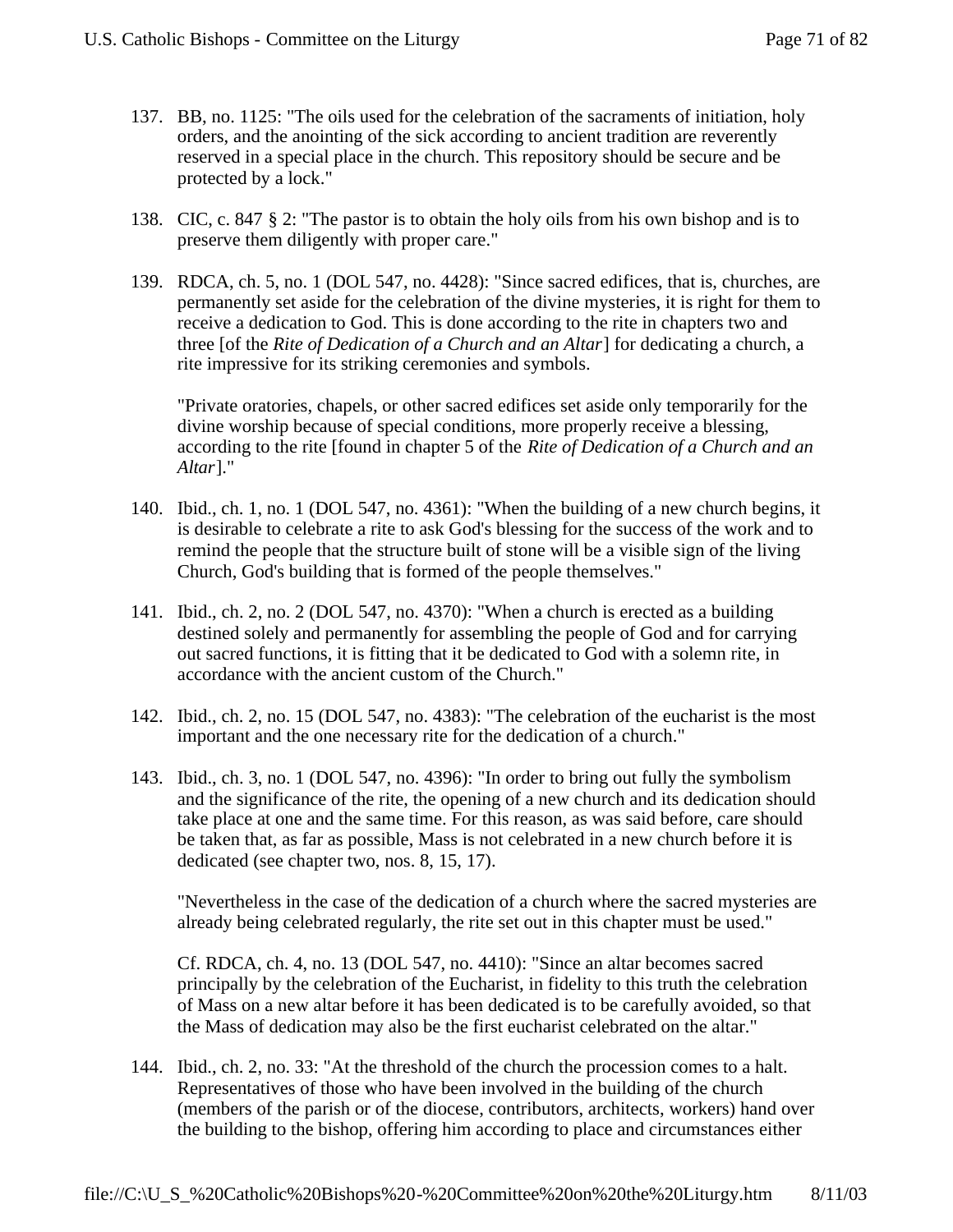the legal documents for possession of the building, or the keys, or the plan of the building, or the book in which the progress of the work is described and the names of those in charge of it and the names of the workers are recorded."

- 145. Ibid., ch. 2, no. 22 (DOL 547, no. 4390): "Beneath each cross a small bracket should be fitted and in it a small candlestick is placed, with a candle to be lighted."
- 146. SC, no. 102: "Holy Mother Church is conscious that she must celebrate the saving work of her divine spouse by devoutly recalling it on certain days throughout the course of the year. Every week, on the day which she has called the Lord's Day, she keeps the memory of His resurrection. In the supreme solemnity of Easter she also makes an annual commemoration of the resurrection, along with the Lord's blessed passion.

"Within the cycle of a year, moreover, she unfolds the whole mystery of Christ, not only from his incarnation and birth until his ascension, but also as reflected in the day of Pentecost, and the expectation of a blessed hoped-for return of the Lord.

"Recalling thus the mysteries of redemption, the Church opens to the faithful the riches of the Lord's powers and merits, so that these are in some way made present at all times, and the faithful are enabled to lay hold of them and become filled with saving grace."

- 147. Cf. BB, no. 1512.
- 148. Ibid., no. 1544.
- 149. Congregation for Bishops, *Directory on the Pastoral Ministry of Bishops* (1974), no. 91: "A healthy zeal for promoting liturgical life carries with it the desire to preserve, foster and even spread those exercises of piety which express and nourish the spirit of prayer. This is especially true if they are redolent of holy scripture and the sacred liturgy, have originated in the hearts of saints or have for a long time witnessed to the traditional faith and piety."
- 150. SC, no. 13: "Popular devotions of the Christian people are to be warmly commended, provided they accord with the laws and norms of the Church. Such is especially the case with devotions called for by the Apostolic See.

"Devotions proper to individual churches also have a special dignity if they are conducted by mandate of the bishops in accord with customs or books lawfully approved.

"Nevertheless these devotions should be so drawn up that they harmonize with the liturgical seasons, accord with the sacred liturgy, are in some fashion derived from it, and lead the people to it, since the liturgy by its very nature far surpasses any of them."

151. Often churches have images as well as the crosses that mark the fourteen or fifteen stations. While the depictions of the passion are desirable, only the crosses are needed. The images that accompany the crosses are optional.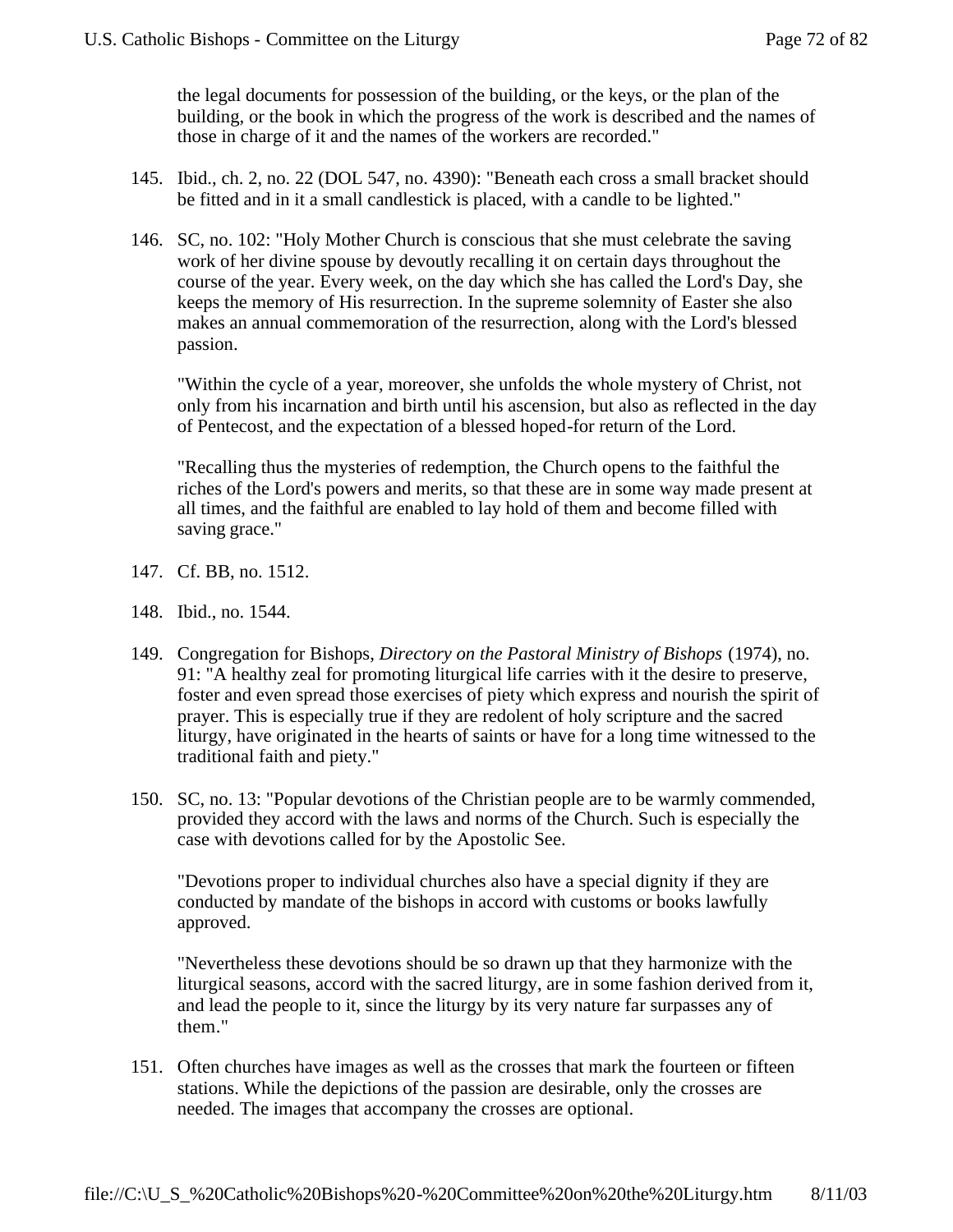- 152. Cf. BB, no. 1258: "The Church encourages the devout veneration of sacred images by the faithful, in order that they may see more deeply into the mystery of God's glory. For that glory has shown in the face of Christ and is reflected in his saints, who have become 'light in the Lord.'"
- 153. Cf. BB, no. 1258, quoting the Second Council of Nicea, Act. 7, as cited in Mansi 13, 378 and Denzinger-Schoenmetzer, no. 601: "For the faithful such images recall our Lord and the saints whom they depict, but they also in some way lead the faithful back to the Lord and the saints themselves. 'The more often we gaze on these images, the quicker we who behold them are led back to their prototypes in memory and in hope.'"
- 154. SC, no. 125: "The practice of placing sacred images in churches so that they may be venerated by the faithful is to be firmly maintained. Nevertheless their number should be moderate and their relative locations should reflect right order. Otherwise they may create confusion among the Christian people and promote a faulty sense of devotion."
- 155. Wis 13:5; cf. 13:3.
- 156. CCC, no. 2502; cf. CCC, nos. 1156-1162; SC , no. 122: "The fine arts are considered to rank among the noblest expressions of human genius. This judgment applies especially to religious art and to its highest achievement, which is sacred art. By their very nature, both of the latter are oriented to God's boundless beauty, for this is the reality which these human efforts are trying to express in some way. To the extent that these works aim exclusively at turning men's thoughts to God persuasively and devoutly, they are dedicated to the cause of His greater honor and glory."
- 157. Pope Paul VI, Address to the Pontifical Commission for Sacred Art in Italy (December 17, 1969) (DOL 540, no. 4324).
- 158. Cf. CCC, nos. 2500-2503, 2513.
- 159. SC, no. 122: "The fine arts are considered to rank among the noblest expressions of human genius. This judgment applies especially to religious art and to its highest achievement, which is sacred art. By their very nature, both of the latter are oriented to God's boundless beauty, for this is the reality which these human efforts are trying to express in some way. To the extent that these works aim exclusively at turning men's thoughts to God persuasively and devoutly, they are dedicated to the cause of His greater honor and glory."
- 160. OA, no. 1 (DOL 541, no. 4327): "Works of art, the most exalted expressions of the human spirit, bring us closer and closer to the divine Artisan and with good reason are regarded as the heritage of the entire human family.

"The Church has always held the ministry of the arts in the highest esteem and has striven to see that 'all things set apart for use in divine worship are truly worthy, becoming, and beautiful, signs and symbols of the supernatural world.' The Church through the centuries has also safeguarded the artistic treasures belonging to it."

161. LA, no. 1: "God therefore called man into existence, committing to him the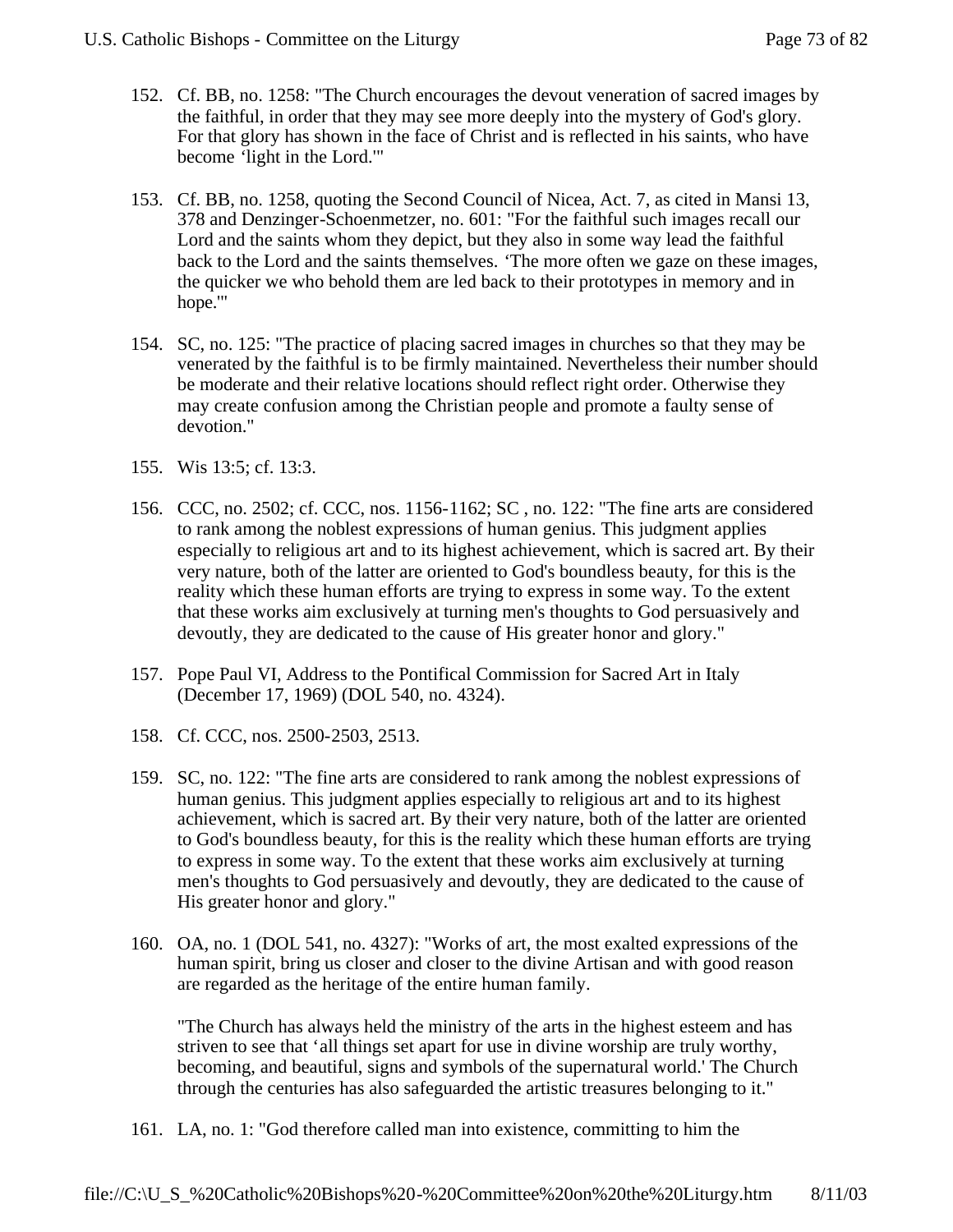craftsman's task. Through his 'artistic creativity' man appears more than ever 'in the image of God,' and he accomplishes this task above all in shaping the wondrous 'material' of his own humanity and then exercising creative dominion over the universe which surrounds him. With loving regard, the divine Artist passes on to the human artist a spark of his own surpassing wisdom, calling him to share in his creative power. Obviously, this is a sharing which leaves intact the infinite distance between the Creator and the creature, as Cardinal Nicholas of Cusa made clear: 'Creative art, which it is the soul's good fortune to entertain, is not to be identified with that essential art which is God himself, but is only a communication of it and a share in it.'"

- 162. Ibid., no. 6: "Every genuine artistic intuition goes beyond what the senses perceive and, reaching beneath reality's surface, strives to interpret its hidden mystery. The intuition itself springs from the depths of the human soul, where the desire to give meaning to one's own life is joined by the fleeting vision of beauty and of the mysterious unity of things. All artists experience the unbridgeable gap which lies between the work of their hands, however successful it may be, and the dazzling perfection of the beauty glimpsed in the ardour of the creative moment: What they manage to express in their painting, their sculpting, their creating is no more than a glimmer of the splendor which flared for a moment before the eyes of their spirit."
- 163. Second Vatican Council, *Gaudium et Spes: Pastoral Constitution on the Church in the Modern World* (December 7, 1965), no. 62: "Literature and the arts are also, in their own way, of great importance to the life of the Church. For they strive to probe the unique nature of man, his problems, his experiences as he struggles to know and perfect both himself and the world. . . .

"Let the Church also acknowledge new forms of art which are adapted to our age and are in keeping with the characteristics of various nations and regions. Adjusted in their mode of expression and conformed to liturgical requirements, they may be introduced into the sanctuary when they raise the mind to God.

"In this way the knowledge of God can be better revealed. Also, the preaching of the gospel can become clearer to man's mind and show its relevance to the conditions of human life."

- 164. LA, no. 4: "The particular vocation of individual artists decides the arena in which they serve and points as well to the tasks they must assume, the hard work they must endure and the responsibility they must accept. Artists who are conscious of all this know too that they must labor without allowing themselves to be driven by the search for empty glory or the craving for cheap popularity, and still less by the calculation of some possible profit for themselves. There is therefore an ethic, even a 'spirituality' of artistic service, which contributes in its way to the life and renewal of a people. It is precisely this to which Cyprian Norwid seems to allude in declaring that 'beauty is to enthuse us for work, and work is to raise us up.'"
- 165. Ibid., no. 10.
- 166. Ibid., no. 13: "The church therefore needs art. But can it also be said that art needs the church? The question may seem like a provocation. Yet, rightly understood, it is both legitimate and profound. Artists are constantly in search of the hidden meaning of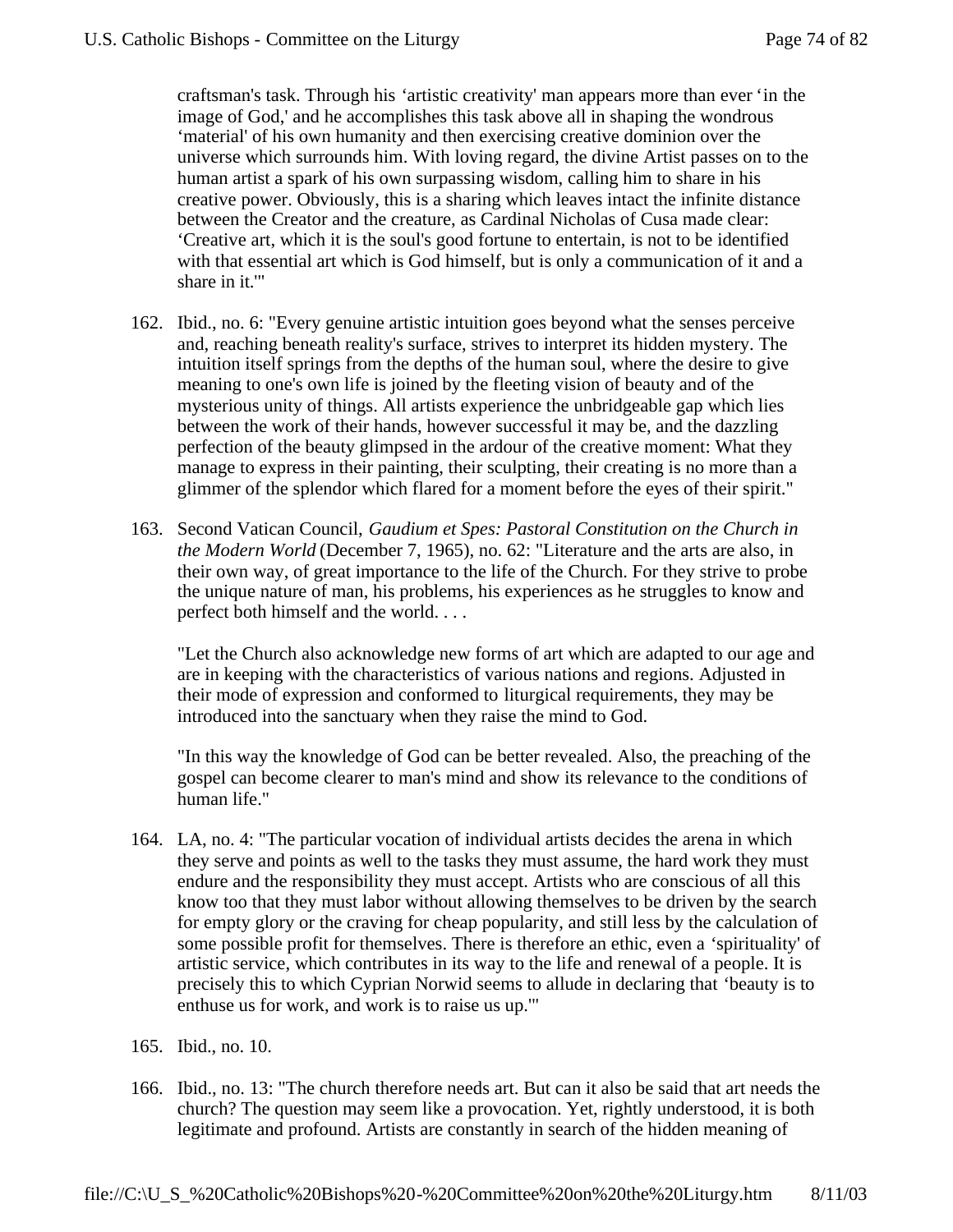things, and their torment is to succeed in expressing the world of the ineffable. How then can we fail to see what a great source of inspiration is offered by that kind of homeland of the soul that is religion? Is it not perhaps within the realm of religion that the most vital personal questions are posed, and answers both concrete and definitive are sought?

"In fact, the religious theme has been among those most frequently treated by artists in every age. The church has always appealed to their creative powers in interpreting the Gospel message and discerning its precise application in the life of the Christian community. This partnership has been a source of mutual spiritual enrichment. Ultimately, it has been a great boon for an understanding of man, of the authentic image and truth of the person.

"The special bond between art and Christian revelation has also become evident.

. . . It remains true, however, that because of its central doctrine of the incarnation of the Word of God, Christianity offers artists a horizon especially rich in inspiration. What an impoverishment it would be for art to abandon the inexhaustible mine of the Gospel!"

- 167. SC, no. 127.
- 168. Ibid., no. 13.
- 169. Pope Paul VI, Address to participants in a national congress of diocesan liturgical commissions of Italy (January 4, 1967) (DOL 539, no. 4319).
- 170. LG, no. 66. "The Church has endorsed many forms of piety toward the Mother of God, provided they were within the limits of sound and orthodox doctrine. These forms have varied according to the circumstances of time and place and have reflected the diversity of native characteristics and temperament among the faithful. While honoring Christ's Mother, these devotions cause her Son to be rightly known, loved, and glorified, and all His commands observed."
- 171. Ibid., no. 68: "In the bodily and spiritual glory which she possesses in heaven, the Mother of Jesus continues in this present world as the image and first flowering of the Church as she is to be perfected in the world to come. Likewise, Mary shines forth on earth, until the day of the Lord shall come (cf. 2 Pet. 3:10), as a sign of sure hope and solace for the pilgrim People of God."
- 172. LA, no. 12: "In order to communicate the message entrusted to her by Christ, the church needs art. Art must make perceptible, and as far as possible attractive, the world of the spirit, of the invisible, of God. It must therefore translate into meaningful terms that which is in itself ineffable. Art has a unique capacity to take one or other facet of the message and translate it into colors, shapes and sounds which nourish the intuition of those who look or listen. It does so without emptying the message itself of its transcendent value and its aura of mystery.

"The church has need especially of those who can do this on the literary and figurative level, using the endless possibilities of images and their symbolic force. Christ himself made extensive use of images in his preaching, fully in keeping with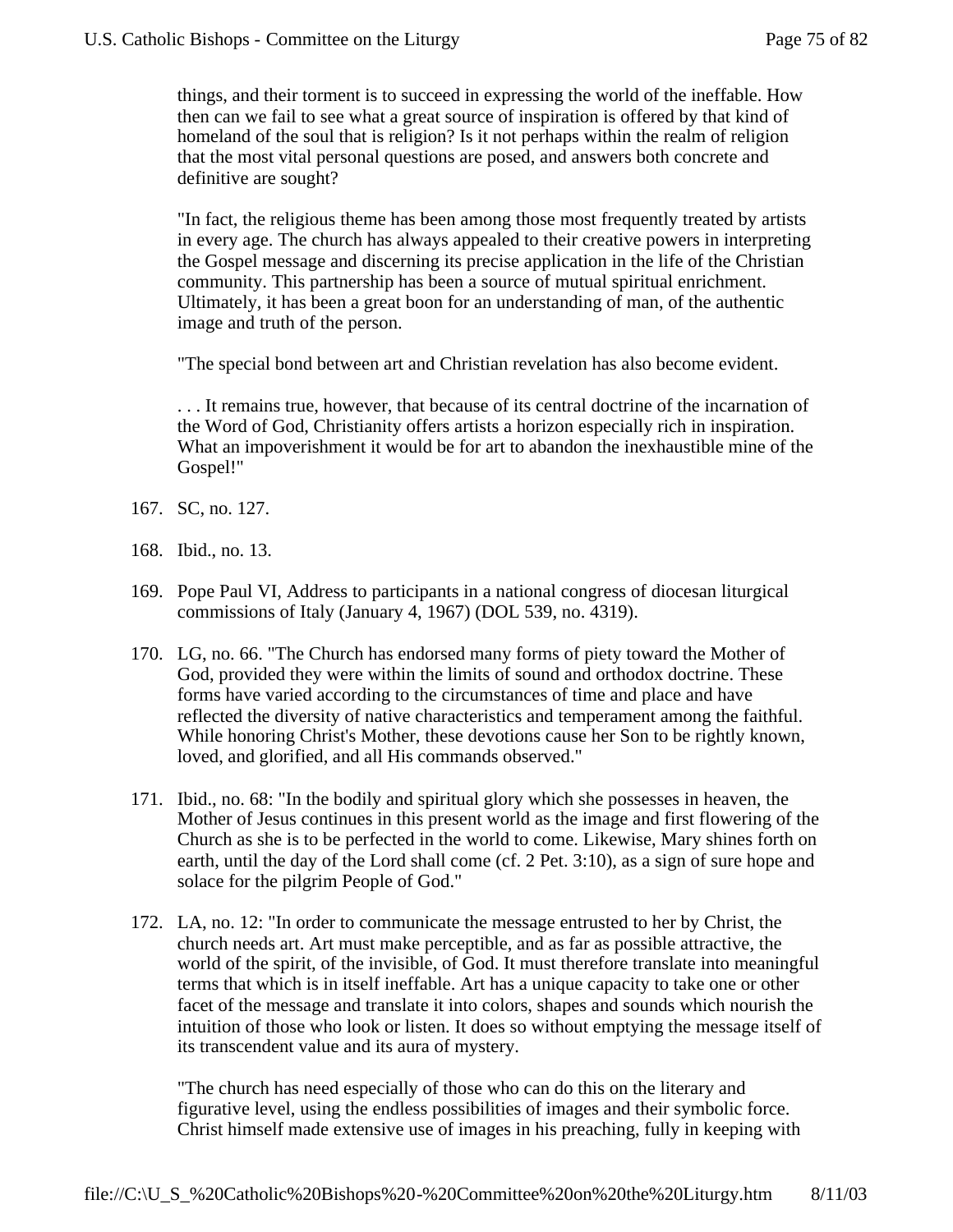his willingness to become, in the incarnation, the icon of the unseen God.

"The church also needs musicians. How many sacred works have been composed through the centuries by people deeply imbued with the sense of the mystery! The faith of countless believers has been nourished by melodies flowing from the hearts of other believers, either introduced into the liturgy or used as an aid to dignified worship. In song, faith is experienced as vibrant joy, love and confident expectation of the saving intervention of God.

"The church needs architects, because she needs spaces to bring the Christian people together and celebrate the mysteries of salvation. After the terrible destruction of the last world war and the growth of great cities, a new generation of architects showed themselves adept at responding to the exigencies of Christian worship, confirming that the religious theme can still inspire architectural design in our own day. Not infrequently these architects have constructed churches which are both places of prayer and true works of art."

173. GIRM, no. 325: "As in the case of the building of churches, the Church welcomes the artistic style of every region for all sacred furnishings and accepts adaptations in keeping with the genius and traditions of each people, provided they fit the purpose for which the sacred furnishings are intended.

"In this matter as well, the concern is to be for the noble simplicity that is the perfect companion of genuine art."

- 174. Ibid., no. 332: "The artist may fashion the sacred vessels in a shape that is in keeping with the culture of each region, provided each type of vessel is suited to the intended liturgical use and is clearly distinguished from those designed for every day use."
- 175. Ibid., nos. 343-344: "In addition to the traditional materials, natural fabrics proper to the region may be used for making vestments; artificial fabrics that are in keeping with the dignity of the liturgical service and the person wearing them may also be used. The Conference of Bishops will be the judge in this matter.

"The beauty and nobility of a vestment should derive from its material and design rather than from lavish ornamentation. Representations on vestments should consist only of symbols, images, or pictures portraying the sacred. Anything out of keeping with the sacred is to be avoided."

176. Ibid., no. 329: "In accord with the judgment of the Conference of Bishops, in acts confirmed by the Apostolic See, sacred vessels may be made even from other solid materials which, in the common estimation of the region are regarded as noble e.g., ebony or other hard woods as long as such materials are suited to sacred use. In such cases, preference is always to be given to materials that do no break easily or deteriorate. Materials intended for all vessels which hold the Eucharistic bread such as the plate, ciborium, theca, monstrance or others of this kind should be likewise suitable to sacred use."

Cf. SC, no. 128.

177. Cf. National Conference of Catholic Bishops, *The Appendix to the General*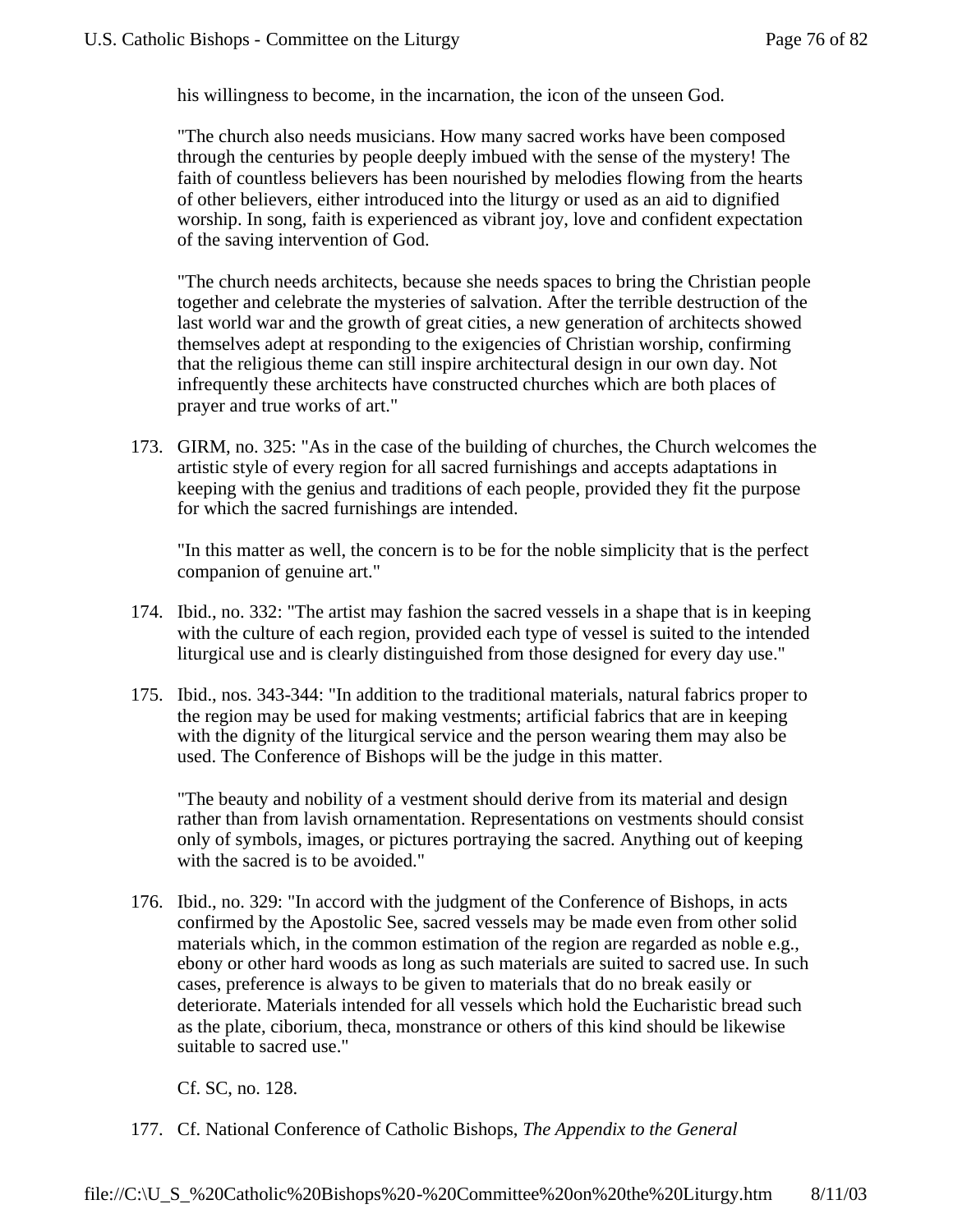*Instruction for the Dioceses of the United States* (1975), nos. 288 and 305.

178. OA, no. 3 (DOL 541, no. 4330): "Each diocesan curia is responsible for measures to ensure that, in conformity with the norms set by the local Ordinary, rectors of churches, after consultation with experts, prepare an inventory of places of worship and of the contents that are of artistic or historical importance. This is to be an itemized inventory that lists the value of each entry. Two copies are to be drawn up, one to be kept by the church and the other by the diocesan curia. It would be well for another copy to be sent by the curia to the Vatican Library. This inventory should include notations on changes that have taken place in the course of time."

"Since the publication of *Opera Artis*, the Pontifical Commission for the Cultural Goods of the Church was established in 1993 to oversee the artistic and historic patrimony of the Church. The current president is Archbishop Francesco Marchisano.

- 179. CIC, c. 1292 § 2: "The permission of the Holy See is also required for the valid alienation of goods whose value exceeds the maximum amount, goods given to the Church by vow, or goods precious for artistic or historical reasons."
- 180. Pope Paul VI, Address to the Pontifical Commission for Sacred Art in Italy (December 17, 1969) (DOL 540, no. 4326): "This leads us to conclude by encouraging you to act in such a way that, under the aegis of the liturgy, that is, divine worship, a bond of union, an alliance, will be reestablished between modern art and the life of religion. This should contribute to restore to art its two greatest and most characteristic values. The first is beauty, perceptible beauty (*id quod visum placet*: a beauty grasped in the integrity, proportion, and purity of the work of art; ST 1a, 39.1). The second is that indefinable but vibrant value, the artistic spirit, the lyrical experience in the artist that is reflected in his work. The alliance between art and the life of religion will also succeed in giving again to the Church, the Bride of Christ, a voice that love inspires and that inspires love.

"There is a second concluding point to which Vatican Council II attributes particular importance. Before anticipating a new epiphany for sacred art, as though it could spontaneously give itself a new birth and new creativity, we must take pains with the formation of artists. As always we must begin with the education of the person (see SC art. 127)."

181. Cf. SC, no. 124: "Ordinaries, by the encouragement and favor they show to art which is truly sacred, should strive after noble beauty rather than mere extravagance. This principle is to apply also in the matter of sacred vestments and appointments.

"Let bishops carefully exclude from the house of God and from other sacred places those works of artists which are repugnant to faith, morals, and Christian piety, and which offend true religious sense either by distortion of forms or by lack of artistic worth, by mediocrity or by pretense.

"When churches are to be built, let great care be taken that they be suitable for the celebration of liturgical services and for the active participation of the faithful."

182. CIC, c. 1215 §§ 1 and 2.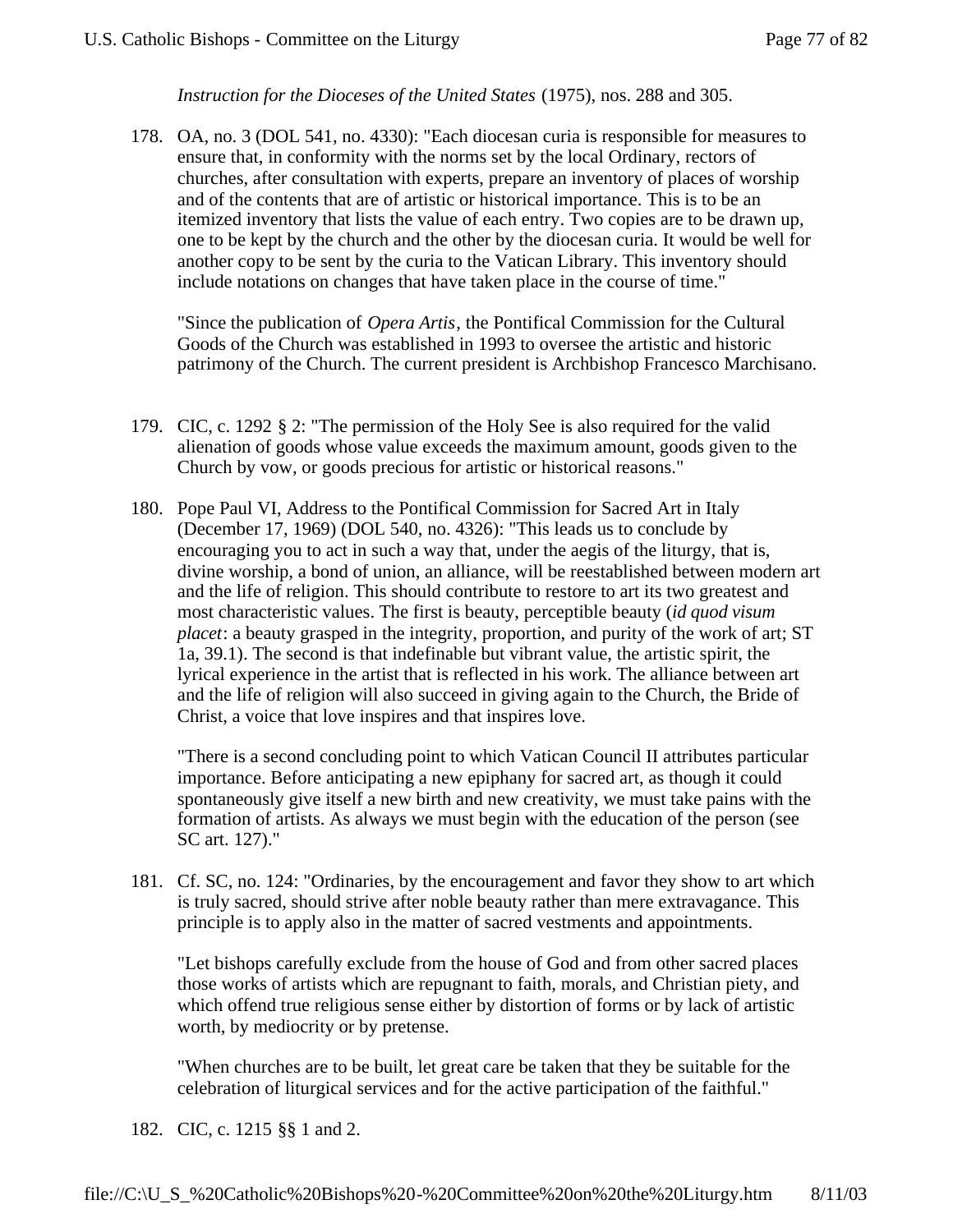- 183. GIRM, no. 291: "All who are involved in the construction, restoration, and remodeling of churches are to consult the diocesan commission on liturgy and liturgical art. However, the diocesan Bishop is to use the counsel and help of this commission whenever it comes to laying down norms on this matter, approving plans for new buildings, and making decisions on the more important issues."
- 184. SC, no. 122: "Very rightly the fine arts are considered to rank among the noblest expressions of human genius. This judgment applies especially to religious art and to its highest achievement, which is sacred art. By their very nature both of the latter are related to God's boundless beauty, for this is the reality which these human efforts are trying to express in some way. To the extent that these works aim exclusively at turning men's thoughts to God persuasively and devoutly, they are dedicated to God and to the cause of His greater honor and glory.

"Holy Mother Church has therefore always been the friend of the fine arts and has continuously sought their noble ministry with the special aim that all things set apart for use in divine worship should be truly worthy, becoming, and beautiful, signs and symbols of heavenly realities. For this purpose, too, she has trained artists. In fact, the Church has, with good reason, always reserved the right to pass judgment upon the arts, deciding which of the works of artists are in accordance with faith, piety, and cherished traditional laws, and thereby suited to sacred use.

"The Church has been particularly careful to see that sacred furnishings worthily and beautifully serve the dignity of worship, and has welcomed those changes in materials, style, or ornamentation which the progress of the technical arts has brought with the passage of time.

"Therefore it has pleased the Fathers to issue the following decrees on these matters."

185. Ibid., no. 14: "In the restoration and promotion of the sacred liturgy, this full and active participation by all the people is the aim to be considered before all else; for it is the primary and indispensable source from which the faithful are to derive the true Christian spirit. Therefore, through the needed program of instruction, pastors must zealously strive to achieve in it all their pastoral work.

"Yet it would be futile to entertain any hopes of realizing this goal unless the pastors themselves, to begin with, become thoroughly penetrated with the spirit and power of the liturgy, and become masters of it. It is vitally necessary, therefore, that attention be directed, above all, to the liturgical instruction of the clergy. Therefore this most sacred Council has decided to enact as follows."

186. LA, no. 16: "Beauty is a key to the mystery and a call to transcendence. It is an invitation to savor life and to dream of the future. That is why the beauty of created things can never fully satisfy. It stirs that hidden nostalgia for God which a lover of beauty like St. Augustine could express in incomparable terms: 'Late have I loved you, beauty so old and so new: late have I loved you!'

"Artists of the world, may your many different paths all lead to that infinite Ocean of beauty where wonder becomes awe, exhilaration, unspeakable joy."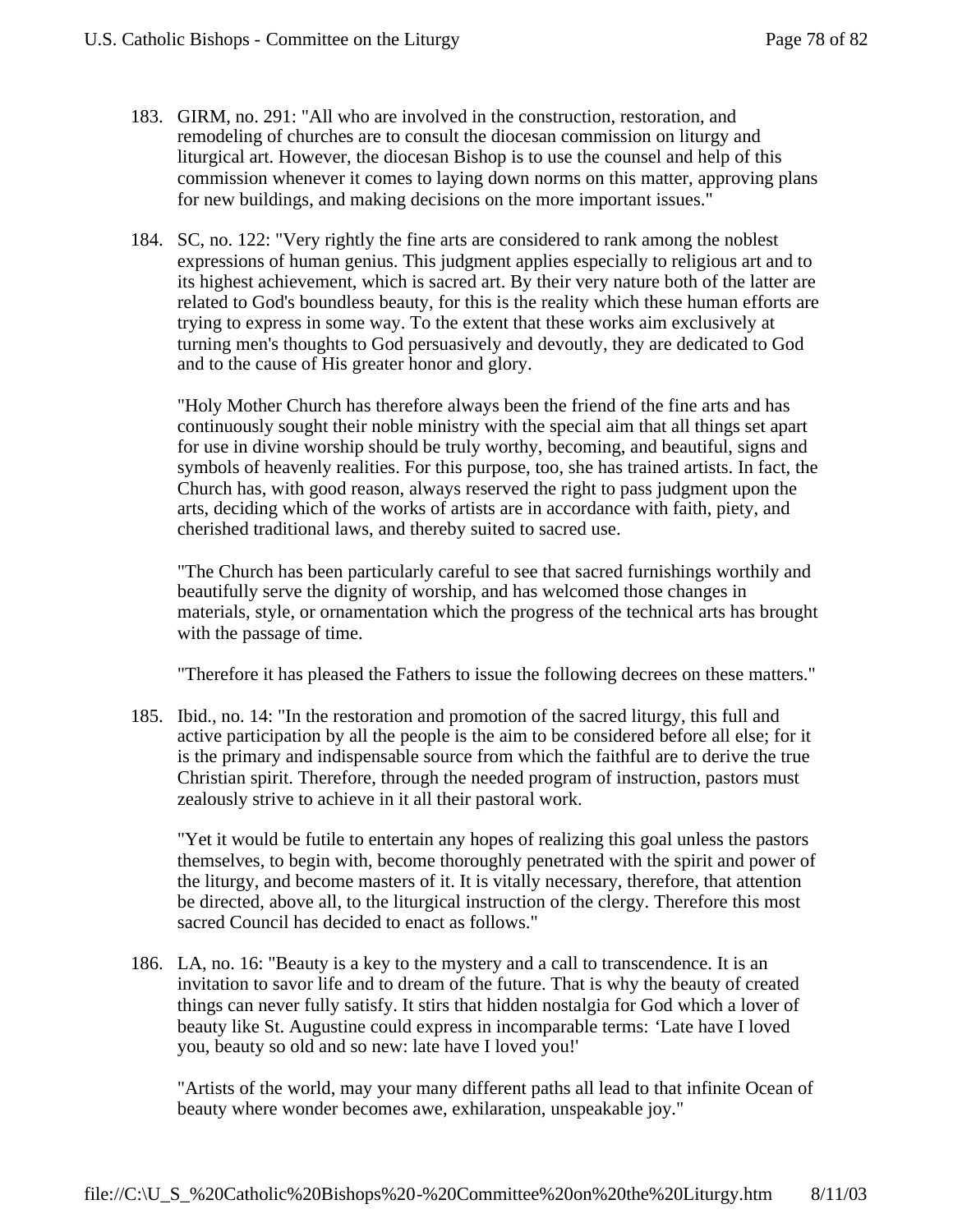- 187. GIRM, no. 288: "For the celebration of the Eucharist, the people of God normally assemble in a church or, if there is none or one that is inadequate for some reason, then in some other place nevertheless worthy of so great a mystery. Churches and other places of worship should therefore be suited to celebrating the liturgy and to ensuring the active participation of the faithful. Further, the buildings and requisites for worship should be truly worthy and beautiful, signs and symbols of heavenly realities."
- 188. Ibid., no. 289; SC, no. 127: "All artists who, in view of their talents, desire to serve God's glory in holy Church, should ever bear in mind that they are engaged in a kind of sacred imitation of God the Creator and are concerned with works destined for use in Catholic worship and for the edification, devotion, and religious instruction of the faithful."
- 189. LG, no. 11: "Strengthened anew at the holy table by the Body of Christ, they manifest in a practical way that unity of God's People which is suitably signified and wondrously brought about by this most awesome sacrament."
- 190. SC, no. 10: "Nevertheless the liturgy is the summit toward which the activity of the Church is directed; at the same time it is the fountain from which all her power flows. For the goal of apostolic works is that all who are made sons of God by faith and baptism should come together to praise God in the midst of His Church, to take part in her sacrifice, and to eat the Lord's supper."
- 191. Is 56:7.
- 192. United States Catholic Conference, *Pastoral Statement of the U. S. Catholic Bishops on Persons with Disabilities* (1978), p. 6.
- 193. Pope John Paul II, *Devoted to the Handicapped* (March 4, 1981), I, 4. *In The Pope Speaks* 26:2 (Summer 1981), p. 160.
- 194. In addition to eliminating architectural barriers, other forms of assistance should be available to persons with disabilities (for example, providing listening devices, providing places for signing/interpretation, using printed texts and captioned audiovisual materials, installing visual emergency alarms, and making available special telephones for use by persons with hearing difficulties).
- 195. Cf. *Accessibility Inventory* from the National Office of Persons with Disabilities. This is available also in the January 2000 *Environment and Art Newsletter* from Liturgy Training Publications.
- 196. SC, no. 120: "In the Latin Church the pipe organ is to be held in high esteem, for it is the traditional musical instrument, and one that adds a wonderful splendor to the Church's ceremonies and powerfully lifts up man's mind to God and to heavenly things.

"But other instruments also may be admitted for use in divine worship, with the knowledge and consent of the competent territorial authority, as laid down in Articles 22, § 2; 37 and 40. This may be done, however, only on condition that the instruments are suitable for sacred use, or can be made so, that they accord with the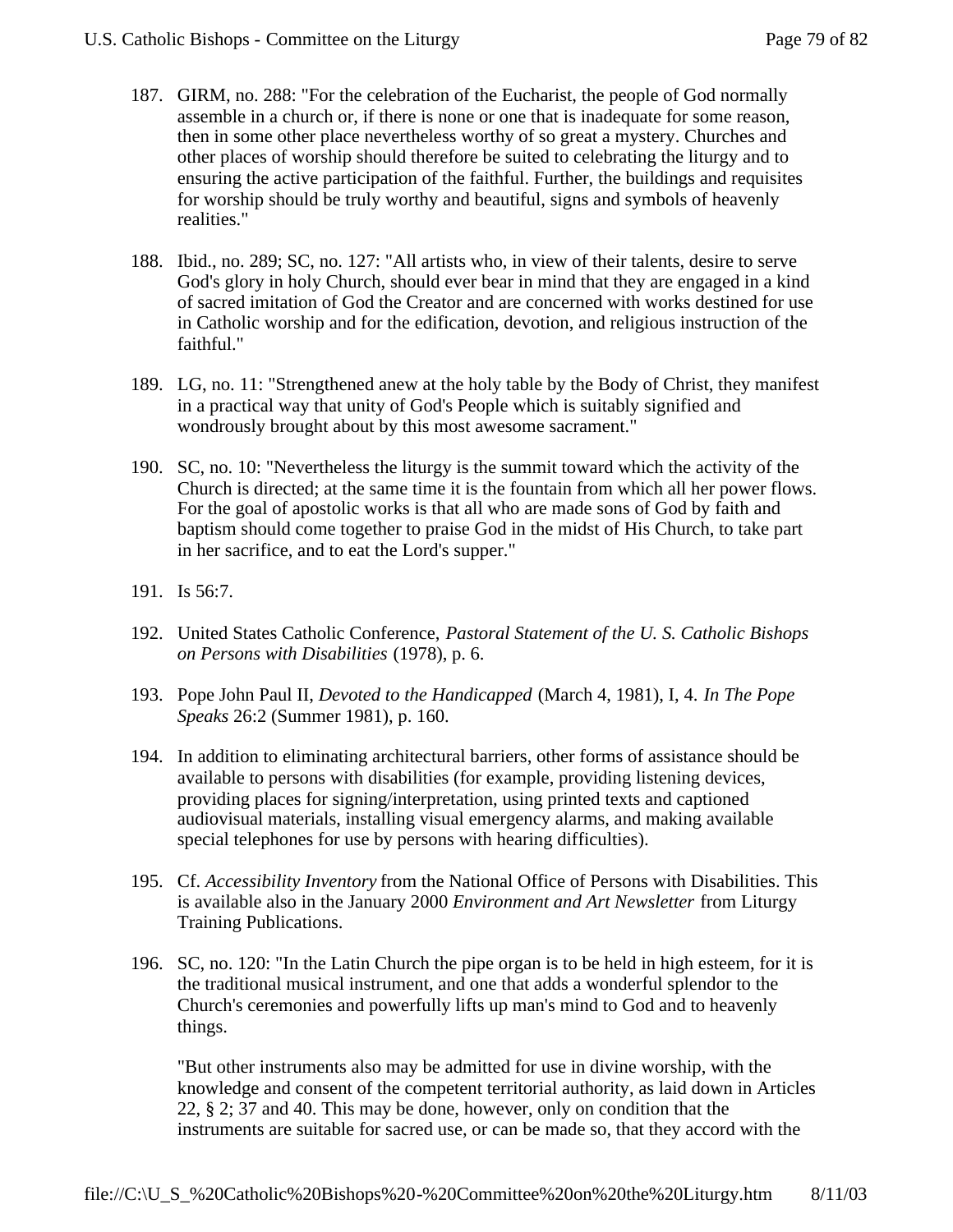dignity of the temple, and truly contribute to the edification of the faithful."

- 197. Cf. Congregation for Divine Worship, *The Sacramentary* [The Roman Missal] (1973, 1985), Easter Proclamation (*Exsultet*).
- 198. A dimmer can provide for flexibility of the lighting fixtures and can help to reduce energy consumption.
- 199. As with the case of selecting professionals to design and install sound systems, normally the skills of a professional with experience in the lighting of churches should be preferred over the "good will" services of someone who may have some knowledge of electricity and domestic lighting but who lacks the requisite qualifications to design and install lighting suitable for a church.
- 200. OA, no. 4 (DOL 541, no. 4331): "Mindful of the legislation of Vatican Council II and of the directives in the documents of the Holy See, bishops are to exercise unfailing vigilance to ensure that the remodeling of places of worship by reason of the reform of the liturgy is carried out with the utmost caution. Any alterations must always be in keeping with the norms of the liturgical reform and may never proceed without the approval of the commissions on sacred art, on liturgy, and, when applicable, on music, or without prior consultation with experts. The civil laws of the various countries protecting valuable works of art are also to be taken into account."
- 201. GIRM, no. 303: "However, in churches already built, when an old altar is already so positioned that it makes the participation of the people difficult, or it is impossible to move it without detriment to its artistic value, then another fixed altar may be erected. It should be artfully made and dedicated according to the rite. The sacred celebrations should be performed upon it alone; and in order that the attention of the faithful not be distracted from the new altar, the old altar should not be decorated in any special way."
- 202. EM, no. 55 (DOL 179, no. 1284): "It is more in keeping with the nature of the celebration [of the Eucharist] that, through reservation of the sacrament in the tabernacle, Christ not be present eucharistically from the beginning on the altar where Mass is celebrated. That presence is the effect of the consecration and should appear as such."
- 203. GIRM, no. 289: "The Church is intent on keeping the works of art and the treasures handed down from the past and, when necessary, on adapting them to new needs. It strives as well to promote new works of art that appeal to the contemporary mentality.

"In commissioning artists and choosing works of art that are to become part of a church, the highest artistic standard is therefore to be set, in order that art may aid faith and devotion and be true to the reality it is to symbolize and the purpose it is to serve."

- 204. OA, no. 5 (DOL 541, no. 4327).
- 205. EM, no. 24 (DOL 179, no. 1253): "Care should be taken against destroying treasures of sacred art in the course of remodeling churches. On the judgment of the local Ordinary, after consulting experts and, when applicable, with the consent of other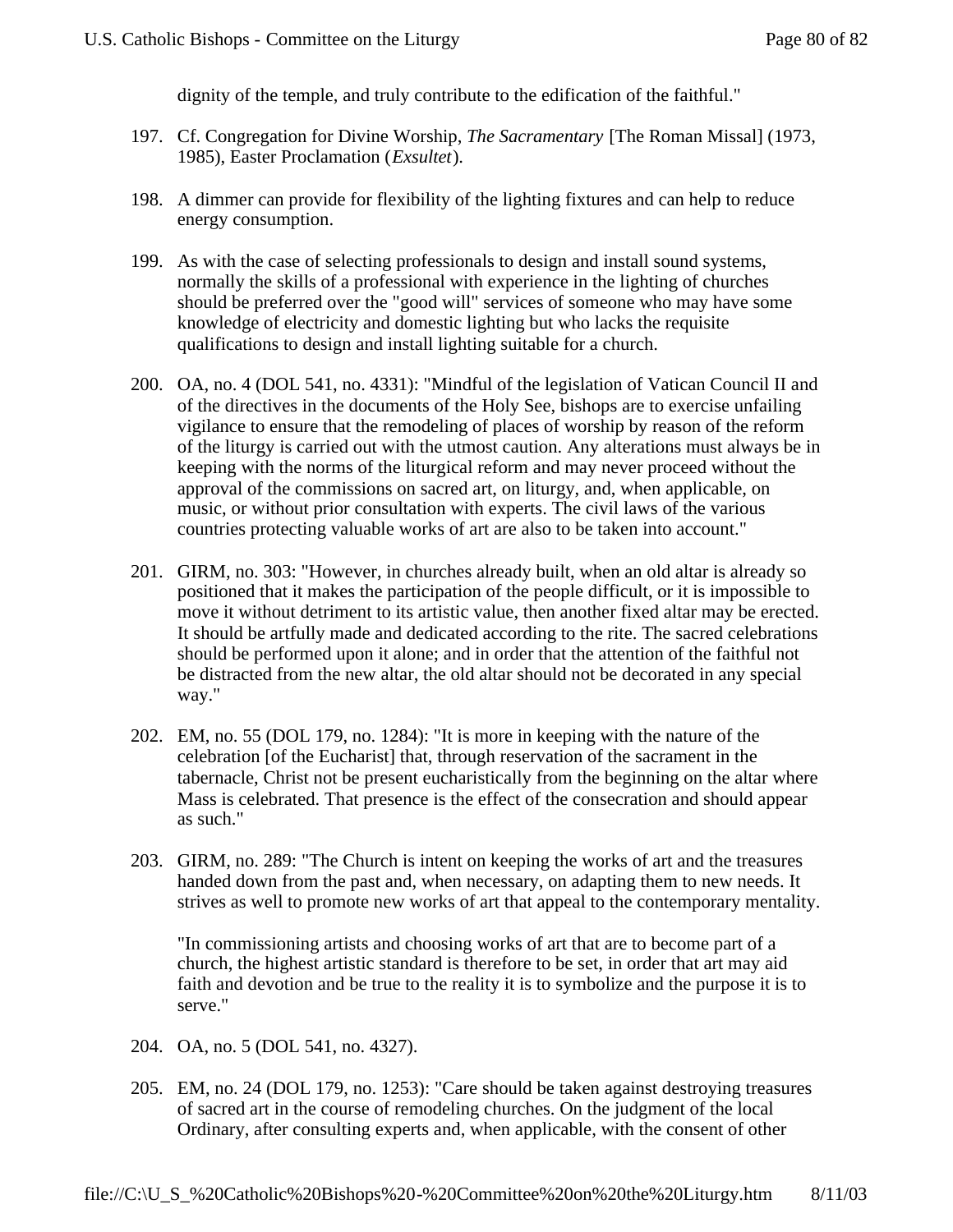concerned parties, the decision may be made to relocate some of these treasures in the interest of the liturgical reform. In such a case this should be done with good sense and in such a way that even in their new locations they will be set up in a manner befitting and worthy of the works themselves."

- 206. OA, no. 6 (DOL 541, no. 4333): "When it is judged that any such works are no longer suited to divine worship, they are never to be given over to profane use. Rather they are to be set up in a fitting place, namely, in a diocesan or interdiocesan museum, so that they are accessible to all who wish to look at them. Similarly, ecclesiastical buildings graced by art are not to be treated with neglect even when they no longer are used for their original purpose. If they must be sold, buyers who can take proper care of them are to be given preference (see CIC 1187)."
- 207. Congregation for Seminaries and Universities, *Doctrina et Exemplo* (December 25, 1965), no. 60 (DOL 332, no. 2731), quoting SC, no. 129.
- 208. Cf. CCC, nos. 1079-1109.
- 209. PW, Introduction.

Excerpts from the *Catechism of the Catholic Church: Second Edition*, copyright © 2000, Libreria Editrice Vaticana–United States Catholic Conference, Inc., Washington, D.C. Used with permission. All rights reserved.

Excerpts from the *Code of Canon Law, Latin-English Edition*, copyright © 1998, Canon Law Society of America, Washington, D.C. Used with permission. All rights reserved.

Excerpts from documents of the Second Vatican Council are taken from *The Documents of Vatican II*, Walter M. Abbott, SJ, general editor, copyright © 1966, The American Press, New York, New York. Used with permission. All rights reserved.

Excerpts from the English translation of the *Holy Communion and Worship of the Eucharist outside Mass* © 1974, International Committee on English in the Liturgy, Inc. (ICEL); excerpts from the English translation of the *Rite of Penance* © 1974, ICEL; excerpts from the English translation of *Dedication of a Church and an Altar* © 1978, ICEL; excerpts from the English translation of the Address to participants in a national congress of diocesan liturgical commissions of Italy, Address to the Pontifical Commission for Sacred Art, *Doctrina et Exemplo, Eucharisticum Mysterium, Laudis Canticum, Mysterium Fidei*, and *Opera Artis* from *Documents on the Liturgy, 1963-1979: Conciliar, Papal, and Curial Texts*; excerpts from the General Introduction of the *Order of Christian Funerals* © 1985, ICEL; excerpts from the English translation of the *Rite of Christian Initiation of Adults* © 1985, ICEL; excerpts from the English translation of the *Directory for Sunday Celebrations in the Absence of a Priest* © 1988, ICEL; excerpts from the General Instruction of the Roman Missal from *The Sacramentary* (Revised Edition) © 1997, ICEL. All rights reserved.

Scripture texts are taken from the *New American Bible*, copyright © 1970, 1986, 1991 by